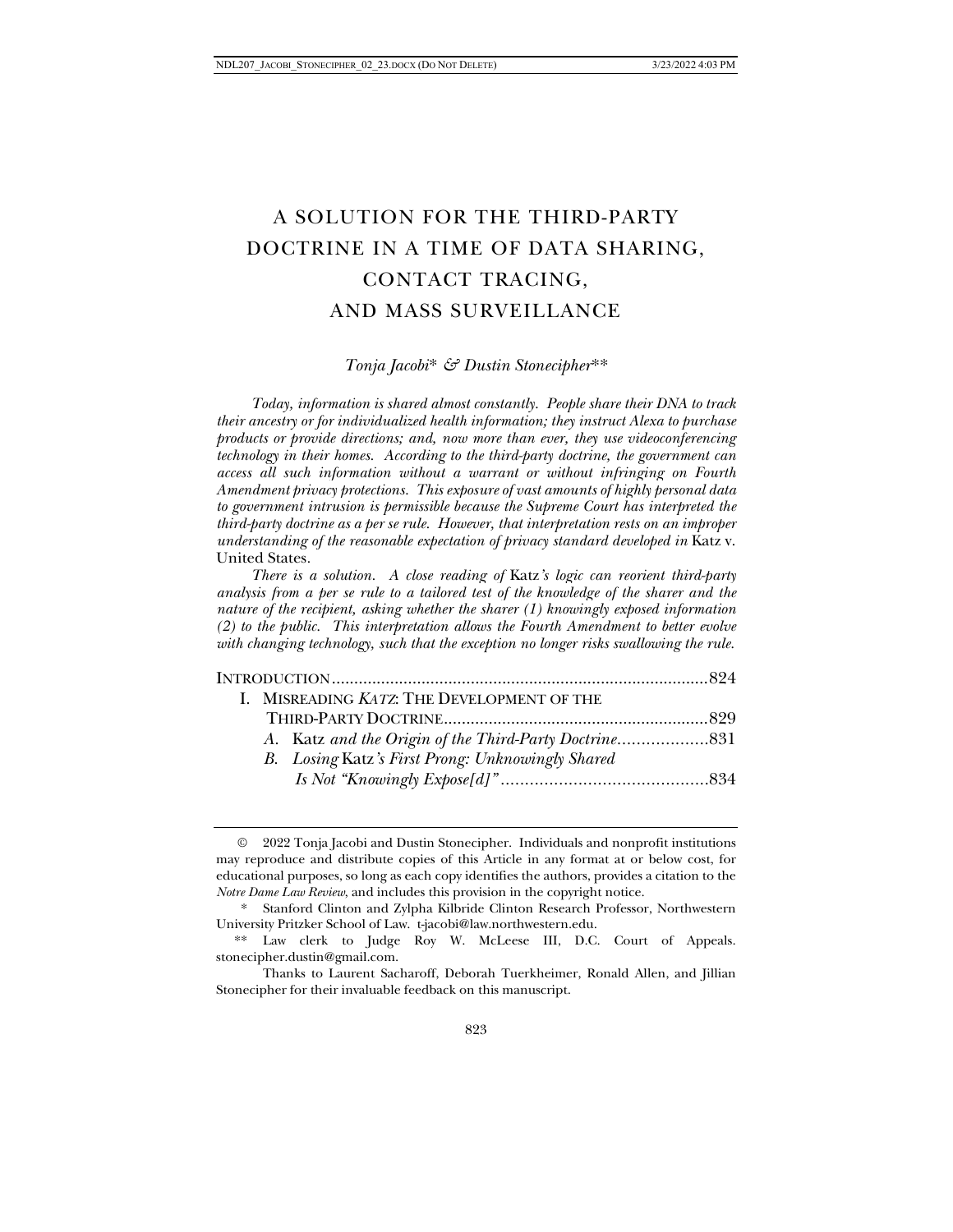|            | 1. Jettisoning the "Knowingly" Requirement:               |  |
|------------|-----------------------------------------------------------|--|
|            |                                                           |  |
|            |                                                           |  |
|            | C. Abandoning Katz's Second Prong:                        |  |
|            |                                                           |  |
|            |                                                           |  |
|            |                                                           |  |
|            |                                                           |  |
| B.         |                                                           |  |
| HI.        | SOLVING THE THIRD-PARTY DILEMMA: RETURNING TO KATZ860     |  |
| А.         |                                                           |  |
| <i>B</i> . | The Goldilocks Zone of Privacy: Academic Solutions866     |  |
|            | C. The Solution: Reinvigorating Katz's Two-Part Test 873  |  |
|            |                                                           |  |
|            |                                                           |  |
| D.         | The Fate of Miller and Smith and the Role of Contracts881 |  |
| E.         | The Practicality of a Katzian Solution for the            |  |
|            |                                                           |  |
|            | CONCLUSION: THE THIRD-PARTY DOCTRINE IN SHAPING           |  |
|            |                                                           |  |
|            |                                                           |  |

#### **INTRODUCTION**

The Supreme Court Justices seem to take a bashful pride in their struggles with technology: Justice Breyer jokes that he does not know how to open his iPhone;<sup>[1](#page-1-0)</sup> Justice Kagan reports that most of the Justices do not understand Facebook or Twitter and do not use email;<sup>[2](#page-1-1)</sup> and while the rest of the world was moving to videoconferencing in the face of the COVID-19 pandemic, the Supreme Court opted for the "antiquated technology of the telephone"[3](#page-1-2)—and still multiple Justices

MR. DREEBEN: So if you have an iPhone, Justice Breyer, and I don't know what kind of phone that you have—

JUSTICE BREYER: I don't either because I can never get into it because of the password. [*Laughter*.]

<span id="page-1-1"></span>2 Jason Leopold, *The US Supreme Court Uses Email After All—Or at Least Two Justices Do*, VICE (July 11, 2016) https://www.vice.com/en\_us/article/qv5ad3/the-us-supreme-courtuses-email-after-all-or-at-least-two-justices-do [https://perma.cc/TQ3P-B63R] ("They didn't really understand Facebook and Twitter, she said, and . . . '[t]he court hasn't really "gotten to" email,' . . . because the justices are old, they had a difficult time grasping new technology.").

<span id="page-1-2"></span>3 Tonja Jacobi, Timothy R. Johnson, Eve M. Ringsmuth & Matthew Sag, *Oral Argument in the Time of COVID: The Chief Plays Calvinball*, 30 S. CAL. INTERDISCIPLINARY L.J. 399, 400 (2021).

<span id="page-1-0"></span><sup>1</sup> Transcript of Oral Argument at 7, United States v. Wurie, 134 S. Ct. 2473 (2014) (No. 13-212):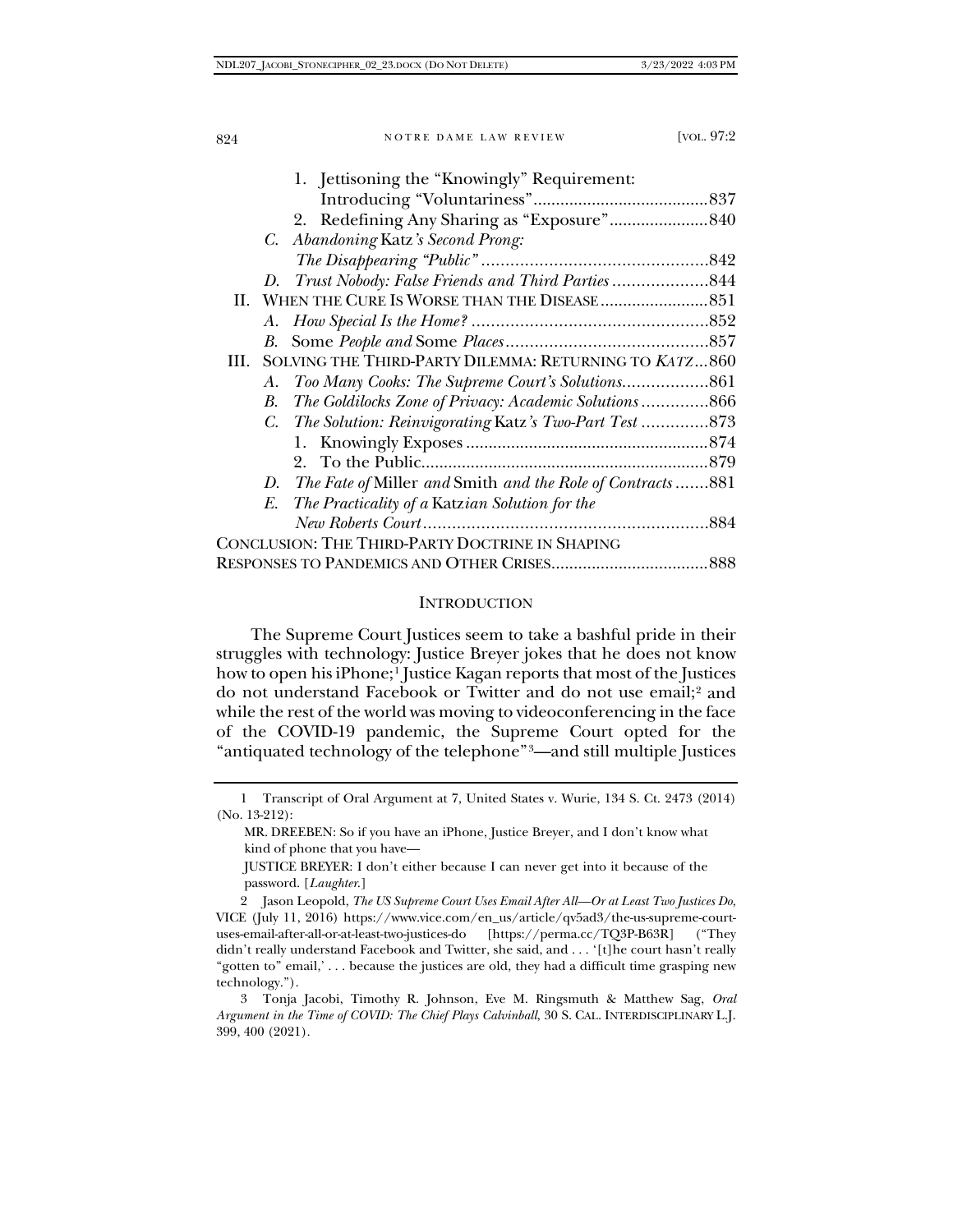struggled.[4](#page-2-0) And yet, the Supreme Court must decide issues that hinge on rapidly changing technology, including cases with great import for privacy rights.[5](#page-2-1) The most significant of these issues is the third-party doctrine, for that doctrine has the potential to annihilate the privacy rights of individuals engaged in a variety of everyday behaviors, from checking email to browsing a website, merely because doing so involves an Internet Service Provider (ISP) or some other third party.

The third-party doctrine holds that when an individual voluntarily hands information over to a third party, that person cannot then claim to have a reasonable expectation of privacy in the information.[6](#page-2-2) Back in 1976, the third-party doctrine enabled the government to access a "pen register"—the list of numbers dialed from a phone.[7](#page-2-3) But the advent of new technology has enabled the government, via the thirdparty doctrine, to engage in mass surveillance of individuals without any recourse to the Fourth Amendment.[8](#page-2-4) Today, individuals share information constantly: every email is transmitted through a thirdparty email platform such as Google as well as an Internet provider; banking is done through a third-party bank; text messages are sent through a third-party cell phone provider; smart technology like Alexa

<span id="page-2-0"></span><sup>4</sup> For instance, Justice Sotomayor struggled to get back on mic in the first two oral arguments heard by telephone—Transcript of Oral Argument at 22, U.S. Pat. & Trademark Off. v. Booking.com B.V., 140 S. Ct. 2298 (2020) (No. 19-46); Transcript of Oral Argument at 21, Agency for Int'l Dev. v. All. for Open Soc'y Int'l, Inc., 140 S. Ct. 2082 (2020) (No. 19- 177)—as did Justice Alito in another case—Transcript of Oral Argument at 36, McGirt v. Oklahoma, 140 S. Ct. 2452 (2020) (No. 18-9526). There was also the notorious failure of someone to turn off their mic in one oral argument, during which a toilet could be heard flushing. Jeremy Art (@cspanJeremy), TWITTER (May 6, 2020, 12:48 PM), https:// twitter.com/cspanJeremy/status/1258076164234579969 [https://perma.cc/5GGT-2RA7]. The sound is not recorded in the transcript, but it can be heard at timestamp 59:48 on the recording. Oral Argument at 59:48, Barr v. Am. Ass'n of Pol. Consultants, Inc., 140 S. Ct. 2335 (2020) (No. 19-631), https://www.oyez.org/cases/2019/19-631 [https://perma.cc /X8WL-R44H].

<span id="page-2-1"></span><sup>5</sup> The Court must also decide new technology cases with great commercial significance—for example, *Google LLC v. Oracle America, Inc.*, 141 S. Ct. 1183 (2021), is estimated to be worth \$9 billion. *See* Roger Parloff, *Google and Oracle*'*s \$9 Billion 'Copyright Case of the Decade' Could Be Headed for the Supreme Court*, NEWSWEEK (May 23, 2019), https:// www.newsweek.com/2019/06/07/google-oracle-copyright-case-supreme-court-1433037.html [https://perma.cc/28SQ-4JUN].

<span id="page-2-2"></span><sup>6</sup> United States v. Miller, 425 U.S. 435, 443 (1976) ("The depositor takes the risk, in revealing his affairs to another, that the information will be conveyed by that person to the Government." (citing United States v. White, 401 U.S. 745, 751–52 (1971)); Smith v. Maryland, 442 U.S. 735, 743–44 (1979) ("This Court consistently has held that a person has no legitimate expectation of privacy in information he voluntarily turns over to third parties.").

<sup>7</sup> *See Smith*, 442 U.S. at 737, 745–46.

<span id="page-2-4"></span><span id="page-2-3"></span><sup>8</sup> *See generally* Mary Anne Franks, *Democratic Surveillance*, 30 HARV. J.L. & TECH. 425 (2017) (describing the history of mass surveillance, particularly of marginalized minorities).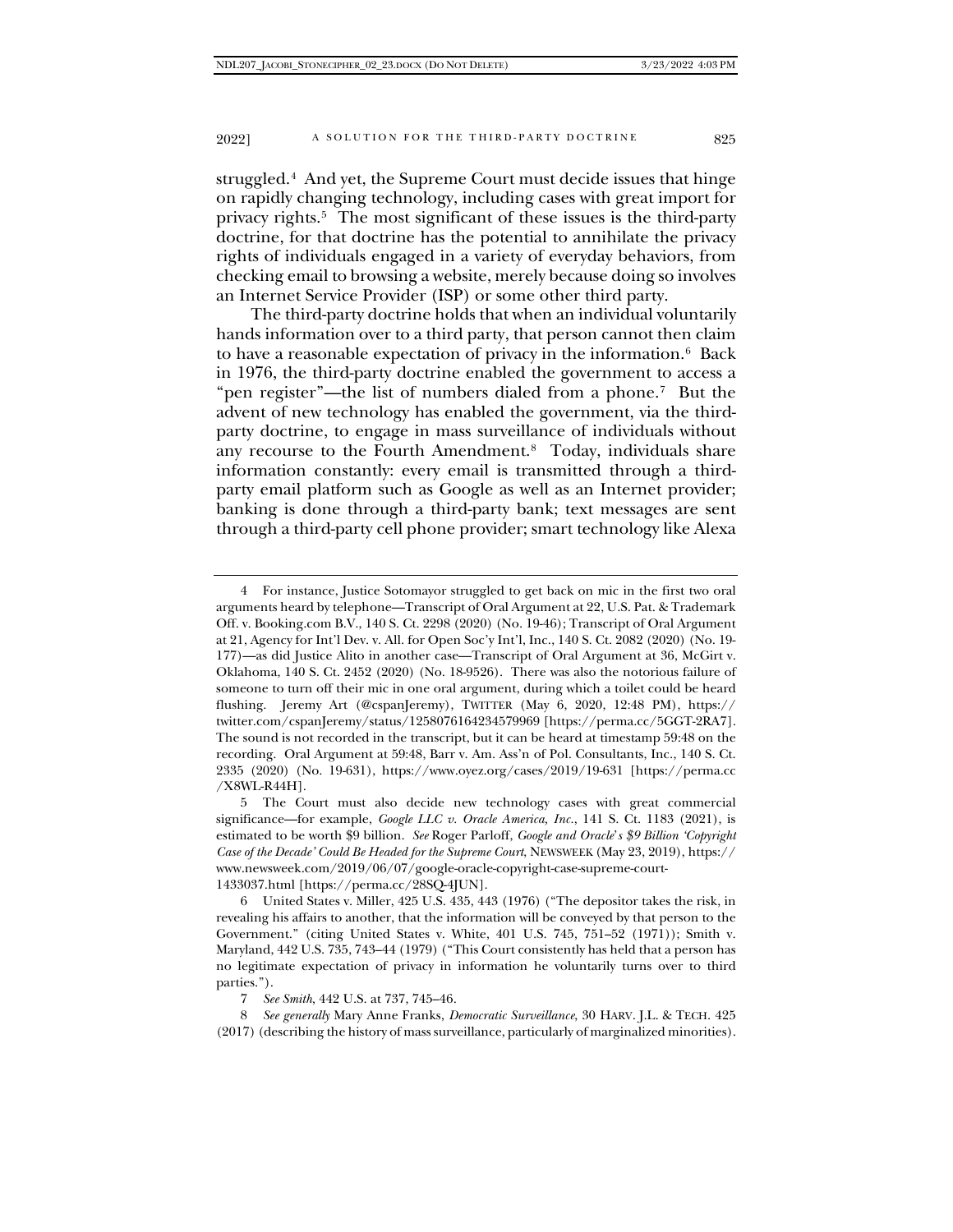exists throughout modern homes. Under the third-party doctrine as it is currently interpreted, all of these activities can be monitored by government agents, without themselves being monitored by a neutral judge as to whether they comply with the Fourth Amendment, because every individual has "voluntarily" conveyed this information to a third party.[9](#page-3-0) The potential risks this per se standard poses to individual privacy are multifarious and potentially constitutionally groundbreaking—in today's information age, we bring third parties into our homes,  $^{10}$  into our cars,<sup>[11](#page-3-2)</sup> and even into our bodies.<sup>[12](#page-3-3)</sup>

The Supreme Court, other courts, and scholars have all recognized that there is a serious problem with the third-party doctrine[.13](#page-3-4) Yet, the Court has refused to provide an adequate solution. In 2018, the Court recognized that applying a doctrine built for pen registers to smart phones is inappropriately intrusive.[14](#page-3-5) But rather than tackling the underlying problem, the Court merely carved out a narrow exemption for cell site location information (CSLI)—and only some forms of such information at that—saying:

Cell phone location information is not truly "shared" as one normally understands the term. In the first place, cell phones and the services they provide are "such a pervasive and insistent part of daily life" that carrying one is indispensable to participation in modern society. Second, a cell phone logs a cell-site record by dint of its operation, without any affirmative act on the part of the user beyond powering up. Virtually any activity on the phone generates CSLI, including incoming calls, texts, or e-mails and countless other data connections that a phone automatically makes when checking for news, weather, or social media updates. Apart from

<span id="page-3-3"></span>12 *See* Lindsey Van Ness, *DNA Databases Are Boon to Police but Menace to Privacy, Critics Say*, PEW: STATELINE (Feb. 20, 2020), https://www.pewtrusts.org/en/research-and-analysis /blogs/stateline/2020/02/20/dna-databases-are-boon-to-police-but-menace-to-privacycritics-say [https://perma.cc/KYQ9-6GYB].

13 *See infra* note 33.

<span id="page-3-5"></span><span id="page-3-4"></span>14 Carpenter v. United States, 138 S. Ct. 2206, 2219 (2018) (acknowledging the "seismic shifts in digital technology that made possible the tracking of not only Carpenter's location but also everyone else's, not for a short period but for years and years").

<sup>9</sup> *See* discussion *infra* Part I.

<span id="page-3-1"></span><span id="page-3-0"></span><sup>10</sup> *See* Minyvonne Burke, *Amazon's Alexa May Have Witnessed Alleged Florida Murder, Authorities Say*, NBC NEWS (Nov. 2, 2019), https://www.nbcnews.com/news/us-news /amazon-s-alexa-may-have-witnessed-alleged-florida-murder-authorities-n1075621 [https://perma.cc/5EDE-N5B8].

<span id="page-3-2"></span><sup>11</sup> *See* Thomas Brewster, *Cartapping: How Feds Have Spied on Connected Cars for 15 Years*, FORBES (Jan. 15, 2017), https://www.forbes.com/sites/thomasbrewster/2017/01/15 /police-spying-on-car-conversations-location-siriusxm-gm-chevrolet-toyota-privacy/ [https://perma.cc/EN28-XK3G].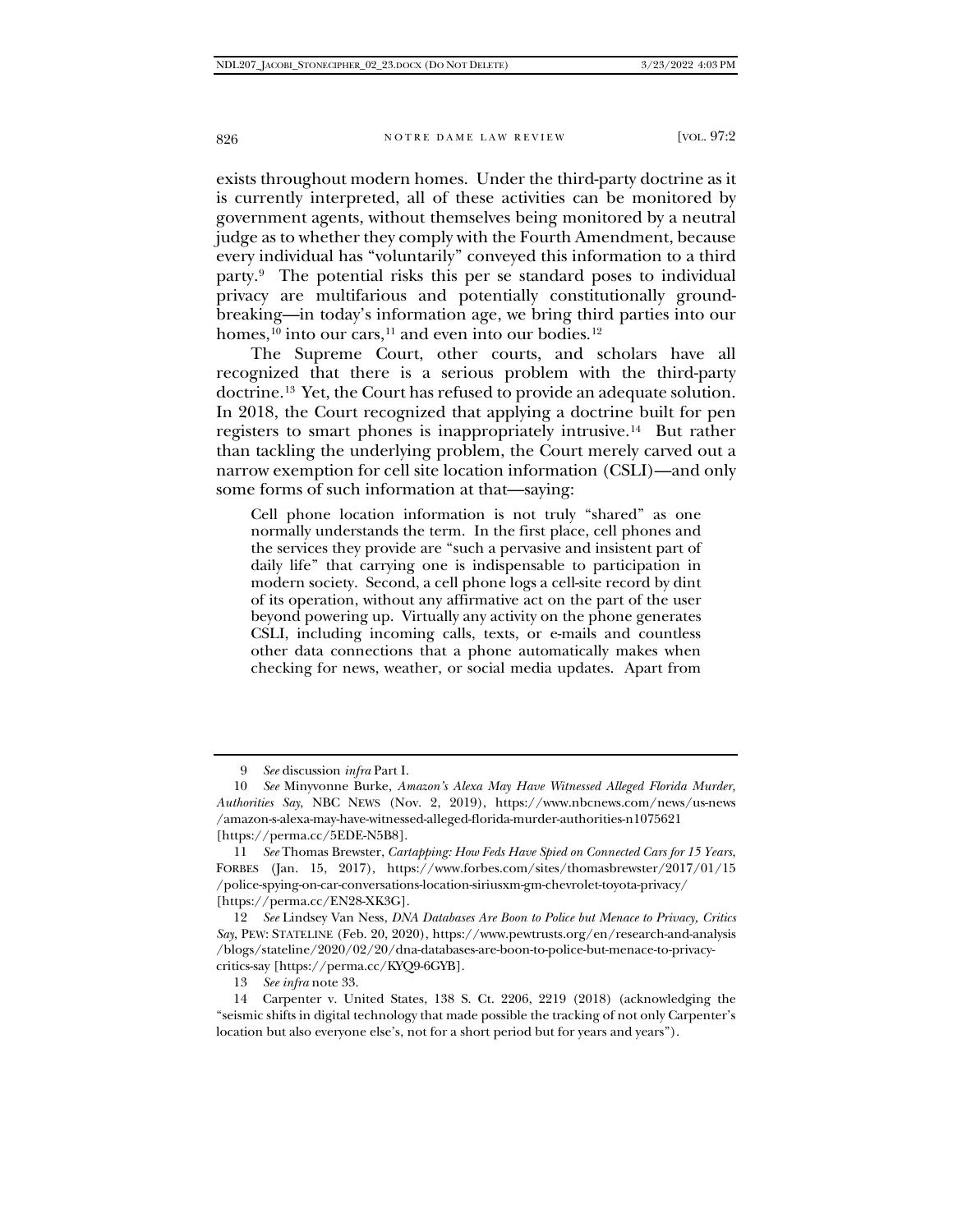disconnecting the phone from the network, there is no way to avoid leaving behind a trail of location data.[15](#page-4-0)

All these points are true, but each also applies to multiple other daily activities that the third-party doctrine continues to exempt from Fourth Amendment protection. As Justice Sotomayor noted, the thirdparty doctrine leaves a similar amount of information unprotected when individuals carry out "mundane tasks," including when "disclos[ing] the phone numbers that they dial or text to their cellular providers; the URLs that they visit and the e-mail addresses with which they correspond to their Internet service providers; and the books, groceries, and medications they purchase to online retailers."[16](#page-4-1) Blithely ignoring the fact that these very same concerns arise with so many other technologies leaves individuals unprotected from mass surveillance, unhinges the third-party doctrine from its doctrinal moorings, and leaves unaddressed future applications, including vital information gathering measures.

In this Article, we provide a solution for the problem that the third-party doctrine categorically exempts from any expectation of privacy so many modern forms of communication and other ordinary life activities. Our solution avoids creating a patchwork of exceptions, which would undermine certainty and doctrinal coherence, but nor does it require marching boldly into the unknown future.[17](#page-4-2) Rather, the solution lies simply in returning to the core principles upon which modern search and seizure law rests: the landmark case of *Katz v. United States*.[18](#page-4-3)

*Katz* established that government conduct constitutes a search when it intrudes upon a reasonable expectation of privacy; in such a case, Fourth Amendment protection applies[.19](#page-4-4) But a person cannot shout their secrets from the rooftops and still claim an expectation of privacy, and so *Katz* also specified that when a person knowingly exposes information to the public, there will be no such expectation of privacy.[20](#page-4-5) It is from this language that the third-party doctrine is drawn. But in two cases decided within a few years of *Katz*—*United* 

<span id="page-4-1"></span><span id="page-4-0"></span><sup>15</sup> *Id.* at 2220 (citation omitted) (quoting Riley v. California, 573 U.S. 373, 385  $(2014)$ .

<sup>16</sup> United States v. Jones, 565 U.S. 400, 417 (2012) (Sotomayor, J., concurring).

<sup>17</sup> These two competing concerns are discussed further in Section III.E.

<sup>18</sup> 389 U.S. 347 (1967).

<span id="page-4-4"></span><span id="page-4-3"></span><span id="page-4-2"></span><sup>19</sup> *Id.* at 360–61 (Harlan, J., concurring) (laying out the dominant "reasonable expectation of privacy" test).

<span id="page-4-5"></span><sup>20</sup> *Id.* at 351 (first citing Lewis v. United States, 385 U.S. 206, 210 (1966); and then citing United States v. Lee, 274 U.S. 559, 563 (1927)) ("What a person knowingly exposes to the public, even in his own home or office, is not a subject of Fourth Amendment protection.").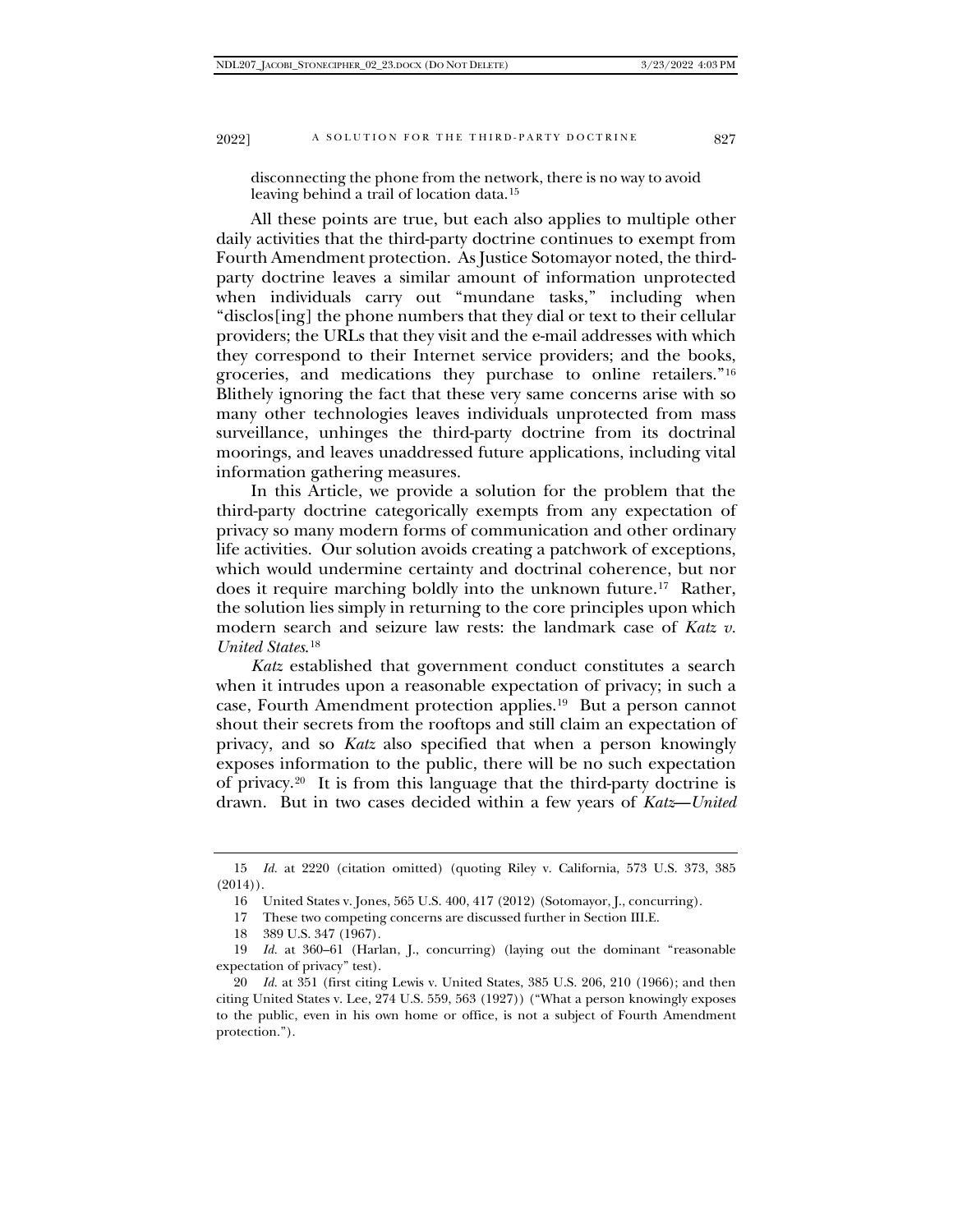*States v. Miller*<sup>[21](#page-5-0)</sup> and *Smith v. Maryland*<sup>22</sup>—the Court effectively left behind both the language and the conceptual framework underlying this qualification, by crafting the third-party doctrine as a categorical exception to the *Katz*ian reasonable expectation of privacy.

Instead of inquiring, as *Katz* mandated, whether a person "knowingly expose[d]" information "to the public," *Miller* and *Smith* subtly changed both of these requirements. First, the two decisions changed the "knowingly" requirement to "voluntarily," and deemed actions to be voluntary even if a person had no option to avoid sharing information if they wished to use a given technology.<sup>23</sup> So, even though it was impossible not to share information dialed with the telephone company in order to have a home telephone, $24$  or to share bank details with the bank teller in order to have a bank account,<sup>[25](#page-5-4)</sup> these activities were still deemed voluntary. Second, the decisions interpreted information as having been exposed "to the public" any time they were shared with a third party, regardless of the circumstances.[26](#page-5-5) So even if Mr. Miller's bank had promised to keep his information secret, by sharing it with the bank itself, the Court deemed this equivalent to sharing with the public, and thus Miller had no expectation of privacy in his banking information.[27](#page-5-6) *Miller* and *Smith* created a categorical test by which any information shared under any circumstances with any party for any reason constituted conveying information to the public, thus losing all expectation of privacy.

This broad application of the third-party doctrine is problematic not just in terms of being faithless to foundational precedent and enabling mass surveillance, but it also has the potential to hamstring the capacity of the United States government to respond to the COVID-19 pandemic, as well as other likely future pandemics.<sup>[28](#page-5-7)</sup> The most effective means of combating the spread of infectious diseases is through tracking and tracing, which itself is best operationalized through digital means.[29](#page-5-8) Yet, the public rightly fears making its highly personal health data, location data, and contact information available to the government or to third parties, $30$  for the third-party doctrine

- <span id="page-5-3"></span>24 *See Smith*, 442 U.S. at 737.
- 25 *See Miller*, 425 U.S. at 436.
- 26 *Smith*, 442 U.S. at 743–44.
- 27 *Miller*, 425 U.S. at 443.
- 28 *See infra* Conclusion.
- 29 *See infra* Conclusion.

<span id="page-5-9"></span><span id="page-5-8"></span><span id="page-5-7"></span><span id="page-5-6"></span><span id="page-5-5"></span><span id="page-5-4"></span>30 *See* Alice Miranda Ollstein & Mohana Ravindranath, *Getting It Right: States Struggle with Contact Tracing Push*, POLITICO (May 17, 2020), https://www.politico.com/news/2020 /05/17/privacy-coronavirus-tracing-261369 [https://perma.cc/7XC7-JDDV] ("[T]he new

<span id="page-5-0"></span><sup>21</sup> 425 U.S. 435 (1976).

<span id="page-5-1"></span><sup>22</sup> 442 U.S. 735 (1979).

<span id="page-5-2"></span><sup>23</sup> *Miller*, 425 U.S. at 442–43; *Smith*, 442 U.S. at 744–45.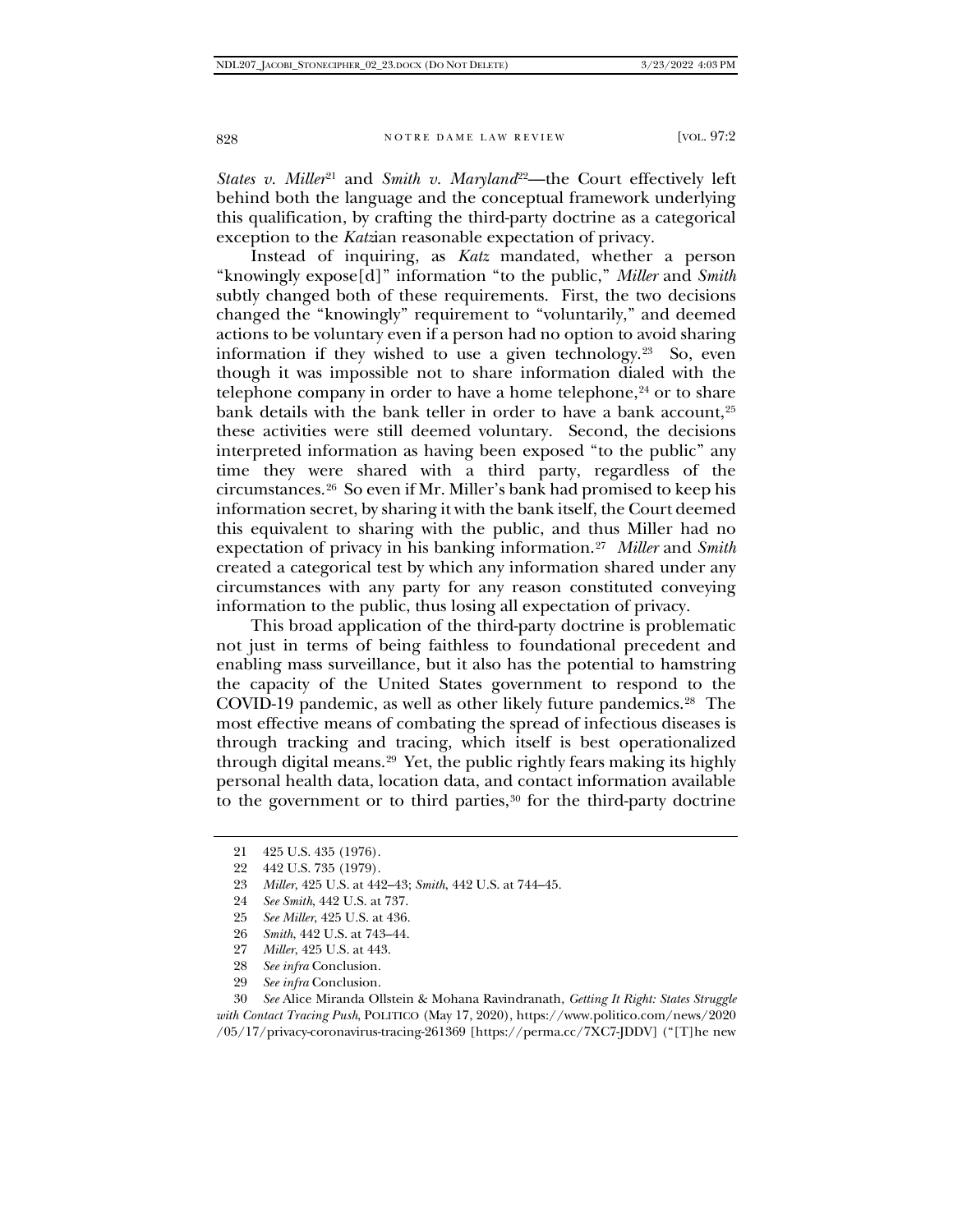renders that information, once exposed, forever subject to government scrutiny, for any purpose, including criminal investigation. As such, finding a solution to the third-party doctrine is not merely a question of jurisprudential coherence, but a matter of survival, since such a solution would enable rapid responses to major crises.

This Article proceeds in four parts. Part I details the creation and development of the third-party doctrine, the function it serves, and how it has become unmoored from its foundation in *Katz*. Part II describes how dire the need is for a solution to the problem, illustrating how invasive the third-party doctrine has become to Fourth Amendment rights. Part III considers how to solve the problem: first, it critically examines the various solutions considered by the Supreme Court; then, it highlights the advantages and flaws with solutions proposed by prior scholars; and finally, it provides our solution. This Article concludes by explaining how the need for reform to the thirdparty doctrine has become increasingly pressing in the time of the COVID-19 pandemic and how, without reform, the response of the United States to this and future crises will be undermined by the current categorical version of the third-party doctrine.

## I. MISREADING *KATZ*: THE DEVELOPMENT OF THE THIRD-PARTY **DOCTRINE**

The third-party doctrine governs how and what the government can collect from third parties in criminal investigations.[31](#page-6-0) For over four decades, the doctrine has stood for the seemingly straightforward concept that when a person shares something, they can no longer claim a reasonable expectation of privacy in that shared information.[32](#page-6-1) This "you share it, you lose it" idea, while controversial,<sup>[33](#page-6-2)</sup> was affirmed

state apps may still be viewed skeptically by a public reluctant to submit to digital tracking. And the early experience of these states is raising questions about whether locally developed apps will gain enough critical mass to help health officials keep tabs on the virus before new hot spots explode.").

<sup>31</sup> Orin S. Kerr, *The Case for the Third-Party Doctrine*, 107 MICH. L. REV. 561, 563 (2009).

<span id="page-6-1"></span><span id="page-6-0"></span><sup>32</sup> Michael Gentithes, *The End of* Miller*'s Time: How Sensitivity Can Categorize Third-Party Data After* Carpenter, 53 GA. L. REV. 1039, 1042 (2019).

<span id="page-6-2"></span><sup>33</sup> The Court's bright line rule has inspired passionate dissents and concurrences articulating problems, both legal and functional. *See* Smith v. Maryland, 442 U.S. 735, 751 (1979) (Marshall, J., dissenting) ("The use of pen registers, I believe, constitutes such an extensive intrusion. To hold otherwise ignores the vital role telephonic communication plays in our personal and professional relationships . . . ." (citing Katz v. United States, 389 U.S. 347, 352 (1979)); United States v. Jones, 565 U.S. 400, 417 (2012) (Sotomayor, J., concurring) ("[I]t may be necessary to reconsider the premise that an individual has no reasonable expectation of privacy in information voluntarily disclosed to third parties.").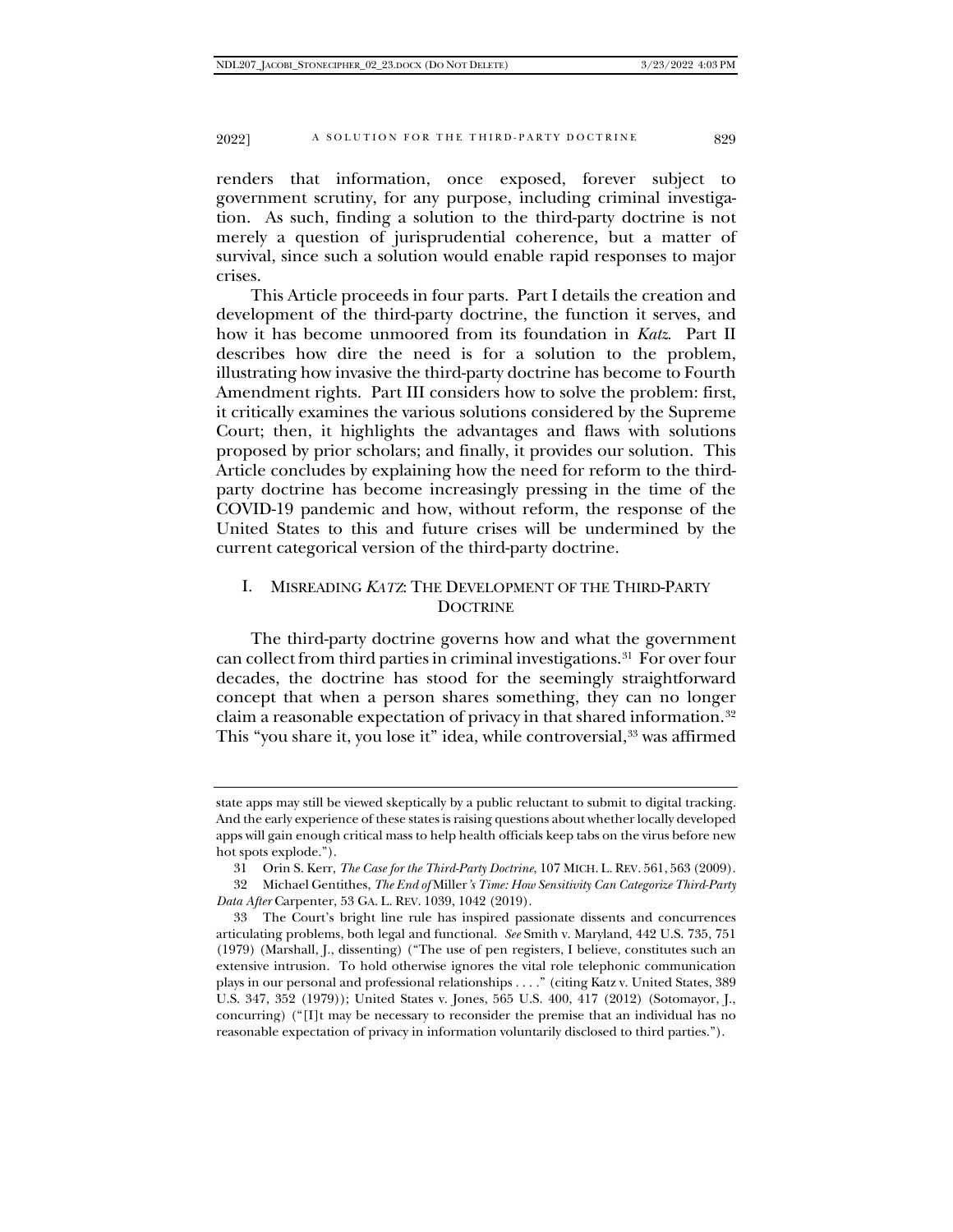as recently as 2018, albeit with at least one exception.[34](#page-7-0) This expansive approach to the third-party doctrine, whereby Fourth Amendment protection is lost with any sharing to any third-party, ostensibly arises from *Katz v. United States*,[35](#page-7-1) the seminal case on whether a search or seizure has taken place and thus whether the Fourth Amendment applies to any government action. However, the current categorical approach to the third-party doctrine rests on a fundamental misreading of that case's key language. Rather than categorically excluding all shared information from Fourth Amendment protection, the Court in *Katz* articulated a fact-intensive test: "What a person knowingly exposes to the public . . . is not a subject of Fourth Amendment protection."[36](#page-7-2) Embedded within this short phrase is a two-part test that requires a nuanced, as-applied analysis of, first, whether information was in fact knowingly exposed, and second, whether that exposure was made to the public. This Part shows that subsequent cases have read down in various ways both prongs of that test.

In addition, subsequent cases have also equated this test with the similar, yet distinct, false-friend doctrine. In the false-friend line of cases, the Court held that individuals have no reasonable expectation of privacy in information shared with a confidant who then reveals it to the government.<sup>37</sup> Under the third-party doctrine as articulated in *Katz*, the Fourth Amendment does not cover information knowingly exposed "to the public." These are conceptually distinct—under the false-friend doctrine, the information sharer takes a *risk* their information will be exposed by their friend and so left unprotected, but under the third-party doctrine, the information is unprotected regardless of how the third party responds.[38](#page-7-4) By both misreading the *Katz* test and creating a false equivalence between the false-friend doctrine and the third-party doctrine, the Court leaves unprotected all information "voluntarily turn[ed] over to third parties." $\frac{39}{12}$  While this overinclusive sharing doctrine has been somewhat cabined by modern

<span id="page-7-0"></span><sup>34</sup> Carpenter v. United States, 138 S. Ct. 2206, 2216–17, 2220 (2018) ("[W]hile the third-party doctrine applies to telephone numbers and bank records, it is not clear whether its logic extends to the qualitatively different category of cell-site records.").

<sup>35</sup> Katz v. United States, 389 U.S. 347 (1967).

<span id="page-7-2"></span><span id="page-7-1"></span><sup>36</sup> *Id.* at 351 (first citing Lewis v. United States, 385 U.S. 206, 210 (1966); and then citing United States v. Lee, 274 U.S. 559, 563 (1927)).

<span id="page-7-3"></span><sup>37</sup> United States v. White, 401 U.S. 745 (1971); Hoffa v. United States, 385 U.S. 293 (1966); *Lewis*, 385 U.S. 206; On Lee v. United States, 343 U.S. 747 (1952).

<sup>38</sup> *See* discussion *infra* Section I.D.

<span id="page-7-5"></span><span id="page-7-4"></span><sup>39</sup> *Carpenter*, 138 S. Ct. at 2216 (quoting Smith v. Maryland, 442 U.S. 735, 743–44  $(1979)$ .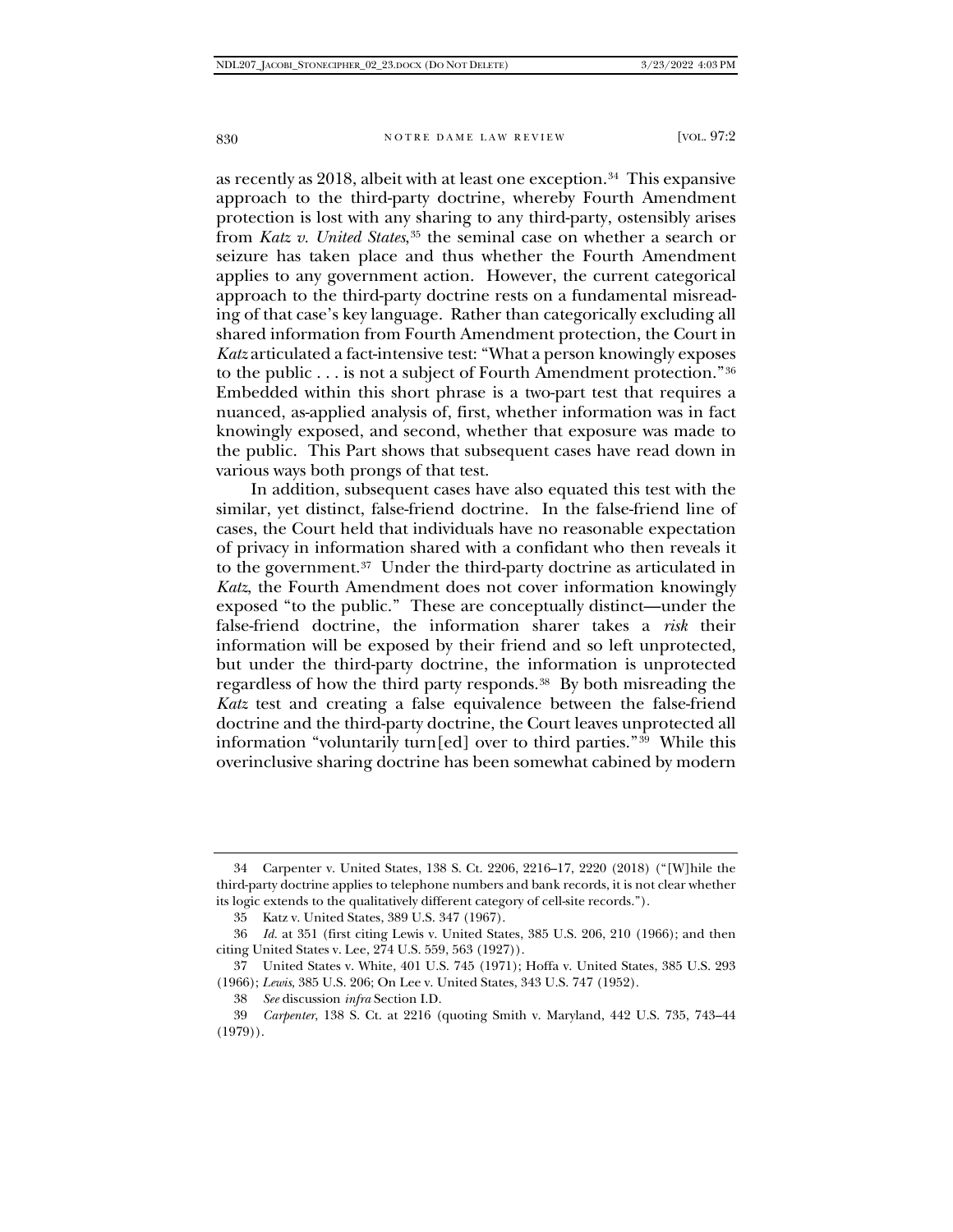courts,[40](#page-8-0) the limitations are developed in an ad hoc "I know it when I see it" standard that provides little guidance to government agents or reviewing courts.

## *A.* Katz *and the Origin of the Third-Party Doctrine*

The third-party doctrine originated with the declaration in *Katz*  that "[w]hat a person knowingly exposes to the public . . . is not a subject of Fourth Amendment protection."<sup>41</sup> To understand why this public exposure limitation was necessary, we must delve into the *Katz* case itself, for the third-party doctrine was a counterbalance to expanding what could constitute "unreasonable searches and seizures" beyond the traditional confines of a person's home or property and into any area where a person has a "reasonable expectation of privacy.["42](#page-8-2)

"Give me Duquesne minus 7 for a nickel," Charles Katz said in a phone call with his bookie.[43](#page-8-3) Unbeknownst to Mr. Katz, FBI agents were recording this conversation, and he would soon face up to two years in prison for illegal interstate gambling.<sup>44</sup> The FBI had placed recording devices on two phone booths that Katz used almost daily.[45](#page-8-5) These recording devices could be turned on and off by nearby agents, recorded only Katz's side of conversations, and were taped to the outside of the phone booths—all factors that, under traditional analysis, indicate the recordings did not constitute searches.[46](#page-8-6) The FBI used these recordings to obtain a warrant to search Katz's apartment, where more evidence of illegal gambling was found.<sup>[47](#page-8-7)</sup>

In finding for Mr. Katz, the Supreme Court held that the traditional property-based determination of what constitutes an illegal search or seizure was too "narrow" and did not adequately take into

45 *Katz*, 369 F.2d at 131.

<span id="page-8-0"></span><sup>40</sup> *Id.* at 2222 (holding that cell site location information, despite being held by a third party, conveys too much information about a user's whereabouts and cannot be shared with the government without a warrant).

<span id="page-8-2"></span><span id="page-8-1"></span><sup>41</sup> *Katz*, 389 U.S. at 351 (first citing *Lewis*, 385 U.S. at 210; and then citing *Lee*, 274 U.S. at 563).

<sup>42</sup> *See id.* at 360 (Harlan, J., concurring).

<sup>43</sup> Katz v. United States, 369 F.2d 130, 132 (9th Cir. 1966), *rev'd*, 389 U.S. 347 (1967).

<span id="page-8-4"></span><span id="page-8-3"></span><sup>44</sup> Matthew Lasar, *The Crooks Who Created Modern Wiretapping Law*, ARS TECHNICA (June 2, 2011), https://arstechnica.com/tech-policy/2011/06/the-crooks-who-createdmodern-wiretapping-law/2/ [https://perma.cc/K7JY-TEXY].

<span id="page-8-7"></span><span id="page-8-6"></span><span id="page-8-5"></span><sup>46</sup> *See* Olmstead v. United States, 277 U.S. 438, 466 (1928) (noting that without "actual physical invasion of his house 'or curtilage' for the purpose of making a seizure," the Fourth Amendment is not implicated).

<sup>47</sup> *Katz*, 369 F.2d at 132.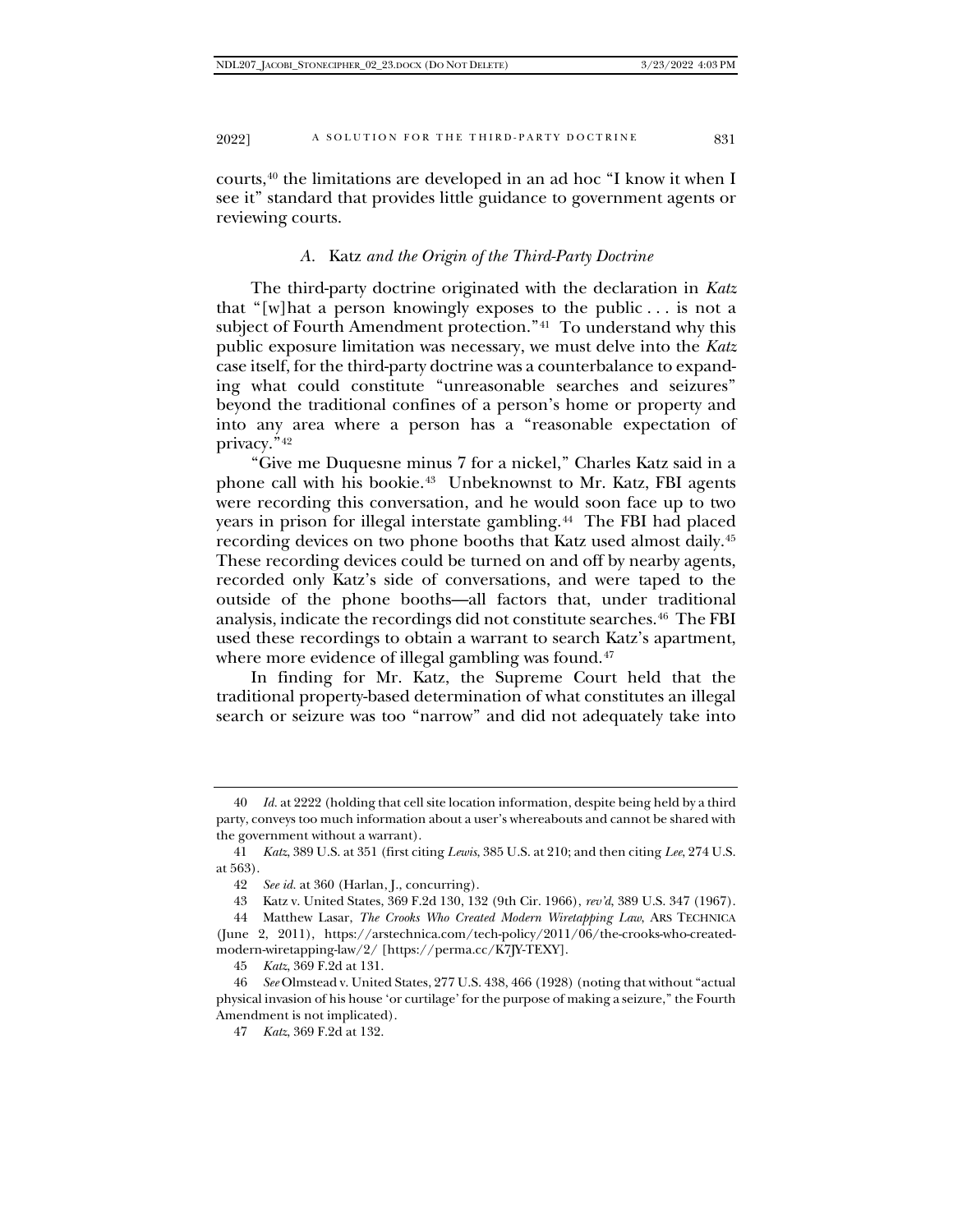account changing technology.[48](#page-9-0) According to the Court, as long as there is some indicia of the existence of a subjective and objective expectation of privacy, then "[w]herever a man may be, he is entitled to know that he will remain free from unreasonable searches and seizures."<sup>[49](#page-9-1)</sup>

The Court in *Katz* was rejecting its 1928 decision, *Olmstead v. United States*, which held that placing wiretaps on public phone lines without a warrant did not constitute an illegal search because government agents did not infringe upon Olmstead's property rights.[50](#page-9-2) In the 1920s, during the height of Prohibition, Roy Olmstead managed a bootlegging operation in the Pacific Northwest that employed over fifty people and earned in excess of \$2,000,000 per year.[51](#page-9-3) The FBI, without warrants, placed wiretaps on public phone lines and in an office building's publicly accessible basement to intercept phone calls between Olmstead and his team.[52](#page-9-4) Over seventytwo people were indicted, and the recordings were used to convict Olmstead at trial.[53](#page-9-5) Olmstead challenged the use of the wiretaps, claiming that recording and using private telephone conversations violated both the Fourth and Fifth Amendments.<sup>54</sup> The majority held that neither Amendment was implicated, basing the analysis in large part on the fact that the government agents never invaded Olmstead's property; as Chief Justice Taft wrote for the majority, there was neither a search nor a seizure because "[t]here was no entry of the houses or offices of the defendants."[55](#page-9-7)

It is important to note the dissent from Justice Brandeis, who presciently argued that limiting the Fourth Amendment's reach to a property-based standard inadequately prepares the Amendment for future challenges posed by changing surveillance technology. Essentially, Justice Brandeis argued that although trespass may address the use of wiretaps, "[w]ays may some day be developed by which the Government, without removing papers from secret drawers, can

- <span id="page-9-6"></span>54 *Id.*
- <span id="page-9-7"></span>55 *Id.* at 464.

<span id="page-9-0"></span><sup>48</sup> Katz v. United States, 389 U.S. 347, 353 (1967) ("[O]nce it is recognized that the Fourth Amendment protects people—and not simply 'areas'—against unreasonable searches and seizures, it becomes clear that the reach of that Amendment cannot turn upon the presence or absence of a physical intrusion . . . .").

<sup>49</sup> *Id.* at 359.

<span id="page-9-4"></span><span id="page-9-3"></span><span id="page-9-2"></span><span id="page-9-1"></span><sup>50</sup> *Olmstead*, 438 U.S. at 466 (finding that the Fourth Amendment has not been violated "unless there has been an official search and seizure of his person, or such a seizure of his papers or his tangible material effects, or an actual physical invasion" which "the wire tapping here . . . did not amount to").

<sup>51</sup> *Id.* at 456.

<sup>52</sup> *Id.* at 456–57.

<span id="page-9-5"></span><sup>53</sup> *Id.* at 455.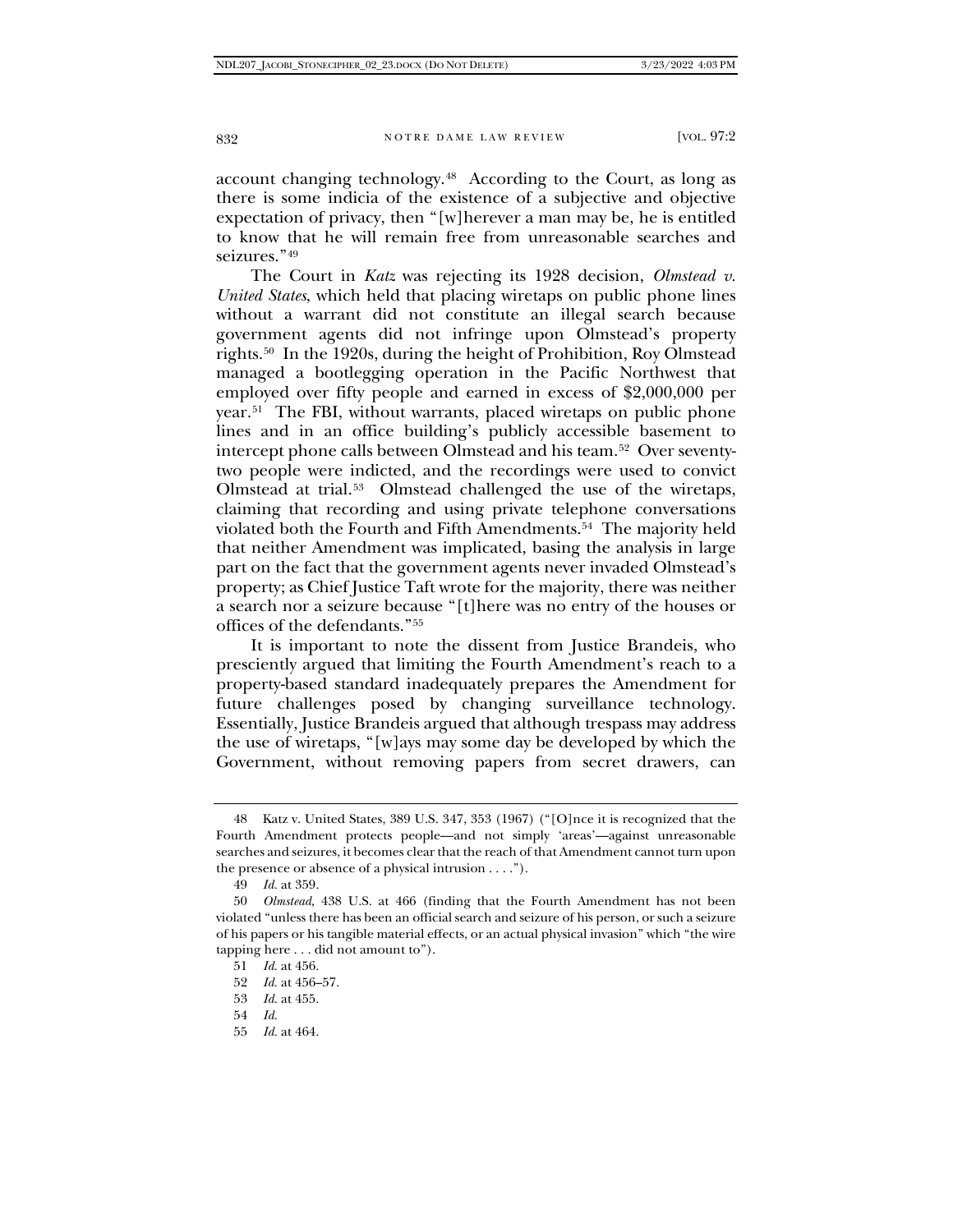reproduce them in court, and by which it will be enabled to expose to a jury the most intimate occurrences of the home."[56](#page-10-0) It was this perceived limitation of the property-based model to respond to technological advancement that led the Court in *Katz*, forty years later, to make the question one of a person's privacy expectations, rather than formal demarcations of their property boundaries—that is, to define Fourth Amendment protection in terms of "people, not places."[57](#page-10-1)

Evaluating the legality of a search based on what was gathered rather than how it was taken represented a dramatic redistribution of Fourth Amendment protections. The Fourth Amendment has long been understood as balancing two key interests: individual privacy and governmental needs.[58](#page-10-2) By moving the Fourth Amendment into the public sphere, new limitations were needed to balance the newly expanded coverage. Changing technology meant that there were novel ways to communicate and surveil, so information moving outside the home needed protection.<sup>[59](#page-10-3)</sup> But if the distinction between what was in the home and what was out of the home was no longer a limiting principle, a different means of determining *which* places outside of the home were protected was required. The solution *Katz* provided was to shift the focus to one of knowledgeable public exposure: "What a person knowingly exposes to the public, even in his own home or office, is not a subject of Fourth Amendment protection. But what he seeks to preserve as private, even in an area accessible to the public, may be constitutionally protected."[60](#page-10-4) The public exposure limit was essential for the *Katz*ian test not to be all-encompassing. However, the public exposure qualification also had limits, ones that shortly came to be misunderstood by the Court itself, allowing instead for the public exposure caveat to swallow up much of the Fourth Amendment protection of *Katz*.

<sup>56</sup> *Id.* at 474 (Brandeis, J., dissenting).

<sup>57</sup> Katz v. United States, 389 U.S. 347, 351 (1967).

<span id="page-10-2"></span><span id="page-10-1"></span><span id="page-10-0"></span><sup>58</sup> *See* Delaware v. Prouse, 440 U.S. 648, 654 (1979) (noting that the reasonableness of a search "is judged by balancing its intrusion on the individual's Fourth Amendment interests against its promotion of legitimate governmental interests").

<span id="page-10-3"></span><sup>59</sup> Orin S. Kerr, *An Equilibrium-Adjustment Theory of the Fourth Amendment*, 125 HARV. L. REV. 476, 515 (2011) ("[T]he power to monitor communications in a phone booth when a person placed a call was the modern equivalent to the power to break into a home and listen to conversations there.").

<span id="page-10-4"></span><sup>60</sup> *Katz*, 389 U.S. at 351–52 (internal citations omitted) (first citing Lewis v. United States, 385 U.S. 206, 210 (1966); then citing United States v. Lee, 274 U.S. 559, 563 (1927); then citing Rios v. United States, 364 U.S. 253 (1960); and then citing *Ex parte* Jackson, 96 U.S. 727, 733 (1878)).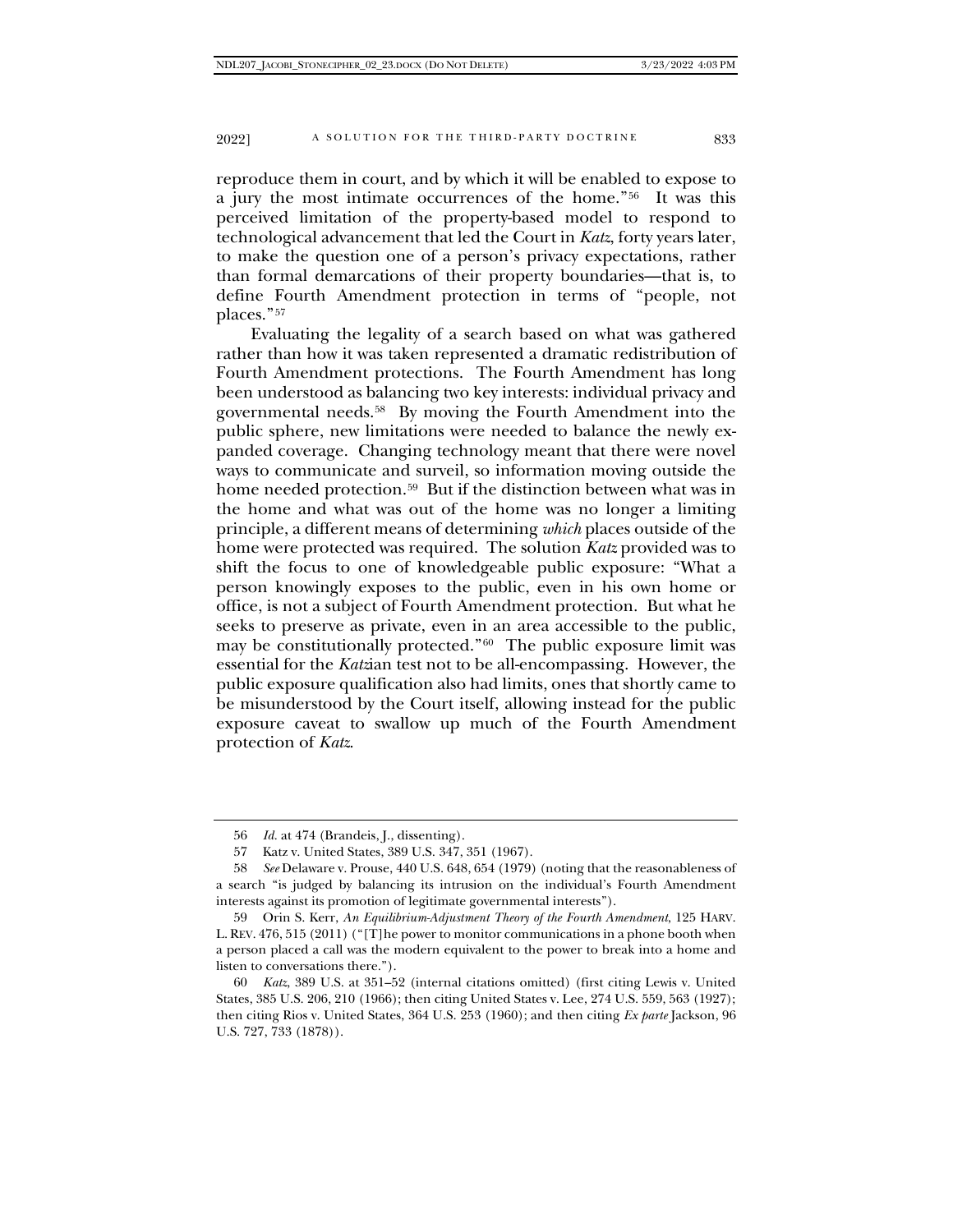## *B. Losing* Katz*'s First Prong: Unknowingly Shared Is Not "Knowingly Expose[d]"*

The first two post-*Katz* cases that addressed shared information accessed without a warrant misread both prongs of the *Katz* test, effectively replacing a reasonableness analysis with a per se rule based solely on whether information was shared with any third party.<sup>61</sup> These two cases, *United States v. Miller*<sup>[62](#page-11-1)</sup> and *Smith v. Maryland*,<sup>[63](#page-11-2)</sup> laid the groundwork for a per se third-party doctrine that is ill-suited for our modern information-sharing age.[64](#page-11-3)

In 1973, following the discovery of illegal whiskey distilling equipment on property owned by Mitch Miller, investigators from the Treasury Department's Alcohol, Tobacco and Firearms Bureau subpoenaed local banks holding Mr. Miller's accounts to provide all records of his bank transactions to date to a grand jury.<sup>65</sup> The banks complied, and the records were used as supporting evidence in Miller's trial.[66](#page-11-5) Miller challenged the warrantless seizure of his bank documents, arguing that he had a reasonable expectation that they would be kept private.<sup>67</sup> The Supreme Court disagreed, finding that Miller had no reasonable expectation of privacy in the documents.<sup>[68](#page-11-7)</sup> In making this determination, the Court quoted the relevant language from *Katz*.[69](#page-11-8) Yet the Court went through none of the *Katz*ian voluntary exposure to the public analysis, writing only that "[a]ll of the documents obtained, including financial statements and deposit slips, contain only information voluntarily conveyed to the banks and exposed to their employees in the ordinary course of business."[70](#page-11-9) The Court continued: "The depositor takes the risk, in revealing his affairs to another, that the information will be conveyed by that person to the Government.["71](#page-11-10)

The Court's analysis assumes that it was unreasonable to expect documents given to a bank teller to remain private without explaining

<span id="page-11-1"></span><span id="page-11-0"></span><sup>61</sup> Under the correct *Katz*ian analysis, both cases likely would have come out differently. *See* discussion *infra* Section III.D.

<sup>62</sup> 425 U.S. 435 (1976).

<sup>63</sup> 442 U.S. 735 (1979).

<span id="page-11-5"></span><span id="page-11-4"></span><span id="page-11-3"></span><span id="page-11-2"></span><sup>64</sup> United States v. Jones, 565 U.S. 400, 417 (2012) (Sotomayor, J., concurring) ("This approach is ill suited to the digital age, in which people reveal a great deal of information about themselves to third parties in the course of carrying out mundane tasks.").

<sup>65</sup> *Miller*, 425 U.S. at 437–38.

<sup>66</sup> *Id.*

<sup>67</sup> *Id.* at 442.

<sup>68</sup> *Id.* at 443.

<sup>69</sup> *Id.* at 442.

<sup>70</sup> *Id.*

<span id="page-11-10"></span><span id="page-11-9"></span><span id="page-11-8"></span><span id="page-11-7"></span><span id="page-11-6"></span><sup>71</sup> *Id.* at 443 (citing United States v. White, 401 U.S. 745, 751–52 (1971) (plurality opinion)).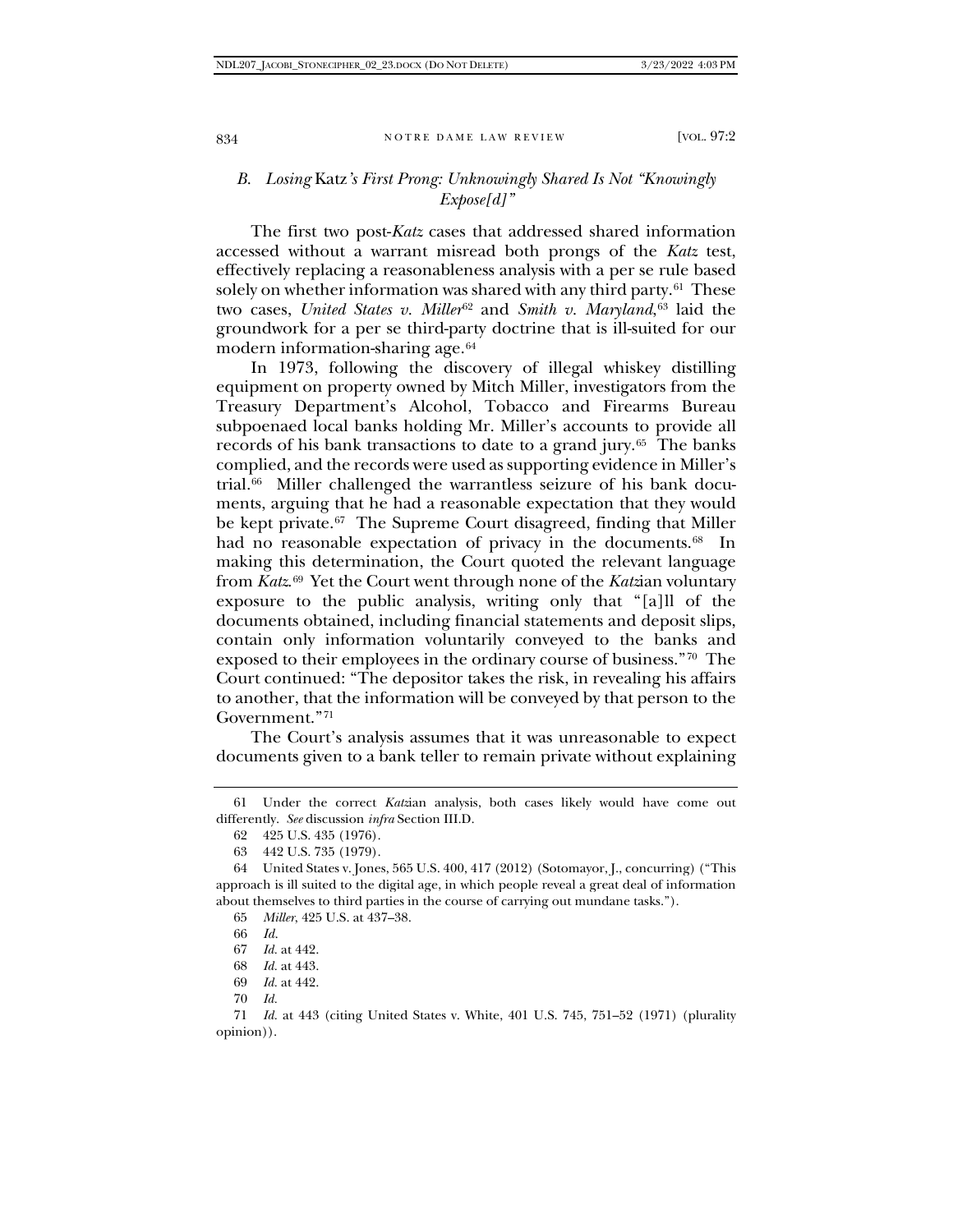why Miller should have known that he lacked any privacy right in the financial documents, either subjectively—for example, asking if the bank teller mentioned anything about document privacy to Miller—or objectively—for example, asking if the bank had a posted policy about document privacy. The Court instead points to the fact that banks must keep transaction records under the Bank Secrecy Act and syllogistically reasons that (1) since banks have to keep records, and (2) banks are a third party, (3) information shared with banks is unprotected by the Fourth Amendment.<sup>72</sup> In doing so, it is quietly substituting an overly simplistic and underinclusive categorical sharing rule in place of a case-by-case *Katz*ian analysis of privacy expectations.

The analysis in *Miller* took a large leap away from *Katz*'s two-prong test. Like a game of judicial telephone, in the next major case, *Smith v. Maryland*, the Court relied on *Miller*'*s* misreading of *Katz* to further misinterpret the "voluntary sharing with the public" notion.[73](#page-12-1) In 1976, Baltimore police suspected Michael Lee Smith in a robbery; police believed that the robber had then begun making threatening phone calls to the victim, but police had little evidence and no probable cause.[74](#page-12-2) Investigators contacted the telephone company and requested, without a warrant, that a pen register—a device that records the numbers dialed by a particular phone line—be placed on Smith's home telephone.<sup>[75](#page-12-3)</sup> The pen register recorded a phone call from Smith to the victim, and police then used this information to get a warrant to search Smith's home, where they discovered evidence linking him to the robbery.[76](#page-12-4) Smith challenged the legality of the warrantless use of the pen register, claiming that it was an illegal search under the Fourth Amendment.[77](#page-12-5)

The Court held that the use of the pen register was not a search. According to the majority, "[t]his Court consistently has held that a person has no legitimate expectation of privacy in information he voluntarily turns over to third parties."[78](#page-12-6) The Court continued:

When he used his phone, petitioner voluntarily conveyed numerical information to the telephone company and "exposed" that information to its equipment in the ordinary course of business. In so doing, petitioner assumed the risk that the company would reveal to police the numbers he dialed. The switching equipment that processed those numbers is merely the modern counterpart of the operator who, in an earlier day, personally

<span id="page-12-6"></span>78 *Id.* at 743–44.

<span id="page-12-0"></span><sup>72</sup> *Id.* at 443–44.

<span id="page-12-1"></span><sup>73</sup> *See* Smith v. Maryland, 442 U.S. 735 (1979).

<span id="page-12-2"></span><sup>74</sup> *Id.* at 737.

<span id="page-12-3"></span><sup>75</sup> *Id.*

<sup>76</sup> *Id.*

<span id="page-12-5"></span><span id="page-12-4"></span><sup>77</sup> *Id.* at 742.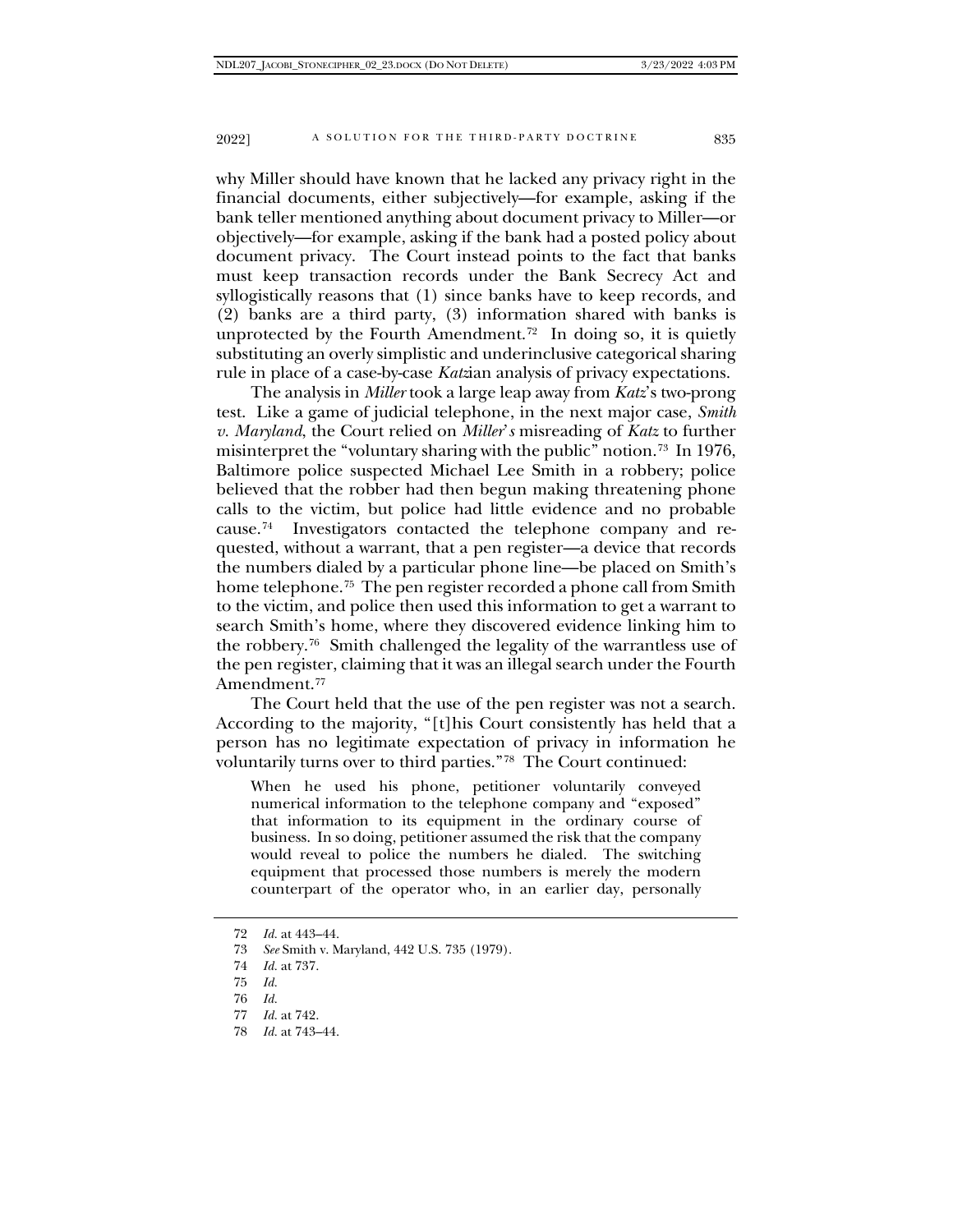completed calls for the subscriber. Petitioner concedes that if he had placed his calls through an operator, he could claim no legitimate expectation of privacy. We are not inclined to hold that a different constitutional result is required because the telephone company has decided to automate.[79](#page-13-0)

By equating an automated system with a human third party, *Smith* completes the transition from *Katz*ian privacy analysis to *Miller*'s categorical privacy assumptions. After *Smith*, information that no human being is ever likely to see is considered shared with a third party. This jump was problematic back in 1976 but it is downright dangerous in our current digital world; now, third parties host emails, store photos, and record health data and travel information.<sup>80</sup> By assuming the privacy analysis *and* extending that to automated systems, the *Smith* Court left little room for any privacy expectation in an enormous number of activities of modern life.

The combination of first equating "exposure" with sharing in a public way and then further equating sharing with an automated third party as sharing with an individual is particularly dangerous, as the dissent notes:

[E]ven assuming, as I do not, that individuals "typically know" that a phone company monitors calls for internal reasons, . . . it does not follow that they expect this information to be made available to the public in general or the government in particular. Privacy is not a discrete commodity, possessed absolutely or not at all.<sup>[81](#page-13-2)</sup>

As the dissent points out, the majority opinion rests on two faulty conclusions. First, that it is reasonable to know exactly what happens when you make a phone call, and second, that knowing a third party has access to your information means a reasonable person should expect that information has been exposed to the public.<sup>82</sup> This misreading further entrenched the move from a two-pronged public exposure test to a per se sharing rule. In making this radical yet unacknowledged transformation, the Court further exposed everyday activities to the risk of greater state intrusion.

<span id="page-13-0"></span><sup>79</sup> *Id.* at 744–45 (internal citation omitted) (citing Transcript of Oral Argument at 3– 5, 11–12, 32, *Smith*, 442 U.S. 735 (No. 78-5374)).

<span id="page-13-1"></span><sup>80</sup> See Section III.C below for further discussion on the significance of having no human agent.

<span id="page-13-3"></span><span id="page-13-2"></span><sup>81</sup> *Smith*, 442 U.S. at 749 (Marshall, J., dissenting) (internal citation omitted) (citing *Smith*, 442 U.S. at 743 (majority opinion)).

<sup>82</sup> *See id.* at 749–50.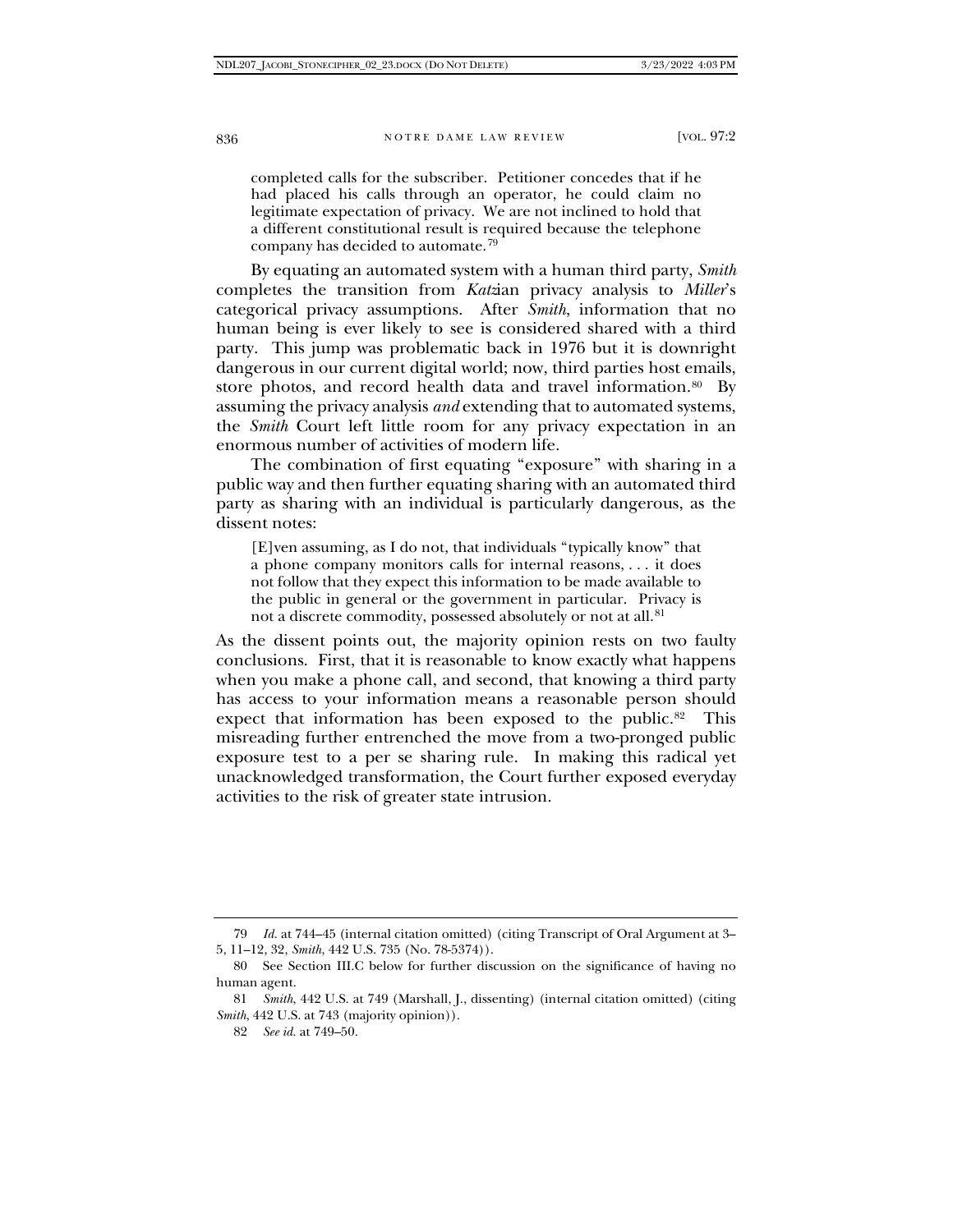## 1. Jettisoning the "Knowingly" Requirement: Introducing "Voluntariness"

The first prong of the third-party test articulated by *Katz*, whether the information has been "knowingly expose[d]," itself has two parts: "knowingly" and "expose[d]."[83](#page-14-0) In addition to substituting a per se sharing rule in place of a case-by-case *Katz*ian analysis to assess if information has been "knowingly" shared, the Court in *Miller* and *Smith* also redefined both specific elements of the first prong. We deal with each in turn.

*Katz* explicitly included a knowledge requirement, but neither *Miller* nor *Smith* incorporate this as part of their analysis. In *Miller*, the bank kept records of transactions and deposits as required by the Bank Secrecy Act.<sup>84</sup> As the dissent notes, "[i]t cannot be gainsaid that the customer of a bank expects that the documents, such as checks, which he transmits to the bank in the course of his business operations, will remain private, and that such an expectation is reasonable."[85](#page-14-2) Yet, the opinion of the Court did not address whether or not Miller knew these records were being kept, and for what purpose. Nevertheless, it found that the Fourth Amendment did not apply to these records.<sup>[86](#page-14-3)</sup>

In *Smith*, the Court did address the knowledge element but disposed of it with little analytical rigor, relying on a bald assertion of what the public is likely to know:

[W]e doubt that people in general entertain any actual expectation of privacy in the numbers they dial. All telephone users realize that they must "convey" phone numbers to the telephone company, since it is through telephone company switching equipment that their calls are completed. All subscribers realize, moreover, that the phone company has facilities for making permanent records of the numbers they dial, for they see a list of their long-distance (toll) calls on their monthly bills. In fact, pen registers and similar devices are routinely used by telephone companies "for the purposes of checking billing operations, detecting fraud, and preventing violations of law."[87](#page-14-4)

What is especially troubling about this disregard for the knowledge component is that, unlike in *Miller*, Smith "shared" his phone call information with an automated system that facilitates phone calls. How can something be knowingly exposed to an

<span id="page-14-0"></span><sup>83</sup> Katz v. United States, 389 U.S. 347, 351 (1967) (first citing Lewis v. United States, 385 U.S. 206, 210 (1966); and then citing United States v. Lee, 274 U.S. 559, 563 (1927)).

<sup>84</sup> United States v. Miller, 425 U.S. 435, 436 (1976).

<span id="page-14-2"></span><span id="page-14-1"></span><sup>85</sup> *Id.* at 448 (Brennan, J., dissenting) (quoting Burrows v. Superior Ct., 529 P.2d 590, 593–96 (Cal. 1974)).

<sup>86</sup> *Id.* at 440.

<span id="page-14-4"></span><span id="page-14-3"></span><sup>87</sup> *Smith*, 442 U.S. at 742 (quoting United States v. N.Y. Tel. Co., 434 U.S. 159, 174–75  $(1977)$ .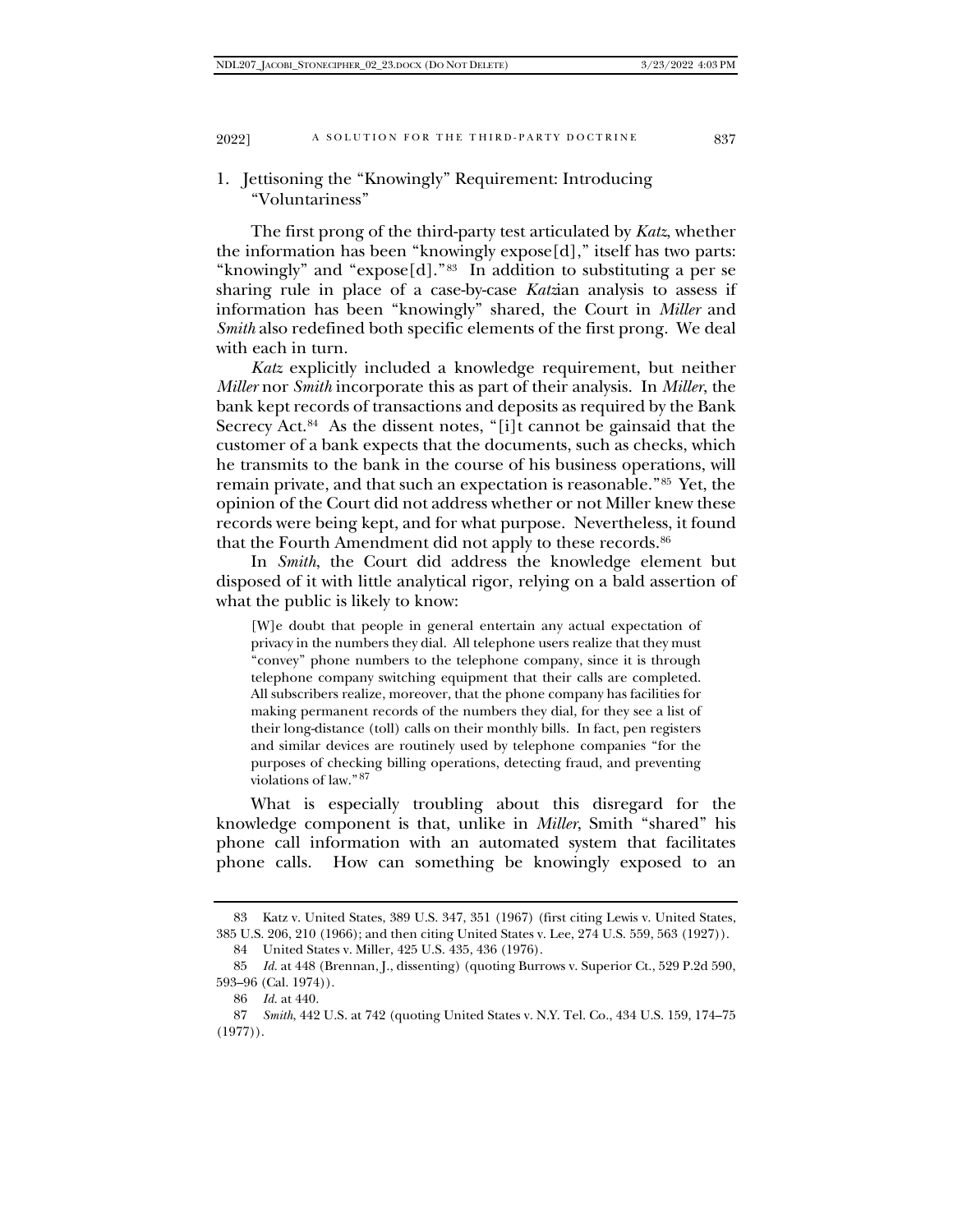automated conduit, to a third party whose entire purpose is to process that information? In *Miller* and *Smith*, the Court effectively read the knowledge requirement out of the third-party doctrine, and in doing so, it left unprotected a host of records and information kept, knowingly or unknowingly, by any third party, regardless of their purpose within the information transaction—both the type of information available in the 1970s when the Court was deciding these cases, but also vast amounts of information that would come to be voluntarily "shared" in the future.<sup>[88](#page-15-0)</sup>

Without a strong knowledge prong, complacency increases the risk of privacy loss. As technology becomes more ubiquitous and more automated, the government gains greater access into users' activities and personal lives.[89](#page-15-1) For example, in the 1980s and early 1990s, courts routinely found that communication over cordless telephones was unprotected by the Fourth Amendment because their signals could be intercepted by AM/FM radios or common radio equipment purchasable at any electronics store.[90](#page-15-2) Despite *Katz*'s explicit acknowledgement of the importance of telephonic communication and the general Fourth Amendment special protection of the home,<sup>[91](#page-15-3)</sup> the ubiquity of the radio equipment alone gave the government access to all communication over cordless phones.

An element that makes the Court approving government access to otherwise private information via the third-party doctrine especially dangerous is the issue of where the government is going to access this data. This information is not being gathered from people with their consent in any meaningful way and then marshalled by the government to combat this disease. Instead, third parties like Facebook and Google, with whom millions of Americans constantly share their location information simply by having their applications on their phones,[92](#page-15-4) are collecting and giving this information to the government upon request.<sup>93</sup> As such, anyone who wants to have a cell phone—

<sup>88</sup> *See* discussion *infra* subsection I.B.2.

<span id="page-15-1"></span><span id="page-15-0"></span><sup>89</sup> David A. Sklansky, *Back to the Future:* Kyllo*,* Katz*, and Common Law*, 72 MISS. L.J. 143, 202 (2002); *see also* Kyllo v. United States, 533 U.S. 27, 47 (2001) (Stevens, J., dissenting) ("[I]t seems likely that the threat to privacy will grow, rather than recede, as the use of intrusive equipment becomes more readily available.").

<sup>90</sup> Sklansky, *supra* note 89, at 203.

<sup>91</sup> *See* discussion *infra* Section II.A.

<span id="page-15-4"></span><span id="page-15-3"></span><span id="page-15-2"></span><sup>92</sup> Justin Pot, *Facebook Is Tracking Your Phone*'*s Location, Here*'*s How to Review Your History*, HOW-TO GEEK (May 30, 2018), https://www.howtogeek.com/fyi/facebook-istracking-your-phones-location-heres-how-to-review-your-history/ [https://perma.cc /C8DE-DCGU].

<span id="page-15-5"></span><sup>93</sup> *See* Jack Nicas & Daisuke Wakabayashi, *Apple and Google Team Up to* '*Contact Trace*' *the Coronavirus*, N.Y. TIMES (June 3, 2020), https://www.nytimes.com/2020/04/10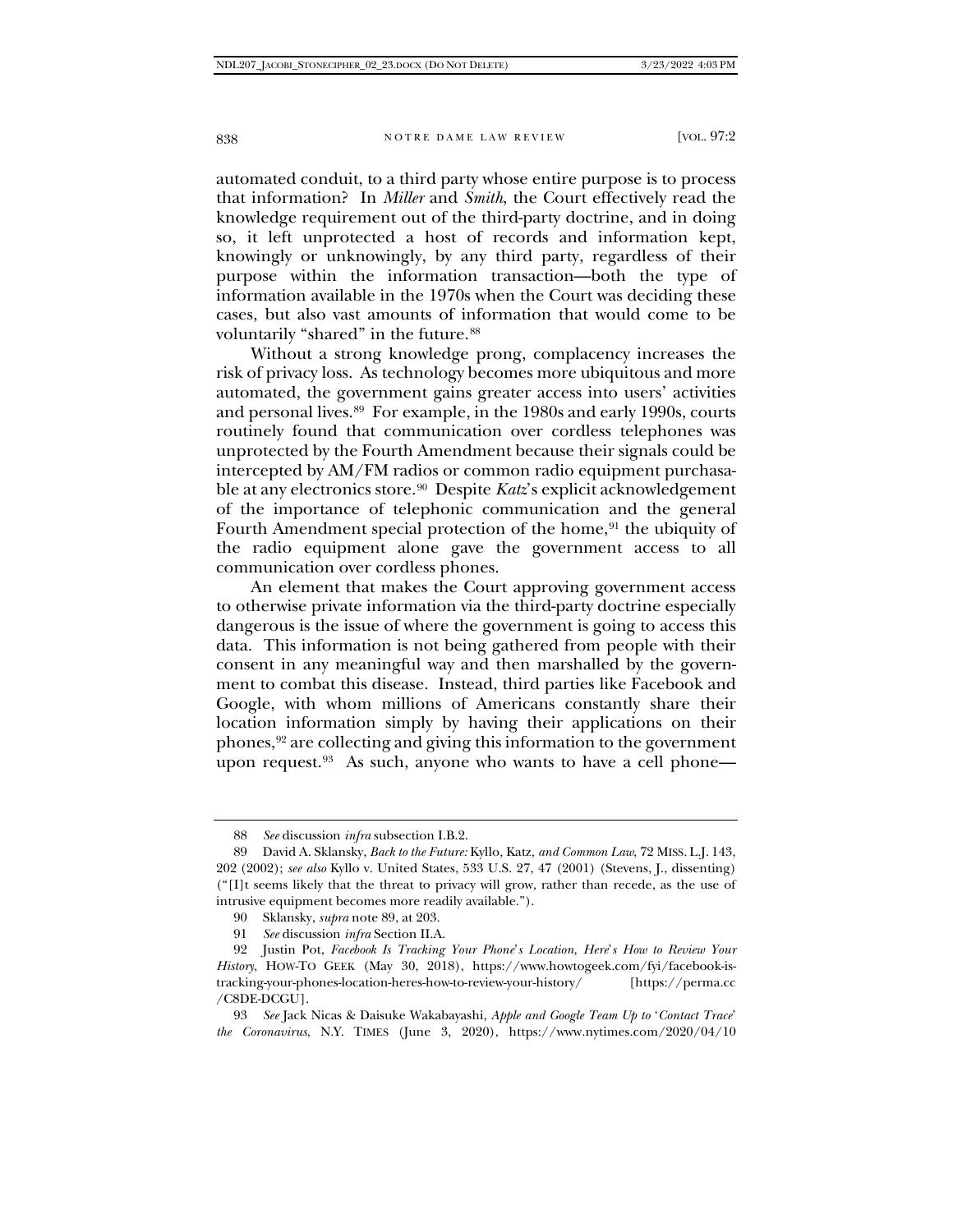something that the Court in *Carpenter* recognized as so fundamental to modern life that government access to certain types of information constituted an exception to the third-party doctrine's per se application<sup>[94](#page-16-0)</sup>—will, without a similar exception being crafted by the Court, have "voluntarily" shared that private health information.

This chipping away at the knowledge requirement is particularly pertinent in response to government efforts to control the spread of COVID-19. Many countries, including the United States, have turned to electronic surveillance as a means of both tracking those infected $95$ and monitoring adherence to social distancing guidelines.<sup>[96](#page-16-2)</sup> While the Court's decision in *Carpenter* could apply to this gathering of data, there is a strong logical argument that, because the information is shared with a third party, the Fourth Amendment would be inapplicable. Given the fact that this type of location data can be used for everything from commercial advertisements to identifying who attends political campaign events,  $97$  relying on the "goodwill" of the government and multi-billion-dollar companies in handling sensitive and private information seems insufficient.[98](#page-16-4) Even if such access begins in the context of a global pandemic, once so accessed, the current Court interpretation of the third-party doctrine would render it forever able to be accessed, as it will have been deemed to be publicly exposed.[99](#page-16-5) Clearly, a knowledge component, as articulated in *Katz*, would better protect information like this from falling victim to

95 Nicas & Wakabayashi, *supra* note 93.

<span id="page-16-5"></span>99 See Conclusion below for further discussion of the impact of the third-party doctrine on the response to the COVID-19 pandemic.

<sup>/</sup>technology/apple-google-coronavirus-contact-tracing.html [https://perma.cc/2RNP-UTRL].

<span id="page-16-0"></span><sup>94</sup> Carpenter v. United States, 138 S. Ct. 2206, 2217 (2018) ("We decline to extend *Smith* and *Miller* to cover these novel circumstances. Given the unique nature of cell phone location records, the fact that the information is held by a third party does not by itself overcome the user's claim to Fourth Amendment protection.").

<span id="page-16-2"></span><span id="page-16-1"></span><sup>96</sup> Craig Timberg, Elizabeth Dwoskin, Drew Harwell & Tony Romm, *Governments Around the World Are Trying a New Weapon Against Coronavirus: Your Smartphone*, WASH. POST (Apr. 17, 2020), https://www.washingtonpost.com/technology/2020/04/17/governmentsaround-world-are-trying-new-weapon-against-coronavirus-your-smartphone/ [https:// perma.cc/9SKD-PM9S].

<span id="page-16-3"></span><sup>97</sup> Sam Schechner, Emily Glazer & Patience Haggin, *Political Campaigns Know Where You*'*ve Been. They*'*re Tracking Your Phone*, WALL ST. J. (Oct. 10, 2019), https://www.wsj.com /articles/political-campaigns-track-cellphones-to-identify-and-target-individual-voters-11570718889 [https://perma.cc/6YV6-CLSG].

<span id="page-16-4"></span><sup>98</sup> Sara Morrison, *The Government Might Want Your Phone Location Data to Fight Coronavirus. Here*'*s Why That Could Be Okay*, VOX (Mar. 18, 2020), https://www.vox.com /recode/2020/3/18/21184160/government-location-data-coronavirus [https://perma.cc /ZZ83-F6WG] ("Right now, we're relying on the goodwill of both the government and the tech companies to have our interests in mind.").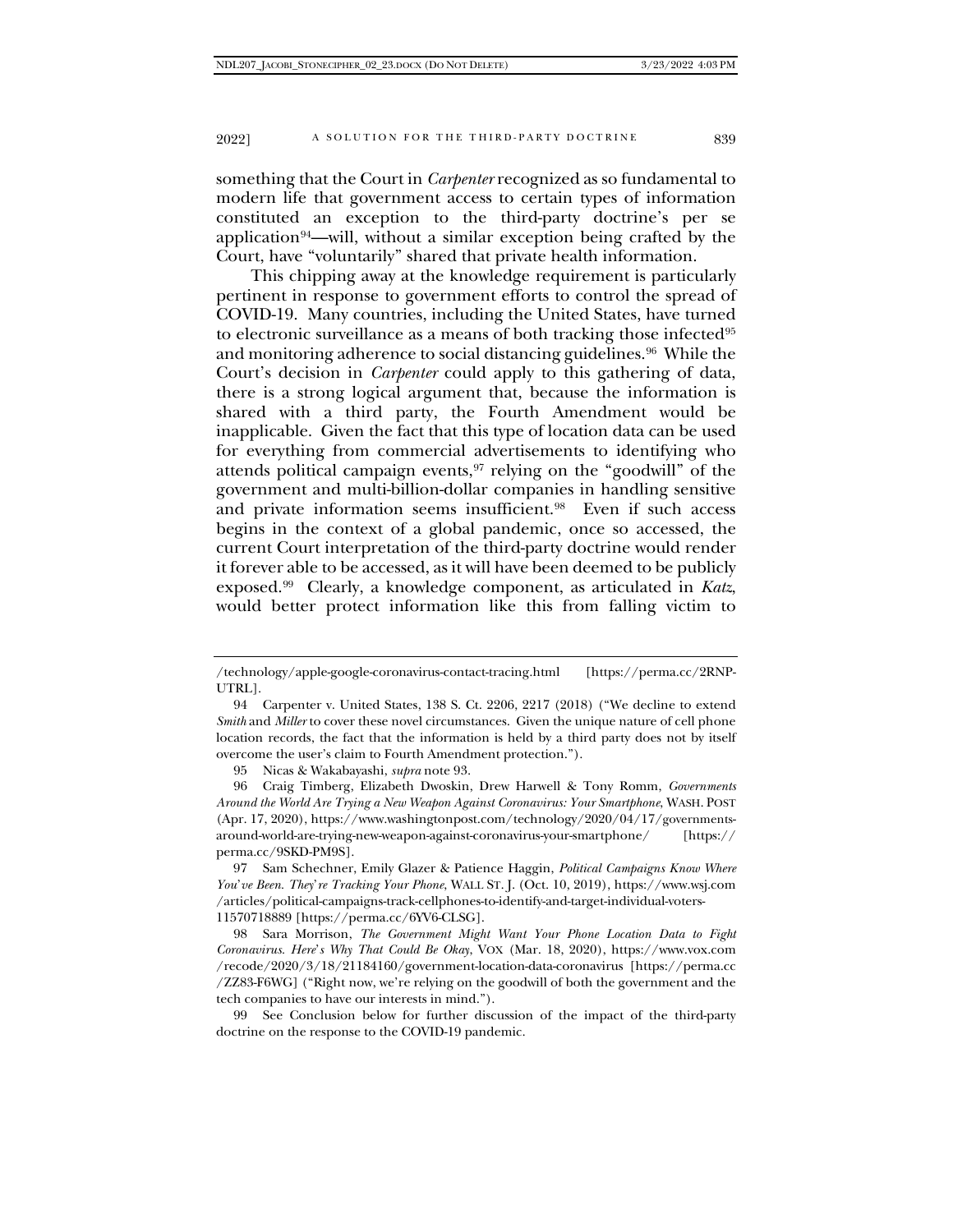societal complacency and provide better protection as more technology is unknowingly shared with more facilitating third parties.

2. Redefining Any Sharing as "Exposure"

Not only did the Courts in *Miller* and *Smith* read the "knowingly" requirement out of the *Katz* test, they equated exposure with sharing. This is still the current standard set by the Court,<sup>[100](#page-17-0)</sup> and a common standard by which the Fourth Amendment is approached academically.[101](#page-17-1) Yet we show here that these words differ at the plain meaning level, and that ignoring this difference has led to an expansive rule that over time encompasses more and more information shared, sent, and stored through third parties.

To "expose" is defined as "to make known" and "to cause to be visible or open to view."[102](#page-17-2) It can be accomplished with a third party or without. This has two significant implications: first, the onus rests on the exposer, not on any particular recipient. Second, this emphasizes that the "knowingly expose" and the "to the public" requirements both have a public element to them—the former in terms of the action of the sharer and the latter in terms of the nature of the recipient. This second aspect illustrates both that the "public" element should not be downplayed, since it is twice incorporated in the test, and it again emphasizes that the *Katz* test draws distinctions between the sharer and the recipient—our solution explores the significance of these demarcated roles.<sup>103</sup> It is also important to retain the public distinction: as Judge Posner writes, "[o]ne must not confuse solitude with secrecy."<sup>104</sup> The *Katz* test specifically uses the word "expose," and the Court has since reinforced that language.[105](#page-17-5)

<sup>100</sup> *See* Carpenter v. United States, 138 S. Ct. 2206, 2220 (2018).

<span id="page-17-1"></span><span id="page-17-0"></span><sup>101</sup> *See* RICHARD A. POSNER, NOT A SUICIDE PACT: THE CONSTITUTION IN A TIME OF NATIONAL EMERGENCY 140 (2006) ("Informational privacy does not mean refusing to share information with everyone."); Sherry F. Colb, *What Is a Search? Two Conceptual Flaws in Fourth Amendment Doctrine and Some Hints of a Remedy*, 55 STAN. L. REV. 119, 122 (2002) ("[T]reating exposure to a limited audience as identical to exposure to the world, means failing to recognize degrees of privacy in the Fourth Amendment context."); Kerr, *supra*  note 31, at 571 ("The Justices envision privacy as an on-off switch, equating disclosure to one with disclosure to all, and as a result they miss the many shades of gray.").

<span id="page-17-2"></span><sup>102</sup> *Expose*, MERRIAM-WEBSTER, https://www.merriam-webster.com/dictionary/expose [https://perma.cc/B4UN-G7QF].

<sup>103</sup> *See infra* Section III.C.

<sup>104</sup> POSNER, *supra* note 101, at 140.

<span id="page-17-5"></span><span id="page-17-4"></span><span id="page-17-3"></span><sup>105</sup> Katz v. United States, 389 U.S. 347, 351 (1967); Carpenter v. United States, 138 S. Ct. 2206, 2220 (2018) ("We do not disturb the application of *Smith* and *Miller* or call into question conventional surveillance techniques and tools, such as security cameras.").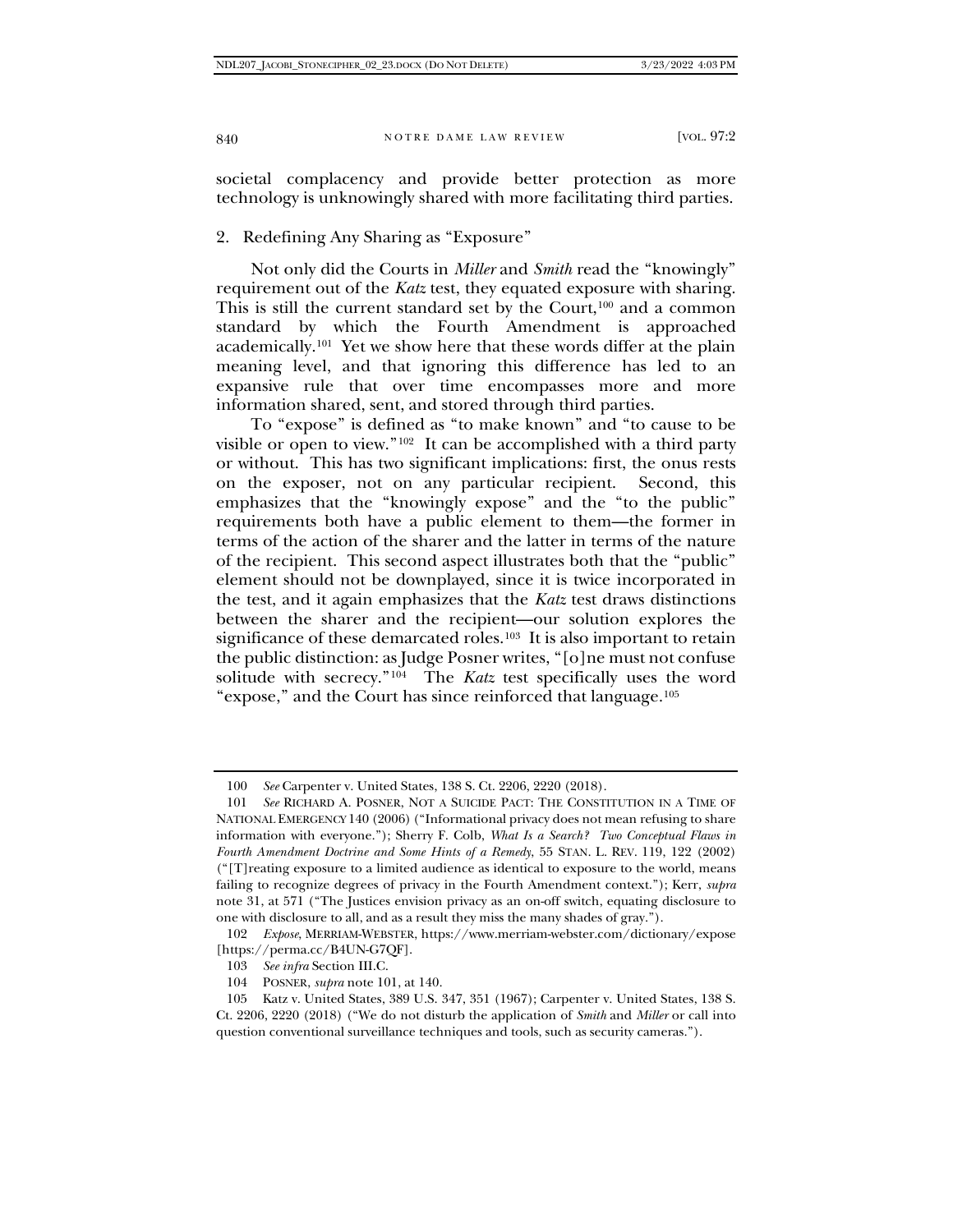To "share," on the other hand, is defined as "to partake of, use . . . to grant or give a share in."[106](#page-18-0) In contrast to exposing, sharing is defined by the relationship between the sharer and the recipient. This difference is not simply rhetorical. If you write a confession to a crime on a piece of paper and tape it to your forehead, you are exposing that information. If you write your confession on a piece of paper, fold it up, and give it to a friend to keep in their pocket, you have shared it with them, but it has not yet been exposed. This is a vital distinction. The friend has autonomy to do with your confession what they want. Your friend might be false, and they might share your confession with the police. But significance of the truth or falsity of their friendship is governed by a separate doctrine, the false-friend doctrine[.107](#page-18-1) The third-party doctrine is instead focused on whether actions taken by the primary individual reveal the information. And as *Katz* made clear, sharing information—be it a confession written on a piece of paper or betting information shared over the telephone—is not the same as exposing it: Katz shared that information with his friend but he did not expose it, and so it was still protected.[108](#page-18-2)

Legally, reading these two different concepts as one created a rule that was too expansive and so left too much information open for warrantless collection. As Katz shared his betting information with his friend, Miller may have shared his deposit slips and bank statements with bank employees who handled those documents, and Smith may have shared the numbers he dialed with the phone company, in that he gave them to an automated system owned by the company. However, the Court never grapples with the complexity of the *Katz*  standard, instead opting to revoke Fourth Amendment protection because the information was voluntarily *conveyed* to a third party, which, to the Court, necessarily means that the information has been "exposed."[109](#page-18-3)

This misreading also runs counter to one of *Katz*'s more groundbreaking principles: that unavoidable provision of information does not equal exposure. While it may be unavoidable that pen numbers are shared with the telephone company, or that copies of deposited checks pass through the hands of bank employees, it was also unavoidable that sound leaks out of a public telephone booth or a person's lips can be read. However, as the Court said in *Katz*, once the

<span id="page-18-0"></span><sup>106</sup> *Share*, MERRIAM-WEBSTER, https://www.merriam-webster.com/dictionary/share [https://perma.cc/VS6B-5Q5Z].

<span id="page-18-3"></span><span id="page-18-2"></span><span id="page-18-1"></span><sup>107</sup> The false-friend doctrine holds that a person "assumes the risk" in sharing information with a third party that the person may betray them, but if that betrayal does not occur, the information remains protected—discussed in detail below in Section I.D.

<sup>108</sup> *See Katz*, 389 U.S. at 348.

<sup>109</sup> United States v. Miller, 425 U.S. 435, 442–43 (1976).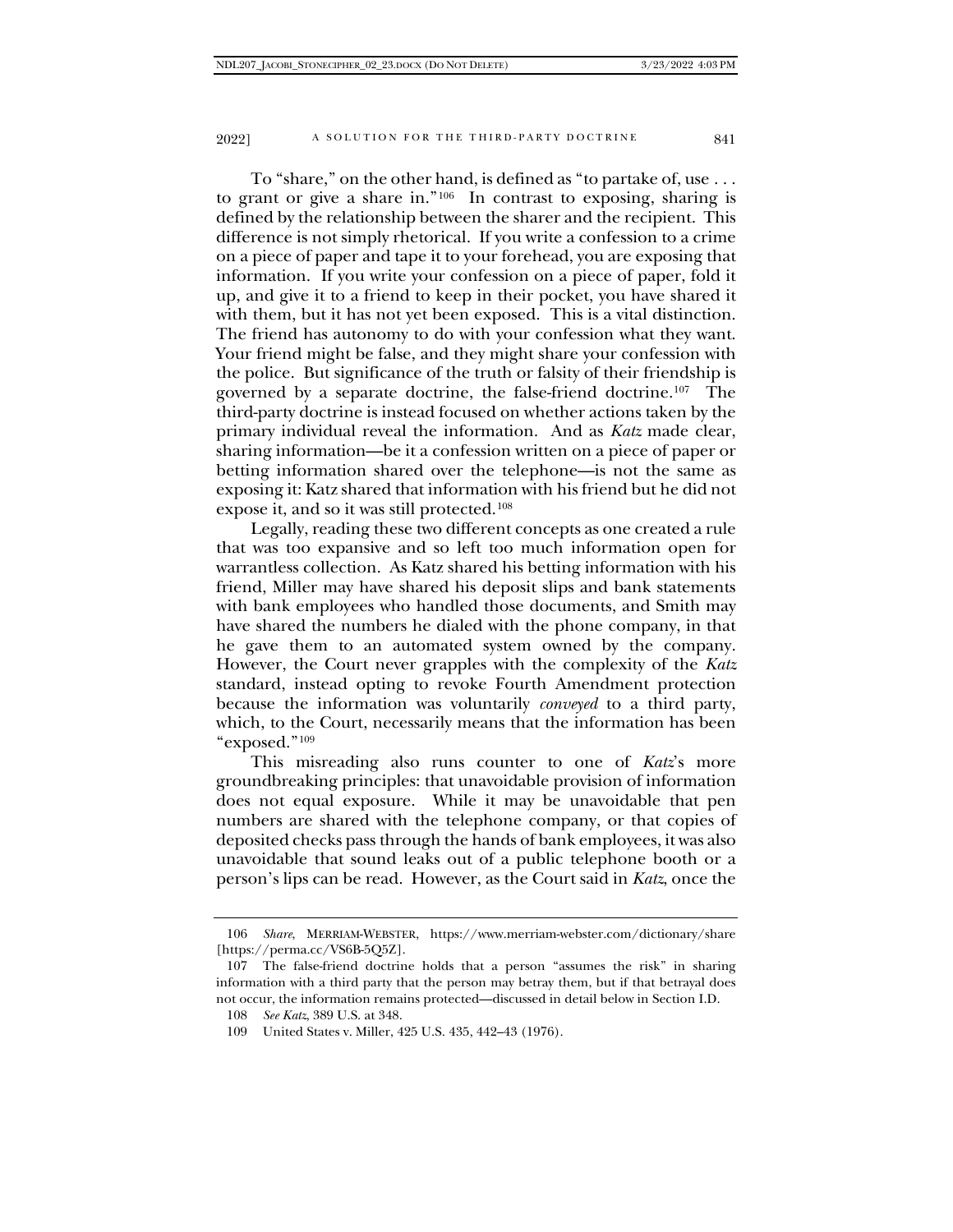toll is paid and the door is shut, that information is nevertheless inaccessible without a warrant.[110](#page-19-0) Information can be unavoidably shared, just as if a passerby had overheard Katz talking in the phone booth. But when the standard is knowing exposure, information does not lose its Fourth Amendment protection simply because a third party has access to it.

## *C. Abandoning* Katz*'s Second Prong: The Disappearing "Public"*

The second prong of the third-party test articulated by *Katz* is whether the information has been knowingly exposed *to the public*.<sup>[111](#page-19-1)</sup> Again, the Court in *Miller* and *Smith* misread *Katz*, equating the public as equivalent to any single third party.[112](#page-19-2) Not only does this run contrary to the plain meaning of "public," which is defined as "exposed to general view,"[113](#page-19-3) but it also runs contrary to the way "the public" is viewed by the Court in other doctrines. In the seminal defamation case, *Florida Star v. B.J.F.*, the Court wrote, "We also recognized that privacy interests fade once information already appears on the public record.["114](#page-19-4) Privacy interests did not fade once a third party had access to the information; rather, those interests were limited when it appeared on the broader public record. Similarly, in patent law, the Court has written that the public domain encompasses works "already available to the public or that which may be readily discerned from publicly available material."[115](#page-19-5) Something does not enter the public domain when it is shared with another person, but rather when it is "available to the public" more broadly.

The distinction between a third party and the public is important when the facts of *Katz* are examined in more detail. Katz disclosed his conversation to the recipient, and possibly the phone company that connected the call, in the same way that Smith disclosed the telephone numbers he dialed to the telephone company and Miller conveyed the checks he deposited to the bank employees. *Miller* and *Smith* assumed that when a third party has access to information, that information is

<sup>110</sup> *Katz*, 389 U.S. at 361 (Harlan, J., concurring).

<span id="page-19-1"></span><span id="page-19-0"></span><sup>111</sup> *Id.* at 351 (majority opinion) (first citing Lewis v. United States, 385 U.S. 206, 210 (1966); and then citing United States v. Lee, 274 U.S. 559, 563 (1927)).

<span id="page-19-2"></span><sup>112</sup> *Miller*, 425 U.S. at 442 (Miller shared his bank records with a single entity: the bank); Smith v. Maryland, 442 U.S. 735, 744 (1979) (Smith shared his phone numbers with a single entity: the phone company).

<span id="page-19-3"></span><sup>113</sup> *Public*, MERRIAM-WEBSTER, https://www.merriamwebster.com/dictionary/public [https://perma.cc/J2JU-LRAX].

<span id="page-19-5"></span><span id="page-19-4"></span><sup>114</sup> Fla. Star v. B.J.F., 491 U.S. 524, 532 n.7 (1989) (citing Cox Broad. Corp. v. Cohn, 420 U.S. 469, 494–95 (1975)).

<sup>115</sup> Bonito Boats, Inc. v. Thunder Craft Boats, Inc., 489 U.S. 141, 150 (1989).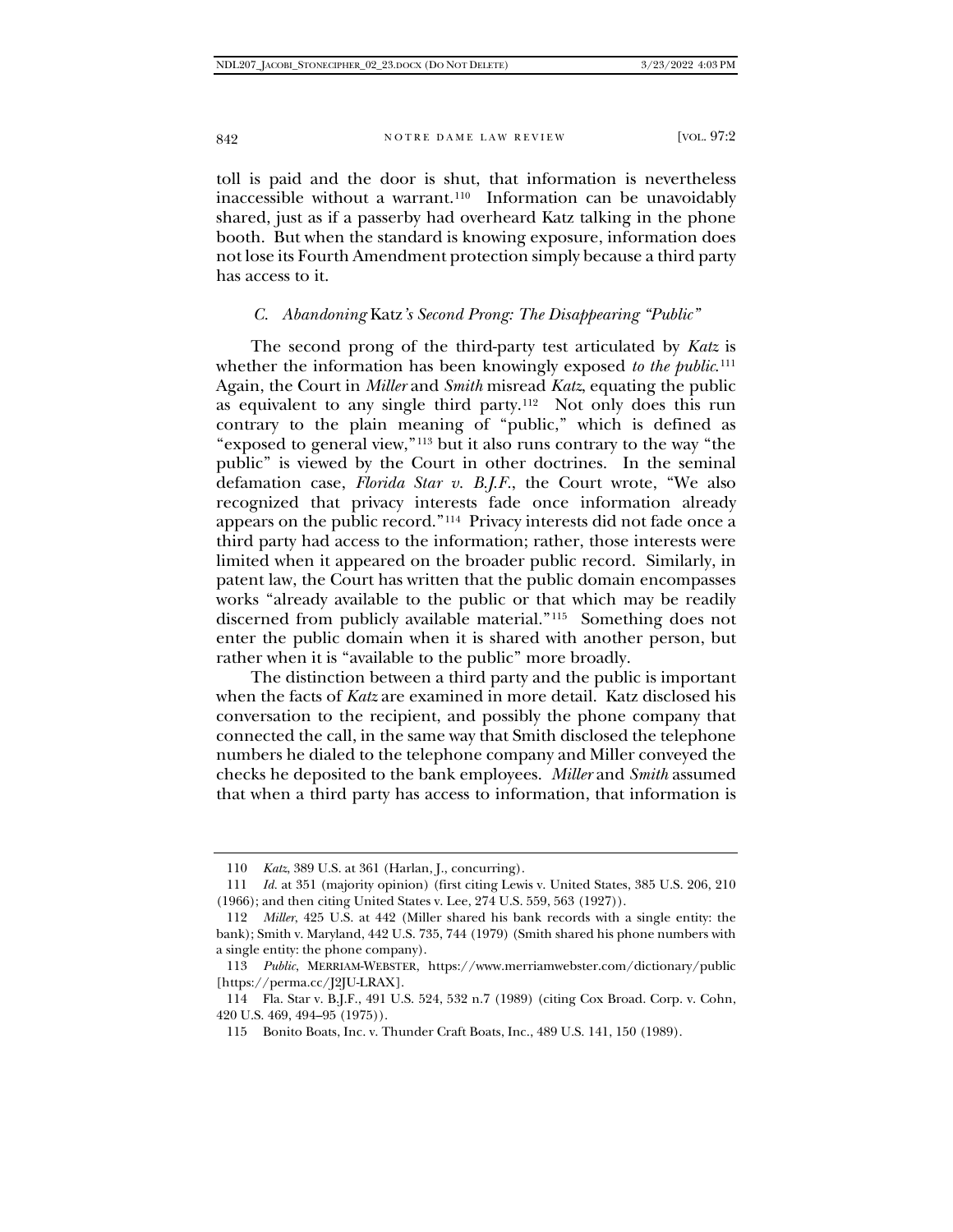2022] A SOLUTION FOR THE THIRD-PARTY DOCTRINE 843

no longer shielded by the Fourth Amendment.[116](#page-20-0) *Katz* never made that jump. In fact, *Katz* would have come out differently if it was decided after *Miller* and *Smith* overlaid their interpretation of *Katz* itself on the third-party doctrine. In the words of *Smith*, by sharing the phone call with the call recipient, Mr. Katz

can claim no legitimate expectation of privacy here. When he used his phone, petitioner voluntarily conveyed [his conversation] to the [recipient] and "exposed" that information . . . in the ordinary course of business. In so doing, petitioner assumed the risk that the [recipient] would reveal to police the [contents of the conversation].[117](#page-20-1)

Yet, this quote perfectly describes what Katz did. By equating the risk that a single third party might reveal information with exposure *to the public*, *Miller* and *Smith* contradicted their progenitor, *Katz*.

In an effort to solve this problem with the *Miller*–*Smith* interpretation of *Katz*, some scholars argue that "the public" indicates a requirement that a larger audience have the information before the Fourth Amendment is implicated.[118](#page-20-2) However, this solution is itself problematic. The use of the word "public" typically denotes an exposure level, not a size of audience. Furthermore, the way the Court has interpreted the concept of the "public" in the aforementioned defamation and patent contexts makes it clear that something can be in the public domain and yet seen by nobody. The requirement is that is must be *available* to the public. It is unwieldy, both for government agents and reviewing courts, to turn Fourth Amendment protections on and off based on the size of the audience. Likewise, in *Katz*, it was central that by shutting the door and paying the toll, the conversation was deemed not available to the public. But in the same way, neither dialing a phone number automatically recorded by a telephone company nor depositing a check with a bank teller make that information *available to the public*.

If Person A posts a confession to a crime to their 10,000 followers on Twitter, that confession has obviously been knowingly exposed to the public. If Person B posts a confession to a crime to Twitter, but they have zero followers, then nobody can see their posts, but they have likewise exposed their information to the public, assuming their profile is not private. Both Person A and Person B have paid no toll, shut no door, nor exhibited any actions indicating an intent to retain

<sup>116</sup> *Miller*, 425 U.S. at 443; *Smith*, 442 U.S. at 745.

<sup>117</sup> *Smith*, 442 U.S. at 744.

<span id="page-20-2"></span><span id="page-20-1"></span><span id="page-20-0"></span><sup>118</sup> Colb, *supra* note 101, at 153 (critiquing allowing "government officials to treat as knowingly exposed to the world (and thus to the police as well) not only those things that have been exposed to the public at large, but also those things that have been knowingly exposed to *any* third party").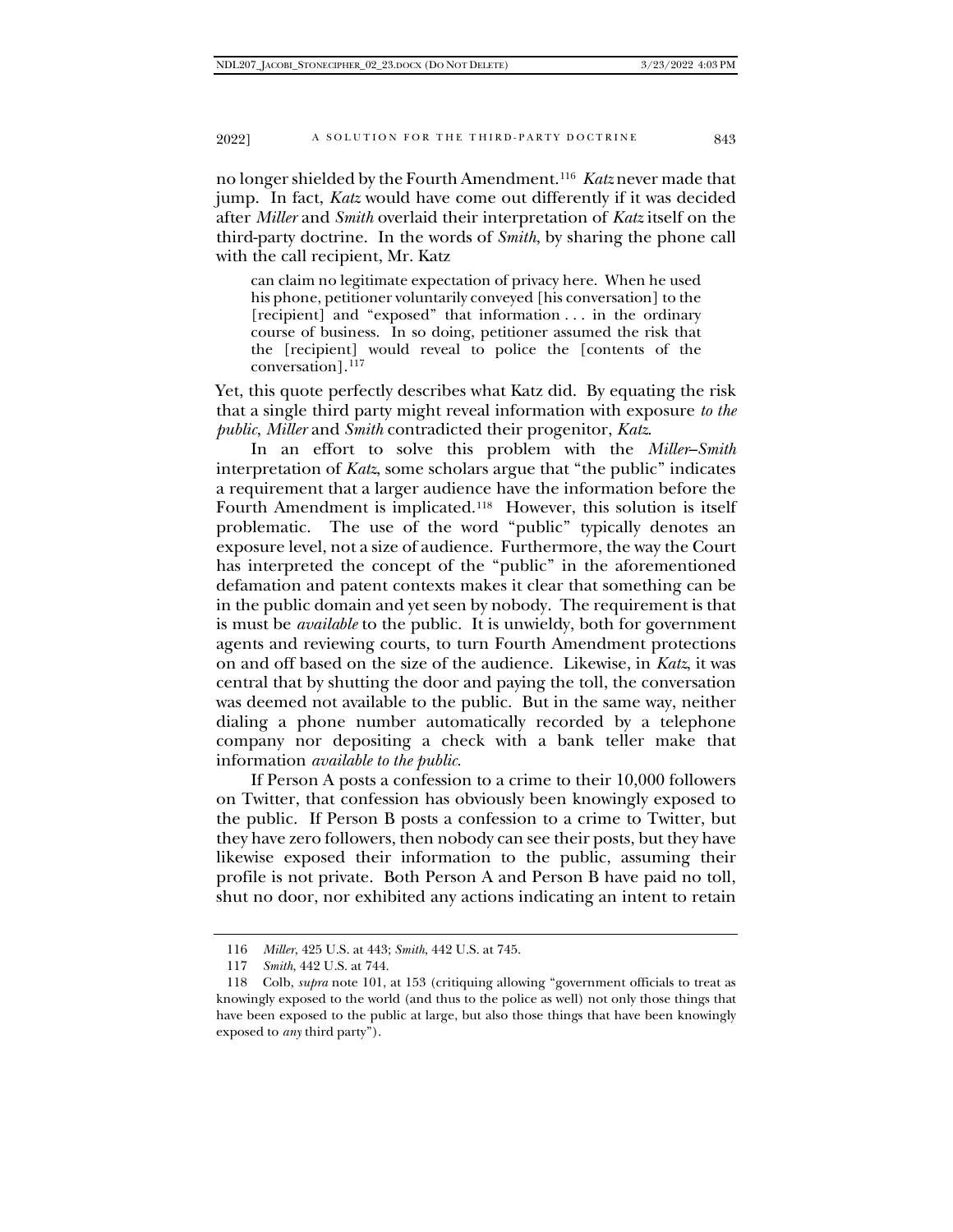their right to privacy. Both have knowingly shared with the public the mere availability of each post triggers the second prong, regardless of the size of the audience.

\* \* \*

Both elements—knowing exposure and to the public—create a commonsense limitation on Fourth Amendment protection in the public sphere, one that balances expanded privacy protection for "people, not places,"<sup>[119](#page-21-0)</sup> with government investigatory needs. The per se sharing doctrine articulated by *Miller* and *Smith* was a misreading of *Katz* that risks leaving a significant amount of personal information unprotected by the Fourth Amendment. The per se rule is simple to apply but is increasingly hard to justify in the information age. Returning to the two-part third-party test articulated in *Katz* provides more analytical nuance and allows the Fourth Amendment to appropriately recalibrate with changing technology.

#### *D. Trust Nobody: False Friends and Third Parties*

In establishing a per se third-party doctrine, where any sharing is automatically treated as abolishing any reasonable expectation of privacy, *Miller* and *Smith* relied in large part on the Court's false-friend jurisprudence. The false-friend doctrine holds that when a person shares information with another person, they "assume the risk" that the recipient is a false friend working with the government.<sup>[120](#page-21-1)</sup> According to the Court, because any friend could potentially be false, the sharer cannot rely on a reasonable expectation of privacy if the friend shares the information, and so the Fourth Amendment does not protect them.[121](#page-21-2) There is clearly a similarity here between false friends and third parties, but the two doctrines are different, and by conflating them, the Court misunderstood them both, further distancing the third-party doctrine from its legal and logical foundation in *Katz*.

To understand how the third-party doctrine was corrupted by subsuming the false-friend doctrine, we need to briefly review the development of the false-friend cases and the logic behind the

<sup>119</sup> *See* Katz v. United States, 389 U.S. 347, 351 (1967).

<span id="page-21-1"></span><span id="page-21-0"></span><sup>120</sup> *See* United States v. White, 401 U.S. 745, 749 (1971); Hoffa v. United States, 385 U.S. 293, 302 (1966); Lewis v. United States, 385 U.S. 206, 211 (1966); On Lee v. United States, 343 U.S. 747, 751 (1952).

<span id="page-21-2"></span><sup>121</sup> Donald L. Doernberg, *"Can You Hear Me Now?": Expectations of Privacy, False Friends, and the Perils of Speaking Under the Supreme Court's Fourth Amendment Jurisprudence*, 39 IND. L. REV. 253, 255 (2006) ("[E]vidence revealed to the government by a confidant of the defendant is admissible precisely because there is no reasonable expectation of privacy in such situations.").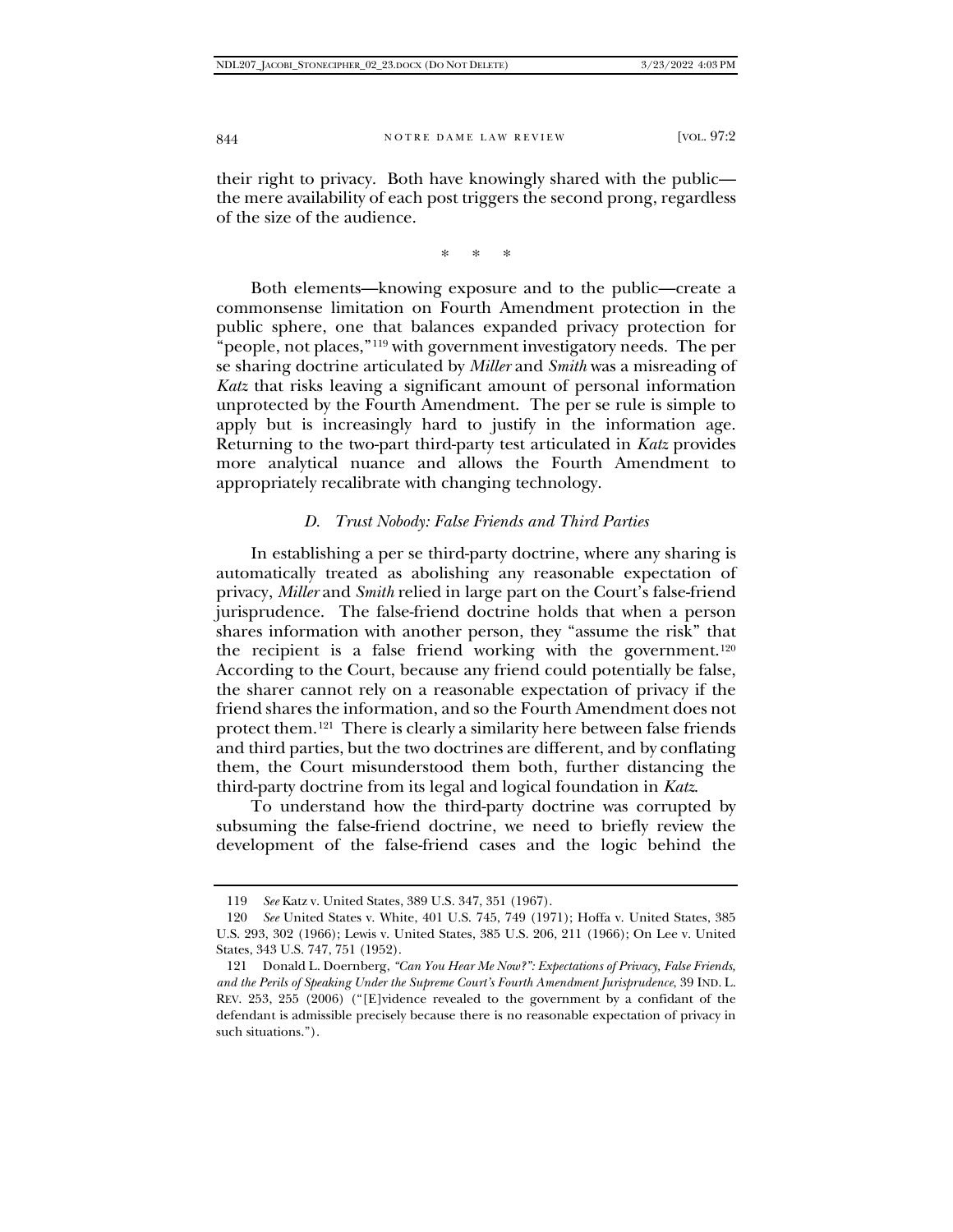doctrine. Prior to *Miller*, these cases were largely relegated to conversations between individuals and undercover government agents.[122](#page-22-0) The logic was that because any friend can go to the police and tell them the information or show them the incriminating evidence, then having an undercover agent listen in on a conversation is no different—the sharer has assumed the risk that the friend is false, in one way or another.<sup>[123](#page-22-1)</sup>

Confidential informants, secret agents, and undercover operatives have long been vital tools in government investigations.[124](#page-22-2) In the first of the Court's major false-friend cases, *On Lee v. United States*[,125](#page-22-3) the government had arrested and charged On Lee for dealing narcotics.[126](#page-22-4) While out on bail, On Lee had conversations in his laundromat with Chin Poy, a former employee turned government agent, during which he made "damaging admissions" about his case.[127](#page-22-5) Unbeknownst to On Lee, Chin Poy was wearing a wire, which transmitted his conversations to government agents stationed outside. On Lee argued that Chin Poy had trespassed when he entered the laundromat under false pretenses.[128](#page-22-6) The Court disagreed, holding that On Lee consented to Chin Poy's presence, regardless of the underlying motives for the conversation.[129](#page-22-7) Essentially, the Court embraced the idea that a false friend can effectively undermine a person's reasonable expectation of privacy.

A decade later, the Court subsequently expanded this notion into the home, in two major false-friend cases handed down on the same day. In *Lewis v. United States*,<sup>[130](#page-22-8)</sup> the defendant invited an undercover government agent into his home in order to purchase narcotics.[131](#page-22-9) Lewis argued that any warrantless government intrusion into his home constituted a violation of the Fourth Amendment.[132](#page-22-10) Chief Justice Warren, writing for the majority, disagreed, holding that, since the government agent was invited into the home to purchase drugs and had not affirmatively misrepresented his purpose in order to gain

- 124 *See* Kerr, *supra* note 31, at 576.
- 125 *On Lee*, 343 U.S. at 747.
- <span id="page-22-4"></span>126 *Id.* at 748.
- <span id="page-22-5"></span>127 *Id.* at 749.
- <span id="page-22-6"></span>128 *Id.* at 751–52.
- <span id="page-22-8"></span><span id="page-22-7"></span>129 *Id.* at 752.
- 130 385 U.S. 206 (1966).
- <span id="page-22-9"></span>131 *Id.* at 207.
- <span id="page-22-10"></span>132 *Id.* at 208.

<span id="page-22-0"></span><sup>122</sup> *See White*, 401 U.S. at 746–47; *Hoffa*, 385 U.S. at 296; *Lewis*, 385 U.S. at 207; *On Lee*, 343 U.S. at 747, 749.

<span id="page-22-3"></span><span id="page-22-2"></span><span id="page-22-1"></span><sup>123</sup> *White*, 401 U.S. at 759 (Douglas, J., dissenting) ("The risk of being overheard by an eavesdropper or betrayed by an informer or deceived as to the identity of one with whom one deals is probably inherent in the conditions of human society.").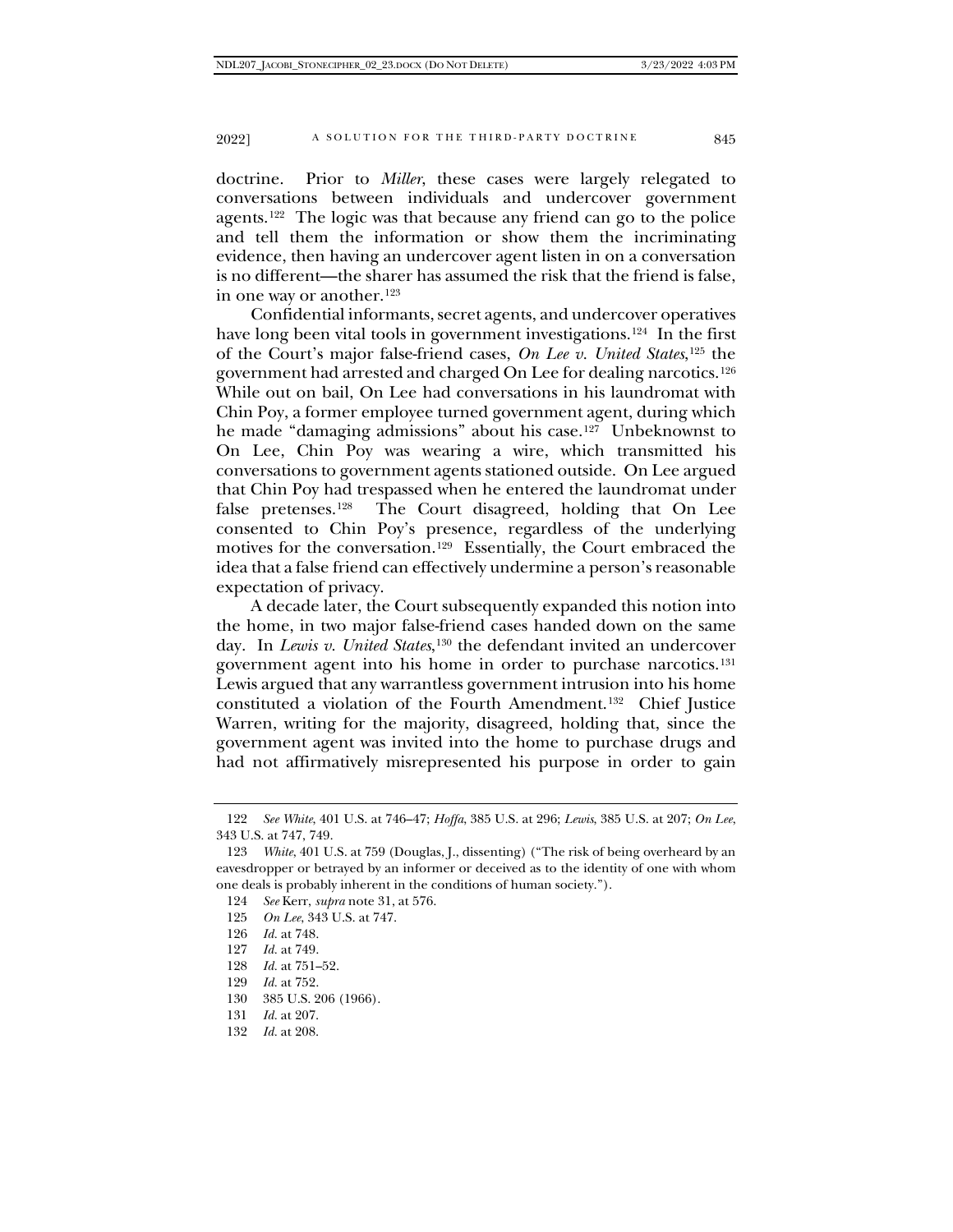entry, the surreptitious purchase was not a search under the Fourth Amendment and no warrant was required.<sup>[133](#page-23-0)</sup> This expansion of the false-friend doctrine made it clear that the special protection of the home does not guard against a false friend—we are taking a risk when we invite someone into our most intimate space, and can lose our ordinary expected protections even within the home.

The second case, *Hoffa v. United States*,[134](#page-23-1) reinforced the application of the false-friend doctrine to the home (including the temporary home of a hotel room), and also expanded the doctrine further, including those paid to be false friends by the government. In 1962, James Hoffa, president of the Teamsters Union, was arrested and charged with violating the Taft-Hartley Act.[135](#page-23-2) While on trial, Hoffa met with a co-defendant to discuss bribing jurors.[136](#page-23-3) Edward Partin, a Teamsters Union official and paid informant for the government, was also in the room and overheard the comments.<sup>[137](#page-23-4)</sup> He relayed the conversation to a government agent, and the comments were later used to convict Hoffa and his co-defendants for jury tampering.<sup>[138](#page-23-5)</sup> Hoffa argued that, because Partin did not disclose his role as a paid informant, any consent Hoffa gave to Partin to be in the hotel room was negated.<sup>[139](#page-23-6)</sup> The Court disagreed. Writing for the plurality, Justice Stewart wrote:

Partin did not enter the suite by force or by stealth. He was not a surreptitious eavesdropper. Partin was in the suite by invitation, and every conversation which he heard was either directed to him or knowingly carried on in his presence. The petitioner, in a word, was not relying on the security of the hotel room; he was relying upon his misplaced confidence that Partin would not reveal his wrongdoing. $140$ 

*Hoffa*'s notion of "misplaced confidence" would go on to become the crux of the false-friend doctrine. As long as the third party was a friend (knowingly in the protected space), it did not matter what made them false. But as we see below, this element came to be expanded far more when applied beyond the context of friends, via incorporation into the third-party doctrine, to include faceless organizations that an individual does not know in any meaningful sense and has little choice

- <span id="page-23-4"></span><span id="page-23-3"></span>136 *Id.* at 296.
- 137 *Id.* at 296, 298.
- <span id="page-23-5"></span>138 *Id.* at 294–95.
- 139 *Id.* at 300.
- <span id="page-23-7"></span><span id="page-23-6"></span>140 *Id.* at 302.

<span id="page-23-0"></span><sup>133</sup> *Id.* at 211.

<span id="page-23-1"></span><sup>134</sup> 385 U.S. 293 (1966).

<span id="page-23-2"></span><sup>135</sup> *See id.* at 294.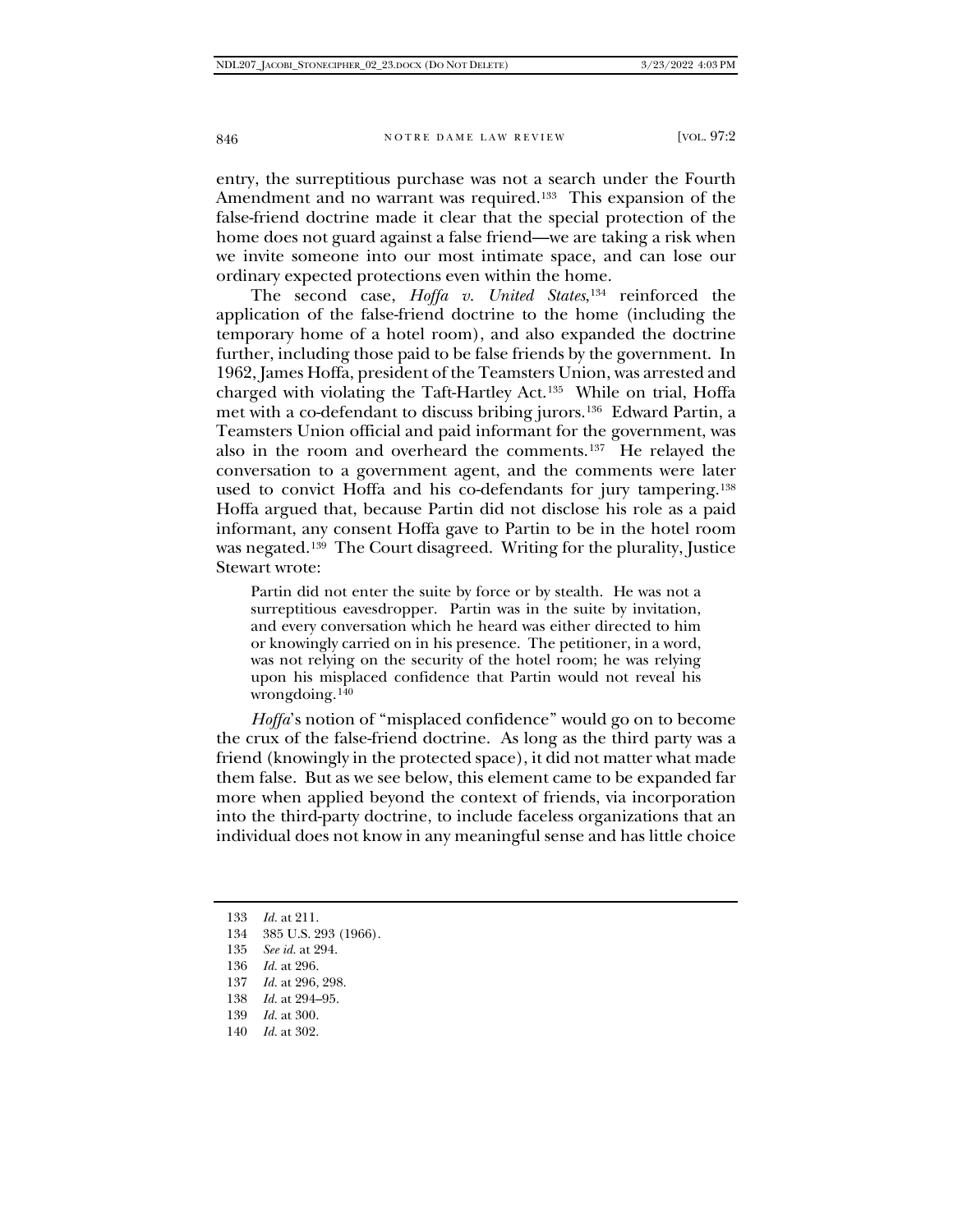over whether to "invite in" to their home and their other private spaces.

*On Lee*, *Lewis*, and *Hoffa* allowed the government to do what they otherwise could not—by using a third-party agent, government investigators were able to gain access to the home and private property of suspects in ways they could not do themselves without a warrant.[141](#page-24-0) Yet these cases all predated *Katz*, and it was unclear if they would survive the move to a reasonable expectation of privacy test.

The Court's first opportunity to evaluate false-friend cases under the new *Katz*ian regime was *United States v. White*.[142](#page-24-1) The facts of *White*  are quite similar to those in *On Lee*. James White was convicted on charges of narcotics trafficking, largely based on conversations between him and Harvey Jackson, a government informant.[143](#page-24-2) Jackson wore a radio transmitter that broadcast their conversations to nearby police officers.[144](#page-24-3) Justice White, writing for a plurality, affirmed the legality of *On Lee*, *Lewis*, and *Hoffa*, explaining that

the law permits the frustration of actual expectations of privacy by permitting authorities to use the testimony of those associates who for one reason or another have determined to turn to the police, as well as by authorizing the use of informants in the manner exemplified by *Hoffa* and *Lewis*.[145](#page-24-4)

As well as confirming that the false-friend analysis applies under *Katz*, *White* also extended the application of the doctrine to wireless transmission, saying: "If the law gives no protection to the wrongdoer whose trusted accomplice is or becomes a police agent, neither should it protect him when that same agent has recorded or transmitted the conversations which are later offered in evidence to prove the State's case."[146](#page-24-5) *White* has been criticized on both of these fronts. On the former, critics have argued that whereas *Katz* sought to expand Fourth Amendment protection for conversations that took place over changing technology (the telephone), *White* eliminated protection based on changing technology (radio transmitters).<sup>[147](#page-24-6)</sup> On the latter, *White* is criticized as undermining a person's feeling of freedom and

<span id="page-24-0"></span><sup>141</sup> *See* On Lee v. United States, 343 U.S. 747, 766 (1952) (Burton, J., dissenting) ("[I]f Lee, under like conditions, without warrant and without authority, entered the room with Chin Poy and, while concealed, overheard petitioner's conversation with Chin Poy, Lee's testimony should be excluded.").

<span id="page-24-2"></span><span id="page-24-1"></span><sup>142</sup> 401 U.S. 745 (1971).

<sup>143</sup> *Id.* at 746–47 (plurality opinion).

<sup>144</sup> *Id.*

<sup>145</sup> *Id.* at 752.

<sup>146</sup> *Id.*

<span id="page-24-6"></span><span id="page-24-5"></span><span id="page-24-4"></span><span id="page-24-3"></span><sup>147</sup> Tracey Maclin, Katz*,* Kyllo*, and Technology: Virtual Fourth Amendment Protection in the Twenty-First Century*, 72 MISS. L.J. 51, 75–78 (2002) ("[T]he protective shield of *Katz* was just as ineffective in *Smith* as it was in *White*.").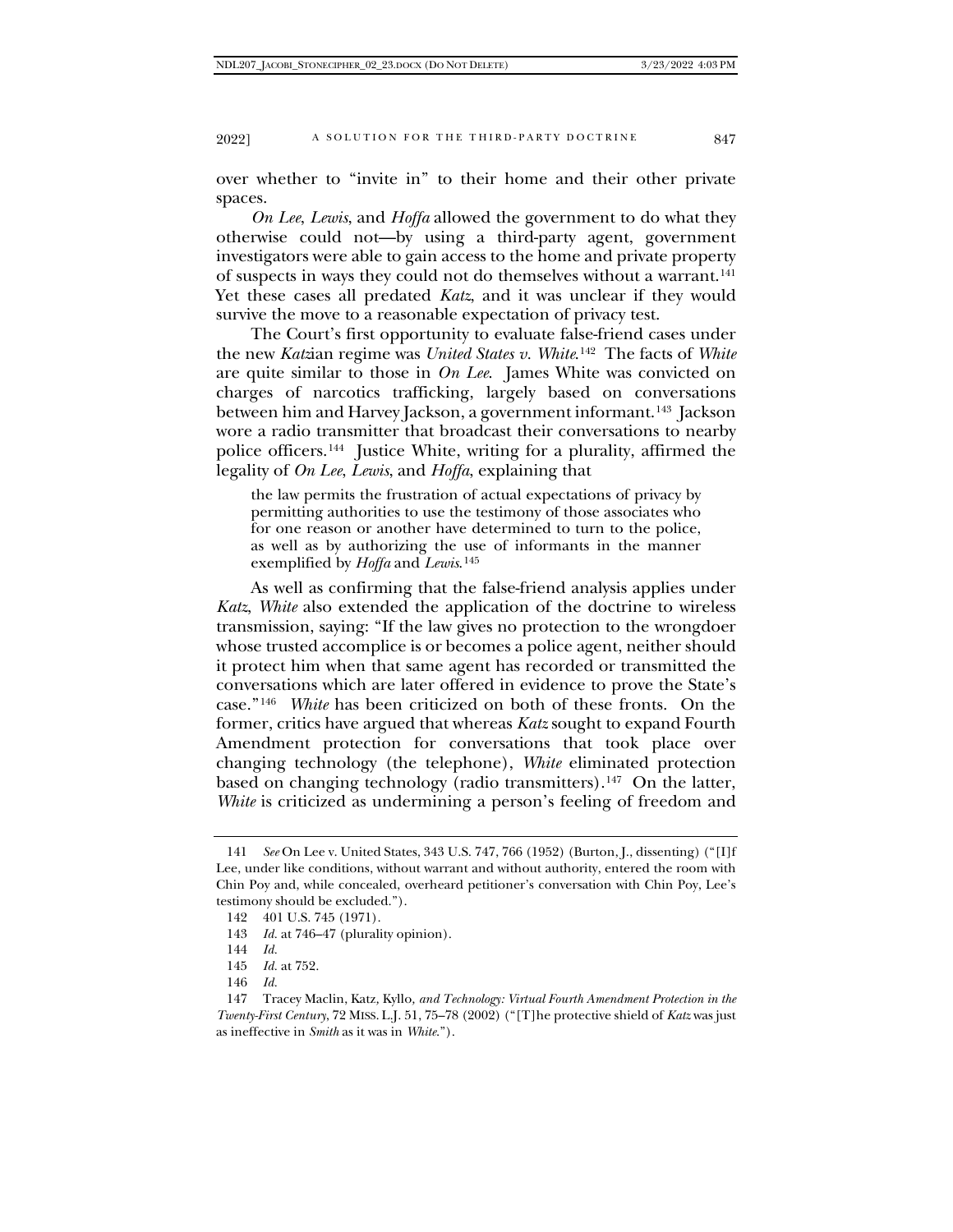privacy by rendering a person subject to recording at any time, because now a person has to assume not only that they could be talking to a government agent, but that the person they are talking to could also be wearing a wire.<sup>[148](#page-25-0)</sup> But there is a much more fundamental problem with *White* that has not been emphasized previously: by combining the false-friend doctrine with the third-party doctrine, the Court in *White*  misunderstands both doctrines. This doctrinal confusion diminishes privacy interests far more than the decision of whether a particular technological development can be differentiated from the overall direction of prior case law.

First, the false-friend doctrine was meant to be a narrow exemption from the normal presumption of an expectation of privacy, applying to a "wrongdoer[]... confid[ing] his wrongdoing."<sup>[149](#page-25-1)</sup> Under the *Miller* and *White* interpretation, now a "depositor... revealing his affairs to another["150](#page-25-2) loses his Fourth Amendment protection simply because of the possibility "that the information will be conveyed by that person to the Government."<sup>[151](#page-25-3)</sup> The Court took the relatively narrow notion that all conversations with secret agents are unprotected by the Fourth Amendment and expanded it, effectively turning a person's bank teller into an undercover agent for the government. By equating these two doctrines, the Court answers the age-old question: If a tree falls in the forest and nobody is around to hear it, does it make a sound because the government *could* have heard it? If so, that sound can be acquired without a warrant.

Second, the false-friend doctrine is premised on the notion that a person *takes a risk* when confiding in a friend: the risk that that friend may be false. But this notion of risk necessarily contains two potential outcomes: if the friend is false, the confider loses out; but if the friend is true, the confider has taken a risk but has won that gamble. Their information has been shared with the friend, yet their privacy remains intact. When the Court implicitly incorporated the false-friend doctrine into the third-party doctrine, it warped this fundamental logic. Rather than acknowledging these dual potential outcomes, the Court assumed that when a person confides to a friend, or any third party, that friend *must* be false.[152](#page-25-4) But that is not the risk that the person takes in taking a confidant: they risk the *possibility* of betrayal, not the certainty. By treating any sharing as an automatic and entire

<sup>148</sup> *White*, 401 U.S. at 790 (Harlan, J., dissenting).

<sup>149</sup> *Id.* at 749 (plurality opinion).

<sup>150</sup> United States v. Miller, 425 U.S. 435, 443 (1976).

<sup>151</sup> *Id.*

<span id="page-25-4"></span><span id="page-25-3"></span><span id="page-25-2"></span><span id="page-25-1"></span><span id="page-25-0"></span><sup>152</sup> *See id.* ("The depositor takes the risk, in revealing his affairs to another, that the information *will* be conveyed by that person to the Government." (emphasis added) (citing *White*, 401 U.S. at  $751-52$ ).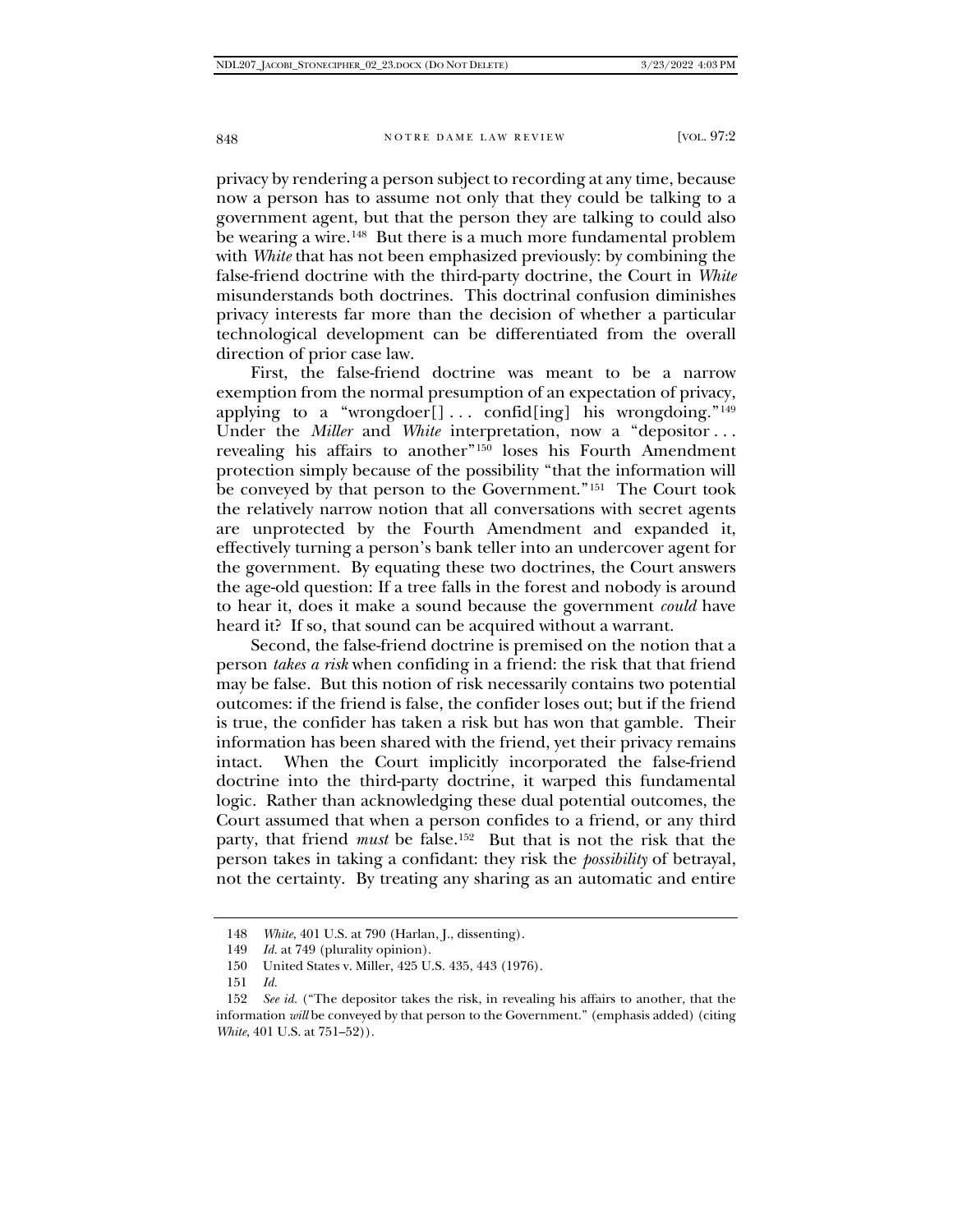loss of any reasonable expectation of privacy, the Court is essentially treating every friend as false. Thus, the third-party version of the falsefriend doctrine is a distorted one.

Third, the Court's approach in combining the third-party and false-friend doctrines undermines the very notion of the *Katz*ian reasonable expectation of privacy. Under a reasonable expectation of privacy analysis, the Court must ascertain whether the information sharer reasonably expected their information to be exposed, and part of that analysis is an inquiry into the knowledge of the individual.[153](#page-26-0) Instead of undertaking this inquiry, *Miller* assumed all third parties were false, and *Smith* similarly assumed everybody knew their friends were false.[154](#page-26-1) In *Smith*, the Court's analysis of the reasonable expectation of privacy in dialed telephone numbers utilized a very thin application of facts—claiming that "all subscribers" know that the phone company records which numbers are dialed,[155](#page-26-2) a factual claim that was somewhat dubious at the time, as the dissent notes[156](#page-26-3)—and concluded therefore that there is no expectation of privacy in a person's call log[.157](#page-26-4) Having undertaken this *Katz*ian analysis once, in the context of a landline phone system, the Court then assumed that conclusion to apply *in all other cases*, by making the third-party doctrine categorical rather than a case-by-case assessment. However, regardless of the rigor—or lack thereof—in the Court's factual claim and its legal conclusion, telephones were just one very limited factual application. Since then, the Court has simply *assumed* that same conclusion applies to numerous other factual questions, regardless of whether the application is to entirely different technology (such as an encrypted email account), whether the technology application is completely automated and always has been (unlike the previously sentient telephone operator), and whether the equivalent of the phone book information is available to the new technology user (or if in fact the provider has made promises not to access such information).

For example, it would be difficult for a court to conclude without blushing—that a person has no expectation of privacy in their heart rate information just because they use a third-party application

<span id="page-26-0"></span><sup>153</sup> Matthew Tokson, *Knowledge and Fourth Amendment Privacy*, 111 NW. U. L. REV. 139, 152 (2016).

<span id="page-26-1"></span><sup>154</sup> *See Miller*, 425 U.S. at 443; Smith v. Maryland, 442 U.S. 735, 743 (1979) ("[I]t is too much to believe that telephone subscribers . . . harbor any general expectation that the numbers they dial will remain secret.").

<sup>155</sup> *Smith*, 442 U.S. at 742.

<span id="page-26-4"></span><span id="page-26-3"></span><span id="page-26-2"></span><sup>156</sup> *Id.* at 748–49 (Marshall, J., dissenting) (analyzing the claim that "individuals somehow infer from the long-distance listings on their phone bills . . . that pen registers are regularly used for recording local calls").

<sup>157</sup> *Id*. at 743 (majority opinion).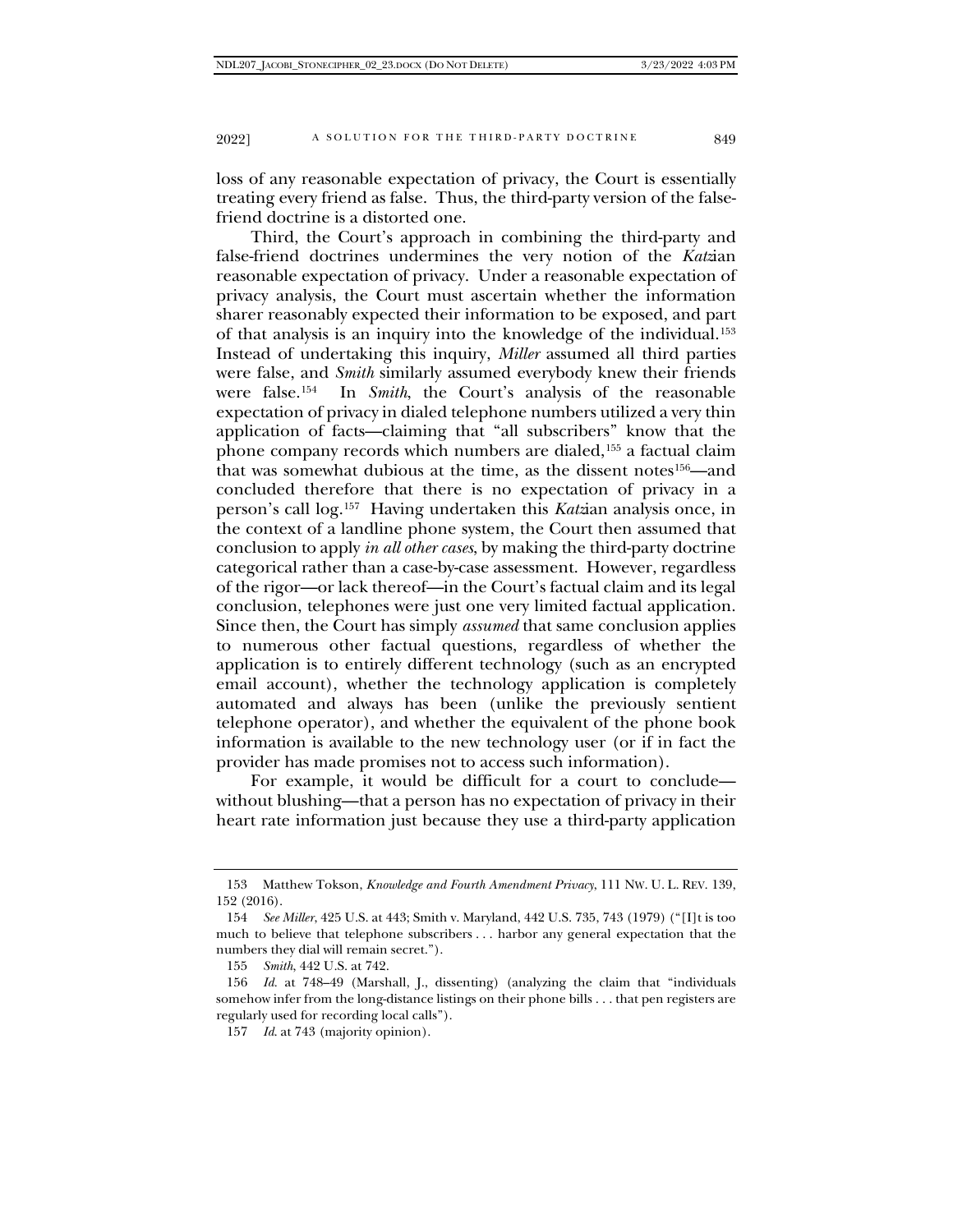in their watch.[158](#page-27-0) But instead of undertaking the difficult task of explaining why a person should not have any privacy expectation in their heart rate information, the Court need only cite *Miller* and *assume* that answer, based on the automatic application of the third-party doctrine. Then a court need only ask if there was some exception that might apply, based on the scope of the governmental inquiry[159](#page-27-1) or the nature of the intrusion.[160](#page-27-2) But what *Katz* requires is that the court ask that more difficult question. The Court in *Smith* provided a roadmap for avoiding *Katz*'s difficult knowledge question; by assuming the implicit claim when making this third-party argument, the Court had no need to examine the individual or societal expectations of privacy in telephones, or heart rate monitors, or any other application where a third party has a person's information, however private it may appear to the ordinary person.

\* \* \*

If knowledge is a required part of the analysis, why does the Court so often avoid this inquiry that *Katz* demands? It is likely an issue of judicial economy: evaluating the societal and individual knowledge of a particular subject on a case-by-case basis, especially in today's information age, would be fact- and resource-intensive, and would likely lead to legal uncertainty as different courts apply different standards to determine what is "reasonable."[161](#page-27-3) So, if it is problematic to assume knowledge of a third party's actions, but it also impractical to gauge that knowledge on a case-by-case basis, what is the solution? Our solution provides a straightforward mechanism for ascertaining whether a person in fact has a reasonable expectation of privacy in a given situation, including using a third-party application, without those additional resource costs. Applying the "knowing exposure to the public" analysis provides the best of both worlds—by looking at who the individual is contracting with and the circumstances of that contract, it is easy to efficiently and effectively assess whether a

<span id="page-27-0"></span><sup>158</sup> *Cf.* Kris Holt, *Fitbit Data Helps Police Arrest Another Murder Suspect*, ENGADGET (Oct. 4, 2018), https://www.engadget.com/2018-10-04-fitbit-data-heart-rate-murder-arrest.html [https://perma.cc/UHV4-3S8X] (describing an investigation in which police used a murder victim's heart rate data recorded on her Fitbit to identify her alleged killer).

<span id="page-27-1"></span><sup>159</sup> *See* Carpenter v. United States, 138 S. Ct. 2206, 2217 n.3 (2018) ("It is sufficient for our purposes today to hold that accessing seven days of CSLI constitutes a Fourth Amendment search.").

<span id="page-27-2"></span><sup>160</sup> *See* Kyllo v. United States, 533 U.S. 27, 40 (2001) (holding that warrantless government use of technology not in public use—in this case a thermal detection device used to detect heat spikes—to search a home is unconstitutional).

<span id="page-27-3"></span><sup>161</sup> See Section III.B below for more on the difficulty of applying a reasonableness standard to the third-party doctrine.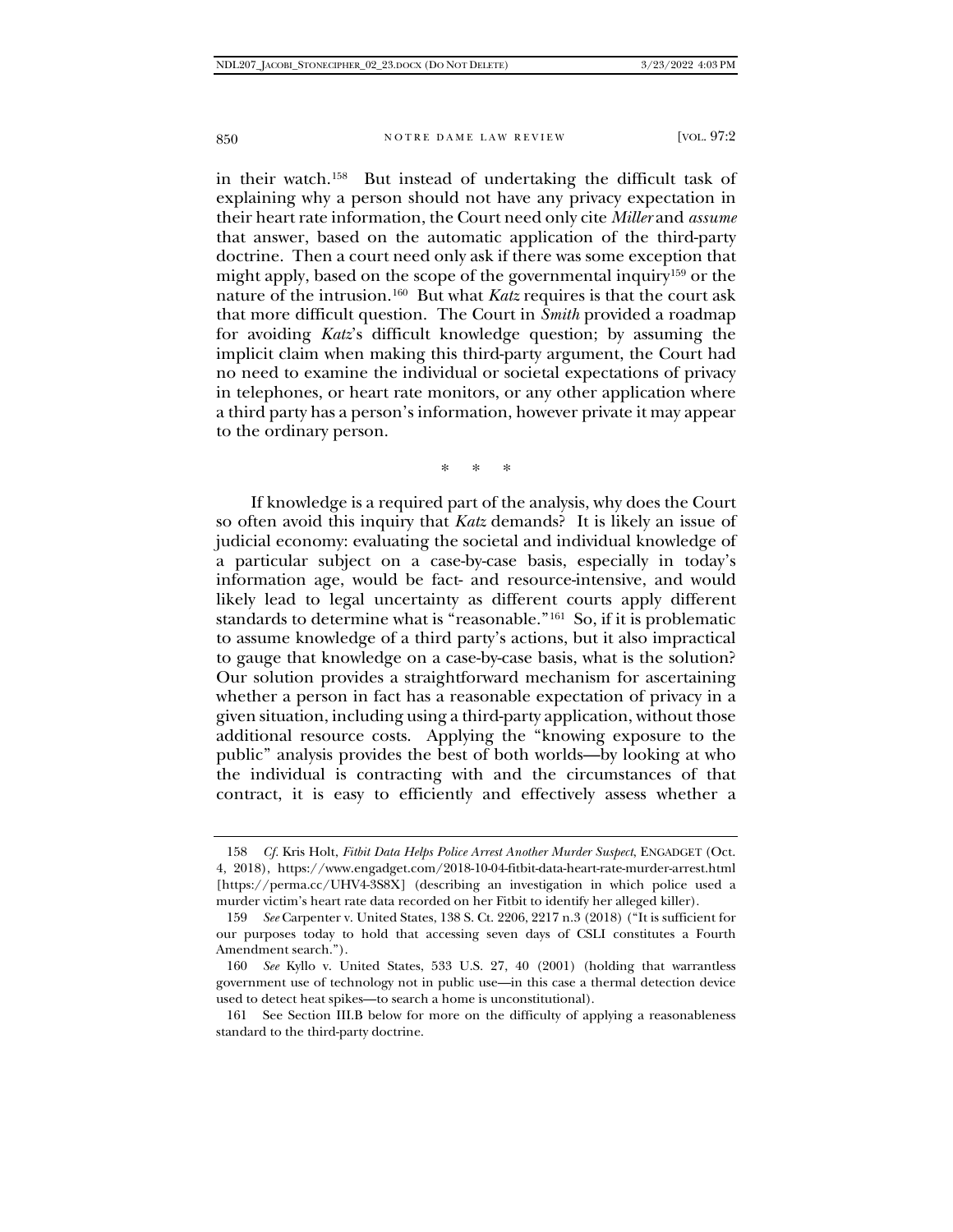reasonable person would have an expectation of privacy or not. This gets at the *Katz*ian mandate without being so fact-intensive as to be uncertain, as explored further in Part III. But first, Part II illustrates why this is not simply a concern about doctrinal purity: it shows that the actual effect of the Court's distorted third-party doctrine has the potential to massively contract and contort privacy interests that society recognizes as reasonable and that individuals hold dear.

#### II. WHEN THE CURE IS WORSE THAN THE DISEASE

Over one hundred million Alexa-enabled devices sit inside customers' homes, constantly listening as they wait for a "wake word" to activate.[162](#page-28-0) Once that word is spoken, Alexa devices continue to record for a period of time after communication has ended[.163](#page-28-1) That information is stored forever in order to learn from and remember a user's commands.[164](#page-28-2) And while companies like Amazon have so far been resistant to revealing information to the government without a warrant, the value of an in-home recording device has not gone unnoticed by the police[.165](#page-28-3) Similarly, Nest, the camera and thermostat company, has received over three hundred information requests from the government since 2015.[166](#page-28-4) Nest thermostats use biometric sensors to record when their users are physically at home and which rooms they use most often to create a tailored and efficient heating and cooling schedule.[167](#page-28-5) Information given to Alexa or Nest from within the home has been shared, often in the ordinary course of business, with a third party. As such, under the Court's current articulation of the third-party doctrine, that information is likely accessible without a warrant by government investigators.

This Part examines how the Court's current categorical thirdparty doctrine applies to these and other modern applications. It

<span id="page-28-0"></span><sup>162</sup> Judith Shulevitz, *Alexa, Should We Trust You?*, ATLANTIC (Nov. 2018), https:// www.theatlantic.com/magazine/archive/2018/11/alexa-how-will-you-change-us/570844/ [https://perma.cc/2ZHT-XBJ7].

<sup>163</sup> *Id.*

<span id="page-28-2"></span><span id="page-28-1"></span><sup>164</sup> Geoffrey A. Fowler, *Alexa Has Been Eavesdropping on You This Whole Time*, WASH. POST (May 6, 2019), https://www.washingtonpost.com/technology/2019/05/06/alexahas-been-eavesdropping-you-this-whole-time/ [https://perma.cc/Y4T9-P9D3].

<span id="page-28-3"></span><sup>165</sup> Burke, *supra* note 10; Zack Whittaker, *Judge Orders Amazon to Turn Over Echo Recordings in Double Murder Case*, TECHCRUNCH (Nov. 14, 2018), https://techcrunch.com /2018/11/14/amazon-echo-recordings-judge-murder-case/ [https://perma.cc/L3CP-TQ4P].

<span id="page-28-5"></span><span id="page-28-4"></span><sup>166</sup> Thomas Brewster, *Smart Home Surveillance: Governments Tell Google's Nest to Hand Over Data 300 Times*, FORBES (Oct. 13, 2018), https://www.forbes.com/sites /thomasbrewster/2018/10/13/smart-home-surveillance-governments-tell-googles-nest-tohand-over-data-300-times/ [https://perma.cc/5SBV-MDFK].

<sup>167</sup> *See* Fowler, *supra* note 164.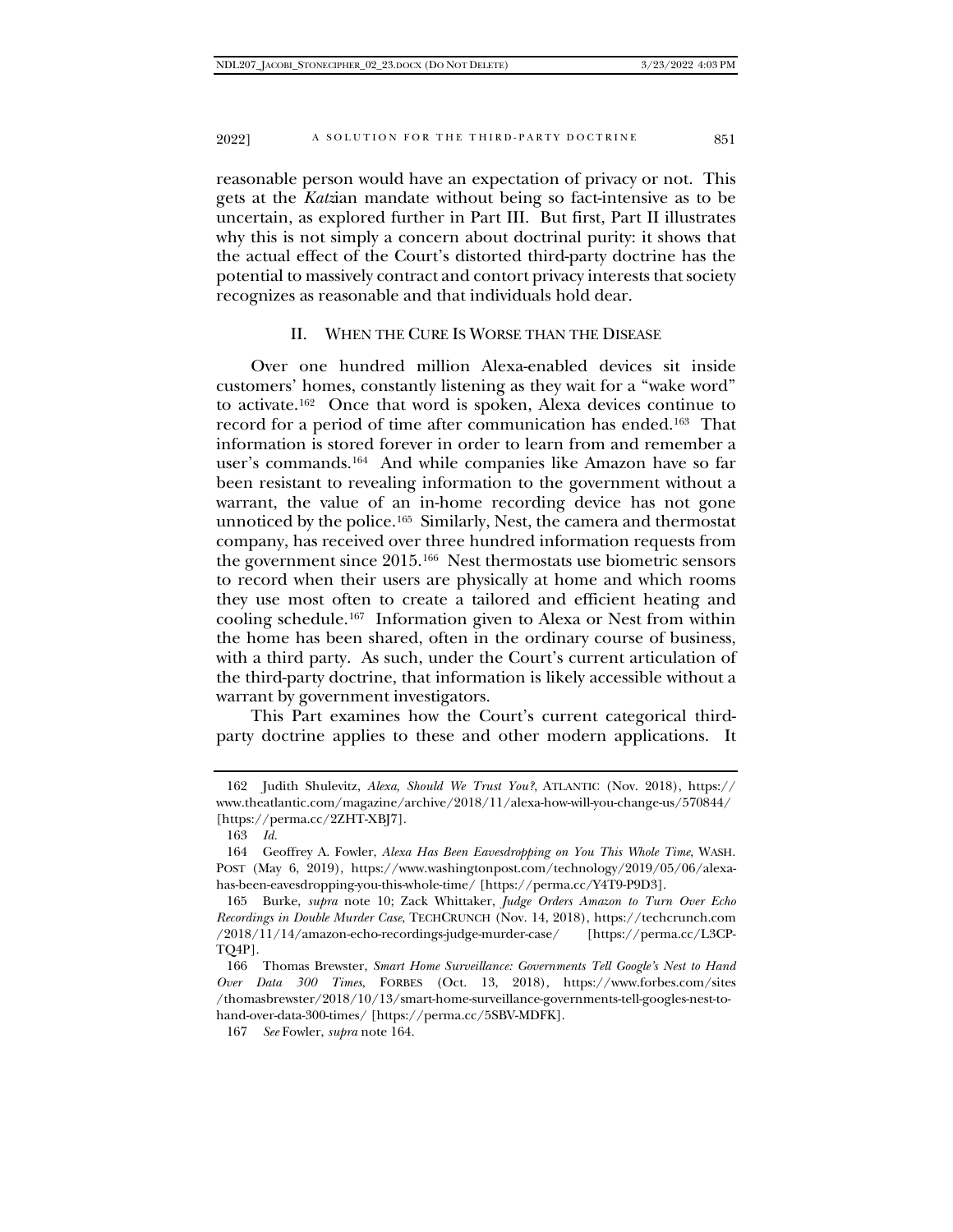shows that, as technology rapidly progresses, the implications of the Court's approach continue to massively expand the potential for state intrusion on individual privacy. It also shows that the doctrine does so in a way that is inconsistent with much else of Fourth Amendment law.

## *A. How Special Is the Home?*

It is well-established that the "Fourth Amendment draws 'a firm line at the entrance to the house.'"[168](#page-29-0) The idea that a person's home is their sanctuary, unreachable by government intrusion "without some specific charge upon oath,"[169](#page-29-1) was a widely accepted feature of pre-Revolution English common law.[170](#page-29-2) It was the Founders' "desire to protect the privacy and security of their homes from promiscuous intrusion" that led to the constitutional protection against unreasonable searches and seizures.[171](#page-29-3)

For over a century, the boundaries of the home were where the Fourth Amendment began and ended. Courts literally parsed whether government intrusion pierced<sup>[172](#page-29-4)</sup> or merely touched<sup>[173](#page-29-5)</sup> the outer walls of a house to determine if an action constituted a search. This presumptive protection of the home implicitly acknowledges that illegal actions can be rendered unreachable by virtue of their taking place inside the home, and the Court has struck this balance time[174](#page-29-6) and again,[175](#page-29-7) protecting illegal behavior that occurred within the home from warrantless government intrusion. The focus was where the

<span id="page-29-2"></span>170 *See* Entick v. Carrington [1765] EWHC (KB) J98, 95 Eng. Rep. 807 (finding that the King's agents had trespassed); Tracey Maclin, *The Complexity of the Fourth Amendment: A Historical Review*, 77 B.U. L. REV. 925, 933 (1997) (describing the reversal of the common law presumption that "an Englishman's home was the King's castle" to a person's own); Donohue, *supra* note 169, at 1203 ("In vain has our house been declared, by the law, our asylum and defence, if it is capable of being entered, upon any frivolous or no pretence at all, by a secretary of state." (quoting Wilkes v. Wood (1763) 98 Eng. Rep. 489, 490)).

171 Maclin, *supra* note 170, at 955.

<span id="page-29-4"></span><span id="page-29-3"></span>172 *See* Silverman v. United States, 365 U.S. 505, 509 (1961) (holding that warrantless use of a "spike mike" to penetrate walls and eavesdrop was unconstitutional).

<span id="page-29-5"></span>173 *See* Goldman v. United States, 316 U.S. 129, 134–35 (1942) (holding that warrantless use of a detectaphone pressed up against the wall of an adjoining room and used to eavesdrop was constitutional).

174 *Kyllo*, 533 U.S. at 40.

<span id="page-29-7"></span><span id="page-29-6"></span>175 Florida v. Jardines, 569 U.S. 1 (2013) (holding that bringing a drug-sniffing dog onto a private porch without a warrant was unconstitutional).

<span id="page-29-0"></span><sup>168</sup> Kyllo v. United States, 533 U.S. 27, 40 (2001) (quoting Payton v. New York, 445 U.S. 573, 590 (1980)).

<span id="page-29-1"></span><sup>169</sup> Laura K. Donohue, *The Original Fourth Amendment*, 83 U. CHI. L. REV. 1181, 1237 (2016) (quoting J. ALMON, A LETTER CONCERNING LIBELS, WARRANTS, THE SEIZURE OF PAPERS, AND SURETIES FOR THE PEACE OR BEHAVIOUR; WITH A VIEW TO SOME LATE PROCEEDINGS, AND THE DEFENCE OF THEM BY THE MAJORITY 58 (3d ed., London 1765) (signed by "The Father of Candor")).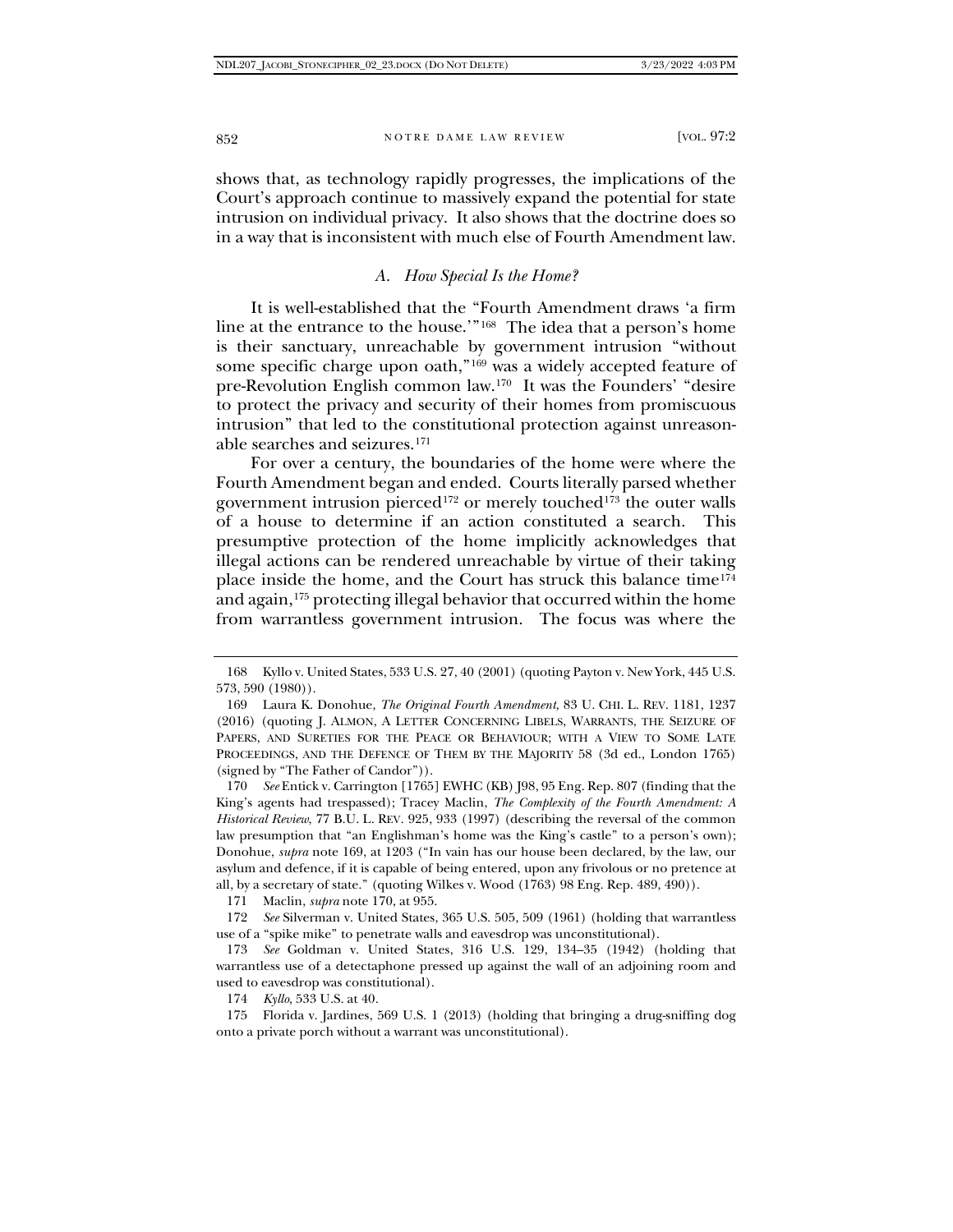government accessed the information, an inquiry firmly rooted in the doctrine of trespass, which meant that while behavior that remained within the home could be protected, behavior that began in the home but was observed in public was not.[176](#page-30-0)

The inquiry shifted after *Katz*, expanding protection to temporarily private applications outside the home. Developing the new "reasonable expectation of privacy" test in place of trespass analysis, the Court reformulated the Fourth Amendment as protecting "people, not places."[177](#page-30-1) The Fourth Amendment was now free to enter the public sphere. But, despite the (temporary) move away from a trespass-defined doctrine, importantly, *Katz* was meant to expand beyond the confines of the home, not to undermine the special protection for the home.[178](#page-30-2) However, subsequent interpretation of *Katz* via the third-party doctrine used reasonable expectation analysis to radically undermine the protection of the home.

The uniqueness of the home permeates the jurisprudence of the Fourth Amendment. In *Kyllo v. United States*,<sup>179</sup> government agents used a thermal imaging device to show that an unusual amount of heat was radiating from the petitioner's garage. This information was used to obtain a search warrant for petitioner's home on the assumption that the halide lights used to grow marijuana indoors create an unusual amount of heat. Agents subsequently found over one hundred marijuana plants growing in petitioner's garage. The Court held that the warrantless use of the thermal imaging device was an impermissible search because the Fourth Amendment "draws 'a firm line at the entrance to the house.'"[180](#page-30-4) The Court refused to limit this special protection by assessing "which home activities are 'intimate' and which are not."[181](#page-30-5) In *Florida v. Jardines*[,182](#page-30-6) the sanctity of the home was so strong that Court held the warrantless use of a drug-sniffing dog ordinarily not a search at all<sup>183</sup>—was an unconstitutional search when conducted on the front porch of a private residence.[184](#page-30-8)

<span id="page-30-7"></span><span id="page-30-6"></span><span id="page-30-5"></span><span id="page-30-4"></span>183 United States v. Place, 462 U.S. 696, 707 (1983) ("[E]xposure of respondent's luggage, which was located in a public place, to a trained canine—did not constitute a 'search' within the meaning of the Fourth Amendment.").

<span id="page-30-8"></span>184 *Jardines*, 569 U.S. at 6 (noting that "the right of a man to retreat into his own home and there be free from unreasonable governmental intrusion" is at the "very core" of the Fourth Amendment).

<span id="page-30-0"></span><sup>176</sup> Olmstead v. United States, 277 U.S. 438, 466 (1928).

<span id="page-30-1"></span><sup>177</sup> Katz v. United States, 389 U.S. 347, 351 (1967).

<span id="page-30-2"></span><sup>178</sup> United States v. Jones, 565 U.S. 400, 406–07 (2012).

<span id="page-30-3"></span><sup>179</sup> 533 U.S. 27 (2001).

<sup>180</sup> *Id.* at 40 (quoting Payton v. New York, 445 U.S. 573, 590 (2012)).

<sup>181</sup> *Id.* at 38–39.

<sup>182</sup> 569 U.S. 1 (2013).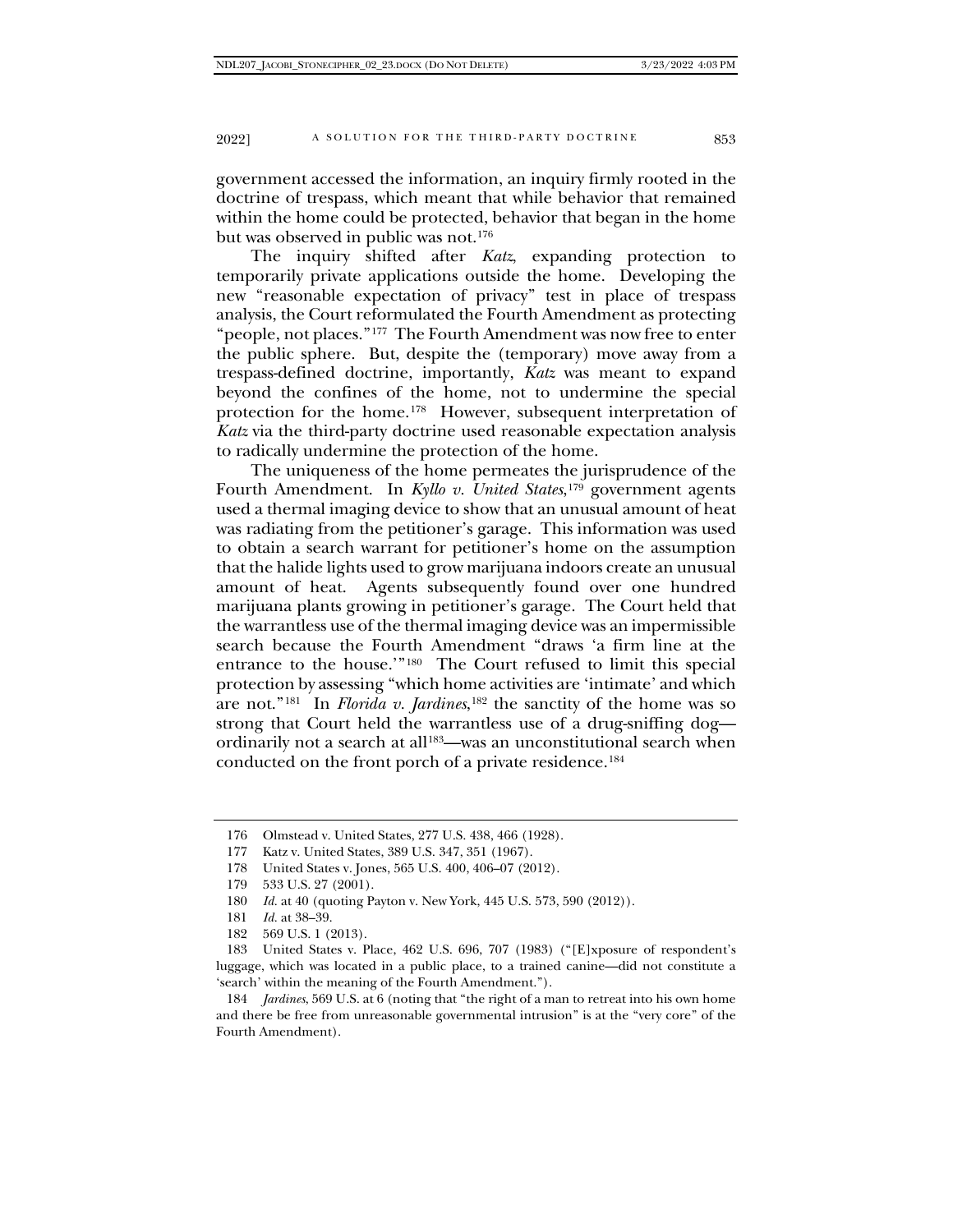The sanctity of the home in the search and seizure context has persisted for centuries and remains a pivotal part of nearly every application of the Fourth Amendment.[185](#page-31-0) Yet the one area where the home's heightened protection is not respected is in the third-party doctrine. As the Court held in *Smith*, the government could access the phone numbers dialed in the privacy of Smith's home because they had been exposed to the phone company.[186](#page-31-1) Similarly, in *White*, the Court held that the government could use a wireless transmission that incriminated the defendant, even when one of those conversations took place in the defendant's home[.187](#page-31-2) The current third-party doctrine's ability to pierce the home puts one of the bastions of the Fourth Amendment at risk.

The significance of the potential intrusion that this doctrine permits has only increased with rapidly developing technology, such as communication services. In 2008, Skype, a telecommunications application that specializes in providing video chat and voice calls between computers and tablets, categorically denied the possibility that their peer-to-peer online voice and video calls could be tapped.[188](#page-31-3) Microsoft walked that language back after purchasing Skype in 2011, and for good reason: a 2012 National Security Agency (NSA) document conveniently titled "User's Guide for PRISM Skype Collection" was part of a trove of leaked documents detailing how Microsoft allowed the NSA access to its servers in order to search and monitor communication over the Skype system. While this warrantless monitoring ostensibly targeted only non-U.S. citizens, what was eventually recorded was a network of information including anything said or chatted between the targeted individual and any recipient, citizen or not.[189](#page-31-4) Why did Microsoft feel free to give the NSA this kind of extensive access to its users' data? The reason is that the Court's expansive interpretation of the third-party doctrine has given governments and companies expansive powers over individuals' otherwise private information. Quite simply, Skype users were not protected by the Fourth Amendment because their information was carried by a third party.

<span id="page-31-0"></span><sup>185</sup> Collins v. Virginia, 138 S. Ct. 1663 (2018) (holding that a vehicle parked on the curtilage of the home cannot be searched without a warrant).

<sup>186</sup> Smith v. Maryland, 442 U.S. 735, 744 (1979).

<sup>187</sup> United States v. White, 401 U.S. 745, 754 (1971).

<span id="page-31-3"></span><span id="page-31-2"></span><span id="page-31-1"></span><sup>188</sup> Declan McCullagh, *NSA Docs Boast: Now We Can Wiretap Skype Video Calls*, CNET (July 11, 2013), https://www.cnet.com/news/nsa-docs-boast-now-we-can-wiretap-skypevideo-calls/ [https://perma.cc/QA2F-2U92].

<span id="page-31-4"></span><sup>189</sup> Sean Gallagher, *Newly Published NSA Documents Show Agency Could Grab All Skype Traffic*, ARS TECHNICA (Dec. 30, 2014), https://arstechnica.com/tech-policy/2014/12 /newly-published-nsa-documents-show-agency-could-grab-all-skype-traffic/ [https://perma .cc/85PP-ADPL].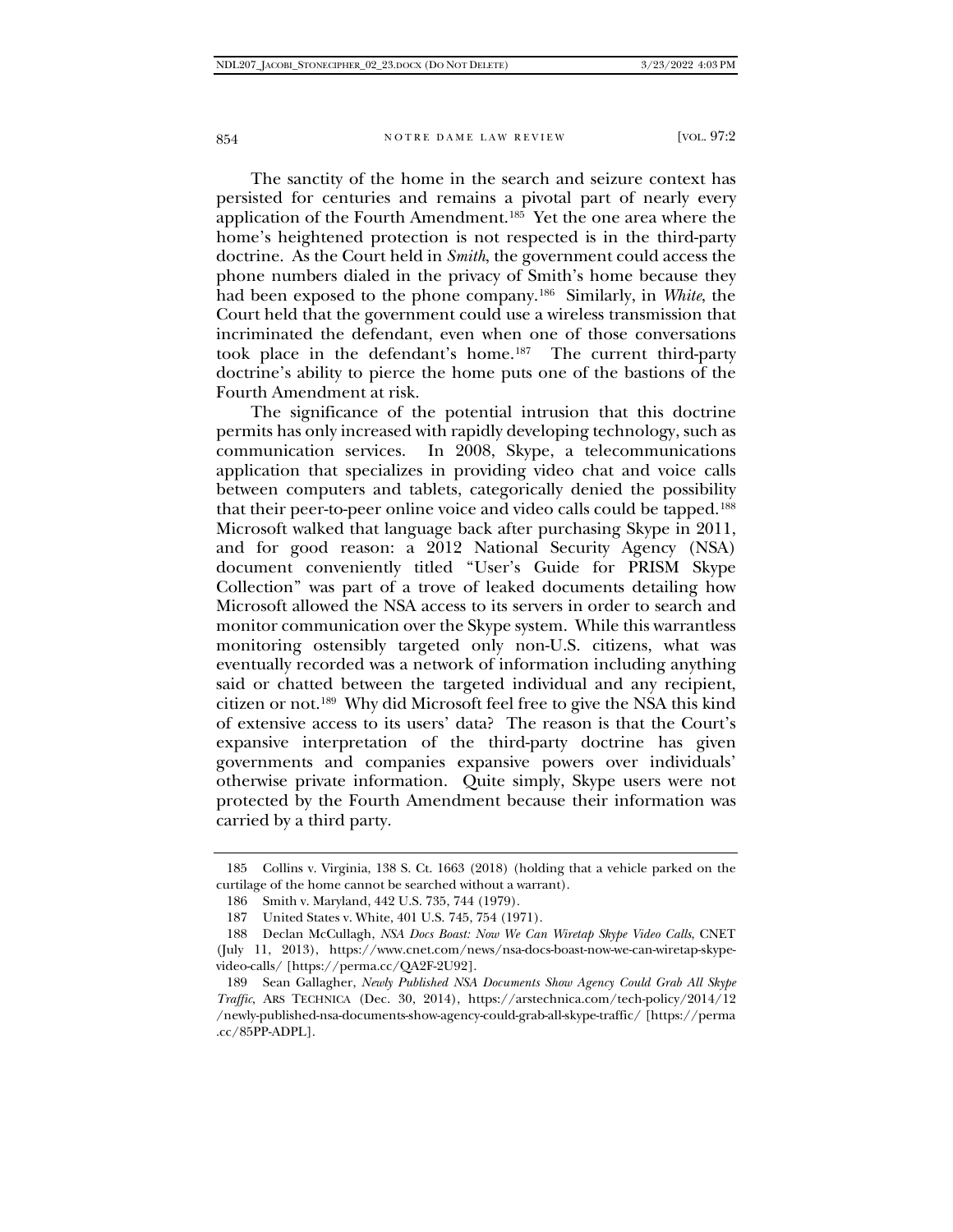Those same leaked documents showed that, from 2003 to 2013,[190](#page-32-0) AT&T gave the NSA access to billions of emails that passed through its domestic networks.[191](#page-32-1) AT&T was "highly collaborative," installing surveillance equipment for the government in seventeen of its American internet hubs.<sup>192</sup> In 2011, AT&T began handing over 1.1 billion domestic calling records per day[.193](#page-32-3) And while the NSA's program was shuttered in 2017, a recent report confirmed that AT&T continues to give Drug Enforcement Administration officers access to billions of domestic and international call records which show when and where calls were made and by whom.[194](#page-32-4) Again, AT&T was free to do so because calls and emails made from inside the home were likely left unprotected simply because they were managed by a third party, AT&T.

In 2019, a cache of leaked documents revealed that Skype relied on human contractors to augment their translation service.[195](#page-32-5) As these documents showed, Skype's translation service, ostensibly run by artificial intelligence and machine learning software, often used human contractors to analyze voice data and improve the AI's algorithms.[196](#page-32-6) Skype's website did mention that calls may be analyzed to improve translation functionality, yet nowhere did it say that countless third-party Skype employees were part of that process.[197](#page-32-7) While Microsoft responded that all identifying information was removed before the contractors were given access, they did not deny that Microsoft employees not only had the ability, but also the employment responsibility, to listen in as users conducted job interviews, repeated names and full addresses, discussed travel plans, or even engaged in phone sex.[198](#page-32-8) Had the government requested

<span id="page-32-0"></span><sup>190</sup> Julia Angwin, Charlie Savage, Jeff Larson, Henrik Moltke, Laura Poitras & James Risen, *AT&T Helped U.S. Spy on Internet on a Vast Scale*, N.Y. TIMES (Aug. 15, 2015), https:// www.nytimes.com/2015/08/16/us/politics/att-helped-nsa-spy-on-an-array-of-internettraffic.html [https://perma.cc/75CD-4L5K].

<span id="page-32-1"></span><sup>191</sup> *Id.*; Dante D'Orazio, *Leaked NSA Documents Show AT&T Had a* '*Highly Collaborative*' *Relationship with Spy Agency*, VERGE (Aug. 15, 2015), https://www.theverge.com/2015/8/15 /9159777/att-had-a-highly-collaborative-relationship-with-the-nsa

<sup>[</sup>https://perma.cc/MY4X-DAXN].

<sup>192</sup> Angwin et al., *supra* note 190.

<sup>193</sup> *Id.*

<span id="page-32-4"></span><span id="page-32-3"></span><span id="page-32-2"></span><sup>194</sup> Zack Whittaker, *DEA Says AT&T Still Provides Access to Billions of Phone Records*, TECHCRUNCH (March 28, 2019), https://techcrunch.com/2019/03/28/hemispherephone-records/ [https://perma.cc/9KY8-R6HH].

<span id="page-32-7"></span><span id="page-32-6"></span><span id="page-32-5"></span><sup>195</sup> Joseph Cox, *Revealed: Microsoft Contractors Are Listening to Some Skype Calls*, VICE: MOTHERBOARD (Aug. 7, 2019), https://www.vice.com/en\_us/article/xweqbq/microsoftcontractors-listen-to-skype-calls [https://perma.cc/EFB5-E5DU].

<sup>196</sup> *Id.*

<sup>197</sup> *Id.*

<span id="page-32-8"></span><sup>198</sup> *Id.*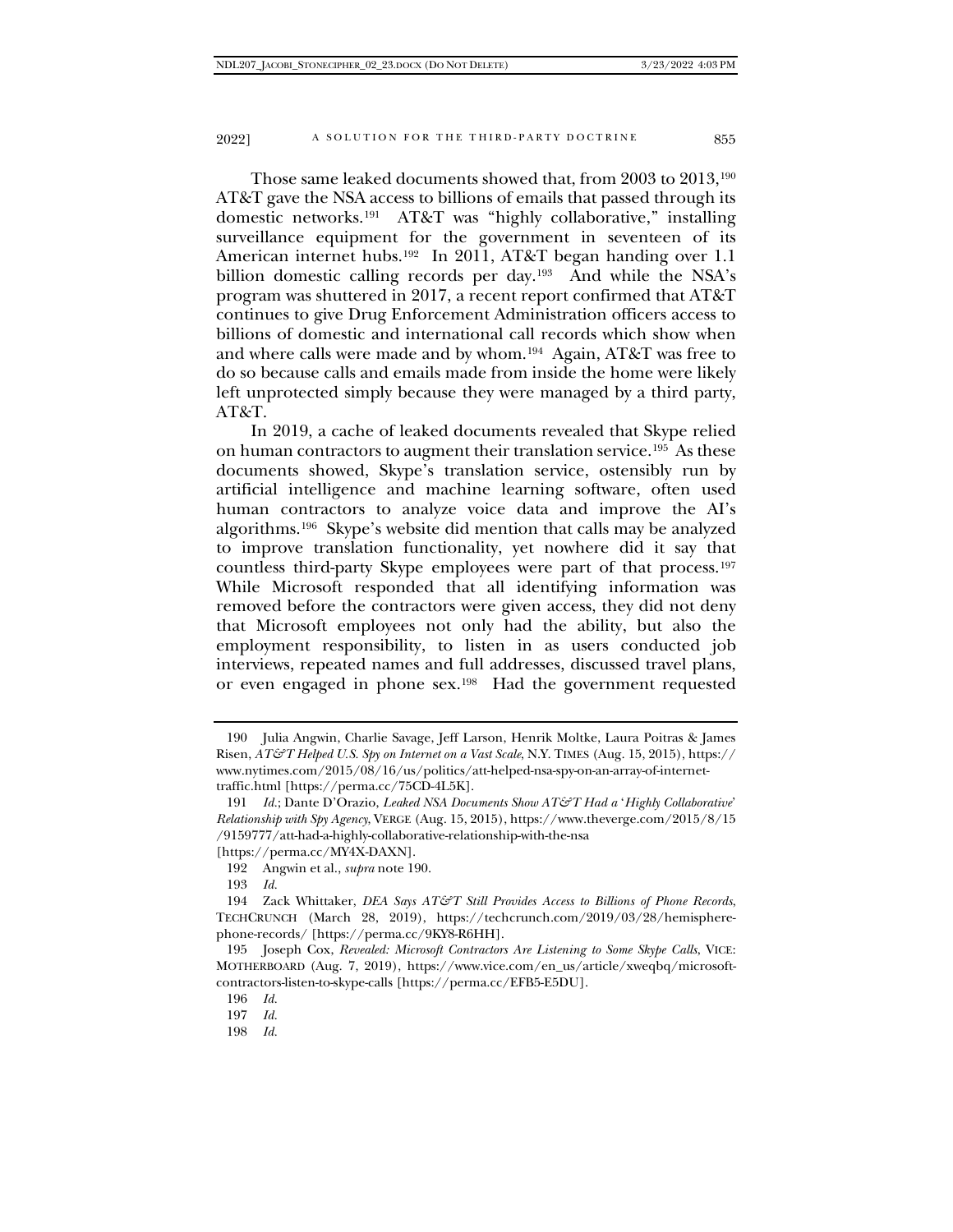information from Skype about a user's voice or video chat history, under the Court's current third-party jurisprudence, that information was likely accessible by government investigators without a warrant, even if the conversation occurred entirely in the caller's home.

While a dog sniffing around on a person's front porch is a Fourth Amendment search, a doorbell recording that dog may not be, due to the current third-party doctrine. Amazon has partnered its Ring doorbell camera with over four hundred local police departments.[199](#page-33-0) These police departments offer reduced cost, or even free, Ring doorbell systems, often at taxpayer expense, in exchange for access to a fast-growing network of private security cameras.<sup>200</sup> In some cases, these Ring giveaways are conditioned on full release of videos upon request.<sup>[201](#page-33-2)</sup> Cooperating police departments also get access to the Ring Neighbors app, a free download allowing Ring owners to post videos, view crime information, and comment on other users' posts.[202](#page-33-3) Amazon, Ring's parent company, has already developed facial recognition software used by police nationwide.[203](#page-33-4) As applied so far, information is being shared with the police voluntarily, but if that were not the case, it may make no difference, because of the Court's stringent interpretation of the third-party doctrine.

When the information is on—or even in—a person's body, a doctrine designed to address pen registers seems especially outdated. Fitbit data has been used in several murder investigations to determine time of death.<sup>[204](#page-33-5)</sup> But there is no reason that police use of such information need be limited to the information of the victim. By virtue of wearing a Fitbit, users share their heart rate, location, distance traveled, and even sleep patterns with a third party. Under the current third-party doctrine, there is no privacy interest in that most fundamentally personal information. As such, police could use Fitbit incriminating evidence of the suspect's increased heart rate, location information, etc., at the time of a crime, all without a warrant.

In each of these real-world applications, information is shared with a third party, and thus is fair game for government investigators.<sup>[205](#page-33-6)</sup>

<span id="page-33-0"></span><sup>199</sup> Drew Harwell, *Doorbell-Camera Firm Ring Has Partnered with 400 Police Forces, Extending Surveillance Concerns*, WASH. POST (Aug. 28, 2019), https:// www.washingtonpost.com/technology/2019/08/28/doorbell-camera-firm-ring-has-

partnered-with-police-forces-extending-surveillance-reach [https://perma.cc/FAP8-E8YZ]. 200 *Id.*

<span id="page-33-4"></span><span id="page-33-3"></span><span id="page-33-2"></span><span id="page-33-1"></span><sup>201</sup> Alfred Ng, *Amazon's Helping Police Build a Surveillance Network with Ring Doorbells*, CNET (June 5, 2019), https://www.cnet.com/features/amazons-helping-police-build-asurveillance-network-with-ring-doorbells/ [https://perma.cc/XC2R-XN7Y].

<sup>202</sup> *Id.*

<span id="page-33-5"></span><sup>203</sup> *Id.*

<sup>204</sup> *See, e.g.*, Holt, *supra* note 158.

<span id="page-33-6"></span><sup>205</sup> *See* Carpenter v. United States, 138 S. Ct. 2206, 2216 (2018).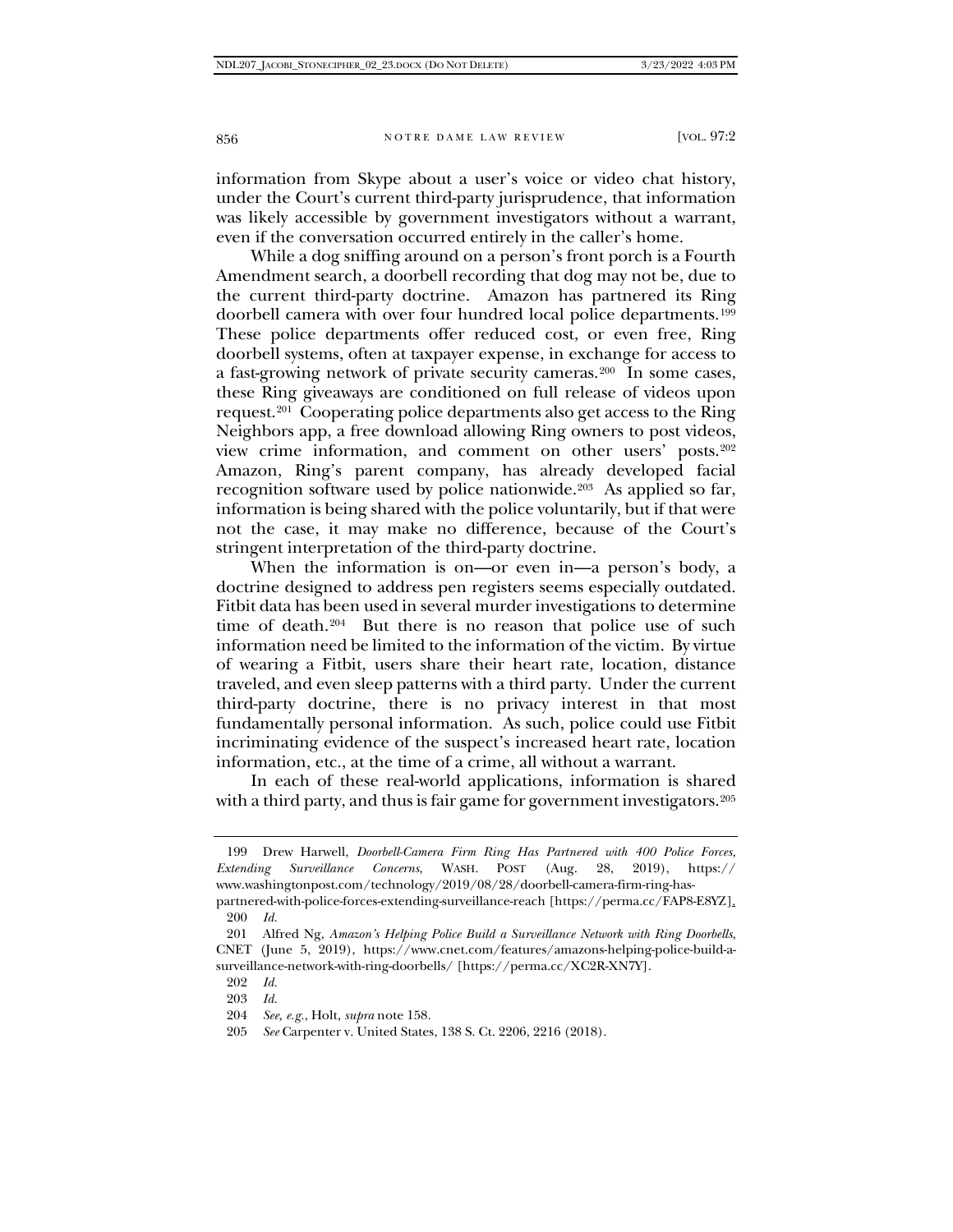And, in contrast to all other applications of Fourth Amendment doctrine, this problem is not solved by the presumption of the home protection, because the third-party doctrine has consistently been interpreted to overcome that presumption and allow the government to enter the home without a warrant. Thus, the Supreme Court's current interpretation of the third-party doctrine is not simply incompatible with the foundational pillars of *Katz*, the landmark case from which the doctrine was birthed; it is irreconcilable with all Fourth Amendment doctrine in which the sanctity of the home is paramount.

#### *B.* Some *People and* Some *Places*

After *Katz*, the Fourth Amendment ostensibly protected people, not places, expanding the Fourth Amendment beyond the confines of the home and bringing it into the public sphere. Yet the Court has been highly selective in how it has done so, using the current categorical approach to the third-party doctrine to pick and choose when and to whom the Fourth Amendment applies, and when it does not.

DNA, the substance that literally makes a person one of "we the people," is potentially accessible to government agents under the modern Court's third-party approach. Tens of millions of people have shared their DNA with companies like 23AndMe and Ancestry looking for everything from genealogical history to medical data and disease predisposition.[206](#page-34-0) These companies are third parties; by sending in DNA samples, customers are indirectly sharing this highly personal information with government investigators,<sup>[207](#page-34-1)</sup> and (often unwittingly) adding their genetic information to national databases.<sup>[208](#page-34-2)</sup> The thirdparty doctrine gives the lie to the constitutional protection of "people, not places."

Technological change is exacerbating this failure to protect people and their most private information. As discussed, the *Miller*  Court established a categorical bar on Fourth Amendment protection for information shared with third parties; because of this, even in the face of quite different circumstances, the Court continues to fail to

<span id="page-34-0"></span><sup>206</sup> Jessica Bursztynsky, *More than 26 Million People Shared Their DNA with Ancestry Firms, Allowing Researchers to Trace Relationships Between Virtually All Americans: MIT*, CNBC (Feb. 12, 2019), https://www.cnbc.com/2019/02/12/privacy-concerns-rise-as-26-million-sharedna-with-ancestry-firms.html [https://perma.cc/KL82-L858].

<span id="page-34-1"></span><sup>207</sup> Kristen V. Brown, *Major DNA Testing Company Sharing Genetic Data with the FBI*, BLOOMBERG (Feb. 1, 2019), https://www.bloomberg.com/news/articles/2019-02-01 /major-dna-testing-company-is-sharing-genetic-data-with-the-fbi [https://perma.cc/296G-FC8A].

<span id="page-34-2"></span><sup>208</sup> Sara Boboltz, *Judge Says Police Can Search Company*'*s Entire DNA Database*, HUFFPOST (Nov. 5, 2019, 6:07 PM), https://www.huffingtonpost.ca/entry/police-search-dna-database \_n\_5dc1dc4ee4b08b735d616096 [https://perma.cc/4E62-ZFFB].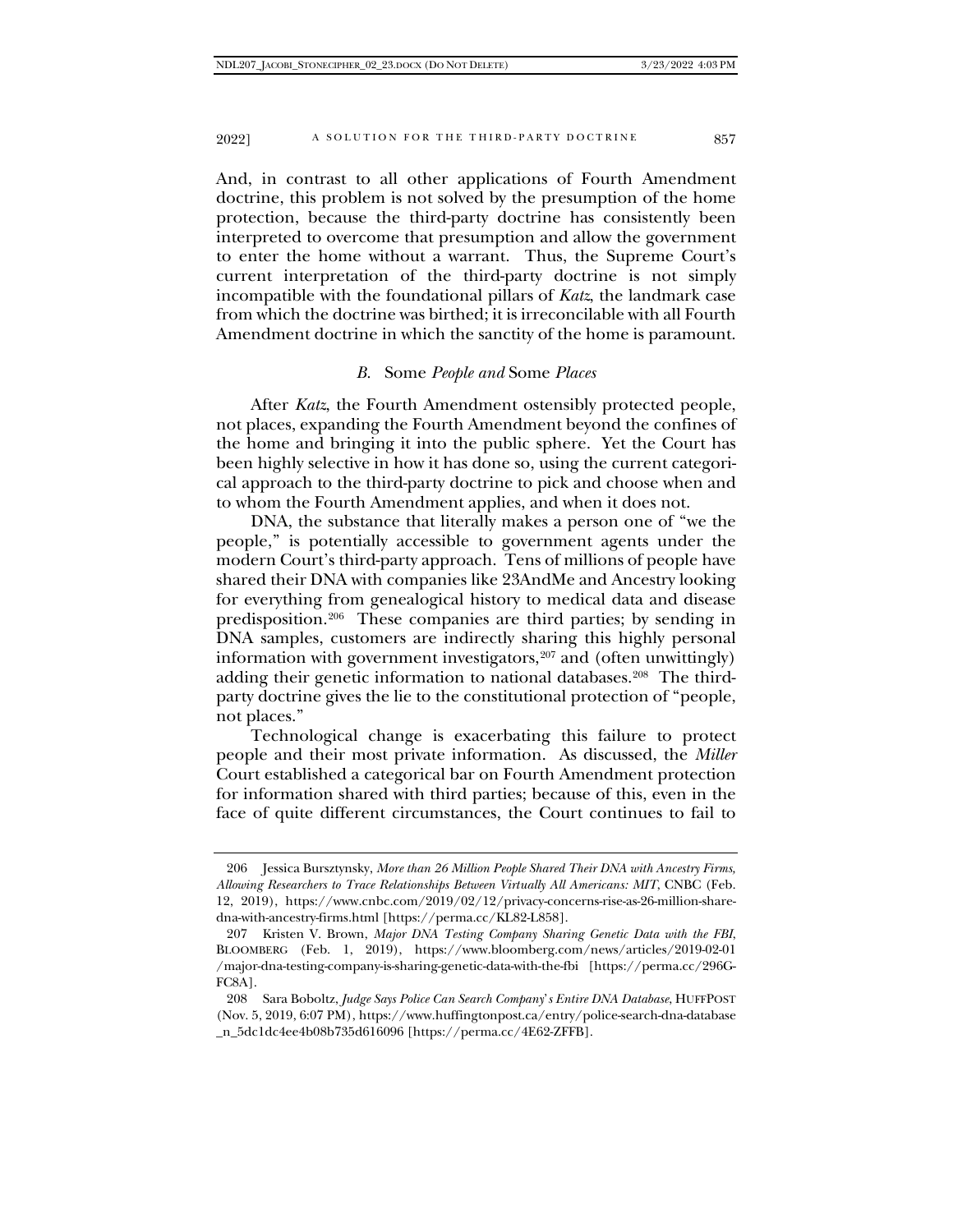apply *Katz* to quite different banking scenarios. Police officers frequently use debit and credit card transactions to track suspected criminals, accessed following a subpoena, or upon request to a third party by government investigators.<sup>[209](#page-35-0)</sup> Yet banking records have come a long way from the paper statements in *Miller*.[210](#page-35-1) Now, purchase records can show the date and time of purchase, the location of the purchase, and sometimes even the purchased product, all without a warrant.

The Court worsened the problem in *Jones*, by promoting a trespass analysis that, by the Court's own analysis, has questionable application in an increasingly technological world.[211](#page-35-2) In reinvigorating the role of trespass in search and seizure analysis,[212](#page-35-3) the Court turned "people, not places," into (some) people and (some) places, re-emphasizing the physical importance of the home and other property but leaving the large hole in that doctrine represented by the third-party doctrine unaddressed. The only Justice who addressed the issue at all cast doubt on its long-term survival. As Justice Sotomayor noted in her concurrence, the third-party doctrine, as articulated in *Smith* and *Miller*, is "ill suited to the digital age, in which people reveal a great deal of information about themselves to third parties in the course of carrying out mundane tasks," including "trips to the psychiatrist, the plastic surgeon, the abortion clinic, the AIDS treatment center, the strip club, the criminal defense attorney, the by-the-hour motel, the union meeting, the mosque, synagogue or church, the gay bar and on and on."[213](#page-35-4) But the Court has failed to heed Justice Sotomayor's clarion call on the dangers of the third-party doctrine.<sup>[214](#page-35-5)</sup>

The sole area in which the Court has addressed the problem is the application of cell phone data. This is an important area for the thirdparty doctrine—not only is location information shared with a cellular company (a third party), but smartphones contain thousands of thirdparty applications that monitor and record location and other

<span id="page-35-0"></span><sup>209</sup> John Egan, *How Credit Cards Can Lead Law Officers to Criminals*, CREDITCARDS.COM (Sept. 18, 2018), https://www.creditcards.com/credit-card-news/credit-cards-trackcriminals.php [https://perma.cc/Y9EK-6YH6].

<sup>210</sup> United States v. Miller, 425 U.S. 435, 438 (1976).

<span id="page-35-2"></span><span id="page-35-1"></span><sup>211</sup> United States v. Jones, 565 U.S. 400, 426 (2012) (Alito, J., concurring) (arguing that revitalizing trespass does not respond sufficiently to electronic searches).

<span id="page-35-3"></span><sup>212</sup> *Id.* at 406 (majority opinion) ("[W]e must 'assur[e] preservation of that degree of privacy against government that existed when the Fourth Amendment was adopted.'" (quoting Kyllo v. United States, 533 U.S. 27, 34 (2001))).

<span id="page-35-5"></span><span id="page-35-4"></span><sup>213</sup> *Id.* at 415, 417 (Sotomayor, J., concurring) (quoting People v. Weaver, 909 N.E.2d 1195, 1199 (2009)).

<sup>214</sup> Discussed further below in Section III.A.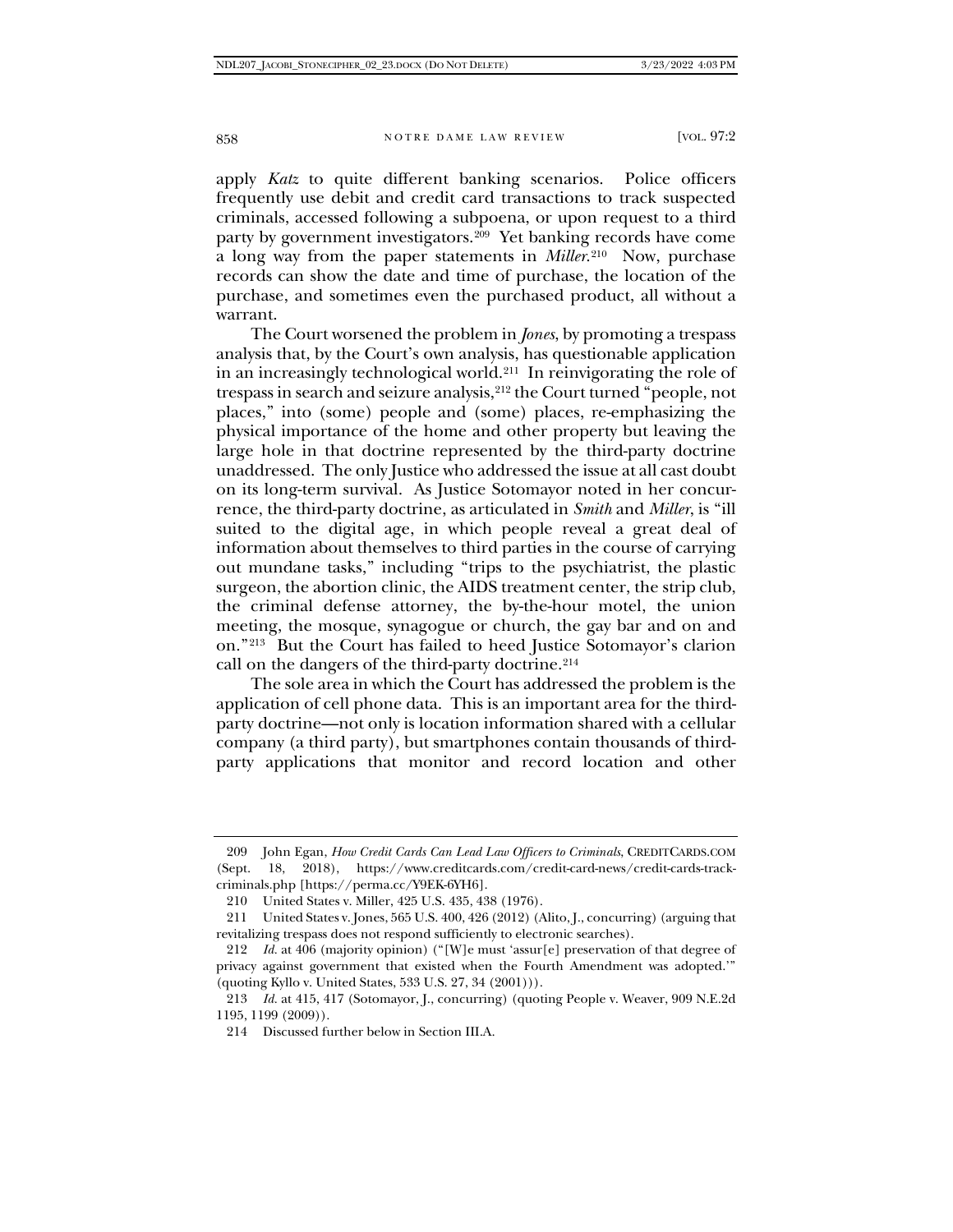personal information.[215](#page-36-0) Yet the Court's cell phone data doctrine, as articulated in *Carpenter*, is both subjective and exceedingly narrow.[216](#page-36-1) The Court refused to solve the broader difficulties created by its thirdparty doctrine, or even to recognize the breadth of those underlying problems.[217](#page-36-2) The Court reaffirmed *Smith* and *Miller*'s categorical exemption for information shared with third parties generally, while at the same time relying on an analysis of the quantity of the information shared with the third party to determine whether the Fourth Amendment applied in this narrow application.<sup>218</sup> As the majority maintained, "[t]he Government will be able to use subpoenas to acquire records in the overwhelming majority of investigations. We hold only that a warrant is required in the rare case where the suspect has a legitimate privacy interest in records held by a third party."[219](#page-36-4) And that rare case involved the relatively high bar of "a detailed chronicle of a person's physical presence compiled every day, every moment, over several years."[220](#page-36-5) After *Jones* and *Carpenter*, we are left with a third-party doctrine that is categorical, unless it is isn't; that protects people, sometimes, but not places, including the home.

Our proposed reinterpretation of the third-party doctrine, drawing it back to the fundamental principles of *Katz*, provides a solution to both this doctrinal problem and the dilemmas raised by these practical applications. Extending Fourth Amendment protection to data that is not *knowingly* exposed to the *public*, as *Katz* set out, would better reconcile third-party doctrine with the "long view" of the Fourth Amendment that the Court takes in other areas.<sup>[221](#page-36-6)</sup> While many of these situations involve warrant requests, others rely simply on subpoenas. Constitutional privacy protections should not depend on the judgement of private companies, substituting for the detached and neutral judgment of a magistrate. Many companies may publicly

<span id="page-36-0"></span><sup>215</sup> Stuart A. Thompson & Charlie Warzel, Opinion, *Twelve Million Phones, One Dataset, Zero Privacy*, N.Y. TIMES (Dec. 19, 2019), https://www.nytimes.com/interactive/2019/12 /19/opinion/location-tracking-cell-phone.html [https://perma.cc/3VSH-CG9M].

<sup>216</sup> *See* discussion *infra* Conclusion.

<span id="page-36-2"></span><span id="page-36-1"></span><sup>217</sup> Although the dissent did: Carpenter v. United States, 138 S. Ct. 2206, 2262 (2018) (Gorsuch, J., dissenting) ("Today we use the Internet to do most everything. Smartphones make it easy to keep a calendar, correspond with friends, make calls, conduct banking, and even watch the game. Countless Internet companies maintain records about us and, increasingly, *for* us.").

<sup>218</sup> *Id.* at 2222 (majority opinion).

<span id="page-36-6"></span><span id="page-36-5"></span><span id="page-36-4"></span><span id="page-36-3"></span><sup>219</sup> *Id.* In fact, the actual ruling was even narrower, applying only to historical records exceeding more than seven days. *Id.* at 2217 n.3.

<sup>220</sup> *Id.* at 2220.

<sup>221</sup> Kyllo v. United States, 533 U.S. 27, 40 (2001).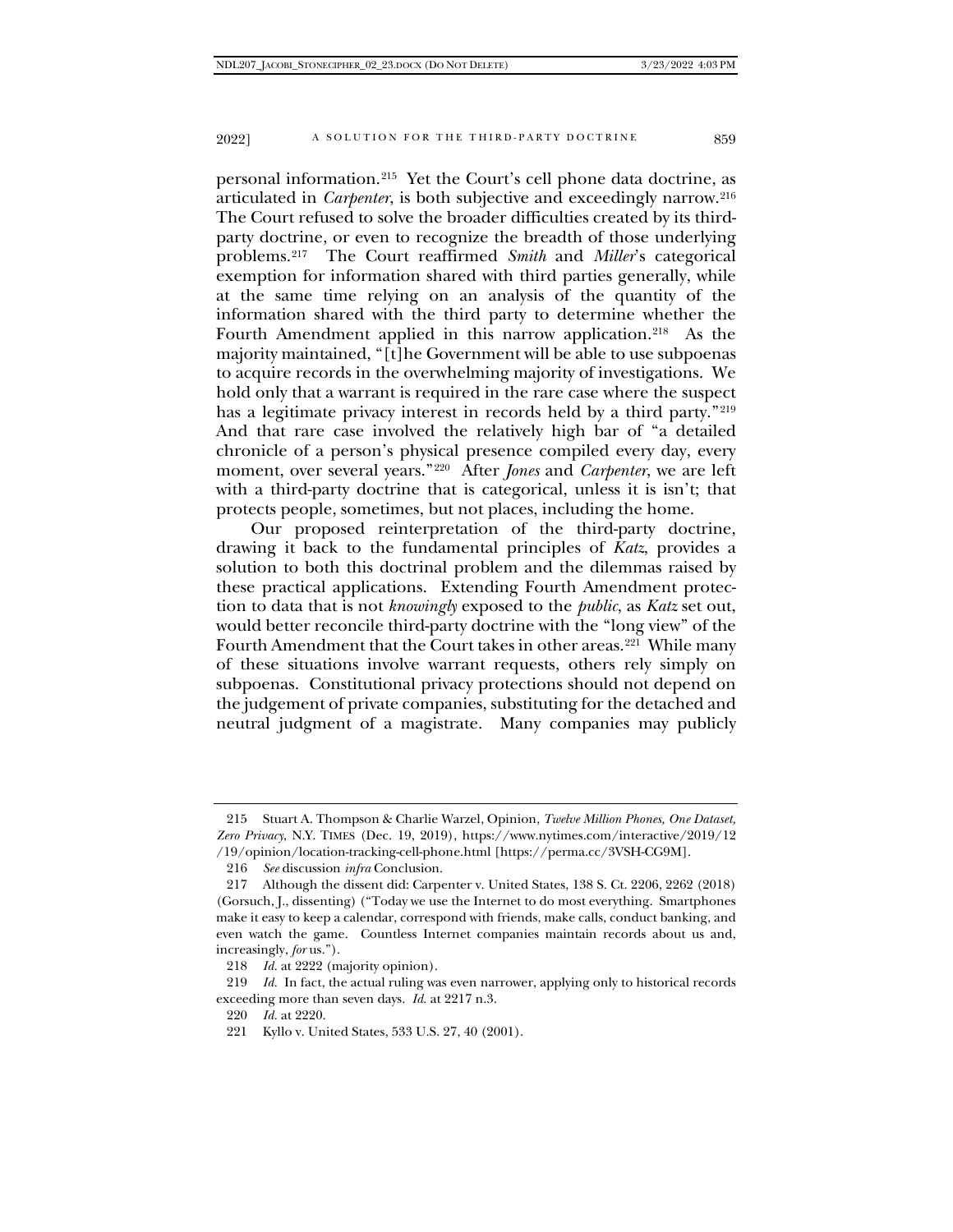"resist" government requests in their official privacy policies,<sup>[222](#page-37-0)</sup> but without strong legal protections, the only thing standing between the government and access to increasingly detailed personal information is a for-profit company.

Now, consumers generally rely on the market to encourage companies to prioritize consumer privacy. However, as technology becomes more integrated in our lives and homes, the opportunity for abuse becomes greater. Without adequate constitutional protections and a clear third-party standard informing both government investigators and private companies of the proper boundaries of the Fourth Amendment, if the market for privacy lags behind the market for government cooperation, corporate priorities can shift.[223](#page-37-1) The current third-party doctrine offers no clear impediment to expanding the use of these tools for increased surveillance, and we should not wait for the problem to move from science fiction to scientific fact before we find solutions.

#### III. SOLVING THE THIRD-PARTY DILEMMA: RETURNING TO *KATZ*

Fourth Amendment jurisprudence and scholarship aims to find a balance between privacy and security.<sup>[224](#page-37-2)</sup> The third-party doctrine is an important limit on the reach of the Fourth Amendment: without it, the state would be forced to ignore information in the public domain.[225](#page-37-3) It is in the best interest of society for government investigators to be able to investigate crime. For instance, *Miller* is instrumental in financial fraud investigations, as information shared with banks is viewed as unprotected by the Fourth Amendment's warrant requirement.<sup>226</sup> More generally, providing criminals with a technological

<span id="page-37-0"></span><sup>222</sup> Peter Aldhous, *This Genealogy Database Helped Solve Dozens of Crimes. But Its New Privacy Rules Will Restrict Access by Cops*, BUZZFEED NEWS (May 19, 2019), https:// www.buzzfeednews.com/article/peteraldhous/this-genealogy-database-helped-solvedozens-of-crimes-but [https://perma.cc/D5SL-TUYH].

<span id="page-37-1"></span><sup>223</sup> For example, GEDmatch previously had a strong opt-in policy for use of genetic information by police; it was recently purchased by a company that provides DNA sequencing information to crime labs. Jennifer Lynch, *Genetic Genealogy Company GEDmatch Acquired by Company with Ties to FBI & Law Enforcement—Why You Should Be Worried*, ELEC. FRONTIER FOUND. (Dec. 10, 2019), https://www.eff.org/deeplinks/2019/12/geneticgenealogy-company-gedmatch-acquired-company-ties-fbi-law-enforcement-why [https:// perma.cc/HQ8V-BUQV].

<span id="page-37-2"></span><sup>224</sup> Anthony G. Amsterdam, *Perspectives on the Fourth Amendment*, 58 MINN. L. REV. 349, 354 (1974); Kerr, *supra* note 31, at 574.

<sup>225</sup> *See supra* Part I.

<span id="page-37-4"></span><span id="page-37-3"></span><sup>226</sup> Jeremy Ciarabellini, *Cryptocurrencies' Revolt Against the BSA: Why the Supreme Court Should Hold that the Bank Secrecy Act Violates the Fourth Amendment*, 10 SEATTLE J. TECH. ENV'T & INNOVATION L. 135, 138, 147 (2020) (arguing that *Miller* and the Supreme Court's third-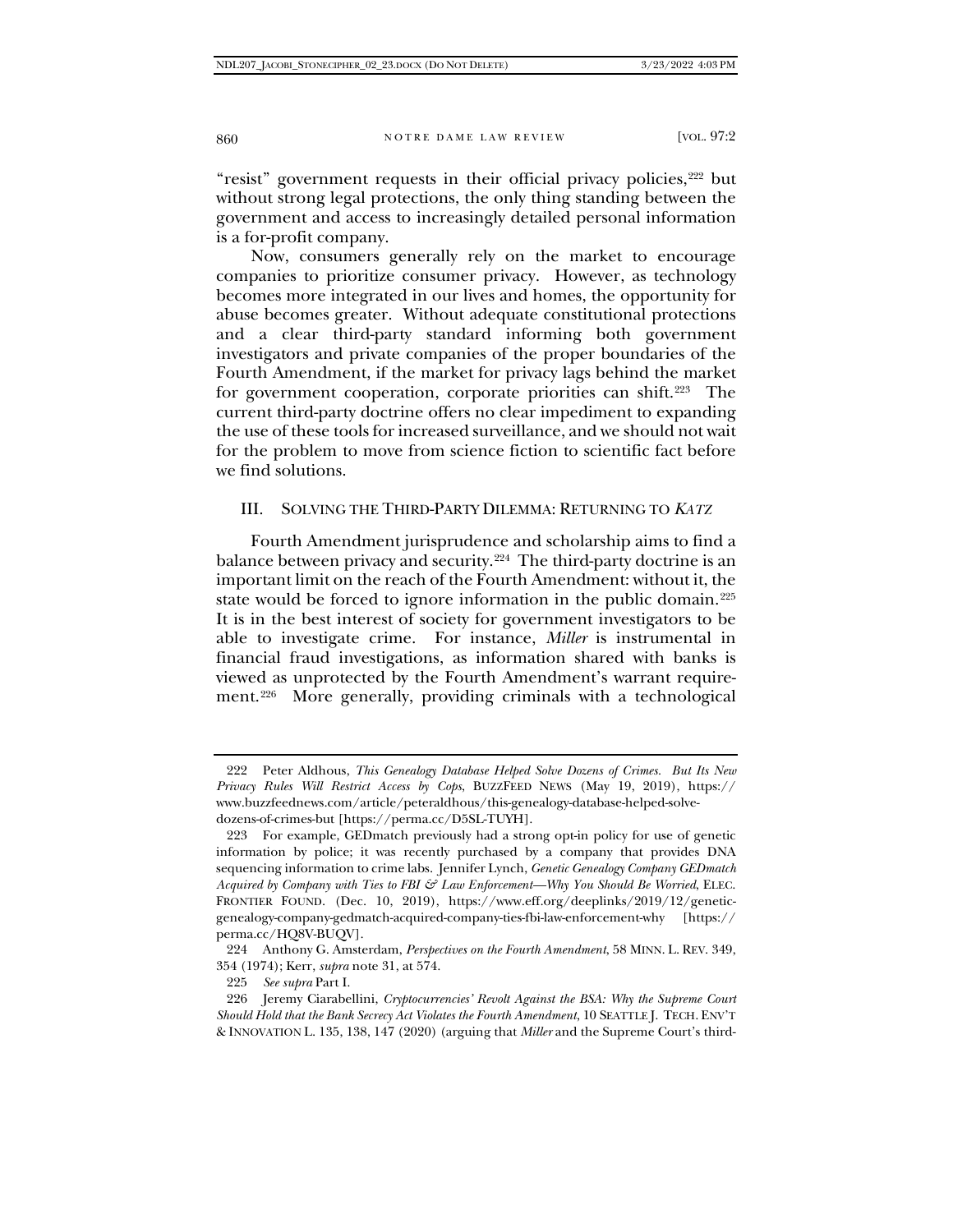cloak of invisibility in an age where most communication is done online would severely hamper the ability of police and government agents to do their jobs.<sup>227</sup> However, we are a long way from spike bugs and radio transmitters: third parties sit in our living rooms and record our families' conversations.[228](#page-38-1) There is almost nothing in our lives that third parties do not touch.[229](#page-38-2) Courts struggled to find that securityprivacy balance when government investigators merely retrieved dialed phone numbers;<sup>[230](#page-38-3)</sup> as more and more third parties enter our homes, lives, and bodies, maintaining that balance becomes even more treacherous. The Court's current construction tilts too heavily in favor of security over privacy; in the digital age, the third-party doctrine has become one of the biggest threats to the privacy-security balance.

But the doctrine can be fixed. In this Section, we examine the competing judicial and academic solutions to the third-party doctrine conundrum, and then explain why giving substantive meaning to the "knowing[] expos[ure] to the public" test articulated in *Katz* would restore balance between privacy and security. By combining a knowledge requirement with an evaluation of the nature of the third-party, this test limits the scope of the doctrine while at the same time providing government investigators—and reviewing courts—a clear, ex ante standard to apply.

# *A. Too Many Cooks: The Supreme Court's Solutions*

After years of skirting around the inherent problems with the modern application of the third-party doctrine,<sup>[231](#page-38-4)</sup> the Supreme Court faced the issue directly in 2018, in *Carpenter v. United States.*<sup>[232](#page-38-5)</sup> Suspecting Mr. Carpenter in a series of robberies, police requested access to his CSLI from his cellular service provider. CSLI records are created when a cell phone moves into the vicinity of a nearby cell tower. Under a strict application of the third-party doctrine, CSLI is a third-party business record, unprotected by the Fourth Amendment.

230 Smith v. Maryland, 442 U.S. 735, 737–38 (1979).

party doctrine application is wrong, but that the current articulation insulates the Bank Secrecy Act from constitutional challenge).

<span id="page-38-0"></span><sup>227</sup> *See generally* Tonja Jacobi & Jonah Kind, *Criminal Innovation and the Warrant Requirement: Reconsidering the Rights-Police Efficiency Trade-off,* 56 WM & MARY L. REV. 759 (2015) (describing the need for law enforcement agencies to innovate in response to criminal innovation).

<sup>228</sup> Fowler, *supra* note 164.

<sup>229</sup> *See* examples *supra* Part II.

<span id="page-38-5"></span><span id="page-38-4"></span><span id="page-38-3"></span><span id="page-38-2"></span><span id="page-38-1"></span><sup>231</sup> United States v. Jones, 565 U.S. 400, 417 (2012) (Sotomayor, J., concurring); Riley v. California, 573 U.S. 373, 385 (2014) (opining on the importance of cell phones to our daily lives).

<sup>232</sup> 138 S. Ct. 2206 (2018).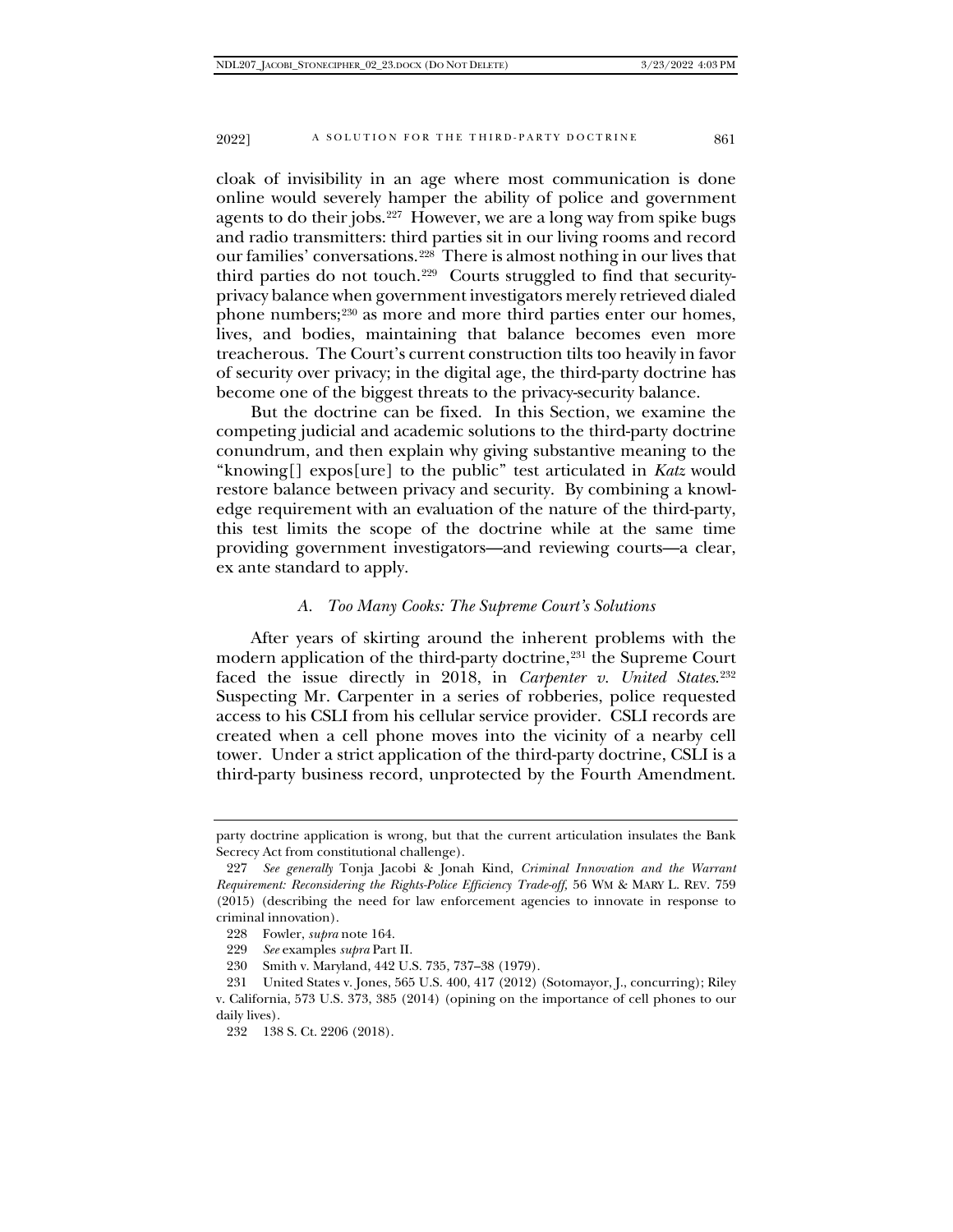However, the government acquired and analyzed 127 days' worth of CSLI, effectively tracking Carpenter for over four months.<sup>[233](#page-39-0)</sup> *Carpenter* brought to a head the risk that a strict following of the categorical third-party sharing rule espoused in *Smith* and *Miller* could lead to essentially ubiquitous and comprehensive warrantless surveillance.

Many hoped that the Court would use *Carpenter* to provide clarity on the state of the doctrine; many were disappointed.[234](#page-39-1) The Court instead dodged the difficult question and fudged a simple solution, simultaneously affirming the categorical *Smith-Miller* third-party doctrine but exempting weeks' worth of highly specific location tracking.[235](#page-39-2) What resulted was an admittedly narrow holding that endorsed a categorical rule with ad hoc exemptions determined by their "uniqueness."[236](#page-39-3) This approach amounts to a judicial whack-amole that provides little surety to citizens currently living with thirdparties recording conversations in their living rooms, and even less guidance to government investigators hoping to listen to those recordings.

The majority opinion in *Carpenter* acknowledges the new digital reality: technology has changed since *Smith* was decided in 1979, and the amount of information shared through phones and third parties dwarfs the dialed phone numbers at issue in that case.[237](#page-39-4) Yet, rather than rethink its problematic categorical articulation of the doctrine, the majority upheld both *Smith* and *Miller*, choosing simply to not apply those cases to the "unique" facts at issue.[238](#page-39-5) However, these facts are not unique—there are countless devices and applications that provide

<span id="page-39-2"></span>235 *Carpenter*, 138 S. Ct. at 2220. Although some have argued that *Carpenter* might do more work than its language indicates—*see* Kerr, *supra* note 234—without a formal test, individuals must rely on the whims of lower courts interpreting vague language.

236 *Carpenter*, 138 S. Ct. at 2217.

<span id="page-39-5"></span><span id="page-39-4"></span><span id="page-39-3"></span>237 *Id.* ("After all, when *Smith* was decided in 1979, few could have imagined a society in which a phone goes wherever its owner goes, conveying to the wireless carrier not just dialed digits, but a detailed and comprehensive record of the person's movements.").

238 *Id.*

<sup>233</sup> *Id.* at 2212–13.

<span id="page-39-1"></span><span id="page-39-0"></span><sup>234</sup> Christopher C. Fonzone, Kate Heinzelman & Michael R. Roberts, *Carpenter and Everything After: The Supreme Court Nudges the Fourth Amendment into the Information Age*, 58 INFRASTRUCTURE 3, 3 (2019) ("Would it hold that the Amendment offers no protection to the digital tracks that are a necessary byproduct of the Information Age? Or would it reverse a doctrine that law enforcement officials have relied on for two generations? In fact, the Court appeared to do neither."); Elizabeth De Armond, *Tactful Inattention: Erving Goffman, Privacy in the Digital Age, and the Virtue of Averting One*'*s Eyes*, 92 ST. JOHN'S L. REV. 283, 296 (2018) ("Nonetheless, the reach of *Carpenter* is narrow for the moment . . . ."); Orin Kerr, *Understanding the Supreme Court*'*s* Carpenter *Decision*, LAWFARE BLOG (June 22, 2018, 1:18 PM), https://www.lawfareblog.com/understanding-supreme-courts-carpenter-decision [https://perma.cc/8CPF-LKH2] (writing that the third-party doctrine lives, but with an equilibrium adjustment cap).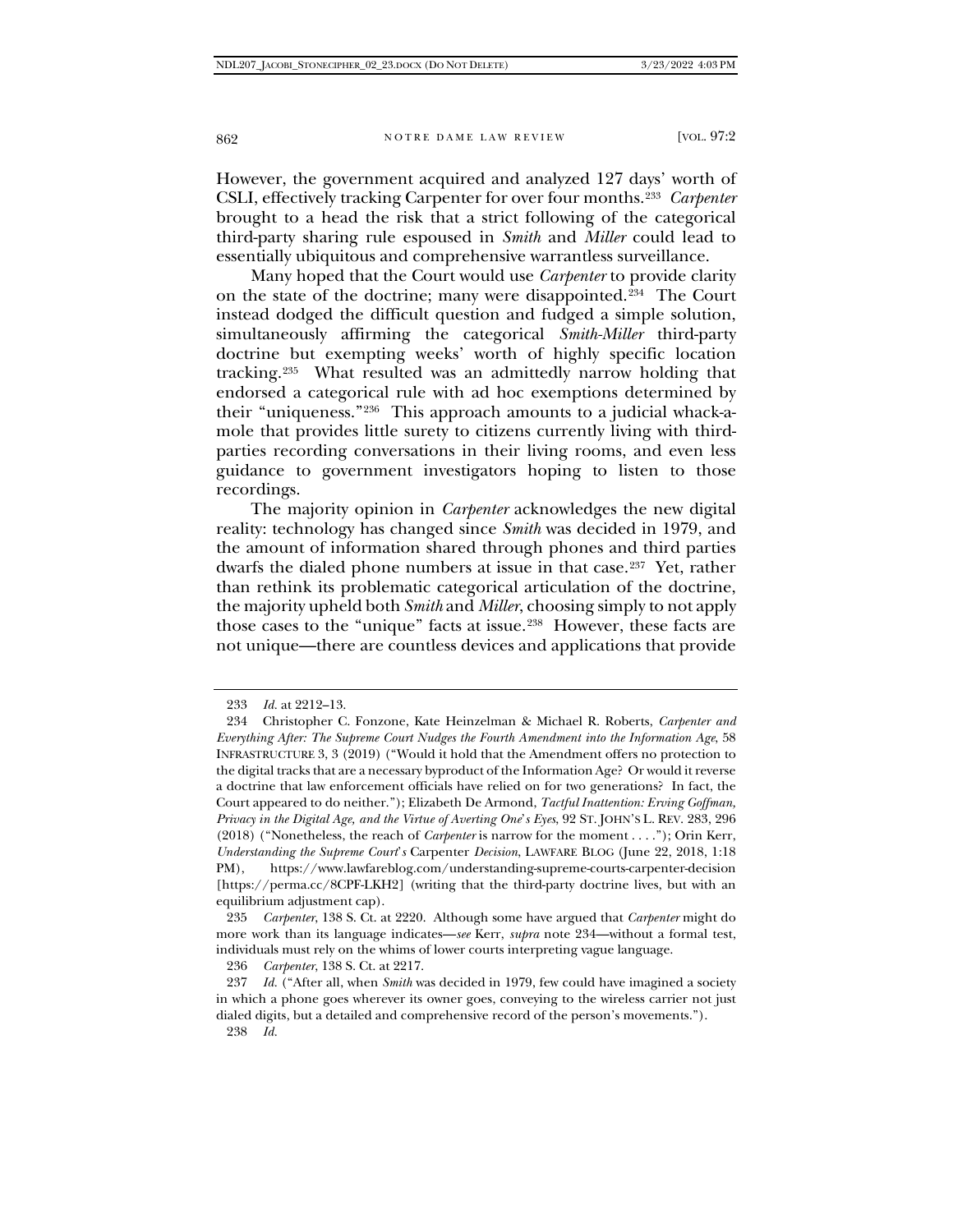far more information than CSLI: for instance, there are watches that keep track not only of a person's location, but of the wearer's heart rate, calorie count, step count, and sleep cycles[.239](#page-40-0) Investigators and lower courts must now analogize a Ring doorbell to *Carpenter*'s CSLI dumps, or differentiate a simple Fitbit step counter from those comprehensive health monitor watches, and numerous other variations of such devices, in order to determine if they are subject to the warrant requirement. *Carpenter* did limit the third-party doctrine, but it left open the questions of when, where, and how much.

The four individual dissenting opinions in *Carpenter* are worth analyzing, as they are representative of the debate surrounding the third-party doctrine and indicative of the doctrine's divisiveness. Justice Kennedy's logic is simple: CSLI is a routine business record owned by the phone company that the government "has a lawful right to obtain by compulsory process" under *Miller* and *Smith*.[240](#page-40-1) He criticizes the majority opinion's shift from a categorical distinction to a balancing test that weighs privacy interests against the fact of third-party disclosure.<sup>[241](#page-40-2)</sup> And, in a particularly important point directly addressing the privacy-security balance, Justice Kennedy writes that CSLI is "uniquely suited" to linking individual perpetrators with criminal acts.<sup>242</sup> In doing so, he includes usefulness to government investigators as a factor in his analysis. Justice Kennedy downplays the risk to privacy, arguing that CSLI is not particularly accurate and does not pose a substantial risk.[243](#page-40-4)

Although this opinion is consistent with precedent, it overvalues security at the expense of privacy. Justice Kennedy provides little analysis of how this categorical view would address a more detailed tracking system, or third-party activity in the home. Could police warrantlessly track where you are in your home because you send that information to your smart thermostat? Could they subpoena video from inside your home because you share that with your security system company? Is your sleep cycle fair game simply because it is stored on a third-party cloud hosting service? And Justice Kennedy barely acknowledges customer knowledge, simply assuming it is reasonable for cell phone owners to expect information collected by the phone company will be used for "a variety of business and

<span id="page-40-0"></span><sup>239</sup> *See, e.g.*, *Forerunner® 735XT*, GARMIN, https://buy.garmin.com/en-US/US/p /541225 [https://perma.cc/7LHC-GD5X].

<sup>240</sup> *Carpenter*, 138 S. Ct. at 2223–24 (Kennedy, J., dissenting).

<span id="page-40-4"></span><span id="page-40-3"></span><span id="page-40-2"></span><span id="page-40-1"></span><sup>241</sup> *Id.* at 2232 ("*Miller* and *Smith* do not establish the kind of category-by-category balancing the Court today prescribes.").

<sup>242</sup> *Id.* at 2226.

<sup>243</sup> *Id.* at 2233.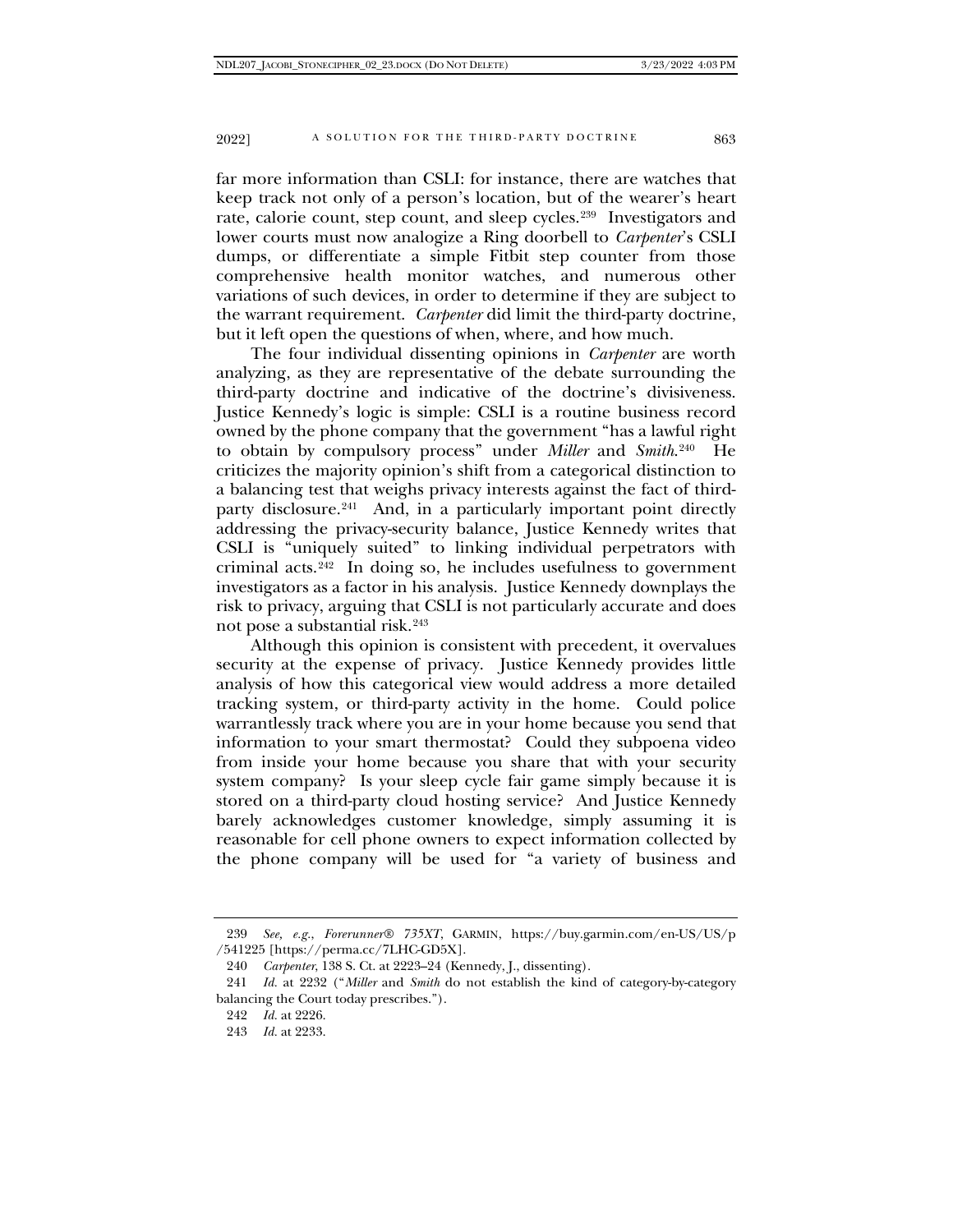commercial purposes."[244](#page-41-0) Justice Kennedy treats the main points of analysis in a third-party doctrine question as (1) whether the information is sold to third parties and (2) whether it is helpful to police; under this analysis, the restrictions of the Fourth Amendment become nothing more than a paper tiger. While Justice Kennedy's opinion is consistent with prior opinions, it would shift the Fourth Amendment balance dangerously towards security and away from privacy, putting everything from Alexa recordings to email at risk of warrantless search.

Justices Alito and Thomas signed on to Justice Kennedy's dissent, but Justice Alito also wrote separately to address a central quandary with the majority's opinion: either the holding applies broadly, and is better able to respond to changing technology while greatly restricting the third-party doctrine, or it applies in an ad hoc way, leaving the doctrine "subject to all sorts of qualifications and limitations that have not yet been discovered."[245](#page-41-1) But ironically, Justice Alito then creates his own exception, arguing that the Fourth Amendment should not apply to subpoenas and compelled production. According to Justice Alito, a subpoena should not be held to the same standard as a search, as the risks of government overreach are simply not present when government agents are not doing the searching,[246](#page-41-2) and doing so "would cripple the work of courts in civil and criminal cases alike."<sup>[247](#page-41-3)</sup> So Justice Alito's solution actually has two significant disadvantages: he strays from precedent to carve out an entirely new exception for Fourth Amendment searches for subpoenaed information, while criticizing the majority for the same thing, and at the same time shifting the balance even more sharply towards security and away from privacy.

Justice Thomas largely agreed with Justice Alito, writing individually to argue *Katz*'s reasonable expectation of privacy is neither based in history nor easily applied, and, as such, should be overturned.[248](#page-41-4) Justice Thomas would prefer the Court return exclusively to *Olmstead*'s trespass model, requiring a physical trespass before the Fourth Amendment is triggered.<sup>[249](#page-41-5)</sup> This position likely also favors security over privacy, for the reasons detailed below regarding Justice Gorsuch's similar solution. It also has the disadvantage of being inconsistent with prior precedent: although *Olmstead* was given new life in *Jones*, the Court made it clear that the Fourth Amendment was

<span id="page-41-0"></span><sup>244</sup> *Id.* at 2230.

<span id="page-41-1"></span><sup>245</sup> *Id.* at 2261 (Alito, J., dissenting).

<span id="page-41-2"></span><sup>246</sup> *Id.* at 2250–51.

<span id="page-41-3"></span><sup>247</sup> *Id.* at 2252.

<span id="page-41-4"></span><sup>248</sup> *Id.* at 2243–46 (2018) (Thomas, J., dissenting).

<span id="page-41-5"></span><sup>249</sup> *See id.* at 2236–37, 2240.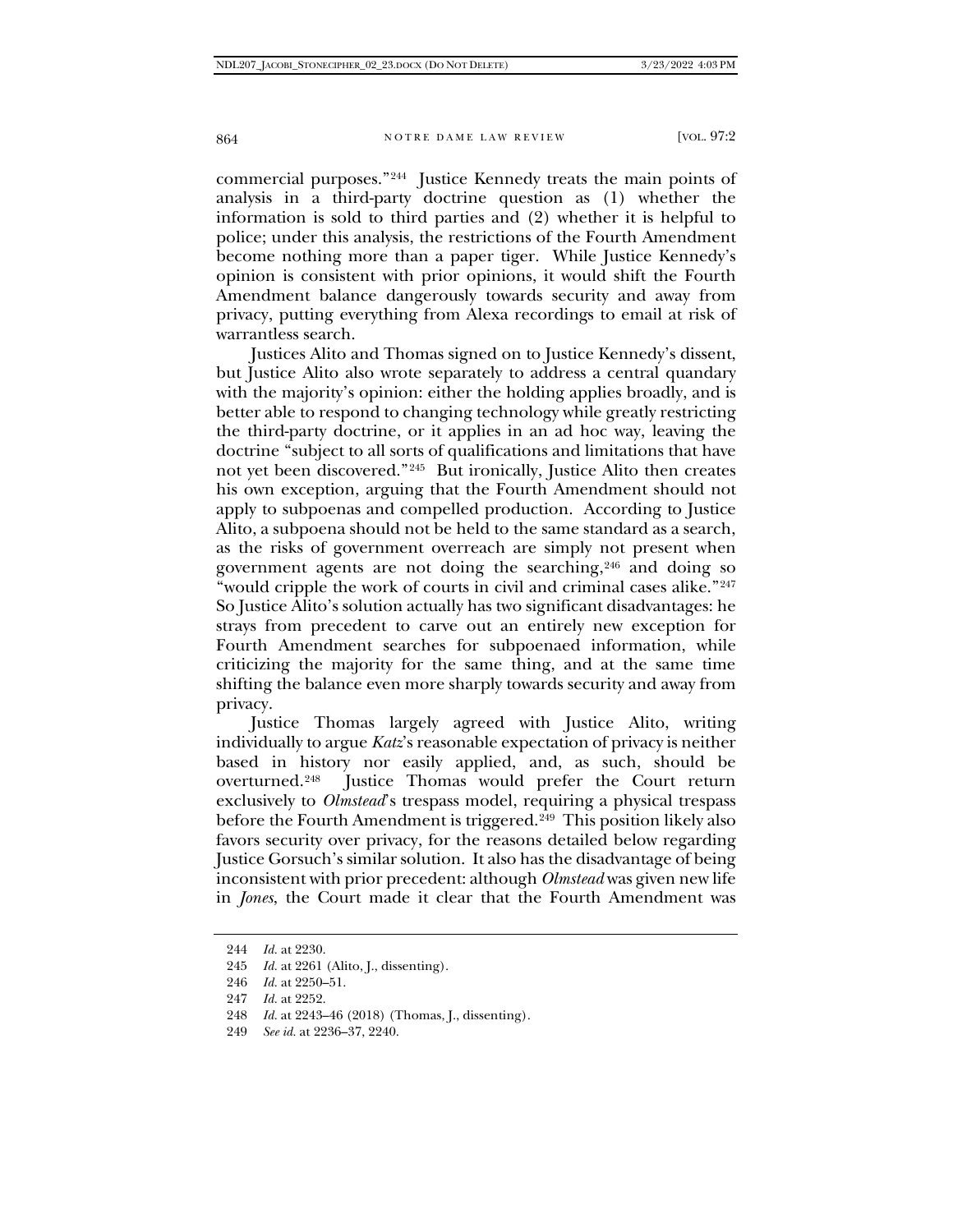governed by trespass *and* the reasonable expectation of privacy, not one or the other.[250](#page-42-0)

In contrast to the other dissenting opinions, Justice Gorsuch's dissent is far more concerned with the dangers to privacy posed by the third-party doctrine in the modern age. As he writes, "Can the government demand a copy of all your e-mails from Google or Microsoft without implicating your Fourth Amendment rights? Can it secure your DNA from 23andMe without a warrant or probable cause? *Smith* and *Miller* say yes it can . . . . "<sup>251</sup> Acknowledging the risks that a categorical third-party doctrine pose in the modern age, Justice Gorsuch writes that if the third-party doctrine is "supposed to represent a normative assessment of when a person should expect privacy, the notion that the answer might be 'never' seems a pretty unattractive societal prescription."<sup>[252](#page-42-2)</sup> Yet Justice Gorsuch rejects a balancing test like the one proposed by the majority, arguing that it offers little guidance to lower courts beyond "judicial intuition[]."[253](#page-42-3) Despite being far more explicitly concerned about the important privacy problems raised in this Article than Justice Thomas, <sup>[254](#page-42-4)</sup> Justice Gorsuch comes to largely the same conclusion: his solution is to scrap the third-party doctrine and *Katz*'s reasonable expectation of privacy test entirely, returning to a property-based approach that would rest Fourth Amendment protection on a party's ownership rights over a particular item or information.[255](#page-42-5)

By emphasizing property rights, Justice Gorsuch's solution ostensibly promotes privacy over security. Yet, by eliminating the thirdparty doctrine and *Katz*'s reasonable expectation of privacy test, his solution would rely heavily on Congress and the states to create particular and actionable property interests in digital information.[256](#page-42-6) Given the slow, deliberative nature of state and federal legislative bodies, it is questionable whether they can adequately respond to rapidly changing technological trends and shared data. Further, it is unclear how courts should respond when Congress articulates a limited property right, for example, when Congress requires only a

<sup>250</sup> United States v. Jones, 565 U.S. 400, 409 (2012).

<sup>251</sup> *Carpenter*, 138 S. Ct. at 2262 (Gorsuch, J., dissenting).

<span id="page-42-2"></span><span id="page-42-1"></span><span id="page-42-0"></span><sup>252</sup> *Id.* at 2263 (citing William Baude & James Y. Stern, *The Positive Law Model of the Fourth Amendment*, 129 HARV. L. REV. 1821, 1872 (2016)).

<sup>253</sup> *Id.* at 2264.

<span id="page-42-4"></span><span id="page-42-3"></span><sup>254</sup> Yet, unlike Justice Thomas's more limited view of property, Justice Gorsuch would allow property to be defined by anything—tangible or intangible—in which the state or federal legislature has conferred a property right. *Id.* at 2268–72.

<span id="page-42-6"></span><span id="page-42-5"></span><sup>255</sup> *Id.* at 2268 (arguing that one solution to determining Fourth Amendment violations is to look to positive legal rights to determine whether a property interest exists and was violated—in the searched or seized item).

<sup>256</sup> *Id.*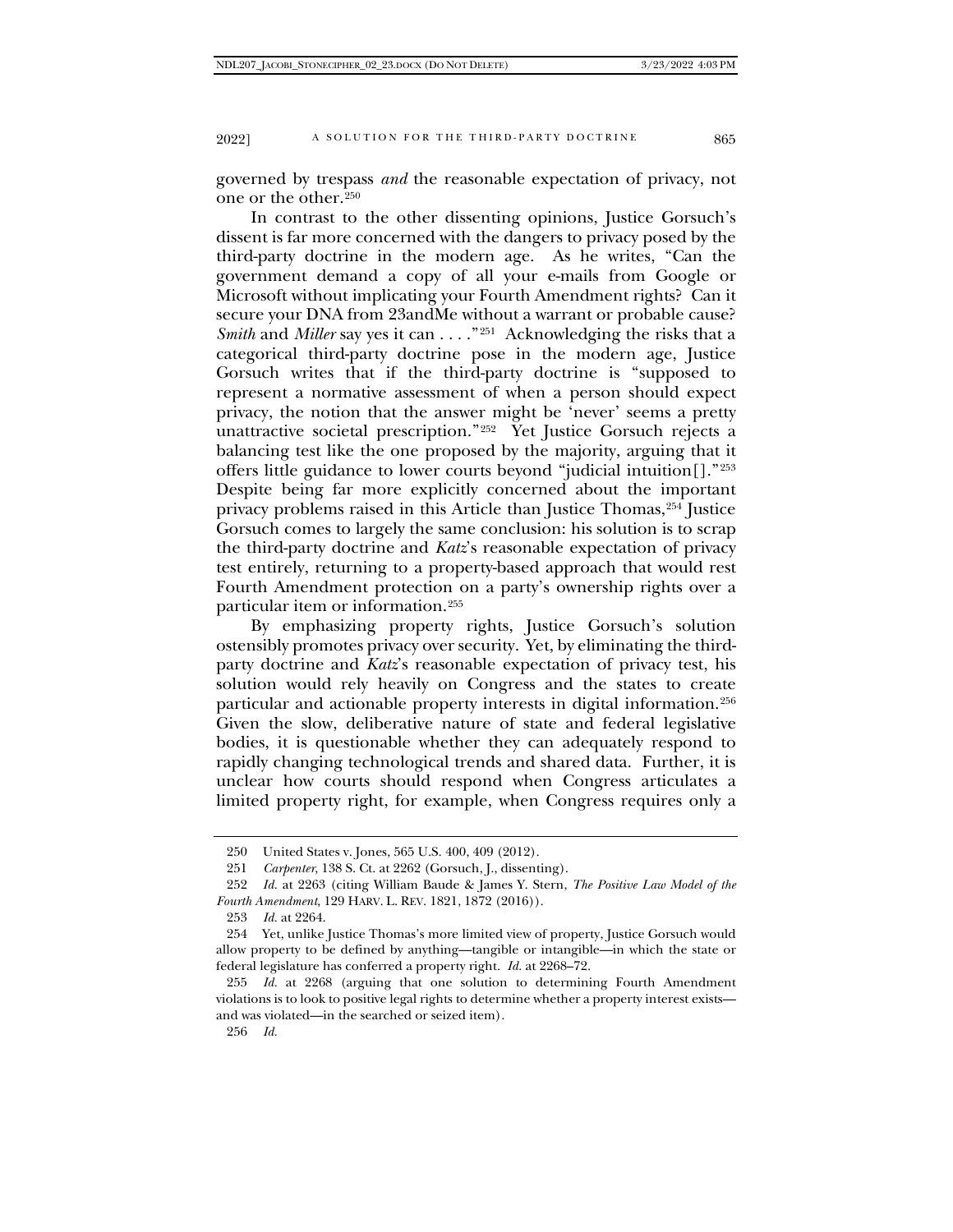subpoena or written request to access data. Does this trigger an overriding warrant requirement under the Fourth Amendment, or can Congress both dictate what is property and the constitutional response? As such, despite his sensitivity to the dangers to privacy raised in the digital age, without state intervention, Justice Gorsuch's solution, too, ultimately errs in favor of security over privacy.

The *Carpenter* majority opinion had its categorical cake and ate its balancing test, too. By affirming *Miller* and *Smith* while simultaneously limiting them based on the uniqueness of CSLI, the Court transformed the clunky categorical approach to the third-party doctrine into a new pseudocategorical approach that becomes a balancing test at some unspecified level of informational detail.<sup>257</sup> This raises more questions than it answers. The Court says seven days of CSLI are too much, but what about three?<sup>258</sup> What if the issue is not CSLI but rather What if the issue is not CSLI but rather information gathered from a maps app that records your movements to suggest better routes? The third-party doctrine applies until the situation becomes unique, so people wondering if this means their Alexa is an undercover agent must wait until the Court addresses Alexas. The dissenting opinions in *Carpenter* all end up worsening the problem, expanding state power and restricting privacy rights to varying degrees. Seemingly, then, waiting for a solution to the thirdparty problem to come from the Supreme Court may be in vain. As such, we now consider potential solutions proposed by others.

#### *B. The Goldilocks Zone of Privacy: Academic Solutions*

Many academics criticize the third-party doctrine, but their solutions are as varied, and arguably just as muddled, as the Court's. The various viewpoints can be catalogued into three dominant proposals of how to restore the balance between privacy and security: first, that the third-party doctrine, while flawed, should be left as-is; second, that the third-party doctrine should be eliminated; and third, that the *Katz*ian third-party standard should be replaced by a variety of tests, from multipart, bright line rules<sup>[259](#page-43-2)</sup> to a reasonable suspicion standard similar to that articulated in *Terry v. Ohio*.[260](#page-43-3) Each approach has drawbacks: the first, like the dissents in *Carpenter*, fails to properly recognize the downside of prioritizing privacy over security; the second

<sup>257</sup> *Id.* at 2219 (majority opinion).

<sup>258</sup> *Id.* at 2234 (Kennedy, J., dissenting).

<span id="page-43-2"></span><span id="page-43-1"></span><span id="page-43-0"></span><sup>259</sup> H. Brian Holland, *A Third-Party Doctrine for Digital Metadata*, 41 CARDOZO L. REV. 1549, 1588–99 (2020); Note, *If These Walls Could Talk: The Smart Home and the Fourth Amendment Limits of the Third Party Doctrine*, 130 HARV. L. REV. 1924, 1942–45 (2017).

<span id="page-43-3"></span><sup>260</sup> Terry v. Ohio, 392 U.S. 1, 39 (1968) (establishing reasonable suspicion, a lower threshold than probable cause, for a short, temporary detainment by police).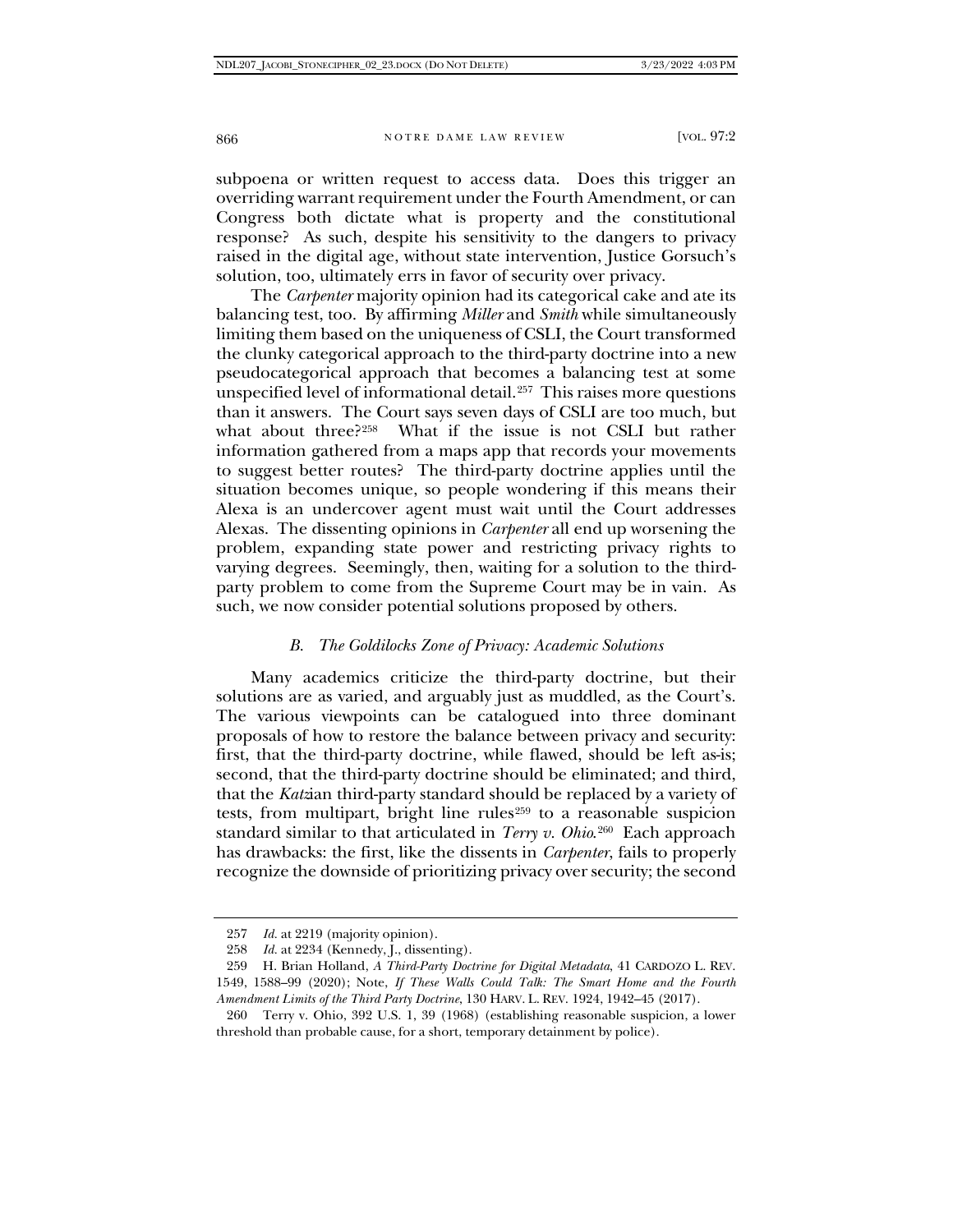goes too far in the other direction, failing to ensure the state can engage in investigations of activities, even those occurring in public; and the third has pragmatic problems in operation.

A paradigmatic example of the first proposed solution—that the third-party doctrine should remain largely unchanged—is provided by Professor Orin Kerr.<sup>261</sup> Kerr argues that the third-party doctrine both provides ex ante clarity for government investigators and reviewing courts and ensures that criminals cannot take advantage of changing technologies to hide their activities—what Kerr calls "substitution effect[s]."<sup>[262](#page-44-1)</sup> He suggests that the Court's third-party doctrine jurisprudence can be better understood as a subset of the consent doctrine, as it is built around the notion that "[t]hird-party disclosure eliminates privacy because the target voluntarily consents to the disclosure."[263](#page-44-2) This argument is problematic for four important reasons.

First, Kerr's defense shifts the balance of the Fourth Amendment dramatically towards security and away from privacy by essentially preferring that one guilty person be caught than a hundred innocent people have privacy in their digital information.[264](#page-44-3) Kerr argues that the third-party doctrine's categorical rule is beneficial because it keeps criminals from substituting public, easily investigable acts with private acts hidden with technology.[265](#page-44-4) While it is true that criminals might use technology to hide their illegal activities, those same technologies are often used by many more people not engaged in criminal activity[.266](#page-44-5) If a criminal uses Google to send an email to a coconspirator rather than talk in an alley, does that mean the police should have warrantless access to all Gmail accounts? The risk of negative externalities—mainly deterring innocent conduct for fear of government investigation—makes this defense of the third-party doctrine as constructed particularly troublesome.

Second, it is unclear how significant this substitution risk really is. Some crimes, such as white-collar fraud or child-rape pornography,

265 Kerr, *supra* note 31, at 575–77.

<sup>261</sup> Kerr, *supra* note 31, at 564.

<sup>262</sup> *Id.* at 564–65.

<span id="page-44-2"></span><span id="page-44-1"></span><span id="page-44-0"></span><sup>263</sup> *Id.* at 588 ("So long as a person knows that they are disclosing information to a third party, their choice to do so is voluntary and the consent valid.").

<span id="page-44-3"></span><sup>264</sup> This is a reversal of the famous maxim that "it is better that a few criminals escape than that the privacies of life of all the people be exposed to the agents of the government." *See* Olmstead v. United States, 277 U.S. 438, 479 n.12 (1928) (Brandeis, J., dissenting).

<span id="page-44-5"></span><span id="page-44-4"></span><sup>266</sup> Erin Murphy, *The Case Against the Case for Third-Party Doctrine: A Response to Epstein and Kerr*, 24 BERKELEY TECH. L.J. 1239, 1241 (2009) ("[B]ecause the technologies left exposed by third-party doctrine are not exclusively deployed for illicit purposes, failing to protect them generates negative externalities (by dissuading innocent, desirable conduct) . . . ."); Stephen E. Henderson, *The Timely Demise of the Fourth Amendment Third Party Doctrine*, 96 IOWA L. REV. BULL. 39, 45 (2011).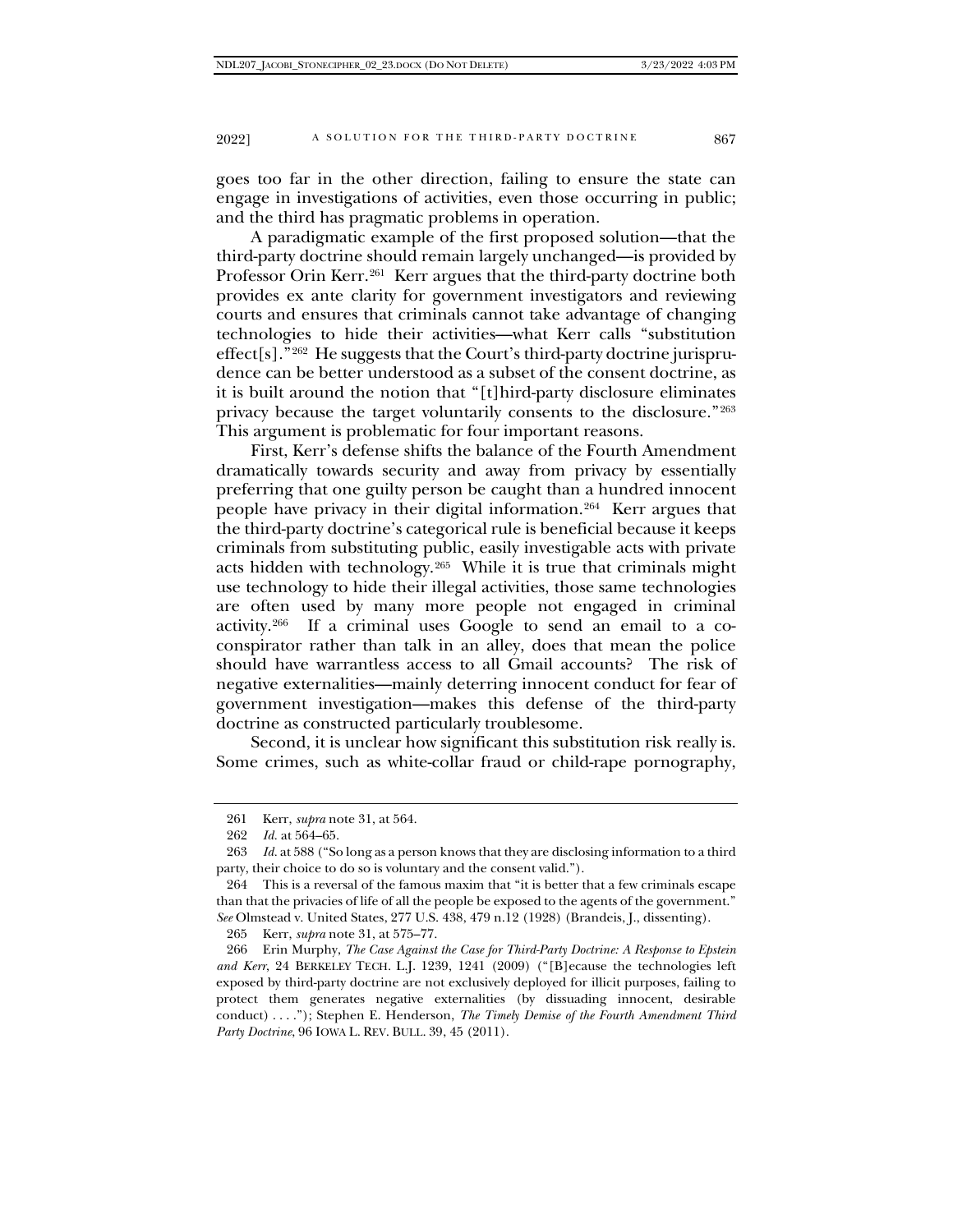often use technology as an indispensable element of the crime, but others, like murder, drunk driving, disorderly conduct, and larceny, might be able to be planned online, but there is no way to substitute the public criminal act for a private act cloaked in technology.[267](#page-45-0) In reality, the third-party doctrine does not provide a bulwark against savvy criminals, but rather puts an enormous amount of private information at risk in order to better investigate a particular *subset* of private criminal activity.[268](#page-45-1) The Fourth Amendment does not vary its protection based on the public or private nature of the criminal investigation—this is clear in the text of the Amendment, and in *Katz*'s famous holding that protection follows people, not places.[269](#page-45-2) As such, rationalizing the third-party doctrine on substitution grounds puts significant amounts of private information at risk in the hopes that marginal security gains may be met.

Third, providing ex ante clarity to investigators is not a sufficient reason to allow for an overbroad third-party doctrine. Just as applying the death penalty to prevent parking violations would be effective, abolishing all privacy rights would provide such ex ante clarity, but both cases would constitute over-deterrence, making the cost to society too high.[270](#page-45-3) The value of ex ante clarity must be weighed against the need for privacy, and the need for certainty for police officers cannot be used as a cudgel to beat back privacy rights or mask the cost of such investigative techniques. Furthermore, such clarity does not depend on the current formulation of the categorical third-party rule: as we show below, it can also be found by giving structure to the *Katz* test of whether the information was knowingly shared with the public, relieving investigators of the need to grapple with the difficulties of determining the "information history" of something shared with a third party.

Fourth, placing the third-party doctrine within the doctrine of consent is problematic. Kerr—and frequently the Court—assume consent from the mere act of sharing information with another.[271](#page-45-4) Yet knowledge of a risk is not the same as assuming the risk. If it was, the government could simply give notice of any Orwellian investigatory technique, and by remaining in the country, we would be deemed to

<sup>267</sup> Murphy, *supra* note 266, at 1243.

<sup>268</sup> *Id.* at 1243–44.

<sup>269</sup> Katz v. United States, 389 U.S. 347, 353 (1967).

<span id="page-45-3"></span><span id="page-45-2"></span><span id="page-45-1"></span><span id="page-45-0"></span><sup>270</sup> On the social costs of over-deterrence, see A. Mitchell Polinsky & Steven Shavell, *The Theory of Public Enforcement of Law*, *in* 1 HANDBOOK OF LAW AND ECONOMICS 403, 410 (A. Mitchell Polinsky & Steven Shavell eds., 2007) ("[T]he strict sanctioning rule does not achieve the first-best outcome because it leads to the imposition of costly sanctions.").

<span id="page-45-4"></span><sup>271</sup> United States v. Miller, 425 U.S. 435, 442–43 (1976); Smith v. Maryland, 442 U.S. 735, 742 (1979).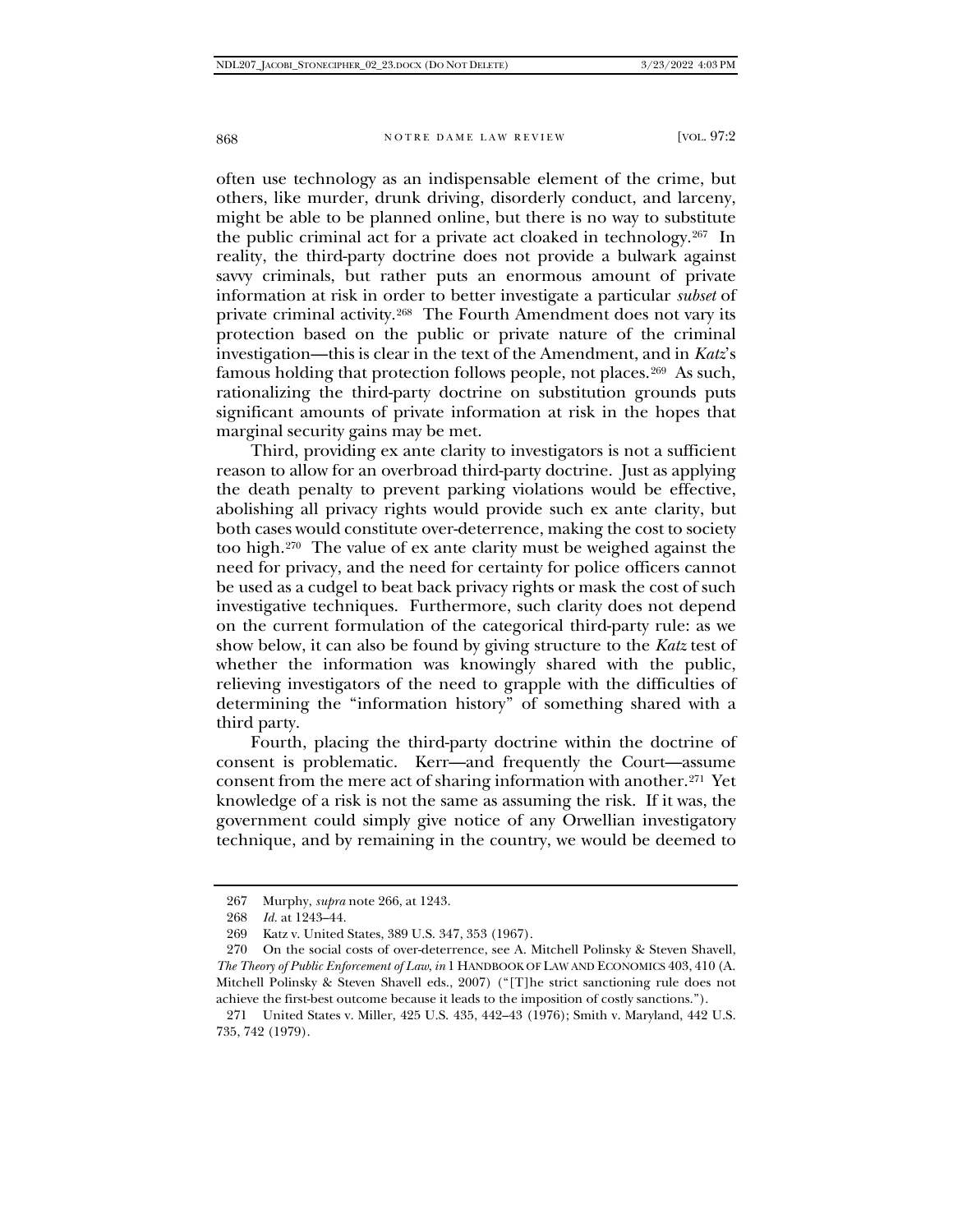have consented to that risk. This is obviously at odds with the Fourth Amendment itself and would put the authority of determining the bounds of the Fourth Amendment in the hands of the very party the Amendment seeks to confine.<sup>[272](#page-46-0)</sup>

The second proposed solution—that the third-party doctrine needs to be radically transformed—has been made by many scholars, explicitly or implicitly,[273](#page-46-1) who typically argue that the third-party doctrine is too dangerous and should be eliminated.<sup>274</sup> To these scholars, the doctrine is incompatible with the digital age: a third-party doctrine that might have worked when calls were made in phone booths simply cannot work when calls are made from a device that coordinates hundreds of third parties to act as GPS trackers, bank tellers, call operators, cameras, personal computers, home security monitors, and so much more.<sup>275</sup> This fear is legitimate and widely acknowledged—while the Court has not offered workable solutions, it has acknowledged the risks to allowing warrantless government access to everything that third-party technology has to offer.[276](#page-46-4)

Arguing for the elimination of the third-party rule understandable given the risks imposed by a categorical sharing rule.

<span id="page-46-3"></span>275 Daniel J. Solove, *Fourth Amendment Codification and Professor Kerr*'*s Misguided Call for Judicial Deference*, 74 FORDHAM L. REV. 747, 753 (2005) ("The third party doctrine presents one of the most serious threats to privacy in the digital age.").

<span id="page-46-4"></span>276 *See Smith*, 442 U.S. at 746 (Stewart, J., dissenting) (arguing that "the broad and unsuspected governmental incursions into conversational privacy which electronic surveillance entails necessitate the application of Fourth Amendment safeguards"); *see also* Carpenter v. United States, 138 S. Ct. 2206, 2262 (2018) (Gorsuch, J., dissenting) ("Even our most private documents—those that, in other eras, we would have locked safely in a desk drawer or destroyed—now reside on third party servers. *Smith* and *Miller* teach that the police can review all of this material, on the theory that no one reasonably expects any of it will be kept private. But no one believes that, if they ever did.").

<span id="page-46-0"></span><sup>272</sup> As the Court recognized in *Smith*'s famous footnote: "[W]here an individual's subjective expectations had been 'conditioned' by influences alien to well-recognized Fourth Amendment freedoms, those subjective expectations obviously could play no meaningful role in ascertaining what the scope of Fourth Amendment protection was." *Smith*, 442 U.S. at 741 n.5.

<span id="page-46-1"></span><sup>273</sup> For instance, Professor Sherry Colb has argued that consent should be viewed as requiring voluntary, explicit consent, in which case the third-party doctrine is effectively eliminated. Colb, *supra* note 101, at 123 ("First, it would represent an open acknowledgement that 'knowing exposure' only occurs when there has been some explicit or tacit consent to public observation, and not simply the *taking of a risk* or the *limited exposure* of what is then further disseminated.").

<span id="page-46-2"></span><sup>274</sup> *See, e.g.*, Stephen E. Henderson, *Beyond the (Current) Fourth Amendment: Protecting Third-Party Information, Third Parties, and the Rest of Us Too*, 34 PEPP. L. REV. 975, 1024–26 (2007); Daniel Solove, *10 Reasons Why the Third Party Doctrine Should be Overruled in Carpenter v. US*, TEACHPRIVACY (Nov. 28, 2017), https://teachprivacy.com/carpenter-v-us-10-reasonsfourth-amendment-third-party-doctrine-overruled/ [https://perma.cc/UC4K-UHPS]; Andrew J. DeFilippis, Note, *Securing Informationships: Recognizing a Right to Privity in Fourth Amendment Jurisprudence*, 115 YALE L.J. 1086, 1089 (2006).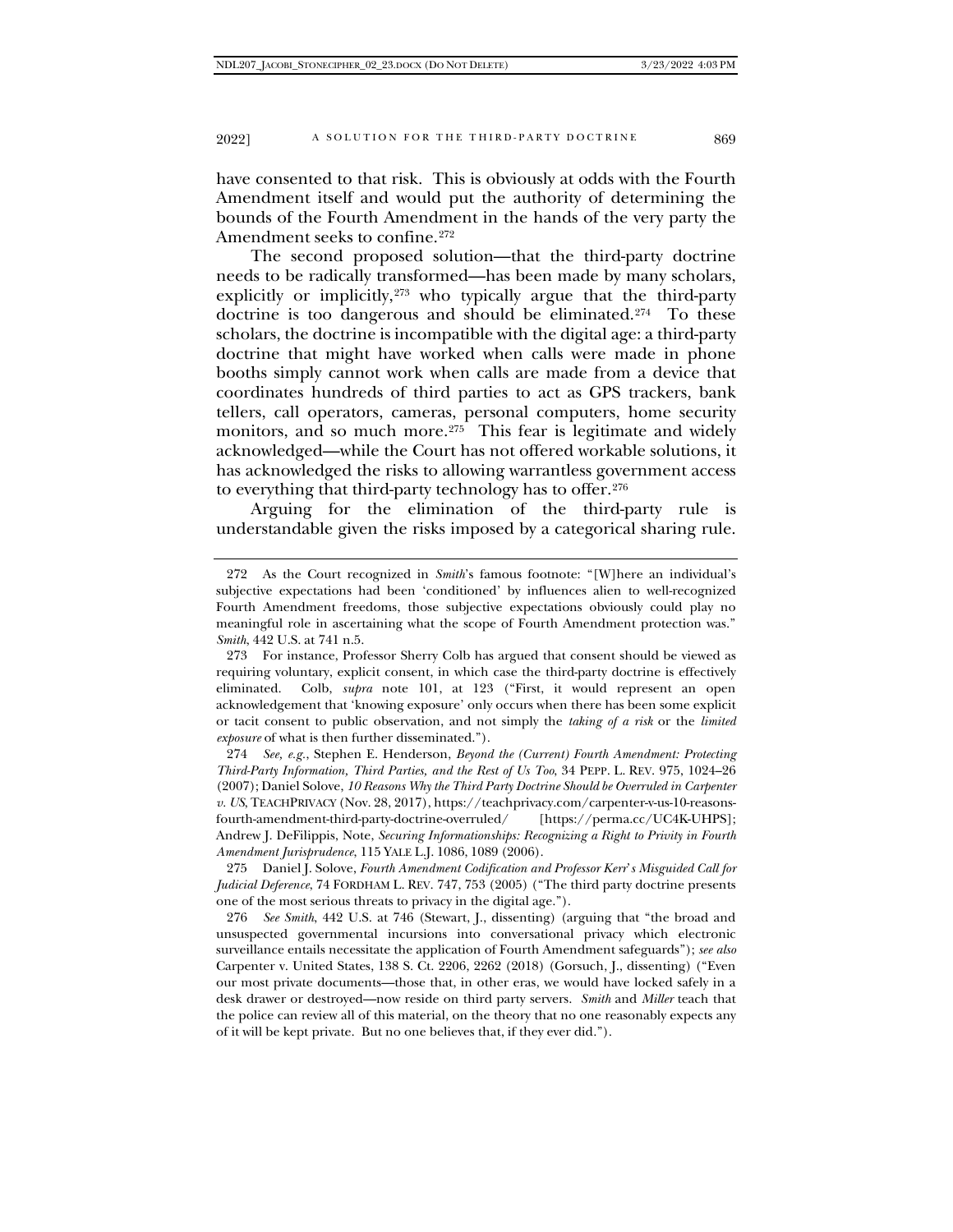However, such drastic reform would significantly hamper certain valuable investigations, especially those, like that of white-collar crimes, in which it is particularly hard to generate individualized suspicion without personal information held by third parties.<sup>277</sup> White-collar crime has a massive effect on the financial well-being of millions of Americans—it is estimated to account for between \$300 and \$600 billion annually.<sup>[278](#page-47-1)</sup> Yet white-collar crime largely involves tools and mechanisms legally used by millions of people.<sup>[279](#page-47-2)</sup> What makes whitecollar crime unlawful is that illegal acts often intermingle with legal acts, differentiated only by their "purpose and intent."[280](#page-47-3) This makes investigating white-collar crime particularly difficult, as white-collar crimes are difficult to report for a number of reasons.[281](#page-47-4) These crimes are often very technical and, because of their complexity and use of legal tools and techniques, victims often do not even know that they were victimized.[282](#page-47-5) Investigators must gather significant amounts of information—often personal financial information—to search for patterns that suggest illegality.[283](#page-47-6) Both the Court and Congress have recognized these challenges in ruling bank records accessible without a warrant.[284](#page-47-7)

Although Kerr's fear of a substitution effect is overdrawn, it is true that there exist countless ways for criminals to use third parties to facilitate or obfuscate their actions. In the 2014 Playpen cases, hundreds of people were convicted of downloading child-rape pornography using Tor browsers to disguise their IP addresses.[285](#page-47-8) In a

279 Applegate, *supra* note 277, at 192.

280 *Id.*

283 *Id.* at 195.

<span id="page-47-0"></span><sup>277</sup> John S. Applegate, *The Business Papers Rule: Personal Privacy and White Collar Crime*, 16 AKRON L. REV. 189, 194 (1982).

<span id="page-47-3"></span><span id="page-47-2"></span><span id="page-47-1"></span><sup>278</sup> Bruce Kennedy, *Why White Collar Criminals Often Get Away*, CBS NEWS (May 11, 2015), https://www.cbsnews.com/news/getting-away-with-white-collar-crime/ [https:// perma.cc/8T4T-4RNQ].

<sup>281</sup> *Id.* at 194.

<sup>282</sup> *Id.*

<span id="page-47-7"></span><span id="page-47-6"></span><span id="page-47-5"></span><span id="page-47-4"></span><sup>284</sup> United States v. Miller, 425 U.S. 435, 442–43 (1976) ("The lack of any legitimate expectation of privacy concerning the information kept in bank records was assumed by Congress in enacting the Bank Secrecy Act . . . because they 'have a high degree of usefulness in criminal, tax, and regulatory investigations and proceedings.'" (quoting 12 U.S.C. § 1829b(a)(1) (1976)); Right to Financial Privacy Act of 1978, Pub. L. No. 95-630, 92 Stat. 3697 (1978) (codified at 12 U.S.C. §§ 3401–22 (1982)). Bank records kept pursuant to the Bank Secrecy Act may only be obtained by customer consent, subpoena, search warrant, or "formal written request," barring a narrowly defined emergency or exigent circumstance. 92 Stat. at 3698.

<span id="page-47-8"></span><sup>285</sup> *The Playpen Cases: Frequently Asked Questions*, ELEC. FRONTIER FOUND., https:// www.eff.org/pages/playpen-cases-frequently-asked-questions#whathappened [https:// perma.cc/H78B-R3G5].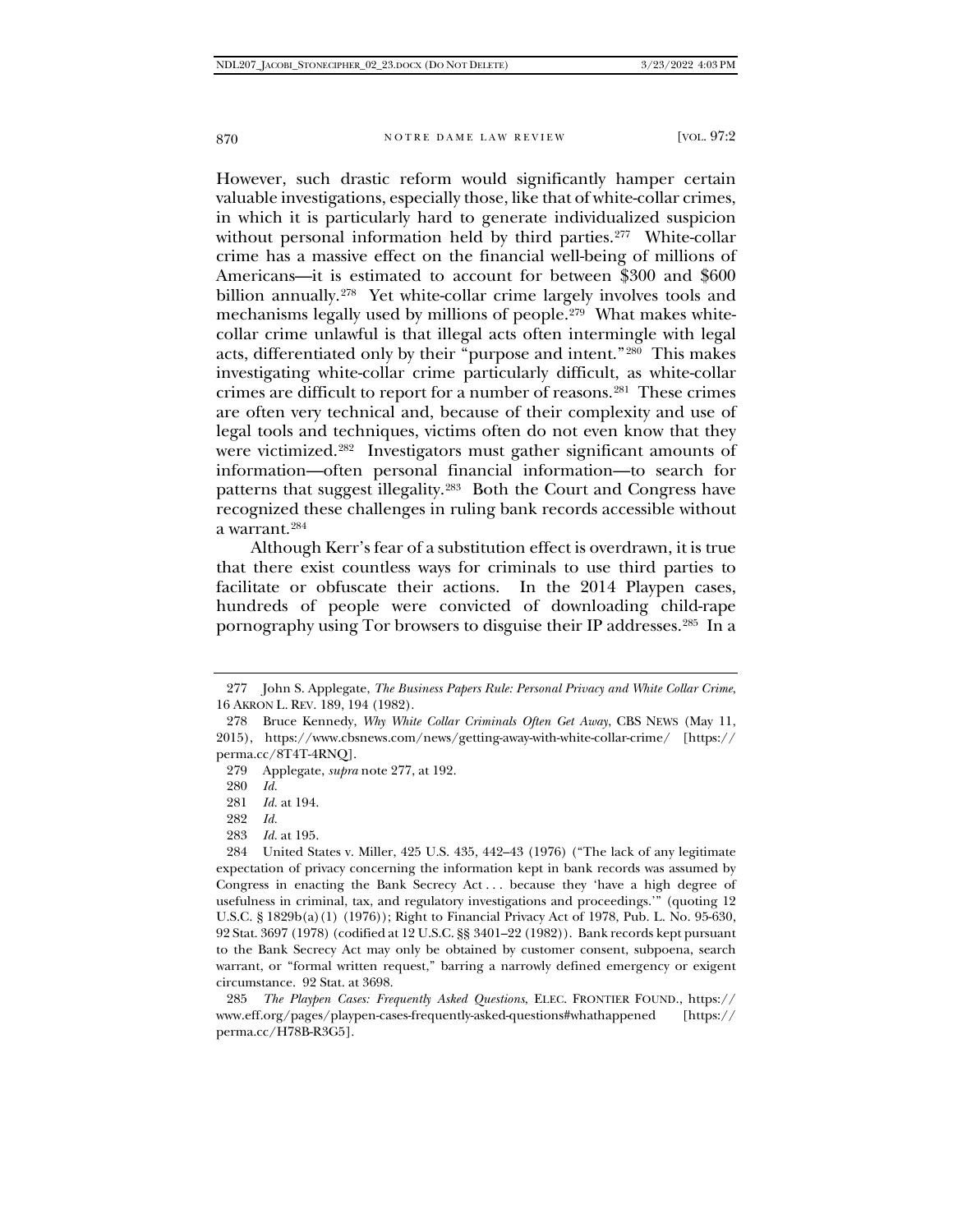massive national and international raid, the government installed malware that searched the suspects' computers for their actual IP addresses, which were later used to gather evidence of an extensive child-rape pornography ring.[286](#page-48-0) Services like Tor browsing have made committing criminal acts online, like sharing child-rape pornography, much more difficult to investigate. Simply eliminating the third-party doctrine would swing too far away from security, hamstringing investigations of crimes that can be hidden by legal third-party tools yet are extremely damaging to society. Privacy is not the only value that must be weighed in Fourth Amendment analysis.

The final major approach that scholars have put forward proposes various compromise positions, incorporating everything from multipart bright line tests<sup>[287](#page-48-1)</sup> to a *Terry*-style reasonable suspicion standard as a middle ground between eliminating the third-party doctrine and embracing a categorical third-party rule.<sup>[288](#page-48-2)</sup> These solutions seek to bridge the gap between a categorical rule and an ad hoc application in a way that police and courts are familiar with: determining whether there was reasonable suspicion for the search, and whether the search was carried out in reasonable scope.<sup>[289](#page-48-3)</sup>

We focus on the reasonable suspicion solution, as it attempts to provide a fully ad hoc judicial solution to the third-party quandary outside of the traditional *Katz*ian framework. There are three problems with this solution. First, reasonable suspicion is a notoriously lenient standard for police to meet, as many critics have noted: "[C]ourts have interpreted the 'totality of the circumstances' broadly, thus expanding the scope of what constitutes an acceptable *Terry* stop."[290](#page-48-4) Even some courts agree with this characterization: "[The doctrine has] expanded beyond [its] original contours, in order to permit reasonable police action when probable cause is arguably lacking.["291](#page-48-5) Replacing a categorical rule with any sort of limiting doctrine would seemingly restrict the power of government agents, but this restriction is likely to turn out to be illusory. As technology becomes more and more integrated into people's daily lives, and thus more central to an increasing number of criminal investigations, a

<span id="page-48-0"></span><sup>286</sup> *Id.* The warrant was ultimately invalidated as exceeding jurisdictional scope, but the evidence was not suppressed as a reasonable officer would have thought the warrant was valid. United States v. Taylor, 935 F.3d 1279, 1282 (11th Cir. 2019), *cert. denied*.

<sup>287</sup> *See, e.g.*, Holland, *supra* note 259, at 1588–99.

<span id="page-48-2"></span><span id="page-48-1"></span><sup>288</sup> Lucas Issacharoff & Kyle Wirshba, *Restoring Reason to the Third Party Doctrine*, 100 MINN. L. REV. 985, 987 (2016).

<sup>289</sup> *Id.* at 1036.

<span id="page-48-5"></span><span id="page-48-4"></span><span id="page-48-3"></span><sup>290</sup> Rachel Karen Laser, *Unreasonable Suspicion: Relying on Refusals to Support* Terry *Stops*, 62 U. CHI. L. REV. 1161, 1169 (1995).

<sup>291</sup> United States v. Chaidez, 919 F.2d 1193, 1198 (7th Cir. 1990).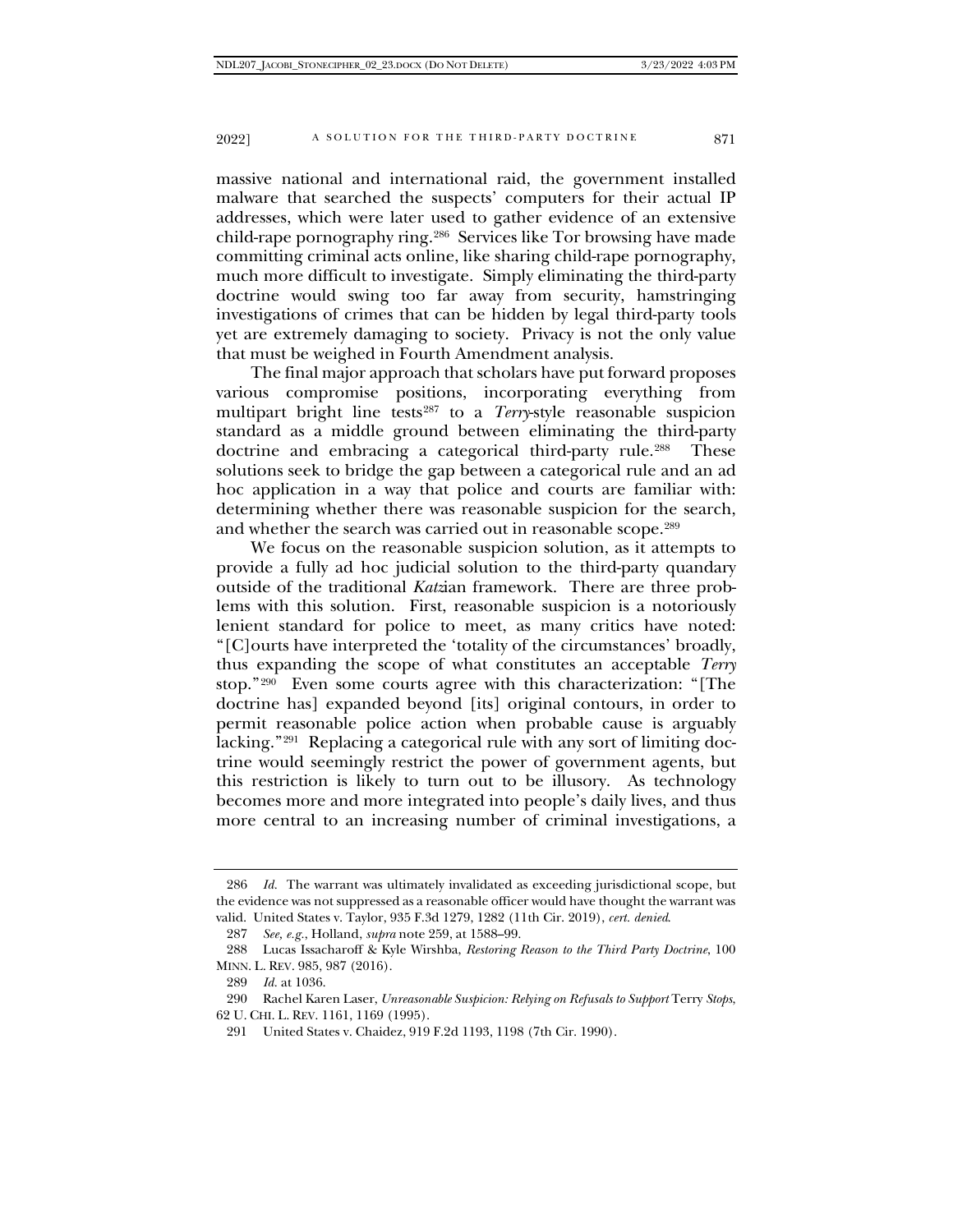reasonable suspicion standard will not provide the bulwark against abuse that is necessary in the modern age.

Second, that lenient standard was justified because *Terry* stops and frisks are highly constrained.[292](#page-49-0) *Terry* stops require only reasonable articulable suspicion because they are less intrusive than searches, and because typically a swift response is required to a suspicion raised by on-the-spot observation, which is thus unforeseeable.[293](#page-49-1) Accordingly, reasonableness is only met if the stop or frisk is carefully proscribed in both time and content.[294](#page-49-2) In contrast, the third-party doctrine has been applied to detailed, comprehensive analysis of bank records, emails, etc.—clearly not meeting the limited intrusion requirement of *Terry*. Furthermore, the third-party doctrine is not normally tied to the need for swift action: *Carpenter* is the only case to have suggested that there is any time constraint applicable, and that was only in relation to a very specific exception—historical CSLI data spanning more than seven days' duration—not in any way linked to the need for immediacy of action.

Third, how *Terry*-style analysis would apply beyond the constrained nature of stops and frisks is highly uncertain. Supporters of this view argue that this would provide ex ante clarity for police officers and government agents, all of whom know how to apply reasonable suspicion analyses. However, applying this approach beyond stop-and-frisk to full searches would likely turn the third-party doctrine into a reasonableness Rorschach blot.[295](#page-49-3) What simple, easily applied standard would apply to bank records, phone GPS data, Alexa recordings, Fitbit health information, and so on? Any reasonable suspicion standard that worked to bridge that contextual divide would end up being so vague as to be nearly useless. Furthermore, it would need to answer not only what can be searched, but how extensively, which opens up a fresh batch of distinctions that *Terry* has never had to answer. For example, evaluating what is a reasonable scope for a search of a person's phone<sup>[296](#page-49-4)</sup> and a person's CSLI data<sup>[297](#page-49-5)</sup> is dramatically different. What ex ante clarity is there when officers must compare a Facebook private message to a Nest thermostat? A simple

<sup>292</sup> Terry v. Ohio, 392 U.S. 1, 30 (1968).

<sup>293</sup> *Id.* at 20.

<span id="page-49-3"></span><span id="page-49-2"></span><span id="page-49-1"></span><span id="page-49-0"></span><sup>294</sup> *Id.* at 29 ("The sole justification of the search in the present situation is the protection of the police officer and others nearby, and it must therefore be confined in scope to an intrusion reasonably designed to discover guns, knives, clubs, or other hidden instruments for the assault of the police officer.").

<sup>295</sup> Amsterdam, *supra* note 224, at 393.

<span id="page-49-4"></span><sup>296</sup> Riley v. California, 573 U.S. 373, 378 (2014).

<span id="page-49-5"></span><sup>297</sup> Carpenter v. United States, 138 S. Ct. 2206, 2211 (2018).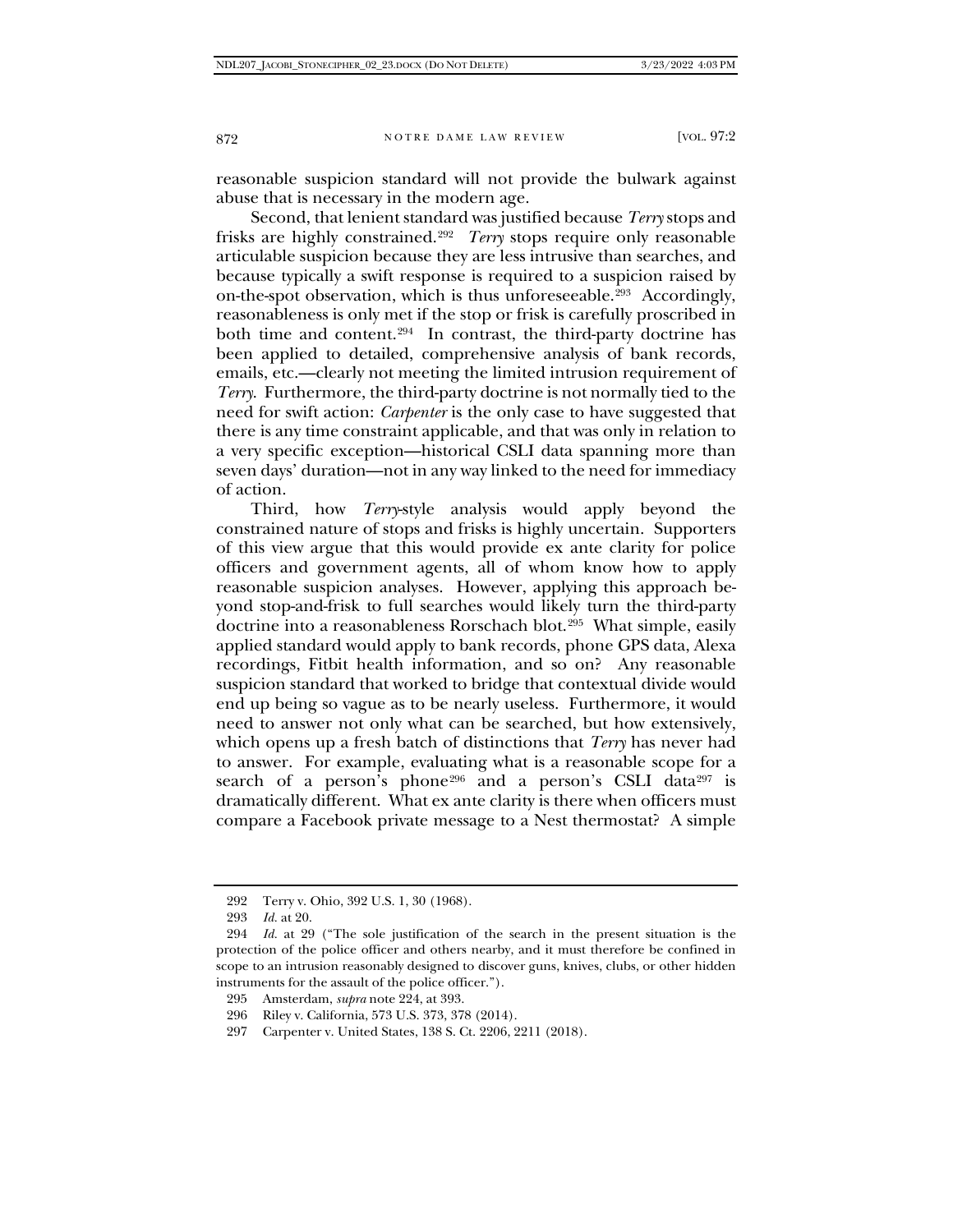reasonableness inquiry leaves far too much room for judicial interpretation and far too little clarity for acting agents.

While many scholars have come to agree that the third-party doctrine is highly problematic, there is no consensus on how to resolve the difficulty of balancing security and privacy in the third-party doctrine. Each of the broad categories of solutions discussed here raise as many problems as they solve. In the next Section, we provide an alternative that sidesteps the problems of both extremes, discussed here, and avoids creating a chasm of ambiguity and discretion, which the more moderate solutions typically create.

## *C. The Solution: Reinvigorating* Katz*'s Two-Part Test*

The third-party doctrine was established during the age of landline telephones and pocket radio transmitters. A categorical rule based around sharing information was more palatable when the most a person would likely share were numbers dialed<sup>[298](#page-50-0)</sup> or deposit slips.<sup>[299](#page-50-1)</sup> But in our information-sharing age, we cannot permit such a dramatically over-inclusive rule that risks exposing highly sensitive information to government surveillance. And doing so is not even required by the logic of the underlying doctrine: the cases that established the categorical third-party doctrine did so by ignoring the language and facts of *Katz*.

Our solution retains much of the ex ante clarity of a categorical rule while providing enough analytical flexibility to avoid overbreadth, all while being rooted in both the language and spirit of *Katz*. According to *Katz*, "[w]hat a person knowingly exposes to the public, even in his own home or office, is not a subject of Fourth Amendment protection."[300](#page-50-2) Thus, information (1) knowingly exposed (2) to the public ought to be excluded from Fourth Amendment protection. The existing third-party doctrine glosses over both these elements. Rather than simply excluding from Fourth Amendment protection everything that has been shared, or asking courts and police to make complicated, ad hoc reasonableness inquiries, we can rigorously operationalize this two-part test by focusing on the nature of the recipient and the knowledge of the sharer.

<sup>298</sup> Smith v. Maryland, 442 U.S. 735, 742 (1979).

<sup>299</sup> United States v. Miller, 425 U.S. 435, 442 (1976).

<span id="page-50-2"></span><span id="page-50-1"></span><span id="page-50-0"></span><sup>300</sup> Katz v. United States, 389 U.S. 347, 351 (1967) (first citing Lewis v. United States, 385 U.S. 206, 210 (1966); and then citing United States v. Lee, 274 U.S. 559, 563 (1927)).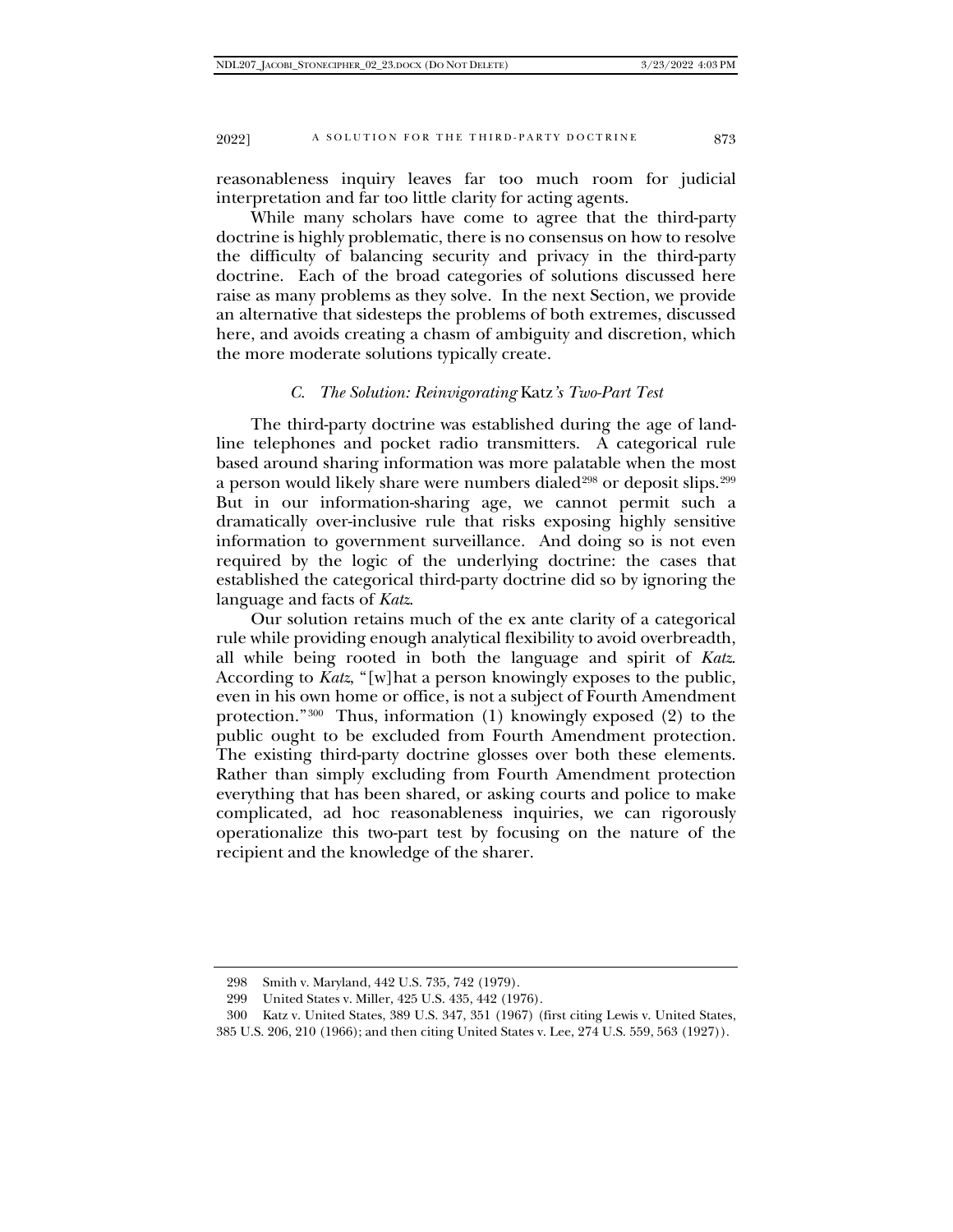# 1. Knowingly Exposes

*Miller* and *Smith* base their rule on the simplistic formalism that if a person shares information, that information is compellable by the government precisely and only because it was shared. But that is inconsistent with the facts of *Katz*. In *Katz*, the very case that birthed the third-party doctrine, Mr. Katz was on the phone with another person, actively sharing information, yet that communication retained its Fourth Amendment protection.[301](#page-51-0) A standard higher than simple sharing is implied by the facts alone.

The difference between "knowingly exposes" as used in *Katz* versus *Miller* and *Smith* is that in *Katz*, this "knowingly" element had bite, not just window dressing. It is clear from the text of *Katz* that "knowingly" was meant to have substantive meaning:

 The Government stresses the fact that the telephone booth from which the petitioner made his calls was constructed partly of glass, so that he was as visible after he entered it as he would have been if he had remained outside. But what he sought to exclude when he entered the booth was not the intruding eye—it was the uninvited ear. He did not shed his right to do so simply because he made his calls from a place where he might be seen. No less than an individual in a business office, in a friend's apartment, or in a taxicab, a person in a telephone booth may rely upon the protection of the Fourth Amendment. One who occupies it, shuts the door behind him, and pays the toll that permits him to place a call is surely entitled to assume that the words he utters into the mouthpiece will not be broadcast to the world.<sup>[302](#page-51-1)</sup>

The *Katz* Court is essentially saying that even though Katz *knew* that it was possible to be seen in a glass phone booth, a reasonable person would not expect that to translate into him having made his externally inaudible speech public. In the same way, when a person sends an email, they may know that they are using a platform such as Gmail, but the reasonable person would not expect that to translate into having no privacy in the correspondence, because they have not knowingly made the content public, even though they have knowingly transmitted through a third party. The exposure must be knowing, not presumed simply from having used a potentially unavoidable conduit, be it a landline telephone or an email provider.

The Court in *Katz* is thus using "knowingly expose[]" to capture the concept of making an *informed choice* to convey information to a third party. If Mr. Katz knowing that a person could be standing close

<sup>301</sup> *Id.* at 359.

<span id="page-51-1"></span><span id="page-51-0"></span><sup>302</sup> *Id.* at 352 (footnotes omitted) (first citing Silverthorne Lumber Co. v. United States, 251 U.S. 385 (1920); then citing Jones v. United States, 362 U.S. 257 (1960); and then citing Rios v. United States, 364 U.S. 253 (1960)).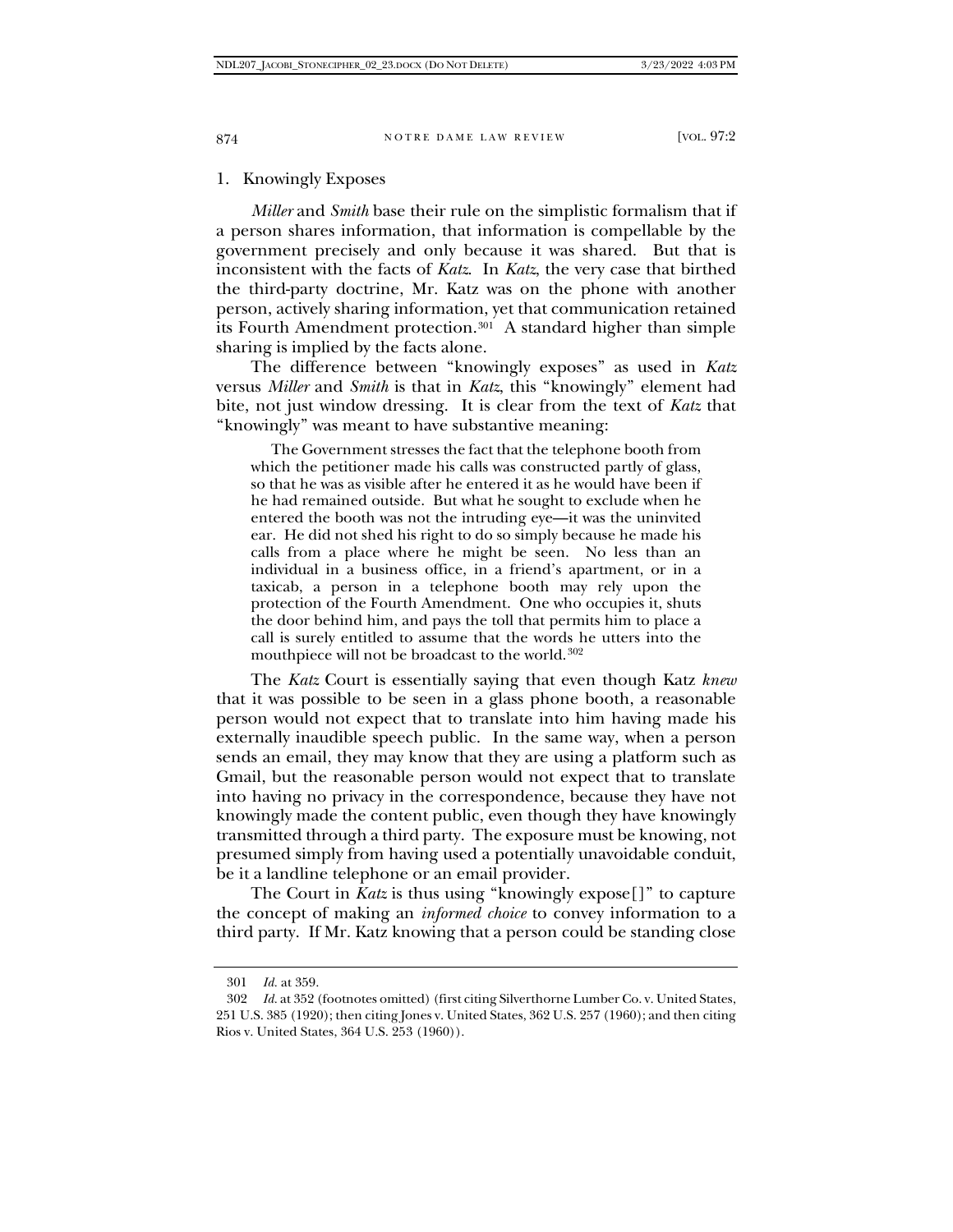to the phone booth and overhear his conversation is not enough to annihilate his expectation of privacy, then the Court clearly required something more than simple knowledge of the *possibility* of exposure occurring to undermine the expectation of privacy. In the same way, simple awareness that an ISP is involved in the email transmission process similarly cannot obliterate an expectation of privacy in one's email. The *Katz* Court stressed the significance of Mr. Katz shutting the door and paying the toll because in doing so Mr. Katz was evincing his choice *not* to convey the information to any person other than his conversation partner.

Interestingly, it is not only *Katz* that makes this implication clear. In *Smith*, the Court explicitly stated that pure knowledge cannot be enough:

 Situations can be imagined, of course, in which *Katz*' twopronged inquiry would provide an inadequate index of Fourth Amendment protection. For example, if the Government were suddenly to announce on nationwide television that all homes henceforth would be subject to warrantless entry, individuals thereafter might not in fact entertain any actual expectation of privacy regarding their homes, papers, and effects. . . . where individual's subjective expectations had been "conditioned" by influences alien to well-recognized Fourth Amendment freedoms, those subjective expectations obviously could play no meaningful role in ascertaining what the scope of Fourth Amendment protection was.[303](#page-52-0)

Thus, even the *Smith* Court is acknowledging that simple knowledge can be inadequate.

But importantly, the *Katz* Court did not merely refer to "knowingly" on its own, it referred to "knowingly expos[ing]."[304](#page-52-1) Exposure is an act—an active verb. The Court since *Katz* has used the term in a very passive way, in terms of knowledge of the possibility of exposure occurring. The *Katz* Court, in contrast, required a positive action by the person potentially losing their expectation of privacy that is, a voluntary act on their part.

For this reason, the Court's choice to eventually turn to voluntariness language made sense: choice necessitates positive action, not simply a state of knowledge. However, where *Smith* and *Miller* went wrong is, first, in refusing to see that choice implies there must be an alternative option, and second, in jettisoning the knowledge requirement in favor of voluntariness—as we have seen, voluntariness of exposure is inadequate also. By contrast, the way that *Katz* conceives

<sup>303</sup> *Smith*, 442 U.S. at 740 n.5.

<span id="page-52-1"></span><span id="page-52-0"></span><sup>304</sup> *Katz*, 389 U.S. at 351 (first citing Lewis v. United States, 385 U.S. 206, 210 (1966); and then citing United States v. Lee, 274 U.S. 559, 563 (1927)).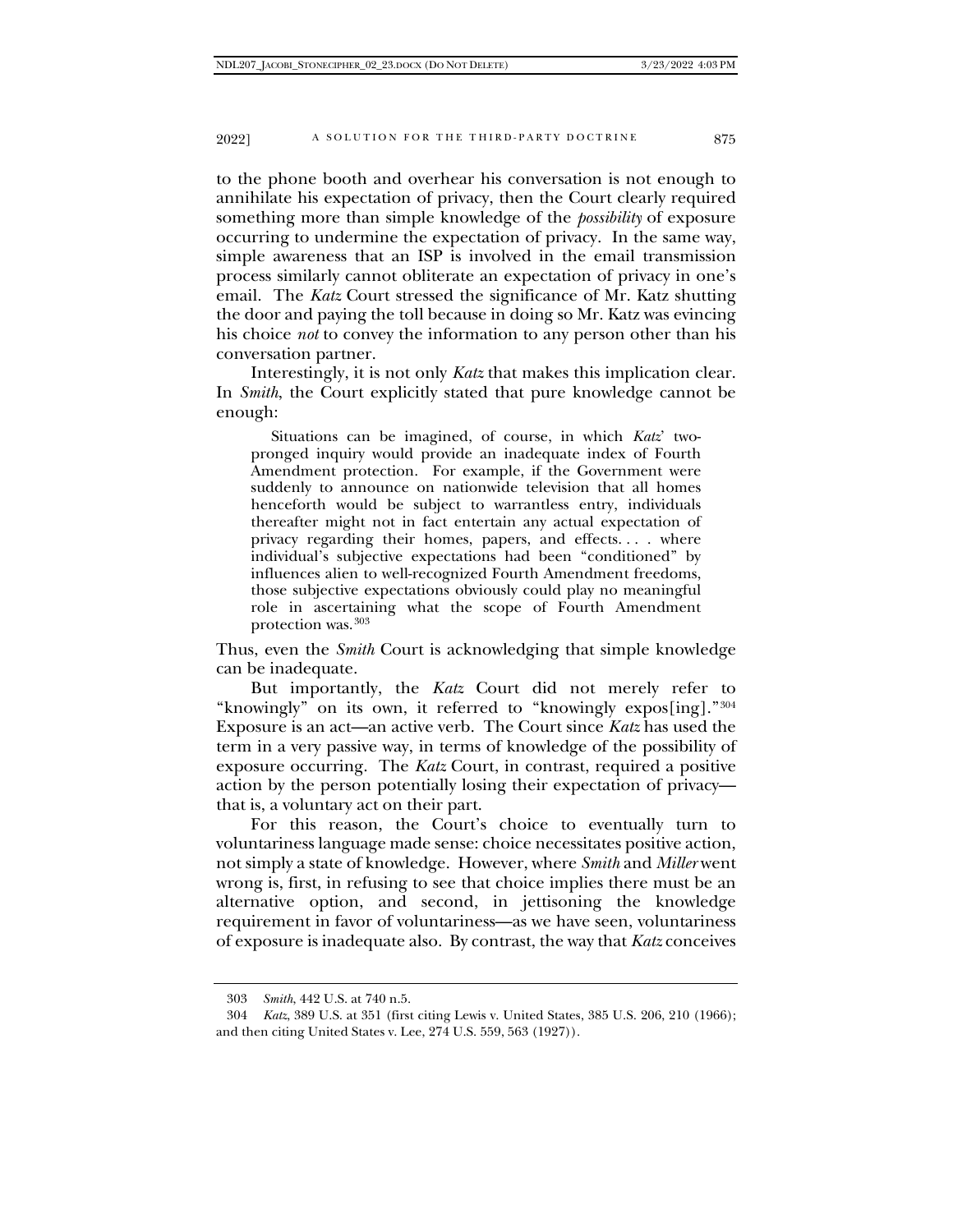of knowingly exposing incorporates both knowledge and voluntariness. The *Katz* Court used "knowing[] expos[ure]" to mean that a person must know that their actions are making their information no longer private and have an actual choice to avoid such exposure, yet make the decision to so act anyway. In *Smith* and *Miller*, even if the defendants knew the phone company and the bank kept their records, they had no choice but to use the phone or bank. *Katz* requires both knowledge and voluntariness in the face of that knowledge. It is this way in which "knowingly expose<sup>[]"</sup> can be given back its bite. And that can occur using terms that are familiar to courts—both knowledge and voluntariness are well-known concepts.

Reinvigorated in this way, a *Katz*ian "knowingly expose<sup>[d]"</sup> component appropriately protects citizens against illicit government surveillance and intrusion, given the ubiquitous sharing that occurs daily. Importantly, it would address situations where the sharing occurs unbeknownst to a reasonable consumer. Snapchat sells itself as an app that allows users to send pictures and messages to other users and have those messages delete themselves shortly after being shared.[305](#page-53-0) Yet users' snaps are not literally deleted—instead, they are stored on the recipient's device in an unmapped but accessible form.[306](#page-53-1) To the surprise of millions of Snapchat users, it was subsequently revealed that snaps are also kept in a central database accessible by two high-level Snapchat employees.[307](#page-53-2) Under *Smith*, a court would not be out of line to assume that users knew Snapchat had to store snaps for business purposes. Under a reinvigorated *Katz*ian knowingly exposed prong, however, given the publicly portrayed nature of Snapchat, an applying court would easily conclude that Snapchat's likely users would not have read such fine print and would have relied instead on Snapchat's advertised purpose of providing a private forum, and thus any public exposure was not knowing.

This analysis also provides a better means of deciding *Carpenter*, as there was likely nothing that would have indicated to Carpenter or a reasonable cell phone owner that their CSLI was going to be recorded and stored indefinitely by their cell phone provider. As such, there is

<span id="page-53-0"></span><sup>305</sup> Snapchat Support, *When Does Snapchat Delete Snaps and Chats?*, SNAPCHAT, https:// support.snapchat.com/en-US/article/when-are-snaps-chats-deleted [https://perma.cc /A9RF-CLNX] ("Delete is our default.").

<span id="page-53-1"></span><sup>306</sup> Alyson Shontell, *Actually, Snapchat Doesn*'*t Delete Your Private Pictures and Someone Found a Way to Resurface Them*, BUS. INSIDER (May 9, 2013), https:// www.businessinsider.com/snapchat-doesnt-delete-your-private-pictures-2013-5 [https:// perma.cc/WLG7-FA88].

<span id="page-53-2"></span><sup>307</sup> William Stanton, *Can Snapchat Employees See Your Snaps?*, ALPHR (Apr. 28, 2019), https://www.alphr.com/snapchat-employees-see-your-snaps/ [https://perma.cc/JY58- XN8V].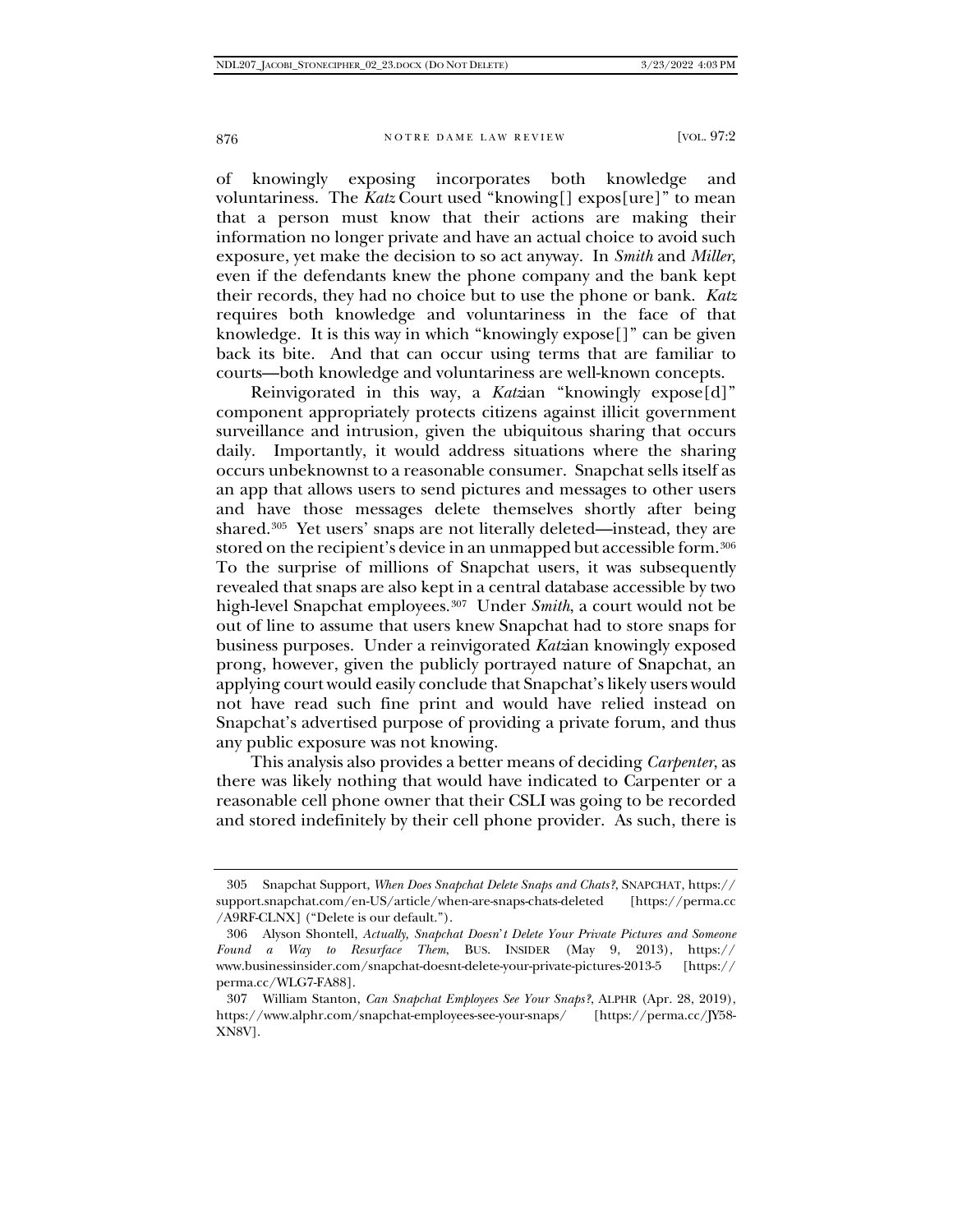no need for the Court to craft an exception for cell phone location information, with all of the caveats and qualifications that involved, and all of the unknown implications for future applications that decision created. Instead, under our approach—which is really the *Katz* Court's approach—courts can look at contracts and terms of service for guidance on what reasonable users expect.

Giving meaning to the "knowingly expose[d]" component in this way, by equating it with an informed choice, solves the problem of inferring knowledge from an act that is in essence forced upon a person. In *Miller*, even as the Court stressed voluntariness over knowledge, voluntary action was assumed despite the fact that most people need bank accounts to have jobs, homes, utilities, and other life necessities[.308](#page-54-0) The majority in *Miller* determined that "[a]ll of the documents obtained, including financial statements and deposit slips, contain only information voluntarily conveyed to the banks and exposed to their employees in the ordinary course of business."[309](#page-54-1) Yet the Court did not address the dissent's argument that owning and operating a bank account cannot be considered voluntary if it is required to function in society. If that was the case, advancing technology could force whole swaths of information out of the Fourth Amendment's orbit with no inquiry into whether or not an individual can *ever* show an attempt to protect their reasonable expectation of privacy.

The Court hinted at this kind of analysis in *Riley*, arguing that cell phones "are now such a pervasive and insistent part of daily life that the proverbial visitor from Mars might conclude they were an important feature of human anatomy."[310](#page-54-2) However, that case concerned a search incident to arrest; when the same issue arose as applied to the third-party doctrine, in *Carpenter*, the Court faced the exact same question regarding the voluntariness of owning a cell phone, as well as the related question of whether a reasonable cell phone owner understood that CSLI was gathered and stored in the first place. Instead, the Court focused on the amount of information that could be gleaned from CSLI.<sup>[311](#page-54-3)</sup> This was a missed opportunity to give guidance on how "knowingly exposes" meaningfully applies in thirdparty doctrine analysis.

Despite the importance of the knowledge component in *Katz*, the Court frequently assumes knowledge with little analysis. In *Smith*, the Court's analysis of this component is filled with assumptions and logical leaps. For example, "[a]ll telephone users realize that they

<span id="page-54-0"></span><sup>308</sup> Ciarabellini, *supra* note 226, at 138.

<span id="page-54-1"></span><sup>309</sup> United States v. Miller, 425 U.S. 435, 442 (1976).

<span id="page-54-2"></span><sup>310</sup> Riley v. California, 573 U.S. 373, 385 (2014).

<span id="page-54-3"></span><sup>311</sup> *Id.* at 395–96.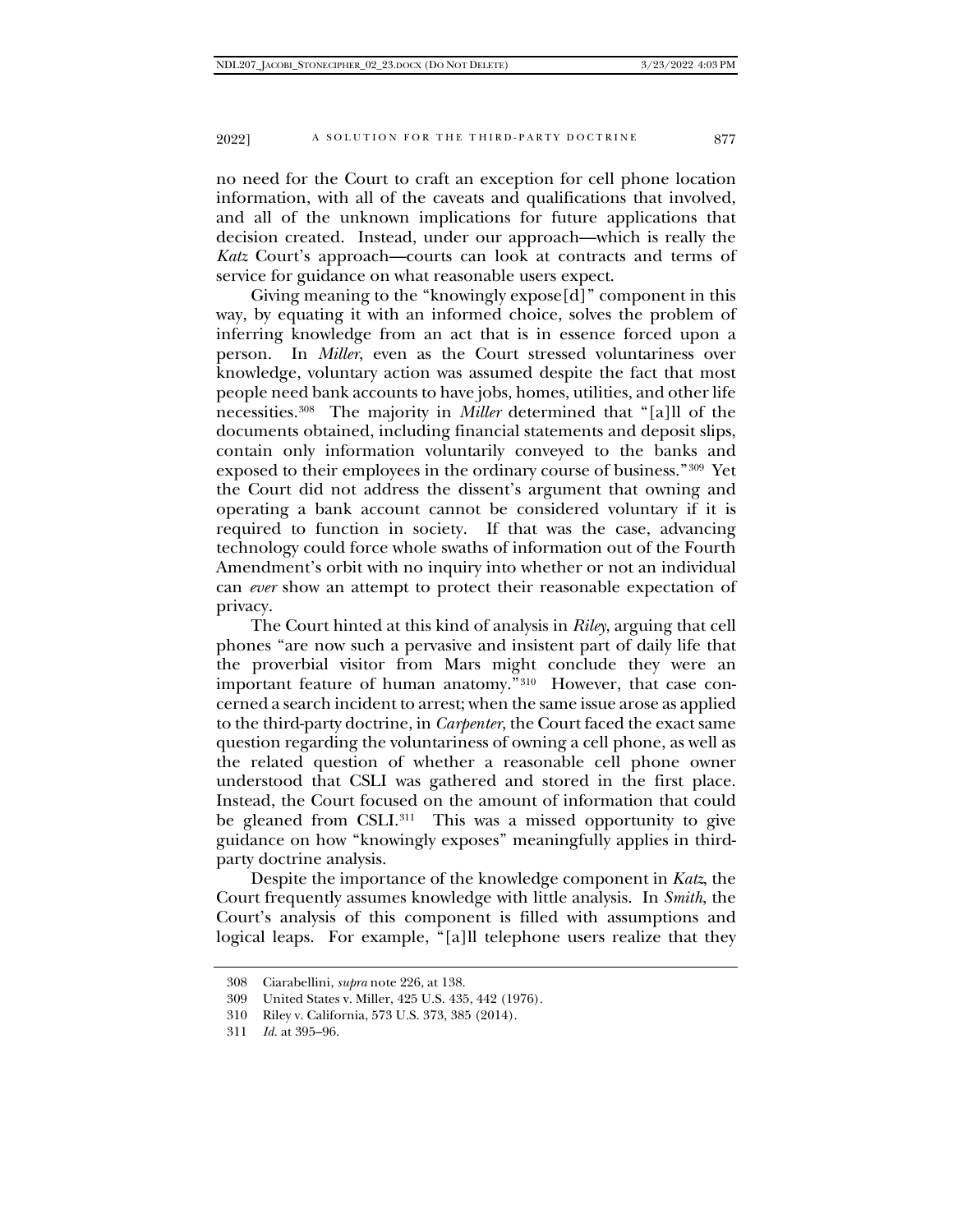must 'convey' phone numbers to the telephone company, since it is through telephone company switching equipment that their calls are completed."[312](#page-55-0) Yet the opinion later acknowledges that, even by 1979, this was done automatically, without human input.<sup>[313](#page-55-1)</sup> Based on a halfpage of these assumptions, the majority then assumes that this translates to knowledge: "it is too much to believe that telephone subscribers, under these circumstances, harbor any general expectation that the numbers they dial will remain secret."[314](#page-55-2) Knowledge was explored even less rigorously in *Miller*; the majority simply stated that Miller's financial statements and "deposit slips . . . are not confidential communications but negotiable instruments to be used in commercial transactions . . . exposed to their employees in the ordinary course of business," without addressing whether Miller or a reasonable banking services consumer would understand that the act of depositing a check would render it no longer a private paper.[315](#page-55-3) Even after *Miller*, surveyed subjects considered that the government "perusing bank records" without a warrant would rank at 71.60 on a  $0-100$  rating of intrusiveness,  $316$  suggesting the unsoundness of the Court simply surmising knowledge and expectations, rather than looking to contractual terms and other like indicia of actual consumer understandings.

Some scholars attempt to address this concern by arguing that the Court should not equate knowing exposure with creating a risk of exposure.[317](#page-55-5) As Professor Sherry Colb queries, if you whisper something in someone's ear and a passerby leans in to hear, have you really "exposed" that information, or has the passerby exposed it for you by breaking social norms?[318](#page-55-6) But the problem with relying on a distinction between knowing exposure and risk of exposure is that this approach runs afoul of the plain view comparison cited in support for the knowing exposure doctrine in *Katz*.[319](#page-55-7) One can knowingly expose

318 *Id.* at 126.

<span id="page-55-0"></span><sup>312</sup> Smith v. Maryland, 442 U.S. 735, 742 (1979).

<sup>313</sup> *Id.* at 744.

<sup>314</sup> *Id.* at 743.

<sup>315</sup> *Miller*, 425 U.S. at 442.

<span id="page-55-4"></span><span id="page-55-3"></span><span id="page-55-2"></span><span id="page-55-1"></span><sup>316</sup> Christopher Slobogin & Joseph E. Schumacher, *Reasonable Expectations of Privacy and Autonomy in Fourth Amendment Cases: An Empirical Look at "Understandings Recognized and Permitted by Society*,*"* 42 DUKE L.J. 727, 738 (1993).

<sup>317</sup> Colb, *supra* note 101, at 122.

<span id="page-55-7"></span><span id="page-55-6"></span><span id="page-55-5"></span><sup>319</sup> *See* Katz v. United States, 389 U.S. 347, 351 (1976) (first citing Lewis v. United States, 385 U.S. 206, 210 (1966); and then citing United States v. Lee, 274 U.S. 559, 563 (1927)) ("What a person knowingly exposes to the public, even in his own home or office, is not a subject of Fourth Amendment protection."); Lewis v. United States, 385 U.S. 206, 210 (1966); United States v. Lee, 274 U.S. 559, 563 (1927) (finding enough probable cause for a search, given the meeting in question took place in plain view).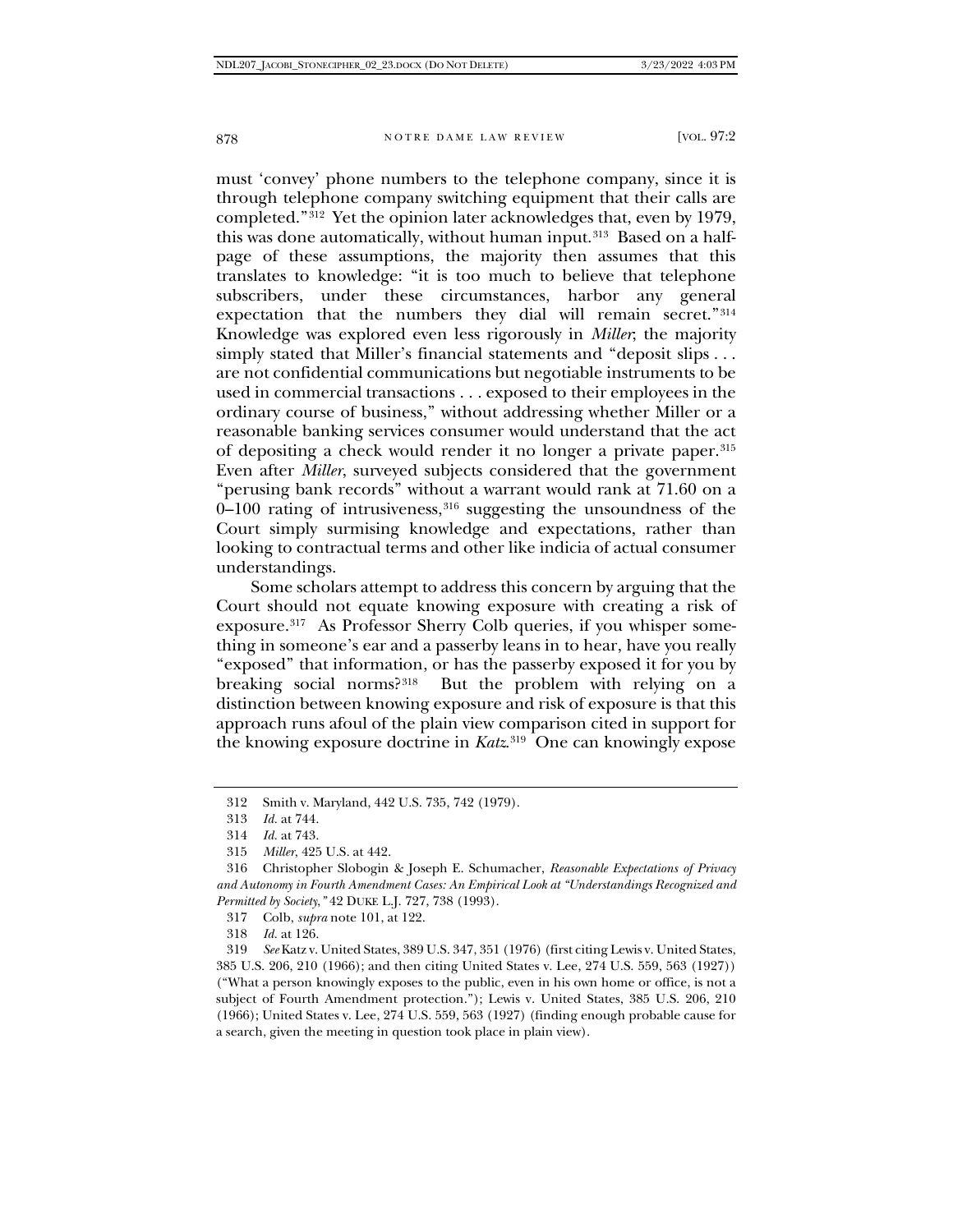without taking any affirmative action. For instance, if a person leaves a confession to a murder taped to their refrigerator, and the only way to see it is to walk up to their fence, stand on tiptoes, and crane one's neck, that is a clear violation of social norms. But can it really be argued that the confession was not knowingly exposed? To use the whisper analogy: What if you whisper your confession to a friend and someone does not have to lean in to hear you? Can this doctrine really rest on an evaluation of how far a passerby leaned in? *Katz* makes no such distinction: in fact, one of the central pillars of *Katz* was to reject such arbitrary distinctions, such as that between something being attached to a wall versus inserted into a wall.[320](#page-56-0) Nor is such a distinction implied in the words "knowing[] expos[ure]."

Given the plain view roots of the test, a knowing risk of exposure should be sufficient to trigger the third-party doctrine, without complicating the matter by assessing how great the risk is. By instead keeping the test as knowing exposure as an informed choice, and not allowing it to be reduced to voluntariness—or even something less than voluntariness—the reach of the third-party doctrine is constrained in a way to avoid the problems articulated in Part II. Under our test, the *Smith* Court could not assume the defendant understood the inner workings of the phone company's billing practices, and the *Miller* Court could not force a person into a state of voluntariness. At the same time, it allows police and reviewing courts a simpler analysis, similar to the plain view doctrine. A court need only ask: Did the information sharer (or would a reasonable person in that position) know the risk that their information could be exposed? Not only are courts familiar with the knowing standard, they would merely need to examine publicly-accessible consumer terms of service and a general understanding of a particular technology's place in society to utilize that familiar test.

Returning to making the "knowingly expose[]" element substantive is the first key to fixing the third-party doctrine. If the state shows that the defendant knowingly exposed the information, the analysis then turns to step two.

# 2. To the Public

<span id="page-56-0"></span>Katz knowingly exposed his conversation to the person on the other end of the line, yet he retained his expectation of privacy. Simply sharing information cannot be enough to trigger the third-party doctrine, otherwise all conversations would be unprotected. An analysis of the recipient—exactly who is "the public"—is the second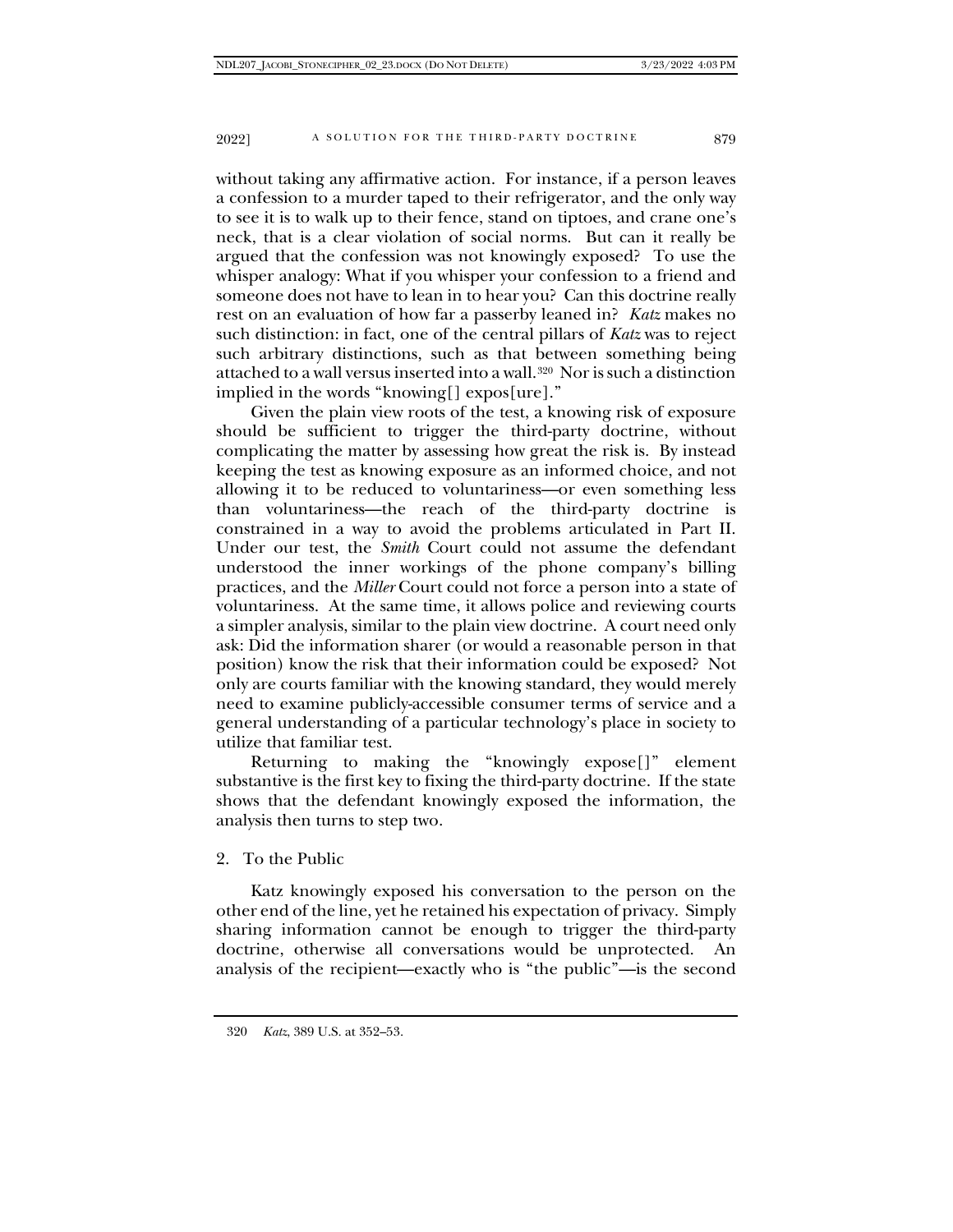vital part of the inquiry. In *Katz*, the individual on the other end of the line was not "the public." The plain view doctrine analysis carries through to this step as well, by asking: Can the information be accessed by the government without compulsion or investigatory legerdemain? If so, it is essentially in plain view, and "the public" has been exposed. For instance, information shared to social media is shared with the public: even with privacy settings activated, an individual posting to a social media account is not simply having a private conversation but is making the information potentially available to multiple parties. This is not simply a question of numbers: a conversation between three people can be protected. But by knowingly exposing a post to a forum where the government or others can access it, even if nobody does, the poster has effectively exposed it to the public.

One of the reasons why courts have applied a simpler, more reductive third-party analysis is that the third-party doctrine has been inappropriately combined with the false-friend doctrine. As discussed in Part I, these doctrines are separate, and they inform each other. Without knowing exposure *to the public*, a person retains a reasonable expectation of privacy in information shared with a third party until or unless that third party shares that information, at which point they have proven themselves to be false. This is an important distinction, because to conflate the two doctrines into the simple sharing rule espoused in *Miller* and *Smith* assumes all friends are false and makes "the public" into any third party. But, if you share information with a true friend, as Katz did, the third-party doctrine should not be triggered.

But what about information shared with a non-person? Increasingly, information is shared with third-party entities in such a way that no human ever interacts with the data. According to *Smith*, that still triggers the third-party doctrine—the telephone operator no longer needed to be a person for Mr. Smith to have shared the numbers he dialed with the phone company[.321](#page-57-0) But how can sharing numbers with an automated telephone operating system equate to knowing exposure to the public? Looking to expressive use theory in copyright law sheds light on this problem.<sup>322</sup> Under expressive use theory, inert use—like a web browser copying the information on a website for cache purposes—does not trigger a copyright violation as would an expressive use, such as copying a book in order to read it.<sup>[323](#page-57-2)</sup>

<sup>321</sup> Smith v. Maryland, 442 U.S. 735, 744–45 (1979).

<span id="page-57-1"></span><span id="page-57-0"></span><sup>322</sup> Matthew Sag, *Copyright and Copy-Reliant Technology*, 103 NW. U. L. REV. 1607, 1607– 10 (2009) (distinguishing between protected expressive use and unprotected nonexpressive use in copyright law).

<span id="page-57-2"></span><sup>323</sup> *Id.* at 1624–25; *see also* Matthew Sag, *Orphan Works as Grist for the Data Mill*, 27 BERKELEY TECH. L.J. 1503 (2012) (exploring other applications of the concept).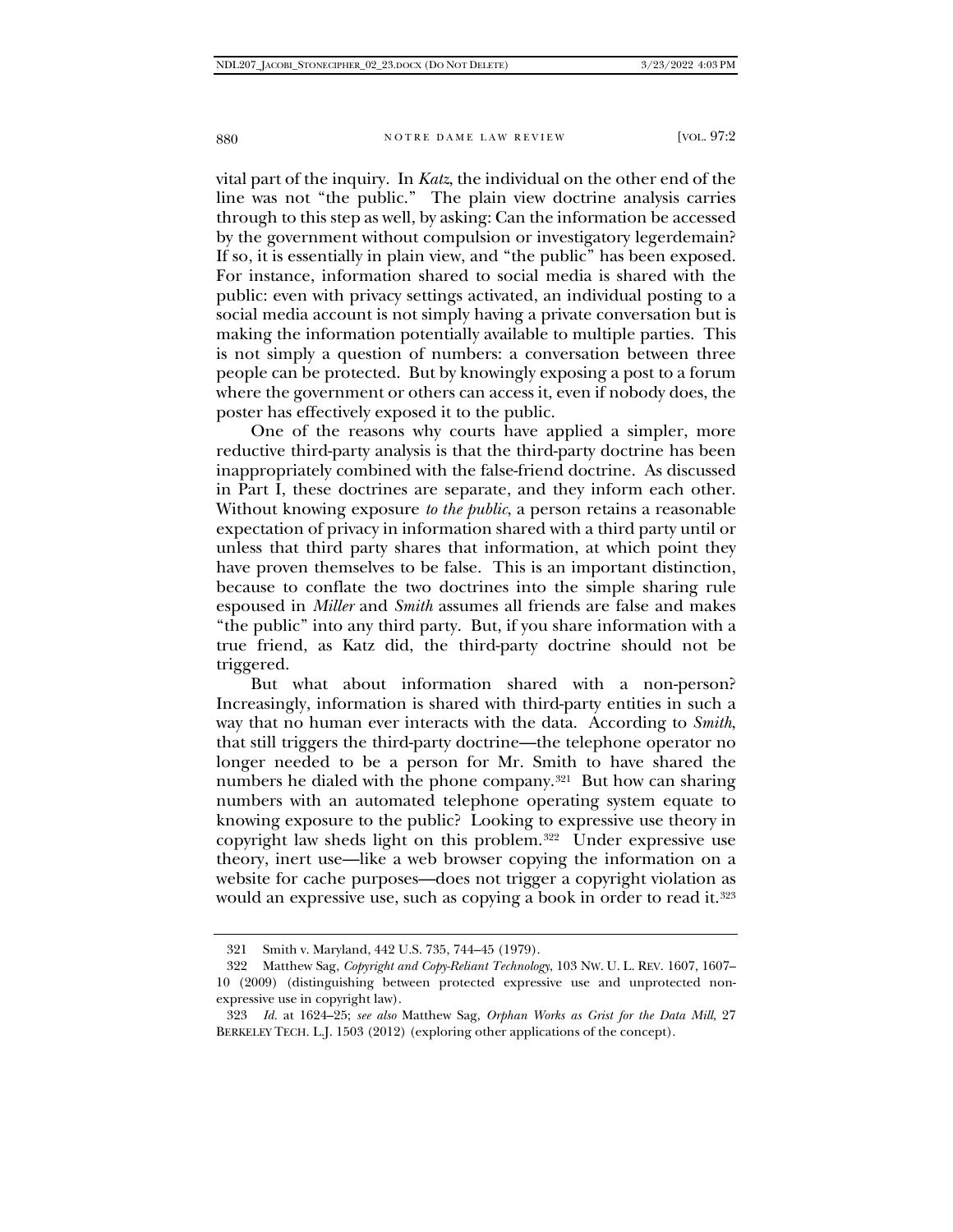This distinction can also inform the third-party doctrine: if there is no expressive interaction by a third party or entity, it is hard to argue that information has been knowingly exposed to the public.

We can apply this concept to familiar digital applications: if you ask Alexa a question, and the device gives you an answer, your interaction with that inert device cannot constitute exposure to "the public." But change the facts slightly and it could constitute such exposure: it has been widely reported that Alexa records your voice for a short period of time after the "wake word" is spoken.<sup>324</sup> If those recordings are themselves transitory and inaccessible, then Alexa users are still not talking to the public. But if Alexa records and stores all such conversations, which are then accessible to the behemoth that is Amazon, then you are not simply having a conversation with a machine but rather you are sharing your conversation with a massive corporation in storable form. But change the facts again: Amazon still has all of your recordings, but it represents to its users that these recordings are not stored in a form identifying an individual speaker but are simply amassed for anonymous training of Alexa; then, once again, speaking to your machine comes with an expectation that such speech will not be overheard by "the public" in any identifiable way. Change the facts again: in headline news, it is revealed that Amazon does actually keep identification information, and in fact sells this information to Facebook for advertising purposes—then once again, the reasonable person knows that their conversations are effectively potentially public. But without these additional facts, it is not possible to say that talking to a machine is enough to constitute exposure "to the public"—there has to be a ghost in that machine who can meaningfully blab, and the reasonable person needs to know about it. This is an important distinction, one that is easy to determine by investigators using the same tools that courts use to analyze whether a person has a reasonable expectation of privacy. Yet, it is misunderstood by the current third-party doctrine.

## *D. The Fate of* Miller *and* Smith *and the Role of Contracts*

Much has been said about the failings of *Miller* and *Smith*.[325](#page-58-1) Yet, currently, they remain good law, and a court formulating a new rule would need to decide whether or not those cases could survive, appropriately narrowed, or if they would need to be overturned. Under our solution, it is likely that both would be overturned.

<span id="page-58-1"></span><span id="page-58-0"></span><sup>324</sup> Josh Hendrickson, *How Alexa Listens for Wake Words*, HOW-TO GEEK (July 15, 2019), https://www.howtogeek.com/427686/how-alexa-listens-for-wake-words/ [https://perma .cc/8QV3-ZCQN].

<sup>325</sup> *See supra* Part I.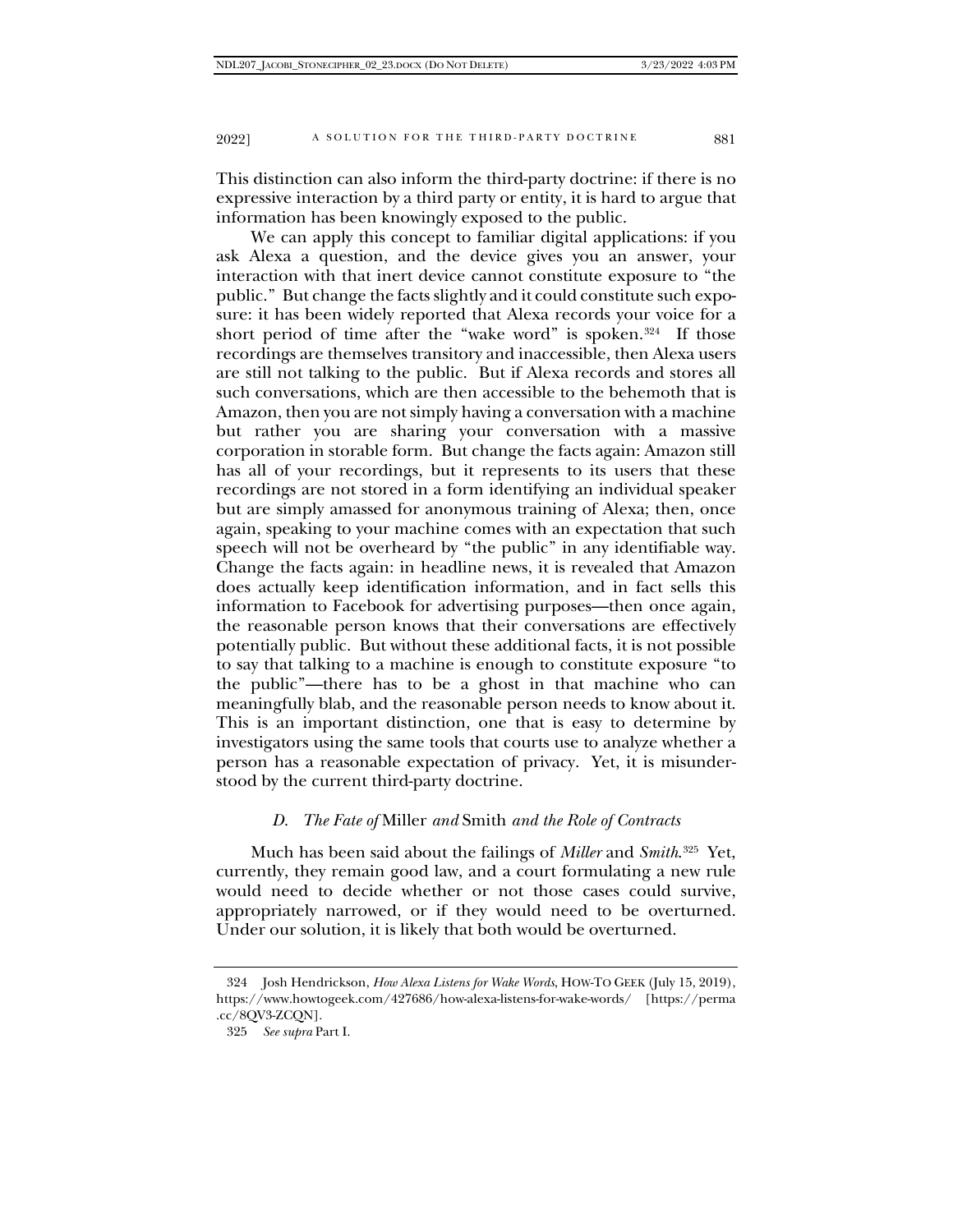*Miller* fails on both prongs. A bank account is required to operate in our modern world, $326$  and exposure cannot be knowing if it is shoehorned into an activity required by society. Further, it is hard to argue that handing a deposit slip to a teller to be filed in your account is exposure to the public, let alone now when the teller is no longer even involved and a person can access their own account directly online without dealing with any person. Mr. Miller's person-to-person interaction with the bank teller is far more analogous to Mr. Katz's protected conversation than information exposed to the plain view of the public.

*Smith* similarly fails both prongs. First, as the dissent notes, use of a phone is not something a person can avoid,[327](#page-59-1) and while this may no longer be true for landlines, it is even more so today for cell phones, as the Court has recognized.[328](#page-59-2) And, despite the roughshod analysis in the majority opinion around the knowledge element, it is a leap to suggest that phone owners are aware of all the ways in which phone companies store and use their call information. The Court in *Carpenter*  made the same mistake, listing all the ways in which cell phone companies store and share CSLI without addressing whether a reasonable user would have ever known about CSLI in the first place, let alone what companies do with that data. *Smith* fails on the second prong as well, as Mr. Smith's dialed numbers were shared only with an automated operator service. They also were not exposed to the public any more than when a person writes an email to a friend—i.e., has a private digital conversation—and doing so using Gmail does not mean that they have shared the information with the public.

Revitalizing *Katz*'s "knowing[] expos[ure] to the public" test returns individual choice to the analysis. A key component to *Katz*'s analysis is that Katz himself took steps to keep out unwanted listeners. By "shut[ting] the door behind him, and pay[ing] the toll," Katz demonstrated his desire to maintain his reasonable expectation of privacy.[329](#page-59-3) By eliminating the categorical sharing rule, our solution allows individuals, similarly, to contract around their privacy needs. As users and third parties understand that shared information is no longer unprotectable, people who care about privacy would be able to choose platforms that offer better security[.330](#page-59-4) Others can opt out of

<span id="page-59-0"></span><sup>326</sup> Ciarabellini, *supra* note 226, at 138.

<sup>327</sup> Smith v. Maryland, 442 U.S. 735, 746 (1979) (Stewart, J., dissenting).

<sup>328</sup> Carpenter v. United States, 138 S. Ct. 2206, 2220 (2018).

<sup>329</sup> Katz v. United States, 389 U.S. 347, 352 (1967).

<span id="page-59-4"></span><span id="page-59-3"></span><span id="page-59-2"></span><span id="page-59-1"></span><sup>330</sup> It is also true that while many people lack the sophistication to change their email platforms, there are many different hosting companies, some of which differentiate themselves by emphasizing their encryption services and privacy protection mechanisms.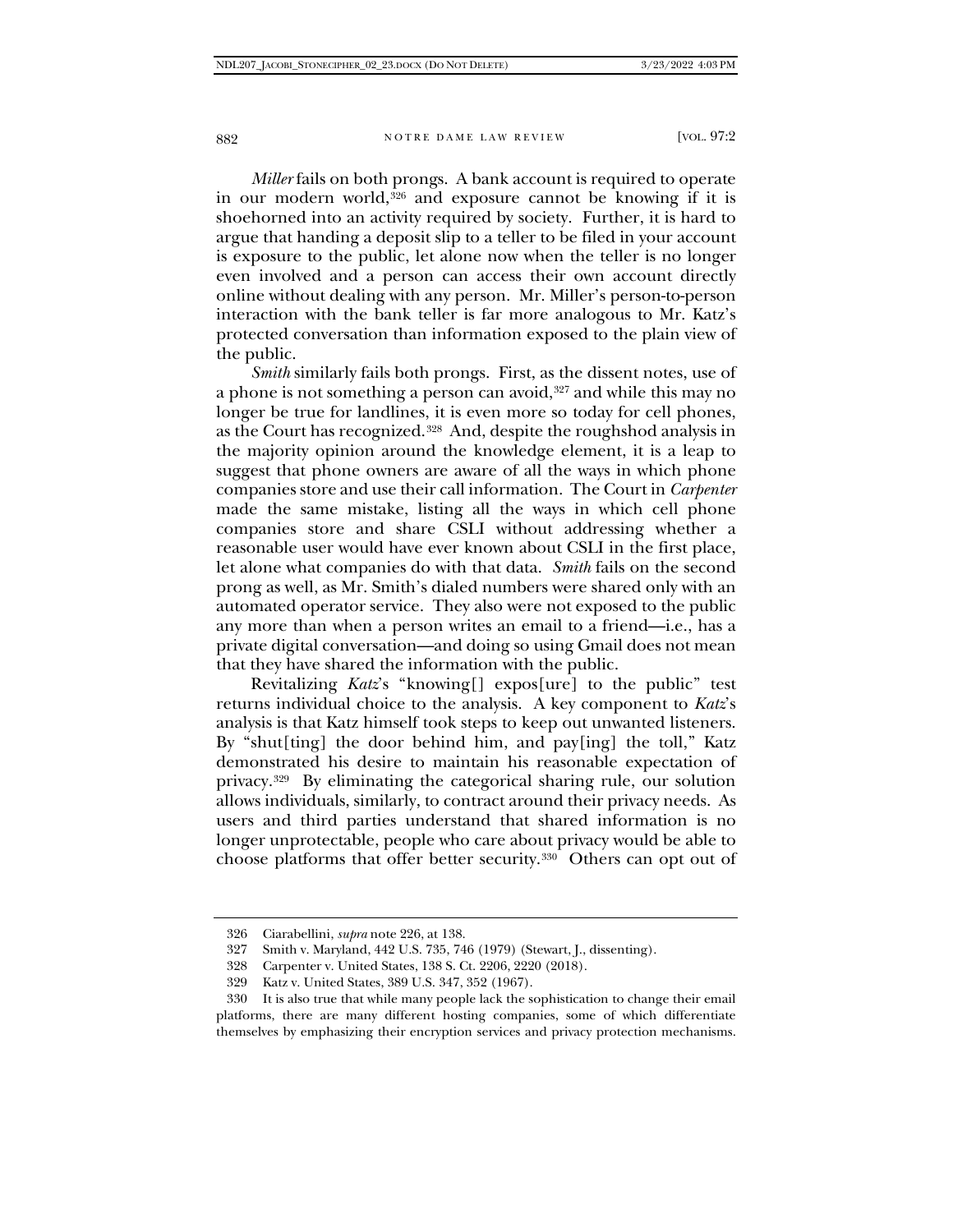that greater protection for cheaper platforms that might sell their information and so make it public. All parties could knowingly choose.

This works in application: for example, Snapchat sold itself on the basis that its snaps self-destruct after being viewed—this created the kind of expectation of privacy that made the third-party doctrine inapplicable. However, once it is common knowledge that the snaps do not in fact disappear and are accessible, then users who are concerned with privacy may want to switch to another platform because that broad knowledge renders the snaps no longer protected. If Katz knew his conversations in the phone booth could be recorded and stored by the phone company to help improve call quality, yet he used the phone booth anyway, he would be hard-pressed to argue that he diligently protected his reasonable expectation of privacy. Likewise, if an Amazon rival created a home support device that did not record or store any information, but it also did not learn from users' speaking styles and habits, that would be a choice people could make.

There are dangers to expanding privacy protection because that protection extends to the criminally minded, who may make use of *Miller* being overturned to develop new schemes to conduct whitecollar crime. But that is the nature of the security-privacy balance being recalibrated: the Fourth Amendment protects the guilty as well as the innocent from unreasonable searches and seizures. Also, we do not necessarily need the third-party doctrine to solve this problem. The fact that banks are heavily regulated would likely ensure that all banks would not immediately become hostile to white-collar investigators, and otherwise legislatures can provide further such regulations to ensure that banks do not become miniature Cayman Islands within the United States.

There are also potential negative consequences to changing the third-party doctrine in a way to permit contracts to vary expectations of privacy. Given the difficulty in detecting and investigating whitecollar crime, being able to access banking records without a warrant can be particularly helpful.[331](#page-60-0) Reorienting the third-party doctrine to the knowing exposure to the public test could result in less equitable financial institutions—if banks were no longer mandated to share information with government investigators, it is likely that wealthier people could pay for more security from banks that were willing to operate less openly with the government. But the alternative is that nobody has any privacy in their banking records.

<span id="page-60-0"></span>*See* Stacy Fisher, *10 Best Free Email Accounts for 2021*, LIFEWIRE (Sept. 5, 2021) https:// www.lifewire.com/best-free-email-accounts-1356641 [https://perma.cc/G3EN-P4RS].

<sup>331</sup> *See* Applegate, *supra* note 277, at 194–98.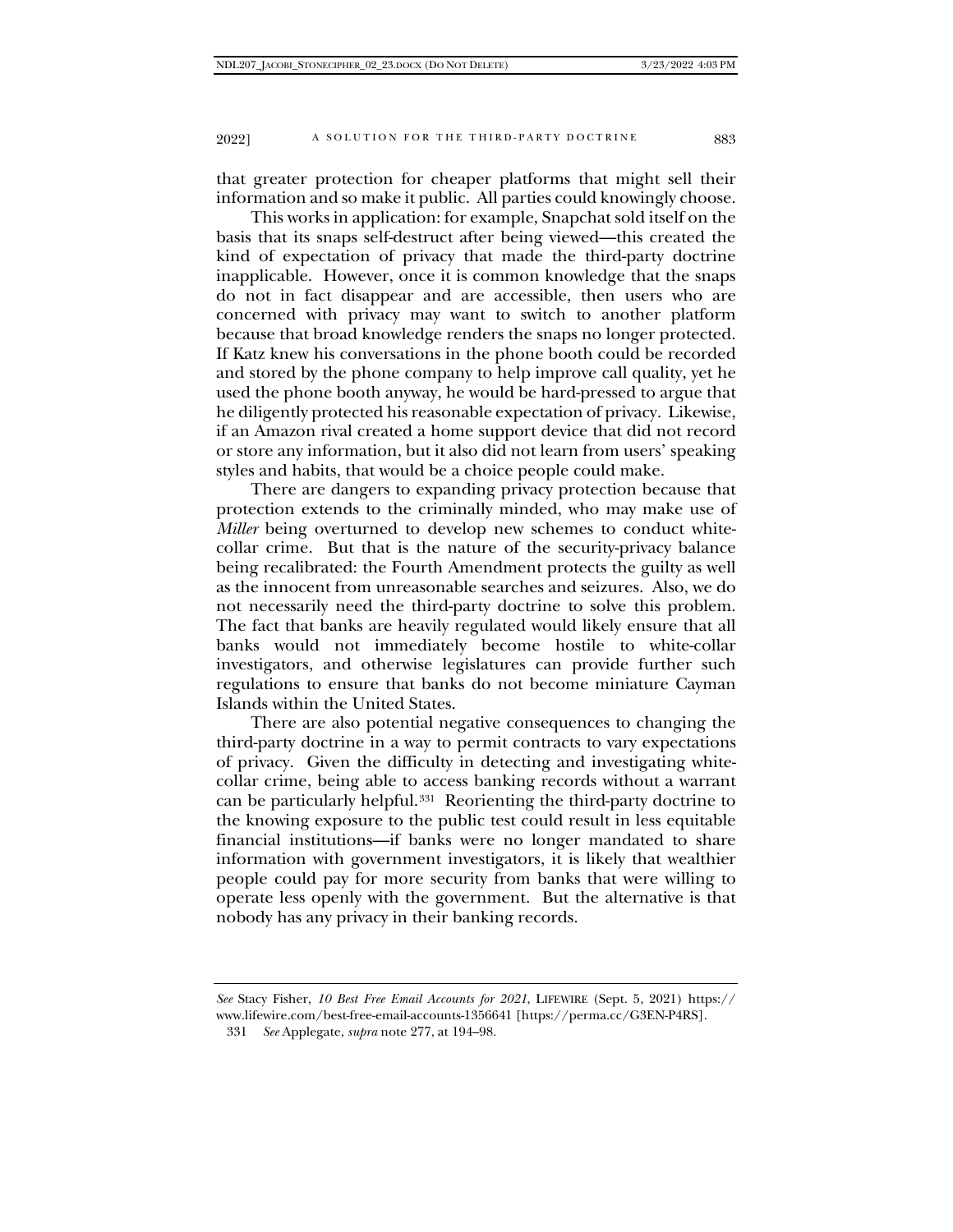A system based on true knowing, voluntary exposure would allow people looking to deposit or invest money to have a clearer picture of their rights so they could decide whether to pay for more privacy or take the risk that their bank might be false. This is in line with *Katz*'s subjective expectation of privacy inquiry: courts want people to show that they have tried to keep their goods and information secure. That is, *Katz* encouraged individuals to try to maintain their privacy through their choice of actions. The knowing exposure to the public test provides more clarity for citizens, institutions, government agents, and reviewing courts.[332](#page-61-0)

### *E. The Practicality of a* Katz*ian Solution for the New Roberts Court*

The preceding analysis raises the question of whether a *Katz*ian solution to the third-party problem is likely to be adopted by the contemporary Roberts Court. The Court's new six-person conservative majority<sup>[333](#page-61-1)</sup> may seem a pragmatic stumbling block to our proposal. However, this solid conservative majority does not translate to a solid originalist majority, and it is originalism that constitutes the only coherent viable alternative to our solution. The only other alternative is to build on the rather incoherent existing patchwork of ill-justified distinctions.[334](#page-61-2) In this Section, we briefly describe why a structured return to *Katz* is more likely, albeit constituted by an ideologically motley collection of liberal justices and more moderate conservatives.

*Katz* was most vehemently criticized by Justice Scalia, who attempted to replace *Katz*ian reasonable expectation analysis with a return to trespass analysis for addressing whether a search or seizure has occurred.[335](#page-61-3) He was unsuccessful in ousting *Katz* but, starting in *United States v. Jones*, Justice Scalia was able to reanimate the trespass doctrine as a co-equal partner of reasonable expectation analysis on this question.[336](#page-61-4) However, note that his success in that case was itself

<span id="page-61-0"></span><sup>332</sup> This clarity is important because, since it was introduced, the subjective prong has been acknowledged but never applied. As it stands, the subjective prong does no work. But, by giving substance to the objective prong, our test provides the individual protections envisioned by a subjective inquiry.

<span id="page-61-1"></span><sup>333</sup> *See, e.g.*, Jason Windett, Jeffrey J. Harden, Morgan L.W. Hazelton & Matthew E.K. Hall, *Amy Coney Barrett Is Conservative. New Data Shows Us How Conservative*, WASH. POST (Oct. 22, 2020), https://www.washingtonpost.com/politics/2020/10/22/amy-coney-barrett-isone-most-conservative-appeals-court-justices-40-years-our-new-study-finds/ [perma.cc /ZCA7-3FHT].

<sup>334</sup> *See supra* Section III.A.

<span id="page-61-3"></span><span id="page-61-2"></span><sup>335</sup> Kyllo v. United States, 533 U.S. 27, 34 (2001) ("While it may be difficult to refine *Katz* . . . there is a ready criterion, with roots deep in the common law, of the minimal expectation of privacy that *exists*, and that is acknowledged to be *reasonable*.").

<span id="page-61-4"></span><sup>336</sup> United States v. Jones, 565 U.S. 400, 406 (2012) ("Fourth Amendment rights do not rise or fall with the *Katz* formulation. At bottom, we must 'assur[e] preservation of that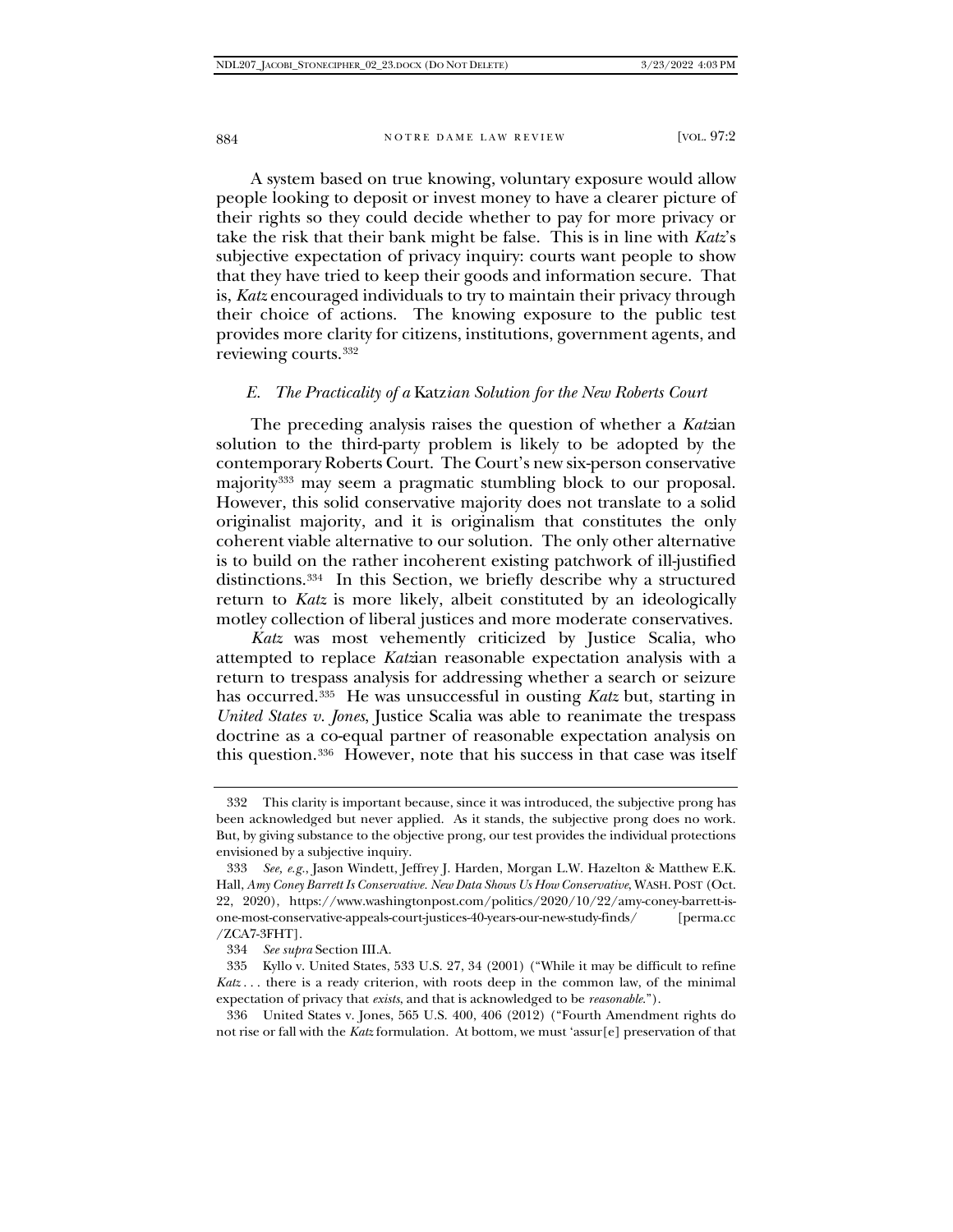based on an unstable ideological coalition: Chief Justice Roberts and Justices Kennedy and Thomas joined the opinion, with the fifth vote being supplied by Justice Sotomayor, who wrote separately to emphasize that she had signed on to the originalist inquiry as an *additional* means of protection against overly-intrusive searches[.337](#page-62-0)

Justice Scalia was replaced by the equally originalist-oriented Justice Gorsuch,[338](#page-62-1) who has also indicated his preference for trespass over *Katzian* analysis.<sup>[339](#page-62-2)</sup> In addition, Justice Thomas<sup>[340](#page-62-3)</sup> and Justice Barrett<sup>[341](#page-62-4)</sup> are both strict originalists. But while some have tried to claim that Justice Kavanaugh is an originalist, there is little evidence for this.[342](#page-62-5) At any rate, there are good reasons to believe that there can be a five-justice majority for a return to *Katz*ian analysis, with or without Justice Kavanaugh.

Chief Justice Roberts has never been an originalist: he generally favors a pragmatic conservatism that rejects formalism in favor of functionalism[.343](#page-62-6) This is evidenced by his having authored both major

degree of privacy against government that existed when the Fourth Amendment was adopted.'" (quoting *Kyllo*, 533 U.S. at 34)).

<span id="page-62-0"></span><sup>337</sup> *Id.* at 414 (Sotomayor, J., concurring) (stating that "the trespassory test applied in the majority's opinion reflects an irreducible constitutional minimum" but "even in the absence of a trespass, 'a Fourth Amendment search occurs when the government violates a subjective expectation of privacy that society recognizes as reasonable.'" (quoting *Kyllo*, 533 U.S. at 33)).

<span id="page-62-1"></span><sup>338</sup> Neil M. Gorsuch, *Justice Neil Gorsuch: Why Originalism Is the Best Approach to the Constitution*, TIME (Sept. 6, 2019), https://time.com/5670400/justice-neil-gorsuch-whyoriginalism-is-the-best-approach-to-the-constitution/ [https://perma.cc/LXR9-6JMR].

<span id="page-62-2"></span><sup>339</sup> Carpenter v. United States, 138 S. Ct. 2206, 2244 (2018) (Gorsuch, J., dissenting) ("That the *Katz* test departs so far from the text of the Fourth Amendment is reason enough to reject it.").

<span id="page-62-3"></span><sup>340</sup> Justice Thomas is the most extreme originalist to have served on the Court, willing to overturn any precedent he sees as conflicting with originalism, a position that Justice Scalia differentiated himself from, saying "I'm an originalist and a textualist, not a nut." *See*  Jeffrey Rosen, *What Made Antonin Scalia Great*, ATLANTIC (Feb. 15, 2016), https:// www.theatlantic.com/politics/archive/2016/02/what-made-antonin-scalia-great/462837/ [https://perma.cc/9MGB-9UUX] (quoting Scalia).

<span id="page-62-4"></span><sup>341</sup> *Amy Coney Barrett Senate Confirmation Hearing Day 3 Transcript*, at 31:54, REV (Oct. 14, 2020), https://www.rev.com/blog/transcripts/amy-coney-barrett-senate-confirmationhearing-day-3-transcript [https://perma.cc/Y4WK-VMA2] ("When I said Justice Scalia's philosophy is mine too, what I meant is that his jurisprudential approach to text as we've talked about originalism and textualism is the same that I would take.").

<span id="page-62-5"></span><sup>342</sup> *See, e.g.*, Eric Posner, *Is Brett Kavanaugh an Originalist?*, ERIC POSNER BLOG (Jul. 18, 2018), http://ericposner.com/is-brett-kavanaugh-an-originalist/ [https://perma.cc /LST2-58UY] (describing both critics and supporters as claiming Kavanaugh is an originalist but finding "no evidence" for this and concluding Kavanaugh is a textualist and not an originalist).

<span id="page-62-6"></span><sup>343</sup> Joshua B. Fischman & Tonja Jacobi, *The Second Dimension of the Supreme Court*, 57 WM. & MARY L. REV. 1671, 1709–11 (2016) (mapping the Court in two dimensions,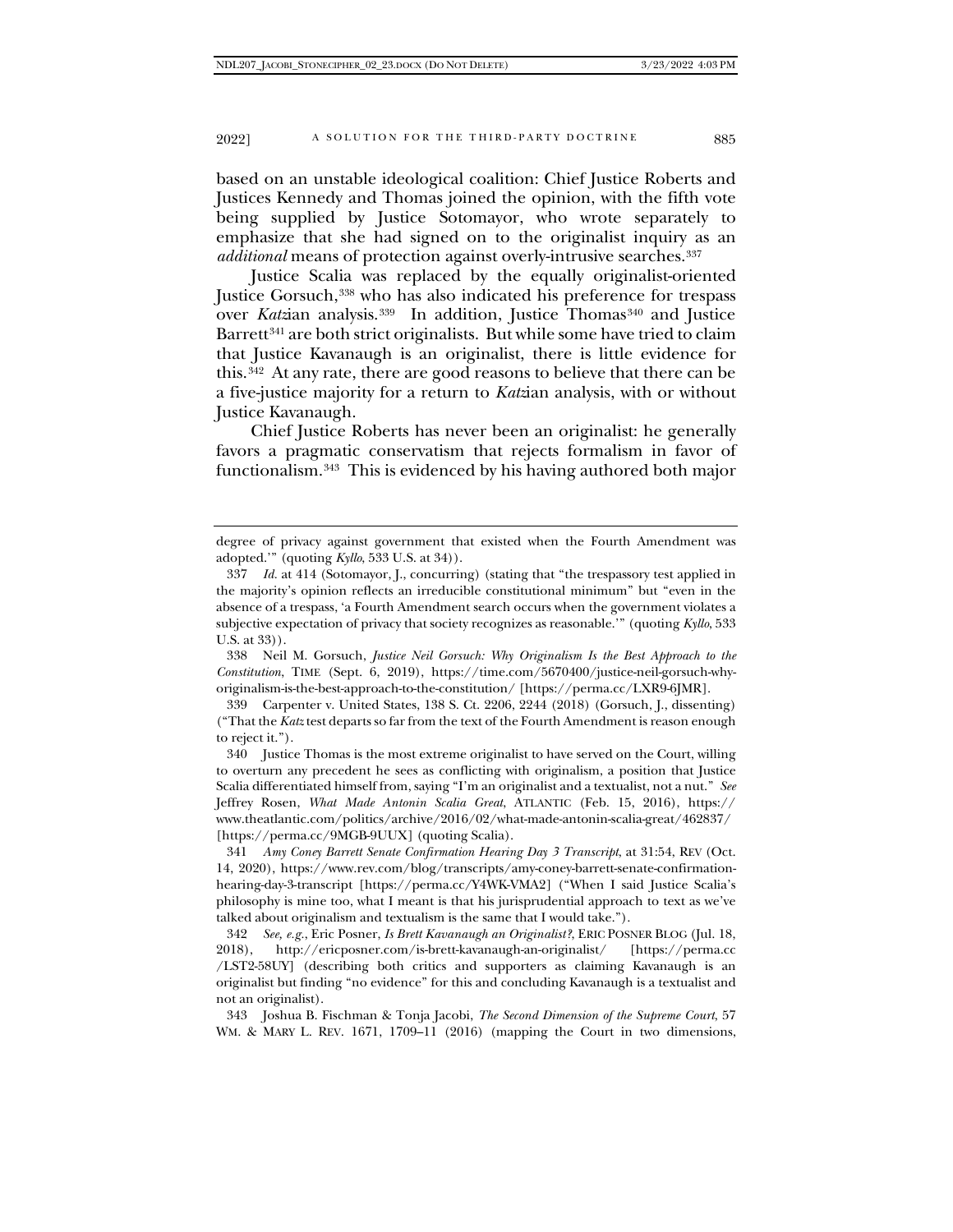exceptions to *Miller* and *Smith* on pragmatic grounds that considered the reality of the ubiquity of smartphones in everyday life.[344](#page-63-0) Yet, both exceptions were written as narrow carve-outs, suggesting that the Chief Justice may be more attracted to the patchwork approach.[345](#page-63-1) However, there is reason to think the Chief Justice may favor a more structured approach in future. In crafting these exceptions, Chief Justice Roberts was attempting to hew a path that favored functionality over formality, retaining foundational analysis based on precedent without entering a potentially increasingly problematic quagmire. But in opting for exceptions, the Chief Justice created a different problem for himself. Most commentators agree that the Chief Justice is exceptionally concerned with Court legitimacy,[346](#page-63-2) and pressure to keep up public appearances of impartiality has recently increased following numerous proposals for court-packing to mitigate the perceived disparities between the very conservative Court and the more moderate public.<sup>[347](#page-63-3)</sup> By crafting exceptions to *Smith* and *Miller* for cell phones while maintaining those highly intrusive rules for other privacy applications, the Chief Justice left himself particularly vulnerable to critiques pertaining to legitimacy.

Scholars have pointed out that the Chief Justice promotes Fourth Amendment protections for people who resemble him, particularly those who are rich, white, and tend not to be harassed by the police, while showing little concern for privacy intrusions that mostly affect poorer people of color and more traditionally harassed minorities.<sup>[348](#page-63-4)</sup>

<span id="page-63-4"></span>348 *See* Franks, *supra* note 8, at 467–68 (stating that the *Jones* vehicle search "is clearly the kind of violation the Justices could imagine themselves experiencing, whereas they may have had a harder time contemplating the possibility of being an arrestee subjected to an invasive strip search before being admitted into the general population of a jail," as was permitted in *Florence v. Board of Chosen Freeholders*, 566 U.S. 318 (2012)); *see also* John W. Whitehead, *Strip-Searching America:* Florence v. County of Burlington, HUFFPOST (June 4,

ideological and methodological, and measuring Roberts as a pragmatist rather than formalist).

<span id="page-63-0"></span><sup>344</sup> Riley v. California, 573 U.S. 373, 385 (2014) (modern cell phones "are now such a pervasive and insistent part of daily life" that they ought to be treated differently from physical objects); *Carpenter*, 138 S. Ct. at 2216–17 (reasoning that "cell phone location information is detailed, encyclopedic, and effortlessly compiled," and so the involvement of "a third party does not by itself overcome the user's claim to Fourth Amendment protection").

<sup>345</sup> See *supra* Section III.A.

<span id="page-63-2"></span><span id="page-63-1"></span><sup>346</sup> *See, e.g.*, Jeffrey Rosen, *John Roberts Is Just Who the Supreme Court Needed*, ATLANTIC (July 14, 2020), https://www.theatlantic.com/ideas/archive/2020/07/john-roberts-justwho-supreme-court-needed/614053/ [https://perma.cc/SAT2-B8NQ] (describing key Roberts votes in the 2019 term as driven by the need to protect the legitimacy of the Court).

<span id="page-63-3"></span><sup>347</sup> *See, e.g.*, Sam Gringlas, *Asked About Court Packing, Biden Says He Will Convene Commission to Study Reforms*, NPR (Oct. 22, 2020), https://www.npr.org/2020/10/22 /926607920/asked-about-court-packing-biden-says-he-will-convene-commission-to-studyreforms [https://perma.cc/5ZNT-7HSE].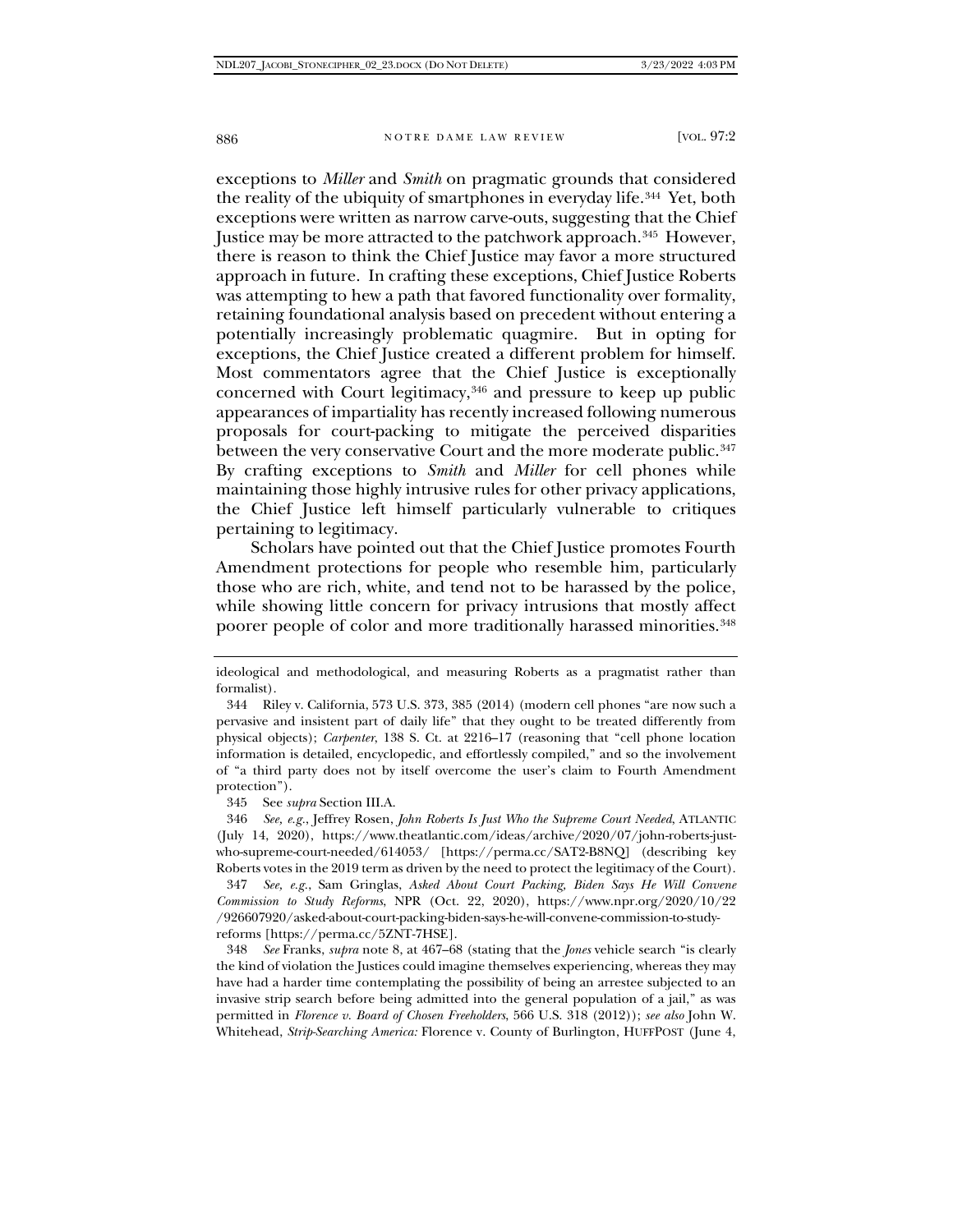Likewise, Justice Sotomayor has called out Court majorities for ignoring the disparate impact that Supreme Court Fourth Amendment rulings have on minorities traditionally targeted and harassed by the police.<sup>[349](#page-64-0)</sup> As such, there is good reason to think that the Chief may feel pressure to embrace a more coherent approach to search and seizure jurisprudence, even if a more structured *Katz*ian approach may not be his first choice.

Justice Alito is likewise disinclined to originalism[.350](#page-64-1) In *Jones*, he mocks Justice Scalia's originalist trespass analysis of the attachment and monitoring of a GPS device thus:

[I]t is almost impossible to think of late-18th-century situations that are analogous to what took place in this case. (Is it possible to imagine a case in which a constable secreted himself somewhere in a coach and remained there for a period of time in order to monitor the movements of the coach's owner?)  $351$ 

Similarly, Justice Alito is on record as being equally suspicious of maintaining the status quo with an ever-growing list of exceptions to *Smith* and *Miller*. In *Carpenter*, the Chief justifies his incrementalist approach by warning that "when considering new innovations . . . the Court must tread carefully in such cases, to ensure that we do not 'embarrass the future.'"[352](#page-64-3) Justice Alito responds: "Although the majority professes a desire not to 'embarrass the future,'" that may mean that instead

this Court will face the embarrassment of explaining in case after case that the principles on which today's decision rests are subject to all sorts of qualifications and limitations that have not yet been discovered . . . [and] inevitably end up "mak[ing] a crazy quilt of the Fourth Amendment."[353](#page-64-4)

Accordingly, although Chief Justice Roberts and Justice Alito may share little in common with Justices Breyer, Sotomayor, and Kagan in

<sup>2012, 11:12</sup> AM), https://www.huffpost.com/entry/supreme-court-strip-searches\_b \_1401063 [https://perma.cc/D7S7-YE7C].

<span id="page-64-0"></span><sup>349</sup> *See, e.g.*, Utah v. Strieff, 136 S. Ct. 2056, 2071 (2016) ("We must not pretend that the countless people who are routinely targeted by police are 'isolated.' They are the canaries in the coal mine whose deaths, civil and literal, warn us that no one can breathe in this atmosphere.").

<span id="page-64-1"></span><sup>350</sup> For instance, Justice Alito mockingly commented in a First Amendment case, "Well, I think what Justice Scalia wants to know is what James Madison thought about video games." Transcript of Oral Argument at 17, Brown v. Ent. Merchs. Ass'n, 564 U.S. 786 (2010) (No. 08-1448).

<span id="page-64-2"></span><sup>351</sup> United States v. Jones, 565 U.S. 400, 420 (2012) (Alito, J., concurring) (footnote omitted).

<span id="page-64-3"></span><sup>352</sup> Carpenter v. United States, 138 S. Ct. 2206, 2220 (2018) (quoting Nw. Airlines, Inc. v. Minnesota, 322 U.S. 292, 300 (1944)).

<span id="page-64-4"></span><sup>353</sup> *Id.* at 2260–61 (Alito, J., dissenting) (quoting Smith v. Maryland, 442 U.S. 735, 745  $(1979)$ .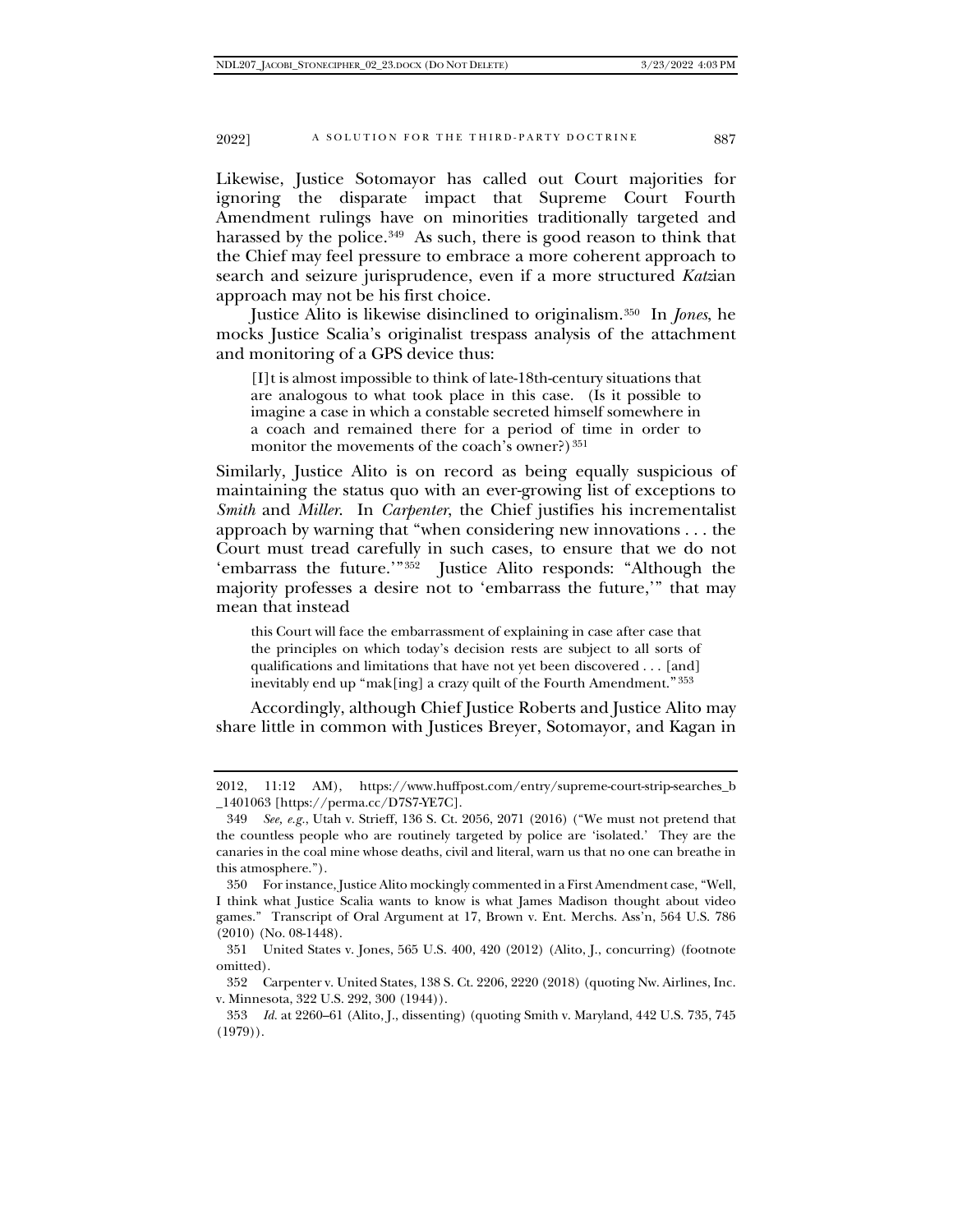terms of preferred outcomes in search and seizure cases, there is good reason to think that there is a five-justice majority for finding a solution to the problems of the third-party doctrine beyond stitching together that Frankensteinian quilt of exceptions and carve-outs. Our proposal is the most feasible, as well as the most jurisprudentially wellbuttressed, non-originalist solution available. Those five justices may apply the approach differently, meaning our proposal does not guarantee outcomes. But we are not arguing for particular outcomes, rather for a coherent and well-grounded approach, and there are potentially five votes for taking that route.

# CONCLUSION: THE THIRD-PARTY DOCTRINE IN SHAPING RESPONSES TO PANDEMICS AND OTHER CRISES

In the United States, the COVID-19 pandemic has claimed over 620,000 lives and strained the health care system to its breaking point.[354](#page-65-0) Nations around the world have tried a variety of measures to slow the spread of the disease, some utilizing aggressive testing and tracing regimes.[355](#page-65-1) In the United States, the response has been statedriven, with a variety of approaches leading to mixed results; some states have implemented strategies like contact tracing,<sup>[356](#page-65-2)</sup> location tracking,[357](#page-65-3) and self-reporting and quarantining, which have been shown to be successful at limiting the spread—and subsequent damage—of the disease.[358](#page-65-4) These responses raise serious concerns of how to balance public health and individual privacy and are greatly complicated by the third-party doctrine. These dilemmas are not going to disappear even with broad distribution of the coronavirus

<span id="page-65-0"></span><sup>354</sup> *COVID Data Tracker*, CDC (as of Aug. 26, 2020), https://covid.cdc.gov/covid-datatracker/#cases\_casesper100klast7days [https://perma.cc/8X3C-HAK2].

<span id="page-65-1"></span><sup>355</sup> Ian Bremmer, *The Best Global Responses to the COVID-19 Pandemic, 1 Year Later*, TIME (Feb. 23, 2021), https://time.com/5851633/best-global-responses-covid-19/ [https:// perma.cc/QG9U-GABC] (detailing the initial success of Taiwan, Singapore, Germany, and New Zealand in large part due to aggressive testing and tracing regimes).

<span id="page-65-2"></span><sup>356</sup> Frances Stead Sellers & Ben Guarino, *Contact Tracing Is 'Best' Tool We Have Until There*'*s a Vaccine, Health Experts Say*, WASH. POST (June 14, 2020), https:// www.washingtonpost.com/national/contact-tracing-is-best-tool-we-have-until-theres-avaccine-say-health-experts/2020/06/13/94f42ffa-a73b-11ea-bb20-ebf0921f3bbd\_story.html [https://perma.cc/24UX-DBQ4].

<span id="page-65-3"></span><sup>357</sup> Dave Muoio, *Google Mobilizes Location Tracking Data to Help Public Health Experts Monitor COVID-19 Spread*, MOBIHEALTHNEWS (Apr. 6, 2020), https://www.mobihealthnews .com/news/google-mobilizes-location-tracking-data-help-public-health-experts-monitorcovid-19-spread [https://perma.cc/X5WN-KXUE].

<span id="page-65-4"></span><sup>358</sup> *See* Christie Aschwanden, *Contact Tracing, a Key Way to Slow COVID-19, Is Badly Underused by the U.S.*, SCI. AM. (July 21, 2020), https://www.scientificamerican.com/article /contact-tracing-a-key-way-to-slow-covid-19-is-badly-underused-by-the-u-s/ [https://perma .cc/G78U-JLLY].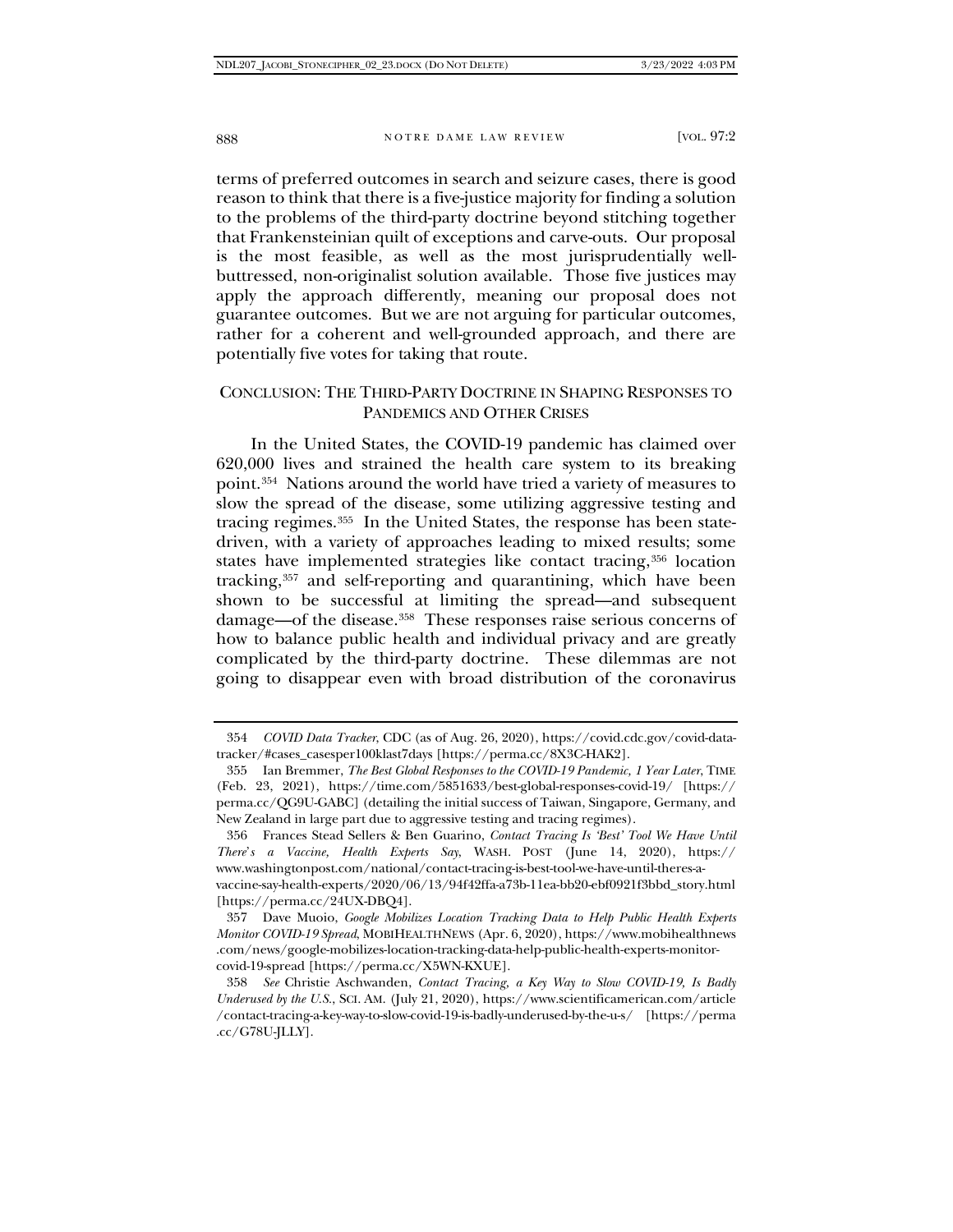vaccine—experts warn that due to "increased contact between humans and wild animals and global transportation networks," large-scale infectious disease outbreaks are increasingly likely to arise again.[359](#page-66-0) As such, resolving the third-party doctrine is vital to ensuring that the United States can effectively respond to this and likely future pandemics. Likewise, it will affect responsiveness to other crises, such as terrorism, climate change, and any challenges that require tracking or other public cooperation.

Manual contact tracing, which is widely viewed as one of the most important tools for combating the spread of COVID-19, has involved tens of thousands of investigators calling the recently infected and asking for sensitive information about their health and potential contacts.[360](#page-66-1) The investigators then must call those contacts and suggest they self-quarantine.[361](#page-66-2) If any of the contacts begin showing symptoms, investigators must continue the process until there are no more new cases.[362](#page-66-3) Consensus has grown around the need for smart testing and tracing based on digital tools and devices, but the process is limited by people's willingness to report,<sup>[363](#page-66-4)</sup> which is understandably constrained given the third-party doctrine deeming such highly personal information "voluntarily" shared, and so left unprotected by the Fourth Amendment, if they cooperate.

Tech companies like Apple and Google have partnered with state and federal governments to create contact tracing apps,[364](#page-66-5) track

<span id="page-66-0"></span><sup>359</sup> Milana Boukhman Trounce & George P. Shultz, *COVID-19 and Future Pandemics*, HOOVER INST. (July 30, 2020), https://www.hoover.org/research/covid-19-and-futurepandemics [perma.cc/8R4K-V3ZY]; *Future Pandemics Likely to Be Deadlier and More Frequent, Warns UN Panel*, FRANCE24 (Oct. 30, 2020), https://www.france24.com/en/environment /20201030-future-pandemics-likely-to-be-deadlier-and-more-frequent-warns-un-panel

<sup>[</sup>perma.cc/BB5K-XTMT] ("Future pandemics will happen more often, kill more people and wreak even worse damage to the global economy than  $Covid-19 \ldots$  [due to] deforestation, agricultural expansion, wildlife trade and consumption—all of which put humans in increasingly close contact with wild and farmed animals and the diseases they harbour.").

<span id="page-66-1"></span><sup>360</sup> Mike Reicher, David Gutman & Ryan Blethen, *Despite Army of Workers, Coronavirus Contact Tracing in Washington State Is Challenging*, SEATTLE TIMES (June 16, 2020), https:// www.seattletimes.com/seattle-news/times-watchdog/despite-army-of-newly-trainedworkers-challenges-with-coronavirus-contact-tracing-in-washington-state-remain/ [https:// perma.cc/4DFH-RRGL].

<sup>361</sup> *Id.*

<sup>362</sup> *See id.*

<span id="page-66-4"></span><span id="page-66-3"></span><span id="page-66-2"></span><sup>363</sup> VI HART ET AL., EDMOND J. SAFRA CTR. FOR ETHICS, OUTPACING THE VIRUS: DIGITAL RESPONSE TO CONTAINING THE SPREAD OF COVID-19 WHILE MITIGATING PRIVACY RISKS 29 (2020).

<span id="page-66-5"></span><sup>364</sup> *See* Mike Feibus, *Are Coronavirus Contact Tracing Apps Doomed to Fail in America?*, USA TODAY (June 25, 2020), https://www.usatoday.com/story/tech/columnist/2020/06/24 /apple-google-contact-tracing-apps-privacy/3253088001/ [https://perma.cc/V2SR-22FE].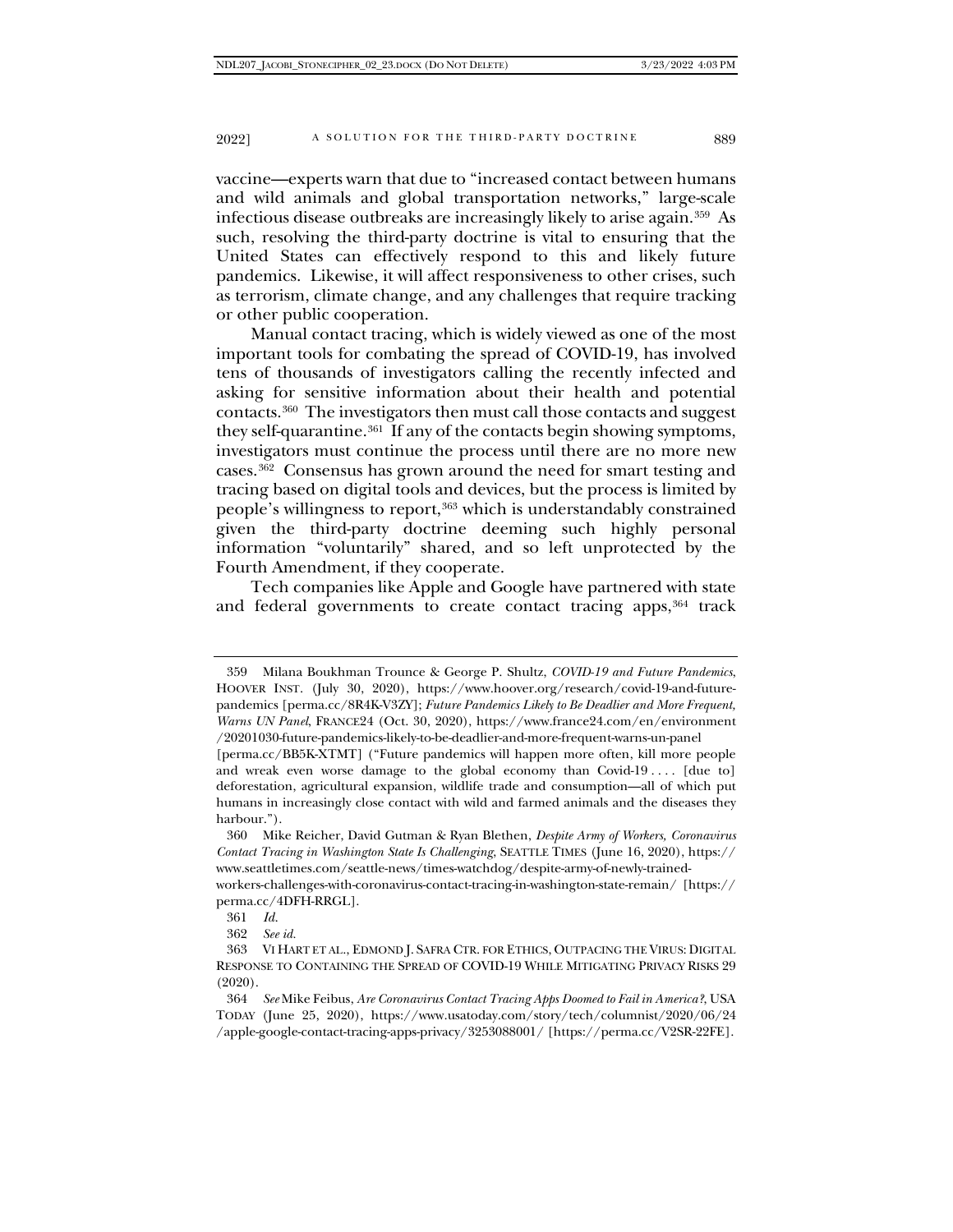contacts through Bluetooth-enabled devices,<sup>[365](#page-67-0)</sup> and track anonymized location data on a larger scale to determine movement trends.<sup>[366](#page-67-1)</sup> While the motivation may be benevolent, the risks are obvious. In an attempt to show the difficulties in containment and the dangers of ignoring social distancing requirements, mobile technology company X-Mode fed cellular location data collected during spring break into mapping platform Tectonix.[367](#page-67-2) In a video released on Twitter, X-Mode and Tectonix were able to map every active device from a single Florida beach and track where those devices ended up.<sup>368</sup> This information is typically anonymized, and the companies involved maintain that privacy is a top concern, yet researchers have repeatedly shown that it is possible to re-identify members of anonymized datasets with only a handful of data points, such as gender, zip code, or date of birth.<sup>[369](#page-67-4)</sup>

The reliance on big data and tech companies to facilitate contact tracing through smart device applications has significant implications for the third-party doctrine. Traditionally, contact tracing information was gathered manually and given voluntarily to a third party, which clearly activates the third-party doctrine.[370](#page-67-5) If such tracking was made mandatory, for instance through a required phone app download directed by the government, as was done in South Korea, $3\overline{7}$  that would run afoul of the resurgent trespass doctrine articulated in *Jones*.[372](#page-67-7) What creates a murkier constitutional issue is the current situation, where data is gathered, processed, and shared with the government by third parties. Under the Court's current post-*Carpenter* jurisprudence, it can be argued that knowingly sharing information with another reduces, but does not eliminate, constitutional privacy interests

<sup>365</sup> HART ET AL., *supra* note 363, at 12–20.

<span id="page-67-1"></span><span id="page-67-0"></span><sup>366</sup> Jason Murdock, *Mobile Phone Location Data of Florida Beachgoers During Spring Break Tracked to Show Potential Coronavirus Spread*, NEWSWEEK (March 27, 2020), https:// www.newsweek.com/x-mode-tectonix-coronavirus-heat-map-tracking-mobile-data-covid-19 spring-break-1494663 [https://perma.cc/P995-6GLL].

<sup>367</sup> *Id.*

<sup>368</sup> *Id.*

<span id="page-67-4"></span><span id="page-67-3"></span><span id="page-67-2"></span><sup>369</sup> *See* Natasha Lomas, *Researchers Spotlight the Lie of 'Anonymous' Data*, TECHCRUNCH (July 24, 2019), https://techcrunch.com/2019/07/24/researchers-spotlight-the-lie-ofanonymous-data/ [https://perma.cc/2YX3-3GGWL] (showing that, outside of strict access controls, no current tools can protect anonymized data from re-identification).

<span id="page-67-5"></span><sup>370</sup> Alan Z. Rozenshtein, *Disease Surveillance and the Fourth Amendment*, LAWFARE (Apr. 7, 2020, 1:54 PM), https://www.lawfareblog.com/disease-surveillance-and-fourthamendment [https://perma.cc/Y2C5-ZHXH].

<span id="page-67-6"></span><sup>371</sup> Aaron Holmes, *South Korea Is Relying on Technology to Contain COVID-19, Including Measures That Would Break Privacy Laws in the US—and So Far, It*'*s Working*, BUS.INSIDER (May 2, 2020), https://www.businessinsider.com/coronavirus-south-korea-tech-contact-tracingtesting-fight-covid-19-2020-5#a-mandatory-government-run-smartphone-app-tracks-thelocation-of-all-new-arrivals-to-the-country-1 [perma.cc/SVH9-HAGL].

<span id="page-67-7"></span><sup>372</sup> *See* United States v. Jones, 565 U.S. 400, 409 (2012).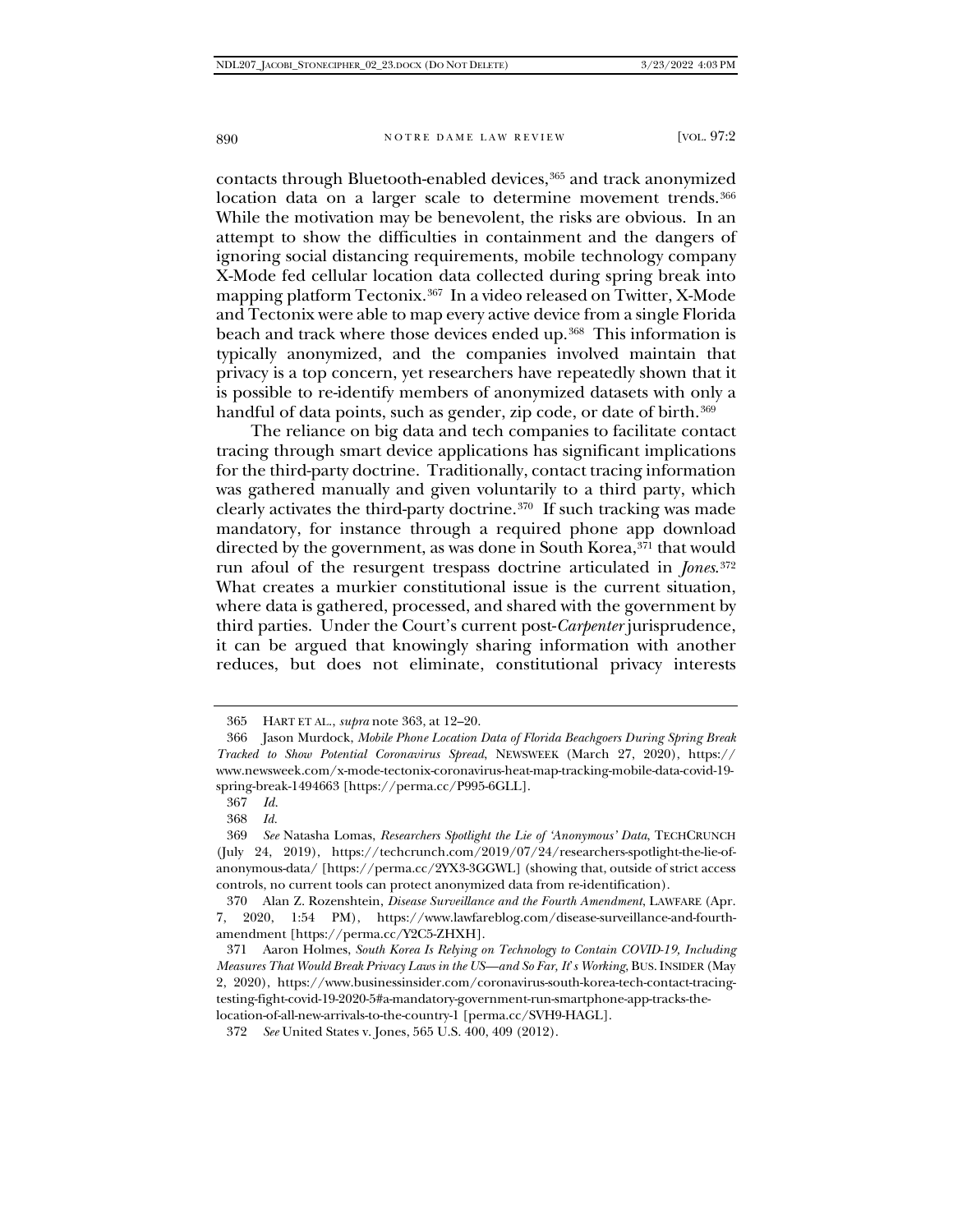depending on the type of information, but that is far from a sure winning argument because technically that ruling only applies to historical cell phone location information.[373](#page-68-0) Information that would normally be outside the scope of the Fourth Amendment under the third-party doctrine may now retain constitutional protection based on its sensitive or revealing nature—but what constitutes adequately sensitive or revealing information, and how broad the revelation needs to be, is an inquiry that can vary from court to court and judge to judge.[374](#page-68-1)

Under the current standard, a key factor in determining whether the Fourth Amendment applies is the voluntariness of the sharing. Yet this analysis, too, is woefully underutilized; according to the Court's reasoning in *Smith*, it is likely that merely owning a cell phone would be enough to indicate knowledge.<sup>[375](#page-68-2)</sup> But, as Justice Marshall queried in dissent, if a piece of technology is necessary to function in society, can its use convey a willingness to share information[?376](#page-68-3) In *Smith*, the majority said "yes"; in *Carpenter*, the majority seemingly said "no"—or at least "not always." This also begs the further question: Can it be considered "knowing" if people do not truly understand what is being gathered and how the information is being used, or if the prompted explanations are vague or misleading? $377$  This is precisely why the Court in *Katz* expanded Fourth Amendment protections to cover actions outside the home—because as technology changed, the ways people conveyed information changed, and the privacy standards protected by the Fourth Amendment needed to be adaptive to those changes.[378](#page-68-5)

While people may support sacrificing their rights temporarily to combat a global pandemic,  $379$  it is unlikely the majority of Americans

<span id="page-68-5"></span>378 Katz v. United States, 389 U.S. 347, 352 (1967) ("To read the Constitution more narrowly is to ignore the vital role that the public telephone has come to play in private communication.").

<sup>373</sup> *See* Carpenter v. United States, 138 S. Ct. 2206, 2221 (2018).

<sup>374</sup> *Id.* at 2217; *see supra* Section III.A.

<sup>375</sup> Smith v. Maryland, 442 U.S. 735, 742–43 (1979).

<span id="page-68-3"></span><span id="page-68-2"></span><span id="page-68-1"></span><span id="page-68-0"></span><sup>376</sup> *Id.* at 750 (Marshall, J., dissenting) ("[U]nless a person is prepared to forgo use of what for many has become a personal or professional necessity, he cannot help but accept the risk of surveillance.").

<span id="page-68-4"></span><sup>377</sup> Jennifer Valentino-DeVries, Natasha Singer, Michael H. Keller & Aaron Krolik, *Your Apps Know Where You Were Last Night, and They*'*re Not Keeping It Secret*, N. Y. TIMES (Dec. 10, 2018), https://www.nytimes.com/interactive/2018/12/10/business/location-data-privacyapps.html [https://perma.cc/LD46-C5MM].

<span id="page-68-6"></span><sup>379</sup> "There is often a general willingness on the part of the public to accept greater civil liberties deprivations in the face of a specific threat . . . ." Fletcher N. Baldwin, Jr. & Daniel Ryan Koslosky, *Mission Creep in National Security Law*, 114 W. VA. L. REV. 669, 671 (2012) (analyzing how deference to the executive during times of crisis can lead to medium- and long-term unintended consequences involving civil liberties).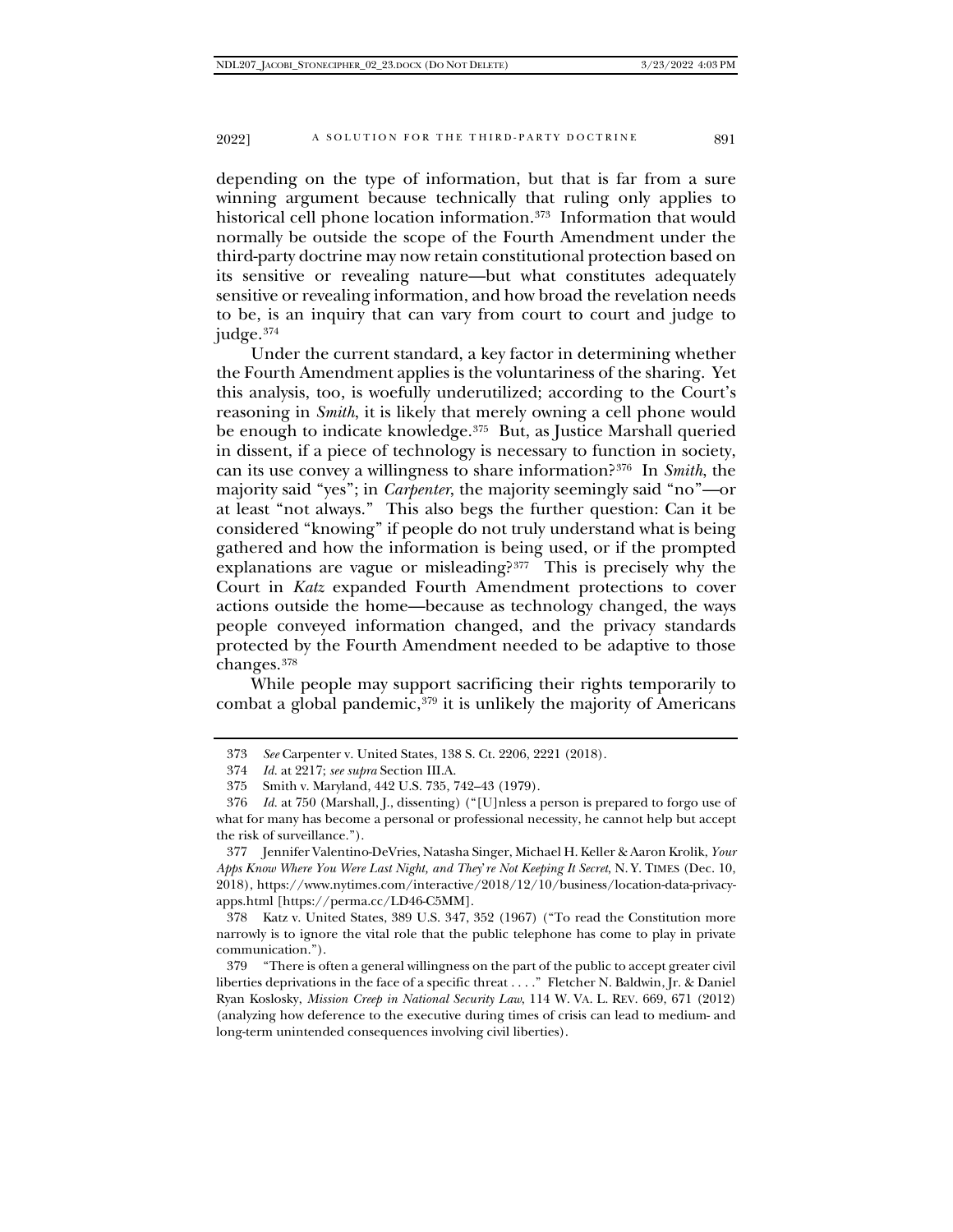understand the potential post-COVID privacy risks. Under the thirdparty doctrine, it is unclear whether or not sharing information during the pandemic means one loses one's privacy rights in that information forevermore. The government might use location information and contact tracing during a pandemic, but once that information is given over to government health officials, what is to stop government investigators from using that same information to locate someone during a criminal investigation, or monitor large-scale movements during widespread public protesting? Police in Minneapolis are already using "contact tracing for who [arrested protestors] are associated with, [and] what platforms are they advocating for."[380](#page-69-0) And while the Minneapolis police department was not referring to using medical contact tracing as part of its investigations, $381$  there is little legal protection for that information once it is given to third parties.

Without a clearer standard for what kind of shared information is and is not protected by the Fourth Amendment's warrant requirement, it is left to third parties and the government to govern their own actions and abide by suggestions offered by interest groups and academics.[382](#page-69-2) For-profit companies do not have a great track record with this sort of self-governance.[383](#page-69-3) Since 1999, Google's privacy policy has changed dramatically, often adding difficult-to-find clauses that opt users in to dramatically increased third-party sharing programs[.384](#page-69-4) Google was also forced to pay a \$22.5 million fine to the Federal Trade Commission (FTC) for placing "tracking cookies" on certain users' computers despite assurances to the contrary.[385](#page-69-5) And the FTC fined Facebook \$5 billion for using "deceptive disclosures and settings" that "allowed the company to share users' personal information with third-party apps that were downloaded by the user's

<sup>380</sup> Alfred Ng, *Contact Tracers Concerned Police Tracking Protestors Will Hurt COVID-19 Aid*, CNET (June 1, 2020), https://www.cnet.com/news/contact-tracers-concerned-policetracking-protesters-will-hurt-covid-19-aid/ [https://perma.cc/9AU2-C3DJ]. 381 *Id.*

<span id="page-69-3"></span><span id="page-69-2"></span><span id="page-69-1"></span><span id="page-69-0"></span><sup>382</sup> *See, e.g.*, Jessica Davis, *ACLU, Scientists Urge Privacy Focus for COVID-19 Tracing Technology*, HEALTHITSECURITY (Apr. 20, 2020), https://healthitsecurity.com/news/acluscientists-urge-privacy-focus-for-covid-19-tracing-technology [https://perma.cc/458M-

U25X].

<sup>383</sup> Valentino-DeVries et al., *supra* note 377 (describing how mapping the path of a consumer from home to work could reveal a person's preferences); *see supra* Part II.

<span id="page-69-4"></span><sup>384</sup> Charlie Warzel & Ash Ngu, Opinion, *Google*'*s 4,000-Word Privacy Policy Is a Secret History of the Internet*, N.Y. TIMES (July 10, 2019), https://www.nytimes.com/interactive /2019/07/10/opinion/google-privacy-policy.html [https://perma.cc/TWS8-YA2B].

<span id="page-69-5"></span><sup>385</sup> Press Release, Fed. Trade Comm'n, Google Will Pay \$22.5 Million to Settle FTC Charges It Misrepresented Privacy Assurances to Users of Apple's Safari Internet Browser (Aug. 9, 2012), https://www.ftc.gov/news-events/press-releases/2012/08/google-will-pay-225-million-settle-ftc-charges-it-misrepresented [https://perma.cc/6FY3-782B].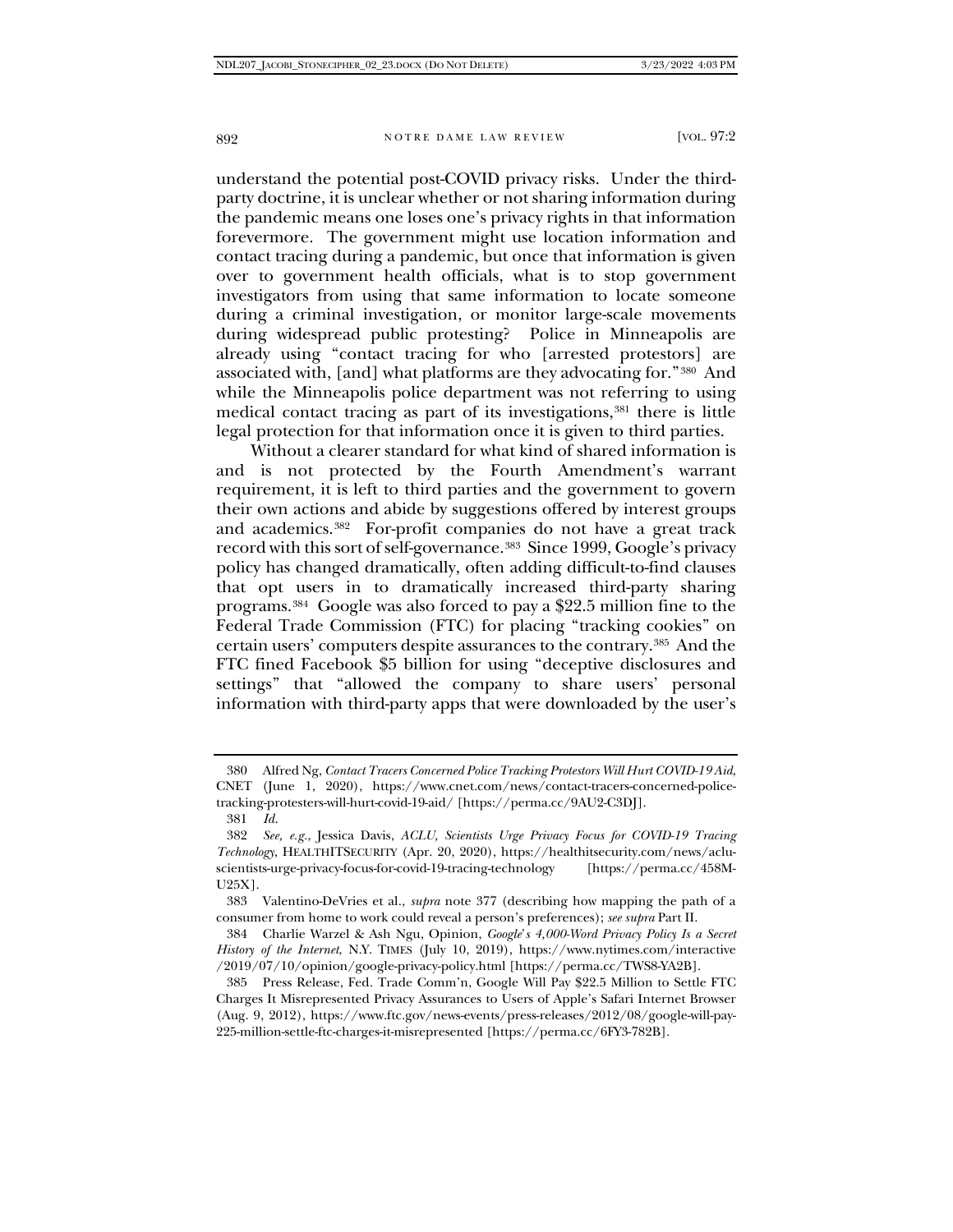Facebook 'friends.'"[386](#page-70-0) Since the information was gathered from apps used by other people, many users were unaware their information was being collected at all and did not take the necessary steps to opt out.<sup>[387](#page-70-1)</sup> This only changed when European regulations required users opt in to being tracked across apps and websites, and only under threat of fines.[388](#page-70-2)

Further, as studies begin to show that other smart devices like Apple Watches, Fitbits, and Oura Rings can potentially provide early warnings for COVID-19 infections, it is increasingly unclear whether or not this information can and should also be provided to the government.[389](#page-70-3) There is little doubt that contact tracing and quarantining would be far more effective if the government, through a Fitbit, could tell whether a person was infected while they were still asymptomatic, and thus at the greatest risk of spreading the disease.<sup>[390](#page-70-4)</sup> But once the government has access to such location information, associational contacts, and health information, it has little incentive not to continue to use it and to provide that information to other government agencies, including for the purposes of criminal investigation. This phenomenon is known as "mission creep," or in this context, "surveillance creep": when information gathered for one legitimate purpose is used for another, less legitimate purpose.<sup>[391](#page-70-5)</sup> Mission creep is a valid fear. Information gathered by the NSA largely for the purposes of national security from foreign threats was used by a secretive U.S. Drug Enforcement Administration which funneled

<span id="page-70-0"></span><sup>386</sup> Press Release, Fed. Trade Comm'n, FTC Imposes \$5 Billion Penalty and Sweeping New Privacy Restrictions on Facebook (July 24, 2019), https://www.ftc.gov/news-events /press-releases/2019/07/ftc-imposes-5-billion-penalty-sweeping-new-privacy-restrictions [https://perma.cc/3GXD-7Q7E].

<sup>387</sup> *Id.*

<span id="page-70-2"></span><span id="page-70-1"></span><sup>388</sup> *What Does the GDPR Mean for Business and Consumer Technology Users*, GDPR.EU, https://gdpr.eu/what-the-regulation-means-for-everyday-internet-user/ [https://perma.cc /2DSQ-DV5E] (describing new rules prohibiting sending of marketing emails or collecting personal information "unless you explicitly grant permission").

<span id="page-70-3"></span><sup>389</sup> Geoffrey A. Fowler, *Wearable Tech Can Spot Coronavirus Symptoms Before You Even Realize You*'*re Sick*, WASH. POST (May 28, 2020), https://www.washingtonpost.com /technology/2020/05/28/wearable-coronavirus-detect/ [https://perma.cc/2WGK-HPR7].

<span id="page-70-4"></span><sup>390</sup> *See* Anuja Vaidya, *COVID-19 Patients Most Infectious Before, Right After Symptom Onset, Study Finds*, BECKER'S HOSP. REV. (May 5, 2020), https://www.beckershospitalreview.com /infection-control/covid-19-patients-most-infectious-before-right-after-symptom-onsetstudy-finds.html [https://perma.cc/P4V7-GQRE].

<span id="page-70-5"></span><sup>391</sup> Wendy K. Mariner, *Mission Creep: Public Health Surveillance and Medical Privacy*, 87 B.U. L. REV. 347, 348–50 (2007) (describing that disease surveillance was originally created at the end of the nineteenth century to contact, trace, and prevent contagious diseases like smallpox, but today is largely used for "statistical analysis, planning, budgeting, and general research").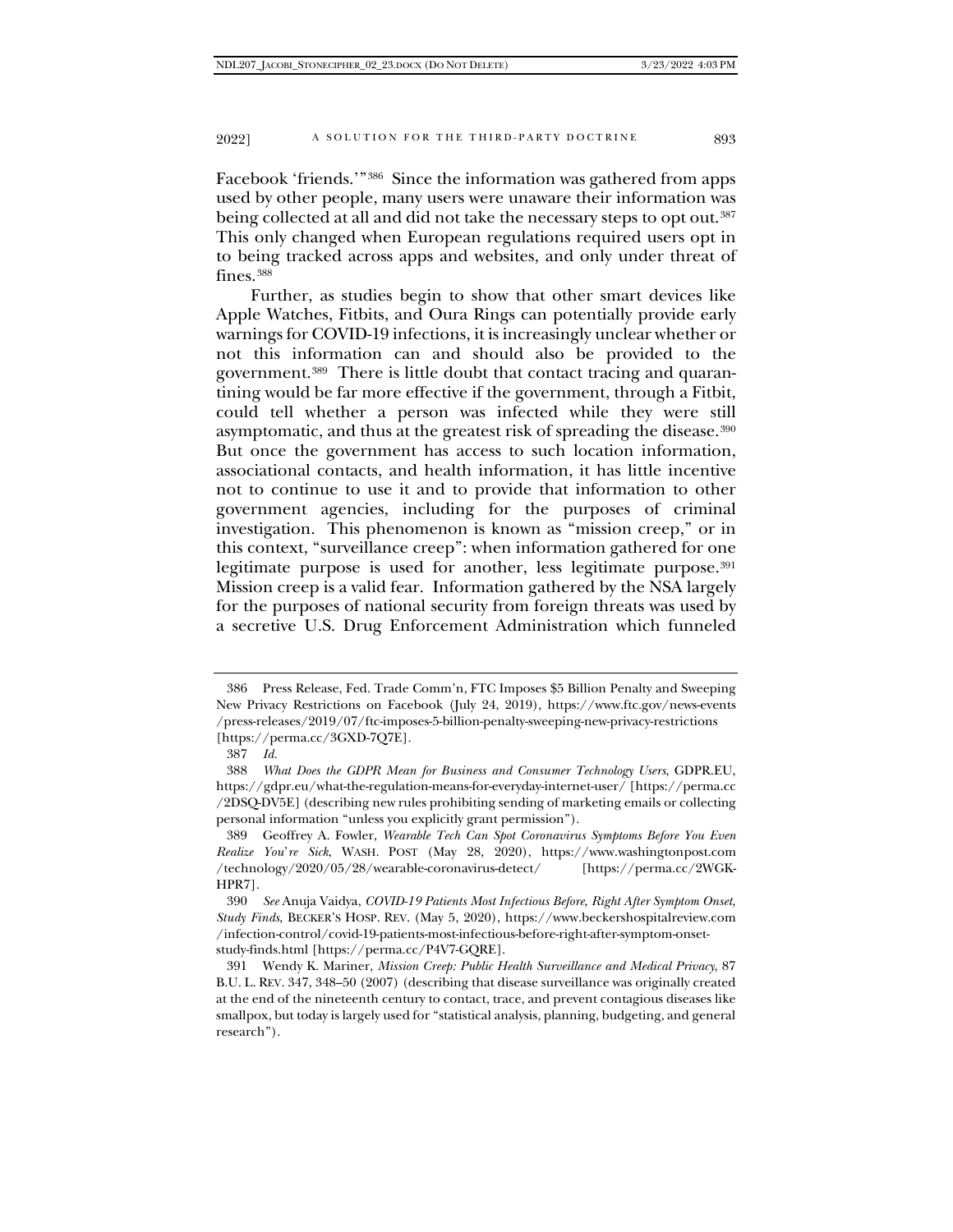"information from intelligence intercepts, wiretaps, informants and a massive database of telephone records to authorities across the nation to help them launch criminal investigations of Americans."[392](#page-71-0)

As well as mission creep, we must consider potentially endless missions. People might be more willing to provide access to private information during the pandemic if access to such data and the continuing gathering of it ends once the threat of COVID has passed. However, access to such useful information makes the government historically disinclined to give it up. For instance, the PATRIOT Act was passed in 2001 to respond to the  $9/11$  attacks;<sup>[393](#page-71-1)</sup> until 2020, that legislation continued to blur the line between intelligence gathering and criminal investigations in ways that now implicate domestic crime wholly excluded from terrorist threats.

It is not uncommon for techniques and procedures to be developed during a time of crisis and remain in place long after the crisis has ended. Disease surveillance—of which contact tracing is a type—began at the end of the nineteenth century as a way to track smallpox.<sup>394</sup> Today, disease surveillance and compulsory reporting is suggested for twenty-nine newborn genetic conditions, more than sixty infectious diseases, and to track potentially contaminated food.[395](#page-71-3) This information now provides public health researchers with data unburdened by consent and the rigors of an academic study.[396](#page-71-4) The income tax, first introduced in Great Britain in 1799, began as a temporary war measure.[397](#page-71-5) Similarly, daylight saving time originated as a way to save fuel during World War I, yet it has slowly been extended over the ensuing decades.[398](#page-71-6) There are no structural limitations that ensure the use of third-party data gathered during this emergency will be limited to this emergency only. And the Court has only provided an admittedly narrow type of third-party information that cannot be

<span id="page-71-0"></span><sup>392</sup> John Shiffman & Kristina Cooke, *Exclusive: U.S. Directs Agents to Cover Up Program Used to Investigate Americans*, REUTERS (Aug. 5, 2013), https://www.reuters.com/article/usdea-sod/exclusive-u-s-directs-agents-to-cover-up-program-used-to-investigate-americansidUSBRE97409R20130805 [https://perma.cc/52WW-D8LH].

<sup>393</sup> Baldwin & Koslosky, *supra* note 379, at 670–71.

<sup>394</sup> Mariner, *supra* note 391, at 349.

<span id="page-71-3"></span><span id="page-71-2"></span><span id="page-71-1"></span><sup>395</sup> *Id.* at 350; *Report a Problem with Food*, FOODSAFETY.GOV (Sept. 3, 2019), https:// www.foodsafety.gov/food-poisoning/report-problem-with-food [https://perma.cc/3DEZ-YAZN].

<sup>396</sup> Mariner, *supra* note 391, at 350–51.

<span id="page-71-5"></span><span id="page-71-4"></span><sup>397</sup> *Income Tax*, POLITICS.CO.UK, https://www.politics.co.uk/reference/income-tax [https://perma.cc/P9WU-ZLRH].

<span id="page-71-6"></span><sup>398</sup> Olivia B. Waxman, *The Real Reason Why Daylight Saving Time Is a Thing*, TIME (Nov. 1, 2017), https://time.com/4549397/daylight-saving-time-history-politics/ [https://perma .cc/GHV9-VX9N].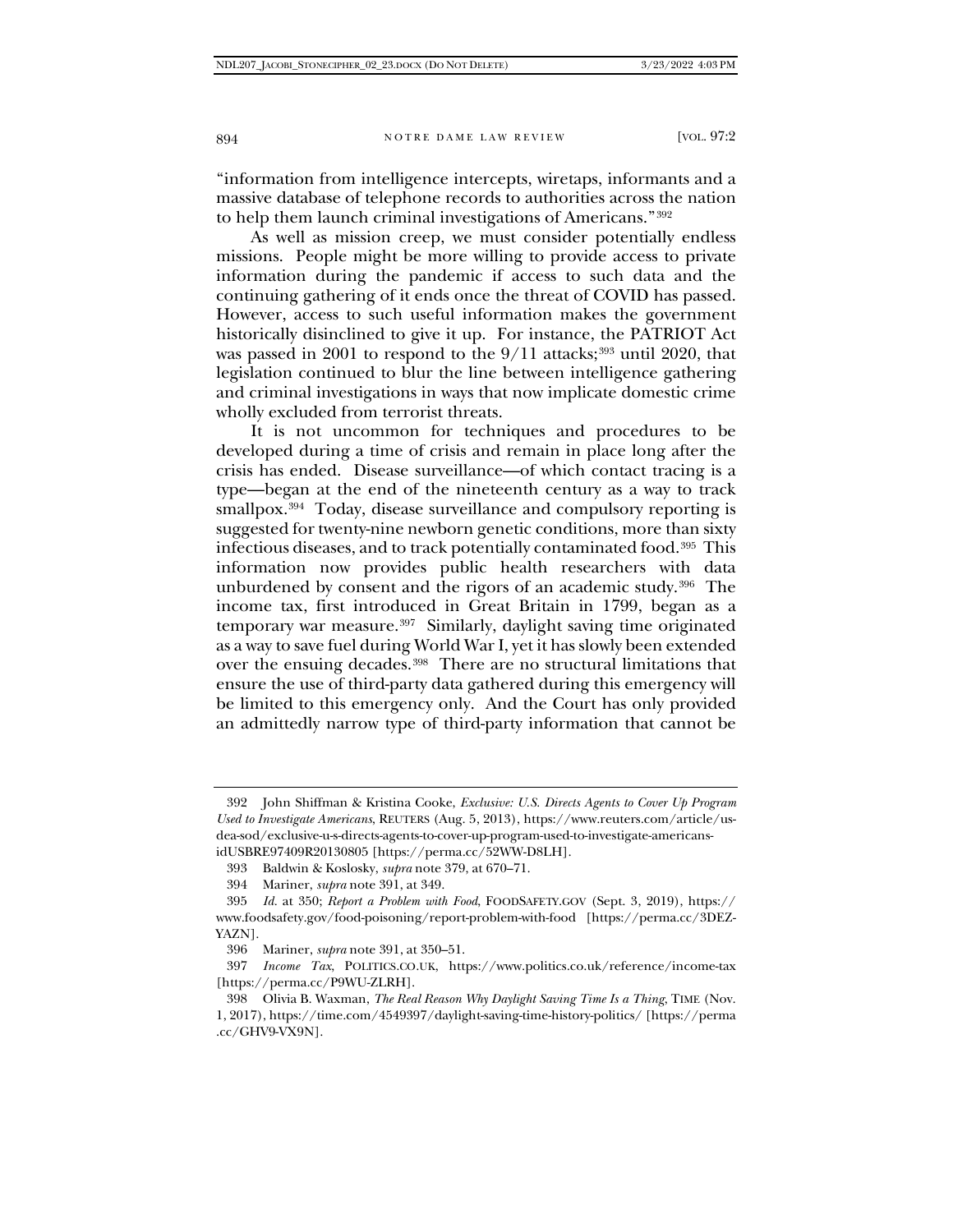gathered without a warrant—how to fit other kinds of information into this standard is unclear.[399](#page-72-0)

The Court's categorical third-party doctrine rendered this type of information unprotected long before COVID. The COVID crisis merely accelerated the expansion of data already potentially available to the government and the issues the third-party doctrine raises in terms of government responsiveness go well beyond COVID. The government had potential access to health data through Fitbit, Garmin, and other health tracking devices; to images of a person's private property through front door cameras; and to internet call transcripts through providers.[400](#page-72-1) COVID simply illustrates the problem of the third-party doctrine in stark, highly personal terms. But the reverse problem is potentially even more severe: the third-party doctrine's stringency could hamper the ability of the U.S. to effectively combat COVID and future crises by making people unwilling to share their data, essential to tracking the spread of the disease, out of fear of loss of privacy—a fear that is very much justified. And COVID is actually likely to make the problem worse, as these two effects reinforce each other.

Without a stronger, clearer rule of what information given to a third party can be accessed by the government, a circularity problem is created: the government starts tracking location information to respond to COVID; that action is reasonable in light of the global pandemic; the government begins to use that tracking information for other health crises and natural disasters; it becomes commonplace and its use reasonable, and expectations of privacy recede as a result.<sup>[401](#page-72-2)</sup> Add to that a stringent rule that any information given to a third party means we can skip even that circular analysis, and assume the information is unprotected, then the Supreme Court might just be creating a major stumbling block for solving the pandemic in the U.S. Either, contrary to its assumptions, individuals do not understand the significance of sharing their information with the government, and so the presumptions of the third-party doctrine are wrong; or else, they do understand, and are unlikely to be willing to make that sacrifice,

<span id="page-72-0"></span><sup>399</sup> Rozenshtein, *supra* note 370 ("Unfortunately the court did not provide much guidance on how to apply *Carpenter*'s reasoning to different fact patterns . . . .").

<sup>400</sup> *See supra* Part II.

<span id="page-72-2"></span><span id="page-72-1"></span><sup>401</sup> Scholars and judges alike have recognized the circularity danger in *Katz*'s reasonable expectation of privacy test. *See* Richard A. Posner, *The Uncertain Protection of Privacy by the Supreme Court*, 1979 SUP. CT. REV. 173, 188 ("[I]t is circular to say that there is no invasion of privacy unless the individual whose privacy is invaded had a reasonable expectation of privacy; whether he will or will not have such an expectation will depend on what the legal rule is."); Erwin Chemerinsky, *Rediscovering Brandeis's Right to Privacy*, 45 BRANDEIS L.J. 643, 650 (2007) ("The government seemingly can deny privacy just by letting people know in advance not to expect any.").